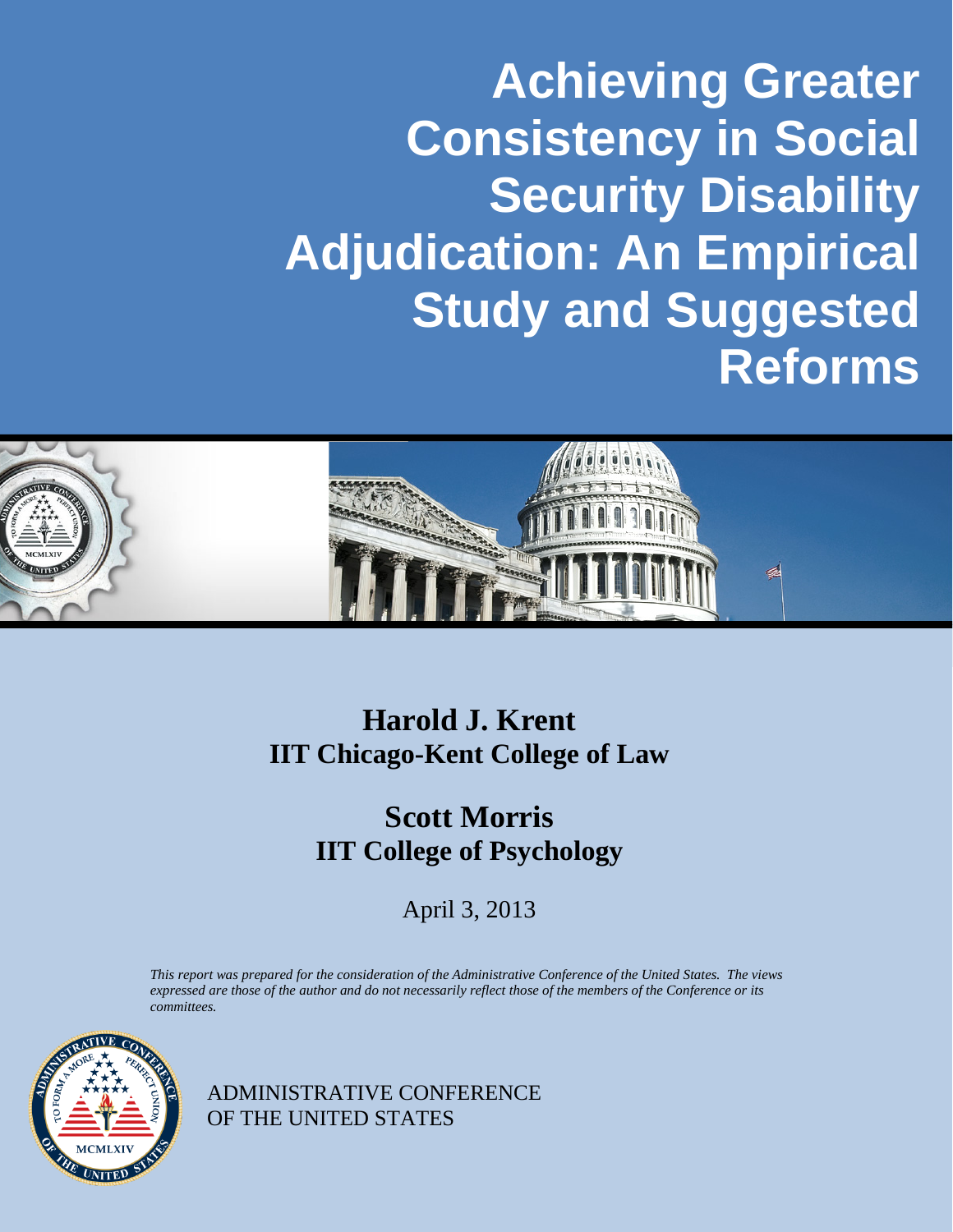<span id="page-1-0"></span>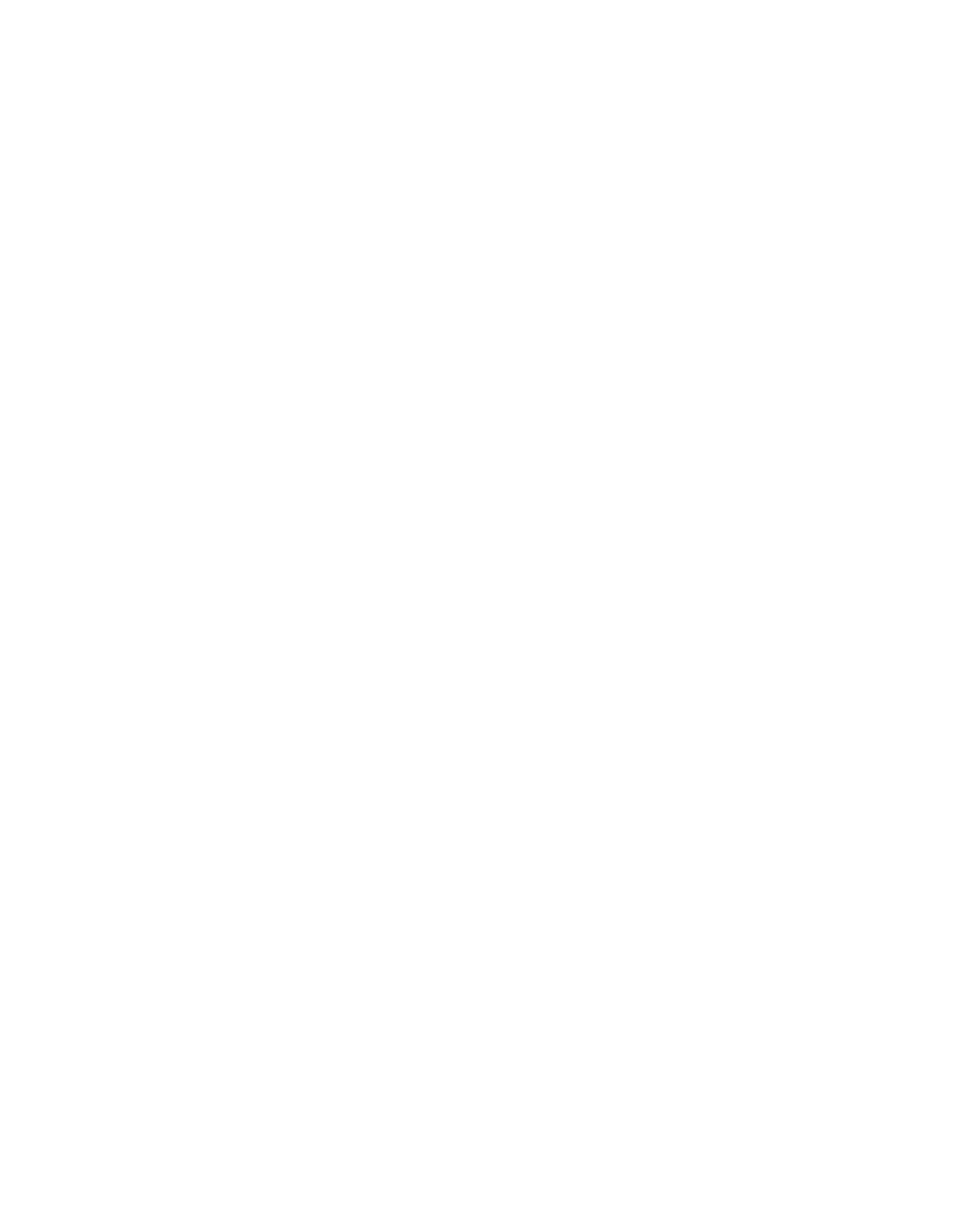# **TABLE OF CONTENTS**

| I.        |                                                                                 |  |
|-----------|---------------------------------------------------------------------------------|--|
| II.       |                                                                                 |  |
| A.        |                                                                                 |  |
|           | 1.                                                                              |  |
|           | 2.                                                                              |  |
|           | 3.                                                                              |  |
|           | $\overline{4}$ .                                                                |  |
| <b>B.</b> | Correlation Between High Number of Dispositions and Allowances 24               |  |
| C.        |                                                                                 |  |
| III.      |                                                                                 |  |
|           |                                                                                 |  |
| IV.       |                                                                                 |  |
| A.        |                                                                                 |  |
|           | Recommendation 2 – Pre-Hearing Briefs by Claimants or Their Representatives  41 |  |
| B.        | Enhancing Communication Between ALJs and Decisionwriters  42                    |  |
|           |                                                                                 |  |
| V.        |                                                                                 |  |
|           |                                                                                 |  |
| VI.       |                                                                                 |  |
| A.        |                                                                                 |  |
| <b>B.</b> |                                                                                 |  |
| C.        |                                                                                 |  |
|           |                                                                                 |  |
|           |                                                                                 |  |
|           | Recommendation 7 – Distribution of SSA Office of General Counsel                |  |
|           | Recommendation 8 - ALJ Drafting of Decisions on Remand from Federal             |  |
|           | Recommendation 9 – Expansion of Own Motion Review by the Appeals Council        |  |
|           | Recommendation 10 - Use of Statistical Sampling and Other Neutral Criteria to   |  |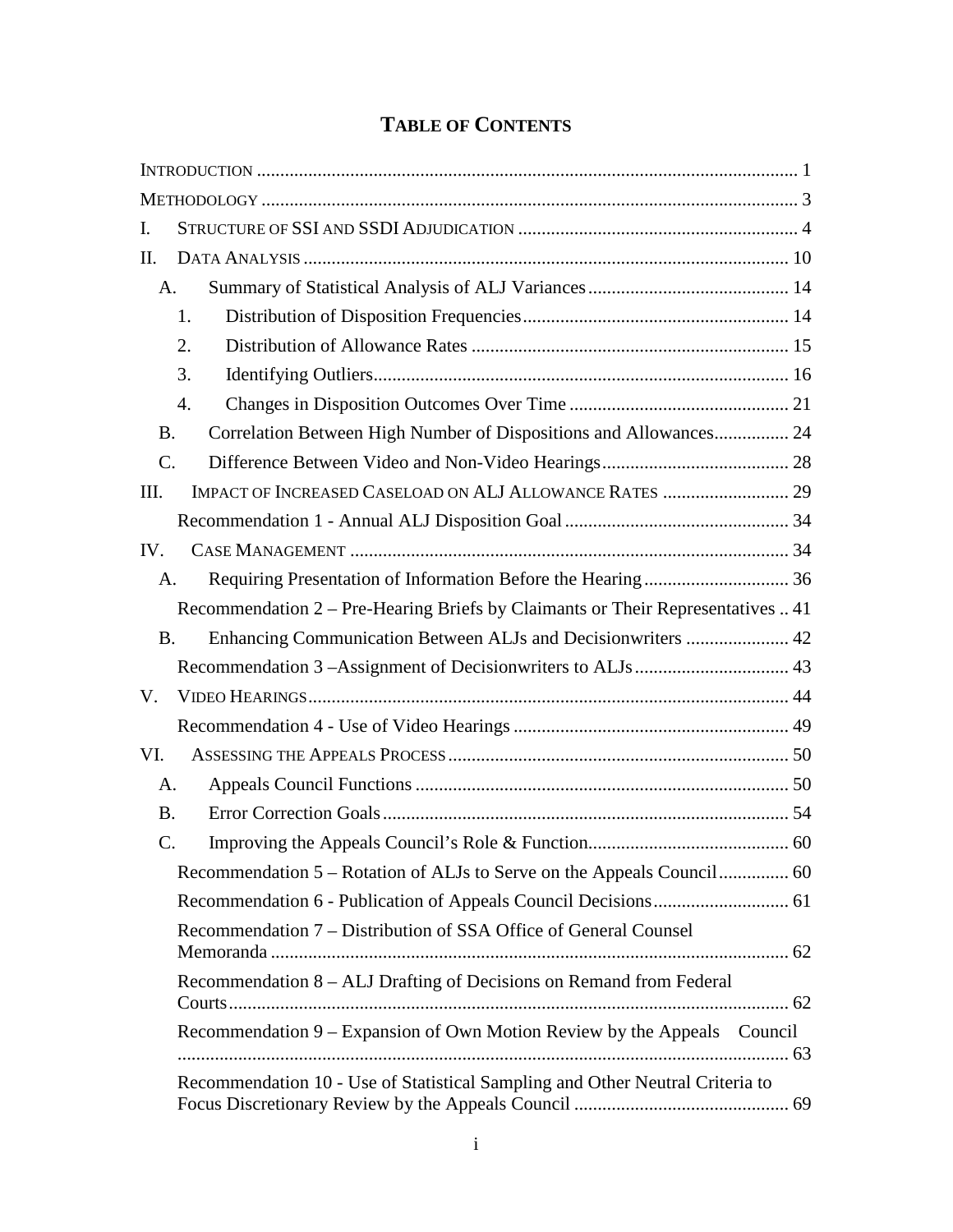| Recommendation 11 – Expansion of SSA's Statistical Quality Assurance           |  |
|--------------------------------------------------------------------------------|--|
|                                                                                |  |
| D.                                                                             |  |
|                                                                                |  |
|                                                                                |  |
| Recommendation 13 - Considerations for SSA to Evaluate Before Reinstitution of |  |
|                                                                                |  |
| Recommendation 14 - Amendment of the Social Security Act to Include "Term"     |  |
|                                                                                |  |

# **LIST OF TABLES**

| Table 1: Extreme Values for Number of Dispositions and Allowance Rates            |  |
|-----------------------------------------------------------------------------------|--|
|                                                                                   |  |
| Table 2: Number of ALJs with Multiple Years in the Top and Bottom 1% of the       |  |
|                                                                                   |  |
|                                                                                   |  |
| Table 4: Annual Distribution of ALJs with Allowance Rates Substantially Above and |  |
|                                                                                   |  |
|                                                                                   |  |

# **LIST OF FIGURES**

| Figure 2: Distribution of Yearly Allowance Rate (Fully or Partially Favorable    |  |
|----------------------------------------------------------------------------------|--|
|                                                                                  |  |
|                                                                                  |  |
|                                                                                  |  |
| Figure 5: Disposition Outcome Rates for ALJs Close to Yearly Disposition Goal 27 |  |
|                                                                                  |  |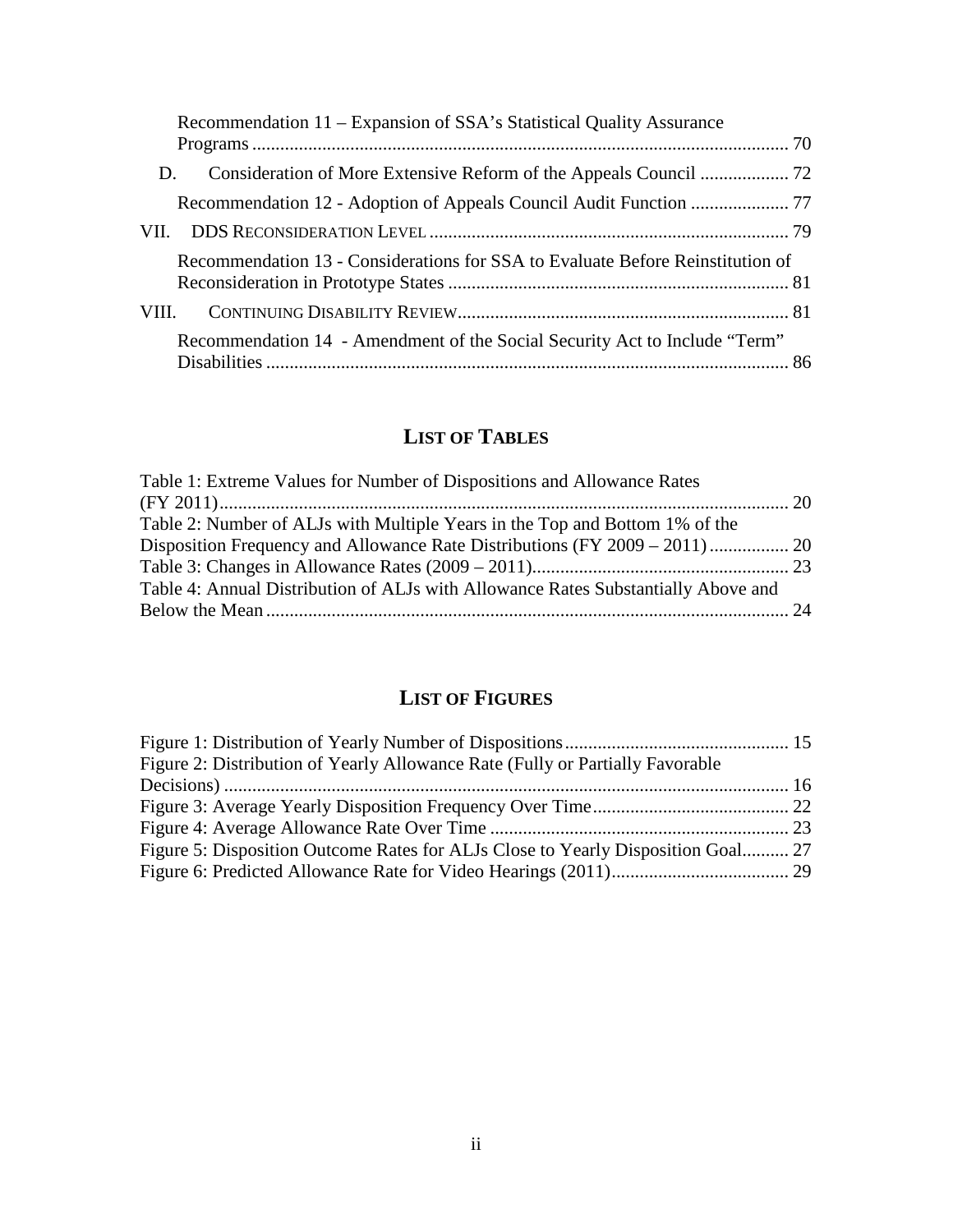### **INTRODUCTION**

<span id="page-4-0"></span>Adjudication of social security disability claims has received great attention, both because of the increasing number of claims adjudicated each year<sup>[1](#page-1-0)</sup> and because of perceived problems of inconsistencies in adjudication.<sup>[2](#page-4-1)</sup> Administrative Law Judges ("ALJs") adjudicate roughly 800,000 cases a year,<sup>[3](#page-4-2)</sup> and social security disability cases represent about 5% of the entire number of civil cases filed in U.S. district courts<sup>[4](#page-4-3)</sup> and one-third of all civil cases involving the federal government.<sup>[5](#page-4-4)</sup> The adjudication system has been plagued by delays, with substantial backlogs preventing needy individuals from receiving their due.<sup>[6](#page-4-5)</sup> Moreover, the sharply divergent allowance rates among ALJs,<sup>[7](#page-4-6)</sup> strongly suggest that the claims are being resolved in an inconsistent manner, which undermines the integrity of the benefits system. ALJs labor under a SSA target of

<sup>&</sup>lt;sup>1</sup> Soc. Sec. Advisory Board, Aspects of Disability Decision Making: Data and Materials 54 fig. 49 (2012), *available at* http://www.ssab.gov/Publications/Disability/GPO\_Chartbook\_FINAL\_06122012.

<span id="page-4-2"></span><span id="page-4-1"></span><sup>&</sup>lt;sup>2</sup> Damian Paletta, *Disability-Claim Judge Has Trouble Saying 'No'*, WALL STREET J., May 19, 2011; Adam Smeltz, *Explosion of Disability Payouts Hobbles Program*, PITTSBURGH TRIB.-REV., Aug. 11, 2012. <sup>3</sup> Soc. Sec. Admin. Annual Performance Plan for FY 2013 and Revised Performance Plan for FY 2012 13 (2012), *available at* http://www.ssa.gov/performance/2013/FY%202013%20APP%20and% 20Revised%20Final%20Performance%20Plan%20for%20FY%202012.pdf [hereinafter ANNUAL

<span id="page-4-7"></span><span id="page-4-4"></span><span id="page-4-3"></span>PERFORMANCE PLAN].<br><sup>4</sup> U.S. DISTRICT COURTS – CIVIL CASES FILED, BY NATURE OF SUIT tbl. 4.4, *available at* http://www.<br>uscourts.gov/uscourts/Statistics/JudicialFactsAndFigures/2010/Table404.pdf (last visited Feb. 24, 2013  $5$  U.S. DISTRICT COURTS – CIVIL CASES COMMENCED, BY BASIS OF JURISDICTION AND NATURE OF SUIT, DURING 12-MONTH PERIODS ENDING DECEMBER 31, 2010 AND 2011 tbl. C-2, *available at* http://www. uscourts.gov/uscourts/Statistics/StatisticalTablesForTheFederalJudiciary/2011/Dec-11/C02Dec11.pdf (last visited Jan. 30, 2013).<br><sup>6</sup> Reducing the backlog is an SSA priority. ANNUAL PERFORMANCE PLAN, *supra* note 3, at 11.

<span id="page-4-6"></span><span id="page-4-5"></span><sup>&</sup>lt;sup>7</sup> Using data provided by SSA on adjudication outcomes from FY 2009 to FY 2011, we found an average allowance rate of 56%, and a standard deviation ("SD") of 15%. STATISTICAL APPENDIX – ANALYSIS OF ADMINISTRATIVE LAW JUDGE DISPOSITION AND ALLOWANCE RATES (FISCAL YEARS 2009 – 2011) 13 (Apr. 3, 2013) [hereinafter STATISTICAL APP.]. The yearly allowance rates ranged from 4% to 98%, with 95% of the rates falling between 26% and 85%. *Id.* at 13-14. Additional information on the data analysis is provided in Part II**;** *see also* http://www.ssa.gov/appeals/DataSets/03\_ALJ\_Disposition\_Data. html (listing disposition rates for all SSA ALJs). Note that the terms "allowance," "grant," and "favorable" are used interchangeably in this report.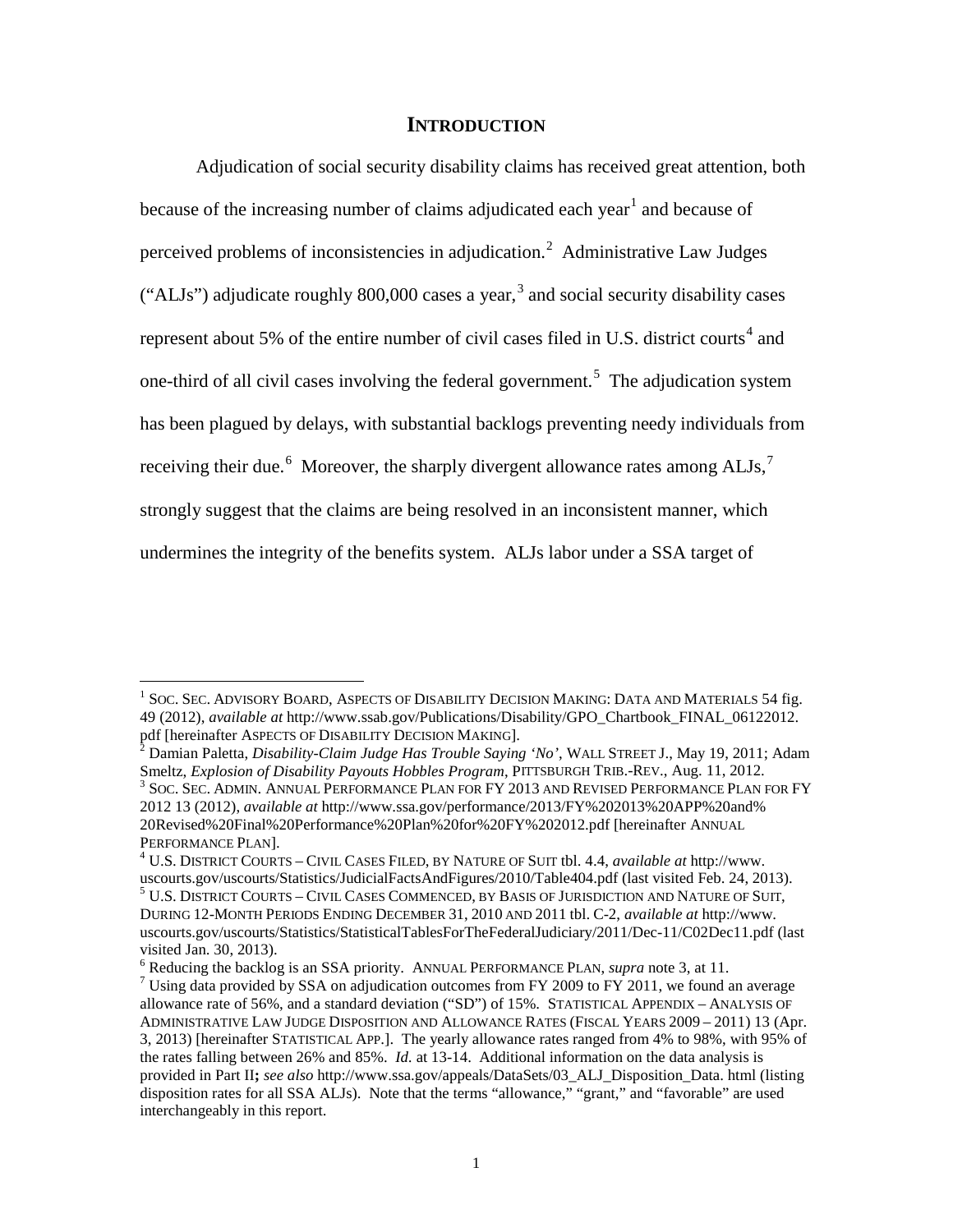adjudicating 500-700 cases a year. $8$  Although substantial progress has been made to minimize delays in adjudicating claims, the 350-day median wait<sup>[9](#page-5-0)</sup> for a hearing before an ALJ is still unconscionable from the perspective of claimants who frequently are in dire need.<sup>[10](#page-5-1)</sup>

Suggestions for reform range from creating a new Article I court system to handle such claims, as with veterans' claims,  $11$  to requiring a government representative to participate in ALJ hearings.<sup>12</sup> Alterations in the adjudication system may ensure more consistent results and possibly save hundreds of millions of dollars annually.

The purpose of the current study is not to reinvent the wheel but to consider whether, after reading the voluminous commentary previously written, interviewing a range of interested parties and assessing statistical data, reforms can be suggested either to streamline the adjudication process or help ensure consistency among ALJs, the Appeals Council ("Council"), and federal courts in assessing disability claims. A consensus exists in the academy and among commentators that the disparities in allowance rates among ALJs are alarming because, by and large, the claims share similar

 <sup>8</sup> SSA's Chief ALJ articulated the goal in a 2007 Memorandum. SOC. SEC. ADMIN. OFFICE OF THE INSPECTOR GENERAL, CONGRESSIONAL RESPONSE REPORT: OVERSIGHT OF ADMIN. LAW JUDGE WORKLOAD<br>TRENDS, A-12-11-01138, at 3 n.4 (Feb. 2012) [hereinafter OVERSIGHT OF ALJ WORKLOAD TRENDS]. <sup>9</sup> See Hearing Before the Subcomm. on Soc. Sec. of the H. Comm. on Ways & Means, 112th Cong. (June

<span id="page-5-0"></span><sup>27, 2012) (</sup>statement of Michael J. Astrue, Comm'r, Soc. Sec. Admin.), *available at* http://waysandmeans.

<span id="page-5-4"></span><span id="page-5-2"></span><span id="page-5-1"></span><sup>&</sup>lt;sup>10</sup> ASPECTS OF DISABILITY DECISION MAKING, *supra* note 1, at 66 fig. 61 (2012).<br><sup>11</sup> See Paul R. Verkuil & Jeffrey S. Lubbers, *Alternative Approaches to Judicial Review of Social Security Disability Cases*, 55 ADMIN. L. REV. 731, 778 (2003) [hereinafter *Alternative Approaches*]; Richard E. Levy, *Social Security Disability Determinations: Recommendations for Reform*, 1990 B.Y.U. L. REV. 461, 528 (1990).<br> $^{12}$  Staff of S. Comm. on Homeland Sec. & Governmental Affairs, Permanent Subcomm. on

<span id="page-5-3"></span>INVESTIGATIONS, 112TH CONG., SOC. SEC. DISABILITY PROGRAMS: IMPROVING THE QUALITY OF BENEFIT AWARD DECISIONS, 5 (2012), *available at* http://www.hsgac.senate.gov/subcommittees/investigations/ hearings/social-security-administrations-disability-programs [hereinafter IMPROVING THE QUALITY OF BENEFIT AWARD DECISIONS].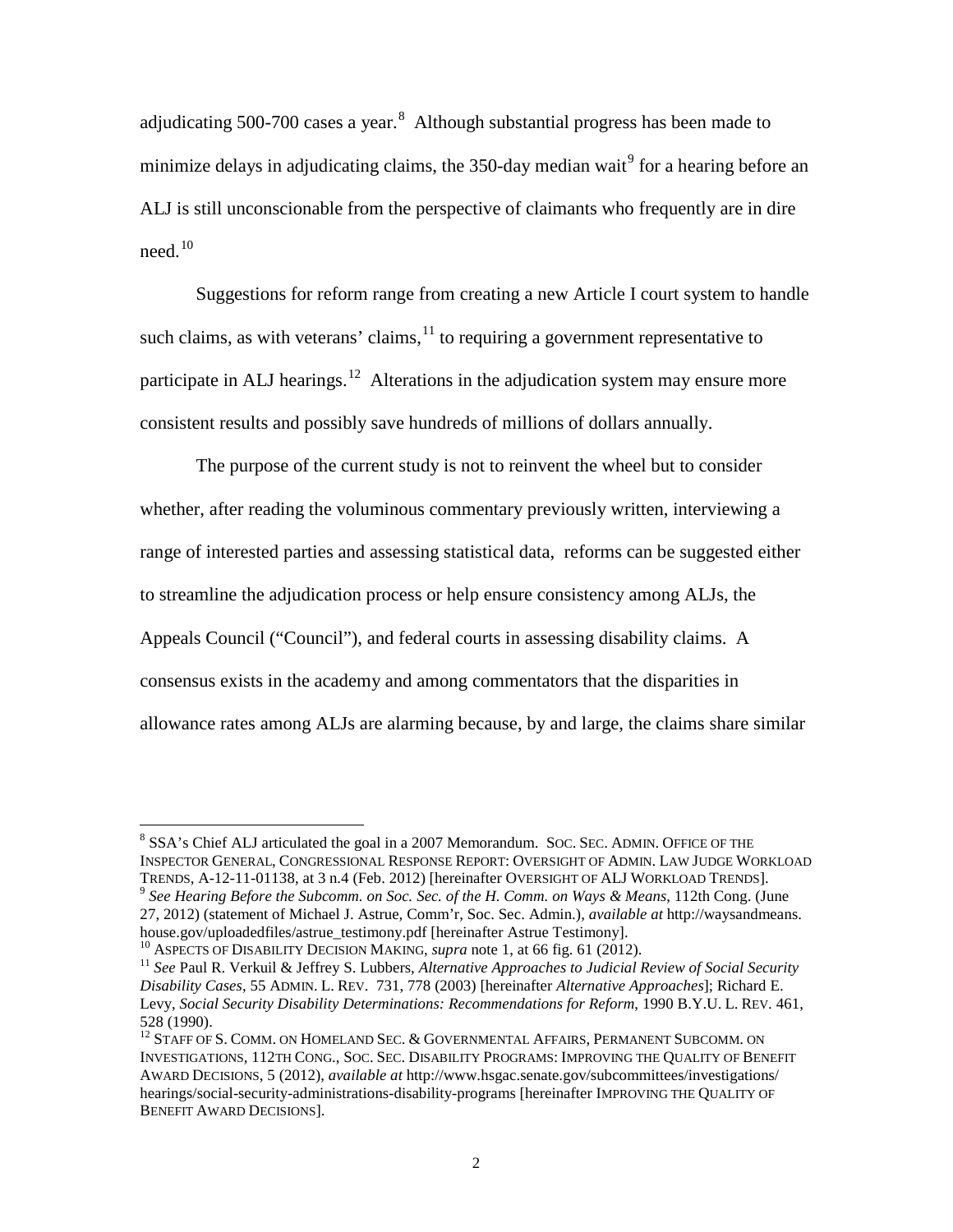characteristics within a regional office, and to a significant extent, across the country.<sup>13</sup> Claims based on mental impairments and muscular skeletal disease dominate the system<sup>[14](#page-6-1)</sup> and such claims largely turn on subjective testimony. Thus, although there should be some differences given the divergent social and economic conditions in various locales, the range in allowance rates should be much narrower.

### **METHODOLOGY**

<span id="page-6-0"></span>We initially canvassed much of the relevant literature on SSA adjudication, and familiarized ourselves with the governing statutes and regulations. We then conducted interviews to assess various perspectives on the challenges in and possible improvements to the SSA disability adjudication system. Although we focused on the ALJ level, we also considered adjudications before the Appeals Council and district courts. We talked with SSA officials, claimants, claimant representatives, ALJs, decisionwriters, federal judges, and magistrates. Those discussions and readings enabled us to fine tune a request for data to SSA to permit us to run a regression analysis on correlates of ALJ decisionmaking. At the same time, those discussions served as the predicate for hypotheses and later conclusions on how best to accomplish reform.

Although we received much helpful data from SSA, some relevant data could not be examined. Part of the reason stemmed from limitations due to the way SSA gathers and stores data, which we comment on later. Part of the reason as well arose from SSA's

<span id="page-6-2"></span><sup>&</sup>lt;sup>13</sup> SOC. SEC. ADVISORY BOARD, IMPROVING THE SOC. SEC. ADMIN.'S HEARING PROCESS 6 (Sept. 2006) [hereinafter IMPROVING THE HEARING PROCESS]; *see also* Richard J. Pierce, *What Should We Do About Social Security Disability Appeals?*, REGULATION, Fall 2011, at 41 (advocating for elimination of ALJ review), *available at* http://www.cato.org/sites/cato.org/files/serials/files/regulation/2011/9/regv34n3-3.pdf. <sup>14</sup> For dispositions issued from Fiscal Year ("FY") <sup>2009</sup> to FY 2011, musculoskeletal impairments were cited in 41% of claims and mental impairments were cited in 26% of claims. *See* STATISTICAL APP., *supra*  note 7, at 53 tbl. A-23. No other impairment was cited in more than 6% of claims. *Id.* Additional

<span id="page-6-1"></span>information on impairment frequency is provided in Part IV.E.10 of the STATISTICAL APPENDIX.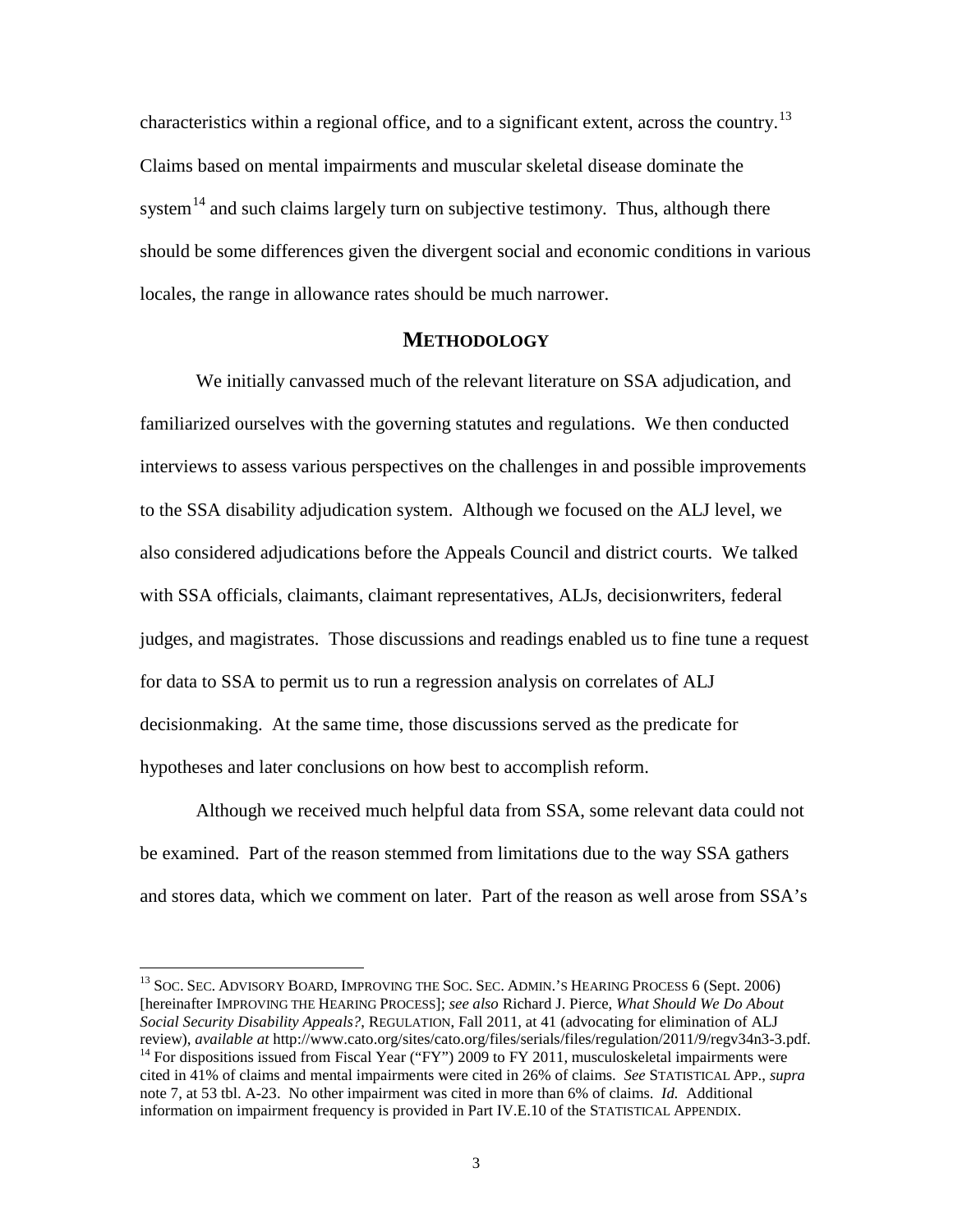concern about the privacy of ALJs. Our analyses of correlates of ALJ decisionmaking nonetheless generated useful information to the study.

# **I. STRUCTURE OF SSI AND SSDI ADJUDICATION**

<span id="page-7-0"></span> The Supplemental Security Income ("SSI") program provides a minimum level of income to people who are aged, blind, or disabled.<sup>[15](#page-6-2)</sup> To be eligible for SSI, applicants must be both indigent and disabled.<sup>[16](#page-7-1)</sup> Social Security Disability Insurance ("SSDI") benefits in contrast are not based on the financial wherewithal of the claimant, but rather are predicated instead on a determination that claimants are both insured and disabled.<sup>[17](#page-7-2)</sup> The programs share the same definition of "disability": inability "to engage in any substantial gainful activity by reason of any medically determinable physical or mental impairment which can be expected to result in death or which has lasted or can be expected to last for a continuous period of not less than  $[12]$  months."<sup>[18](#page-7-3)</sup> SSA must engage in the following five-step process to determine whether an individual is disabled: $19$ 

- 1. SSA will consider the individual's work activity. If the individual is engaged in substantial gainful activity, the agency will find the individual *not disabled*. [20](#page-7-5)
- 2. SSA will consider the severity of the individual's medical impairment(s). If the agency determines that the individual does not have a severe medically determinable physical or medical impairment, or a combination of such impairments that is severe and meets the duration requirement, it will find the individual *not disabled*. [21](#page-7-6)

<span id="page-7-7"></span><span id="page-7-1"></span><sup>&</sup>lt;sup>15</sup> 42 U.S.C. § 1382c(a) (2013); 20 C.F.R. § 416.110 (2013).<br><sup>16</sup> Nobles v. Comm'r of Soc. Sec. Admin., 2002 WL 553735, at \*1 (E.D. Tex. Apr. 10, 2002) (citing H. R.<br>Rep. No. 92-231, (1972)); *see also* 42 U.S.C §§1382(a

<span id="page-7-2"></span><sup>&</sup>lt;sup>17</sup> 42 U.S.C. § 423 (2013). Social Security deducts an amount from a worker's paycheck if the worker earns sufficient wages. Every quarter of the year in which the worker pays Federal Income Contributions Act ("FICA") taxes is considered a quarter of coverage. Most claimants must work forty quarters of coverage to be considered "insured." *See* 20 C.F.R. § 404.130, 404.140 (2013). <sup>18</sup> 42 U.S.C. §§ 423(d)(1)(A), 1382c(a)(3)(A) (2013).

<span id="page-7-3"></span>

<span id="page-7-5"></span><span id="page-7-4"></span><sup>&</sup>lt;sup>19</sup> 20 C.F.R. §§ 404.1520(a)(4), 416.920(a)(4) (2013).<br><sup>20</sup> *Id.* §§ 404.1520(a)(4)(i), (b), 416.920(a)(i), (b).<br><sup>21</sup> *Id.* §§ 404.1520(a)(4)(ii), (c), 416.920(a)(4)(ii), (c).

<span id="page-7-6"></span>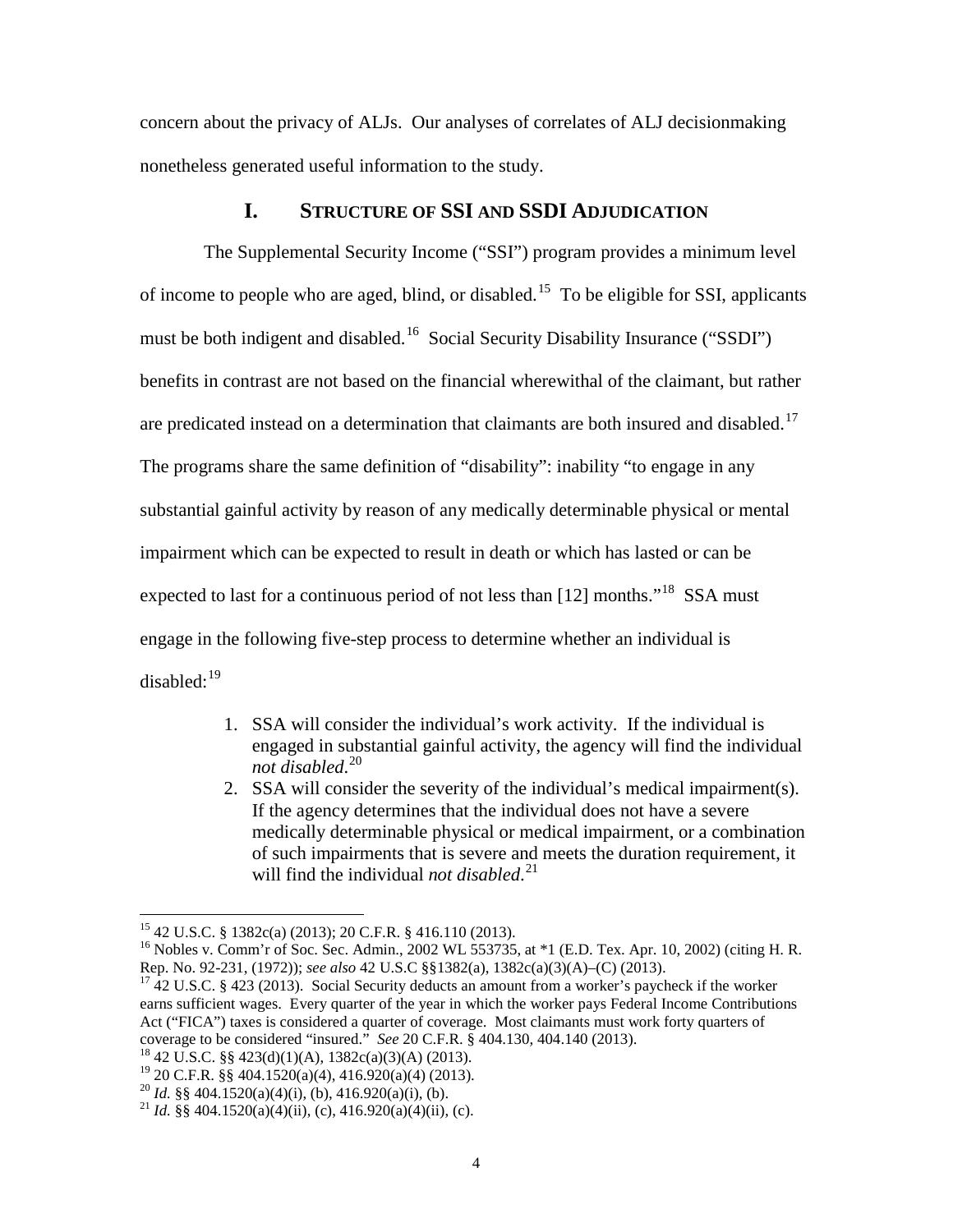- 3. SSA will continue to consider the severity of the individual's medical impairment(s). If SSA determines that an impairment meets or equals one of the listings in appendix 1 to subpart P of part 404, SSA will find the individual *disabled*. [22](#page-7-7) If SSA does not find the individual disabled, before the agency moves from this step to the next, it will assess an individual's residual functional capacity ("RFC"). $^{23}$  $^{23}$  $^{23}$
- 4. SSA will consider its assessment of the individual's RFC and past relevant work. If the agency finds that the individual *can* do his or her past relevant work, it will find the individual *not disabled*. [24](#page-8-1)
- 5. SSA will consider its assessment of the individual's RFC, as well as his or her age, education, and experience to determine whether the individual can make an adjustment to other work in the economy. If the individual *can* make such an adjustment, SSA will find the individual *not disabled*. If the individual *cannot* make such an adjustment, SSA will find the individual *disabled*. [25](#page-8-2)

Social Security disability claimants must complete an application with the local

Social Security office or online.<sup>26</sup> The local office determines if the applicant is indigent when applying for SSI or insured when applying for  $SSDI$ <sup>[27](#page-8-4)</sup> If the claimant is not entitled to benefits under either program, a notice of denial is mailed to the claimant; if the claimant is qualified, the file is sent to a state government agency operating as a Disability Determination Service ("DDS") under contract with SSA.<sup>[28](#page-8-5)</sup> DDS may then gather medical documents or order an examination by a contracting physician or

<span id="page-8-6"></span><sup>&</sup>lt;sup>22</sup> *Id.* §§ 404.1520(a)(4)(iii), (d), 416.920(a)(4)(iii), (d). The Appendix 1 "listings" include the following categories of impairments: growth impairment, musculoskeletal system, special senses and speech, respiratory system, cardiovascular system, digestive system, genitourinary impairments, hematological disorders, skin disorders, endocrine disorders, congenital impairments that affect multiple body systems, neurological disorders, mental disorders, malignant neoplastic diseases, and immune system disorders. *Id.* § 404 app. 1.<br><sup>23</sup> *Id.* §§ 404.1520(a)(4), (e), 416.920(a)(4), (e).

<span id="page-8-3"></span>

<span id="page-8-2"></span><span id="page-8-1"></span><span id="page-8-0"></span><sup>&</sup>lt;sup>24</sup> *Id.* §§ 404.1520(a)(4)(iv), (f), (h), 416.920(a)(4)(iv), (f), (h).<br><sup>25</sup> *Id.* §§ 404.1520(a)(4)(v), (g), (h), 416.920(a)(4)(v), (g), (h).<br><sup>25</sup> James A. Maccaro, *The Treating Physician Rule and the Adjudication of C Disability Benefits*, 41 SOC. SEC. REPORTING SERV. 833, 833 (1993). A similar process occurs when Continuing Disability Reviews ("CDRs") are undertaken for those already receiving benefits. *See infra* Part VIII.

<span id="page-8-5"></span><span id="page-8-4"></span><sup>27</sup> 20 C.F.R. §§ 404.902 to .905, 416.1402 to .1405 (2013); *see also* Charles H. Koch, Jr. & David A. Koplow, *The Fourth Bite at the Apple: A Study of the Operation and Utility of the Soc. Sec. Admin.'s Appeals Council*, 17 FLA. ST. U. L. REV. 199, 219 (1990) [hereinafter *Fourth Bite at the Apple*]. <sup>28</sup> *Fourth Bite at the Apple*, *supra* note 27, at 219*.*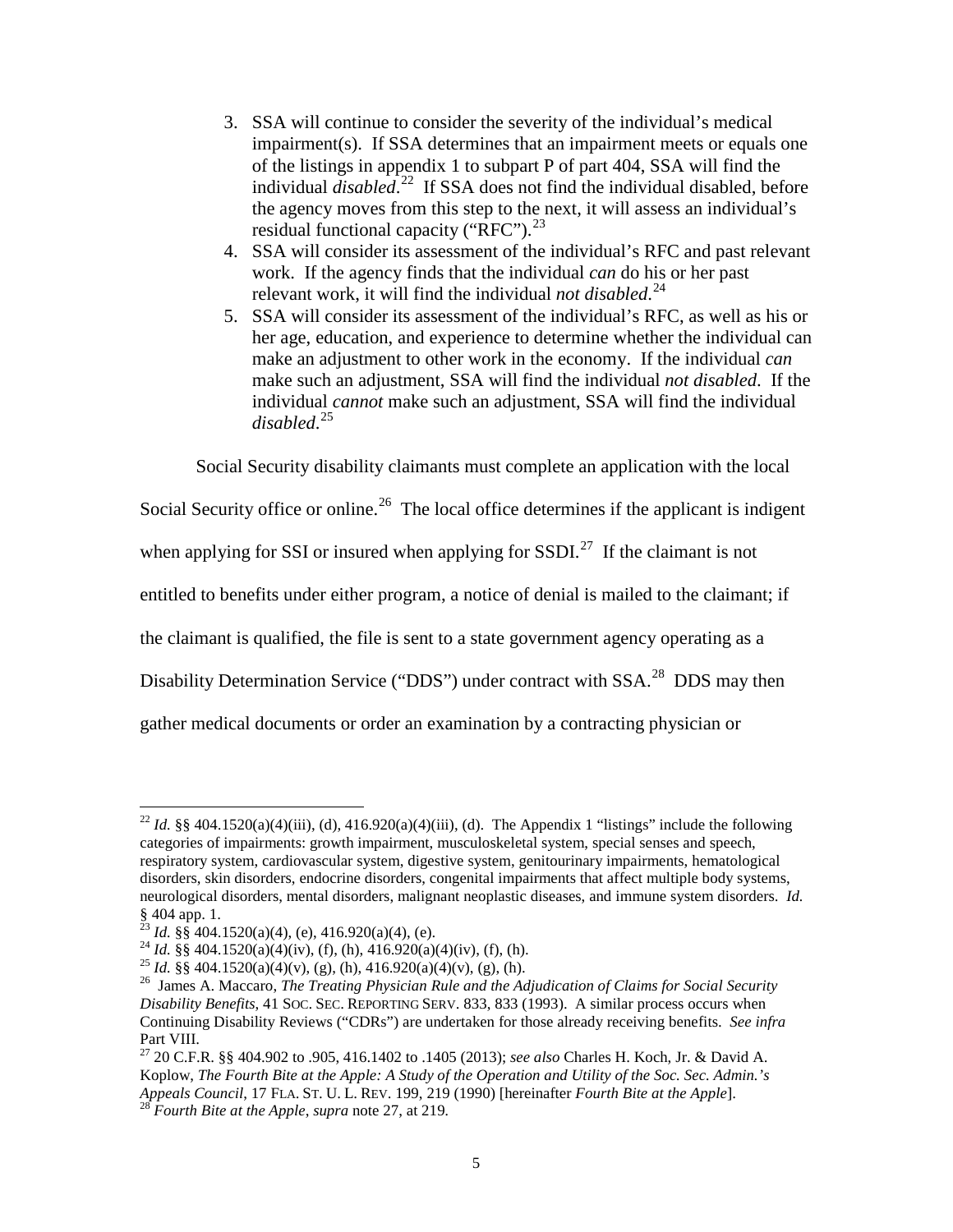psychologist, termed a "consultative examination," to make a decision regarding the claimant's disability status.<sup>29</sup> DDS approval rates in the states vary considerably.<sup>[30](#page-9-0)</sup>

In all but ten states, a dissatisfied claimant may ask for a "reconsideration."<sup>31</sup> A reconsideration involves the same procedures as an initial determination, but the decision is made by a different team in the same office.<sup>[32](#page-9-2)</sup> The ten states that do not have the reconsideration level of review are termed "prototype" states.<sup>33</sup> As a whole, states approve less than 40% of disability claims. $34$ 

A claimant may appeal a decision within sixty days,  $35$  and about one-third of those whose claims were denied in fact appealed.<sup>[36](#page-9-6)</sup> An ALJ presides over the appeal, conducting an in-person de novo hearing.<sup>37</sup> No deference is afforded the DDS determination, and the ALJ may consider additional medical examinations, vocational or medical expert testimony, and personally question the claimant or other witnesses.<sup>38</sup> Although ALJs preside at the hearings, they do not typically write the opinions. Rather, they provide instructions to decisionwriters, who may not even be attorneys, to write the opinions after they decide whether to allow or deny benefits.<sup>39</sup> The decisionwriters

<span id="page-9-10"></span><span id="page-9-0"></span><sup>29</sup> *Id.* <sup>30</sup> *See* ASPECTS OF DISABILITY DECISION MAKING, *supra* note 1, at 43-44 figs. 38-39; *see also* Jon C. Dubin & Robert E. Rains, *Scapegoating Social Security Disability Claimants (and the Judges Who Evaluate* 

<span id="page-9-1"></span>*Them*), AMERICAN CONSTITUTION SOCIETY ISSUE BRIEF, Mar. 2012, at 4-5.<br><sup>31</sup> 20 C.F.R. §§ 404.907, 416.1407 (2013). Ten states do not permit reconsideration. *See* Soc. Sec. Admin., POMS § DI 12015.100-Disability Redesign Prototype Model (Feb. 13, 2012), *available at* https://secure.

<span id="page-9-4"></span>

<span id="page-9-3"></span><span id="page-9-2"></span><sup>&</sup>lt;sup>32</sup> See Astrue Testimony, *supra* note 9.<br><sup>33</sup> See infra Part VII.<br><sup>34</sup> For more specific figures and differences in allowance rates among the states, see ASPECTS OF<br>DISABILITY DECISION MAKING, *supra* note 1, at 43-44 f

<span id="page-9-5"></span><sup>&</sup>lt;sup>35</sup> 20 C.F.R. §§ 404.909, 416.1409 (2013).<br><sup>36</sup> soc. sec. admin., annual report of the supplemental security income program fy 2011 88 tbl.<br>V.C1 (2011), *available at http://www.ssa.gov/OACT/ssir/SSI11/ssi2011.pdf.* 

<span id="page-9-7"></span><span id="page-9-6"></span>

<span id="page-9-9"></span>

<span id="page-9-8"></span><sup>&</sup>lt;sup>37</sup> 20 C.F.R. §§ 404.929, 416.1429 (2013).<br><sup>38</sup> See id. 404.944, 416.1444.<br><sup>39</sup> Clearing the Backlog: Hearing Office Performance: Hearing Before the Subcomm. on Soc. Sec. of the H. *Comm. on Ways & Means*, 110th Cong. (Sept. 16, 2008) (statement of Hon. Ron Bernoski, President, Assoc. of Admin. Law Judges).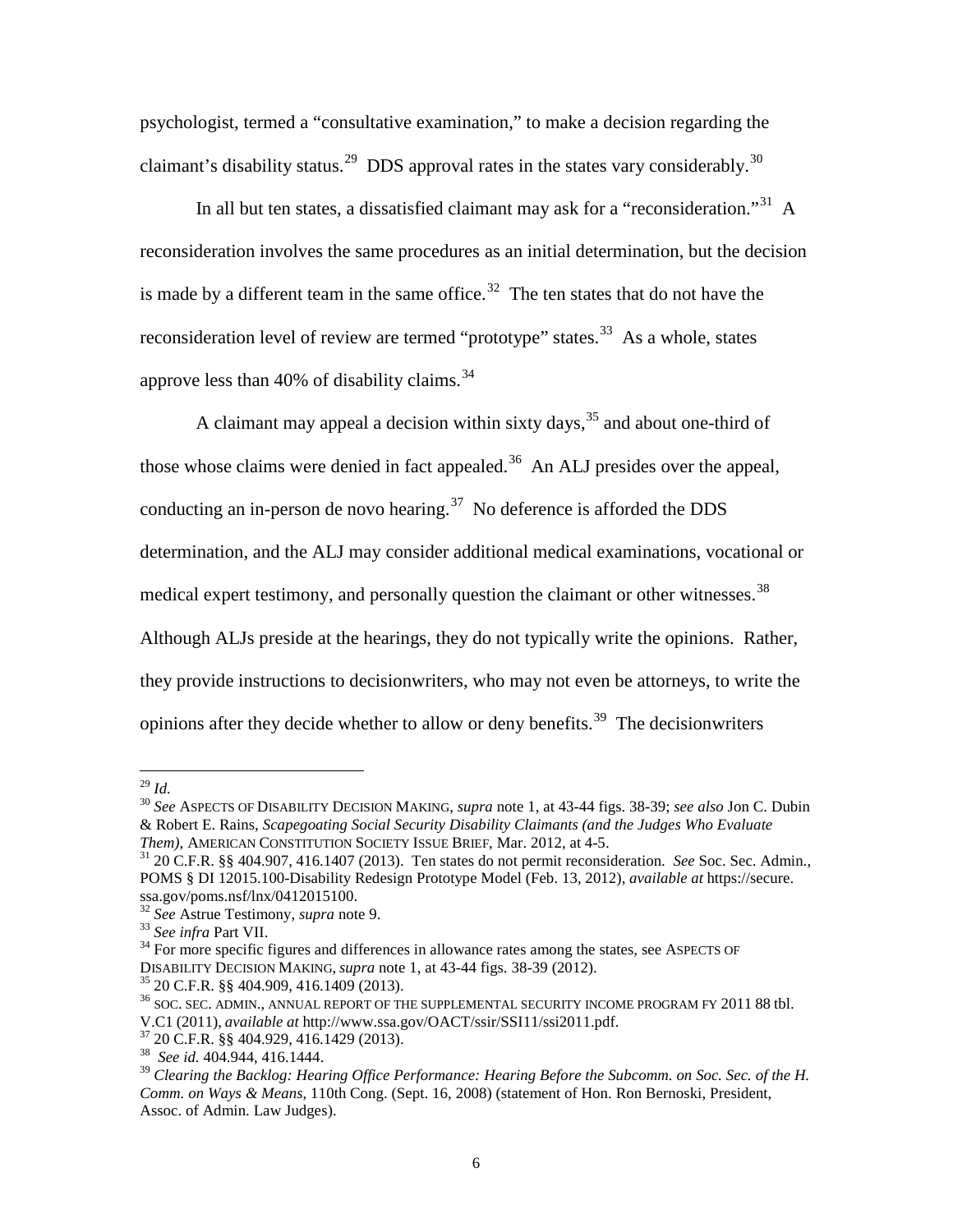usually do not attend the hearings. SSA management, as opposed to ALJs, supervises the decisionwriters, who typically serve as part of a "pool" in each hearing office from which writing assignments for decisions are made.<sup>[40](#page-9-10)</sup> Senior attorney advisors, drawn from the ranks of decisionwriters, now can review claims, and order payment on their own based on on-the-record decisions.<sup>41</sup> If they conclude that the case for payment is not clear, they transmit the files to the ALJs to schedule hearings.

In contrast to many administrative adjudications, the agency is not represented at the hearing,<sup>[42](#page-10-1)</sup> while we found claimants to be represented 77% of the time.<sup>[43](#page-10-2)</sup> Another study notes that at ALJ hearings, about 75% of representatives are attorneys and 20% are non-attorneys. [44](#page-10-3) The percentage of cases in which claimants are represented has soared in the past thirty years.<sup>[45](#page-10-4)</sup> ALJs have the duty to develop the record where needed, irrespective whether the claimant is represented.<sup>46</sup> ALJs in the past several years have determined that disability is warranted in roughly 60% of the cases decided, although the

<sup>&</sup>lt;sup>40</sup> *See* Jeffrey S. Wolfe, *Civil Justice Reform in Social Security Adjudications*, 64 ADMIN. L. REV. 379, 408-<br>09 (Spring 2012) [hereinafter Wolfe].

<span id="page-10-6"></span>

<span id="page-10-1"></span><span id="page-10-0"></span><sup>&</sup>lt;sup>41</sup> Astrue Testimony, *supra* note 9. <sup>42</sup> There are a number of administrative adjudications where an agency is represented at the hearings. *See*, *e.g.*, 8 C.F.R. §§ 240 *et seq.* (2012) (providing regulations allowing for agency representation at U.S. Department of Justice Executive Office for Immigration Review proceedings and issued pursuant to the Immigration and Nationality Act of 1952); 20 C.F.R. §§ 725 *et seq.* (2012) (providing regulations allowing for agency representation at the U.S. Department of Labor's Federal Black Lung Program proceedings and issued pursuant to the Black Lung Benefits Act); 17 C.F.R. § 3.60 (2012) (providing regulations allowing for agency representation at the U.S. Commodity Futures Trading Commission proceedings and issued pursuant to the Commodity Exchange Act); 16 C.F.R. §§ 3 *et seq.* (2012) (providing regulations allowing for agency representation at the Federal Trade Commission proceedings and issued pursuant to the Federal Trade Commission Act).

<span id="page-10-2"></span><sup>&</sup>lt;sup>43</sup> Among dispositions issued from FY 2009 to FY 2011, we found a claimant representative to be present in 77% of hearings. STATISTICAL APP., *supra* note 7, at 48 & tbl. A-21, fig. A-15. This percentage was the same in each of the three years examined. *Id.* We determined a correlation between representation and successful appeals. For an average ALJ, the expected allowance rate was 64% when a representative was present, but only 47% in hearings without a representative. *Id.* at 48. However, it is unclear whether that correlation arises because of the effectiveness of the representatives or due to the fact that representatives

<span id="page-10-4"></span>

<span id="page-10-3"></span><sup>&</sup>lt;sup>44</sup> ASPECTS OF DISABILITY DECISION MAKING, *supra* note 1, at 60 fig. 55 (figures for FY 2010).<br><sup>45</sup> The number of represented cases in 1971, for instance, was 20,000; today it is over 700,000. *See* Wolfe, *supra* note

<span id="page-10-5"></span><sup>&</sup>lt;sup>46</sup> *See, e.g.*, Hildebrand v. Barnhart, 302 F.3d 836, 838 (8th Cir. 2002).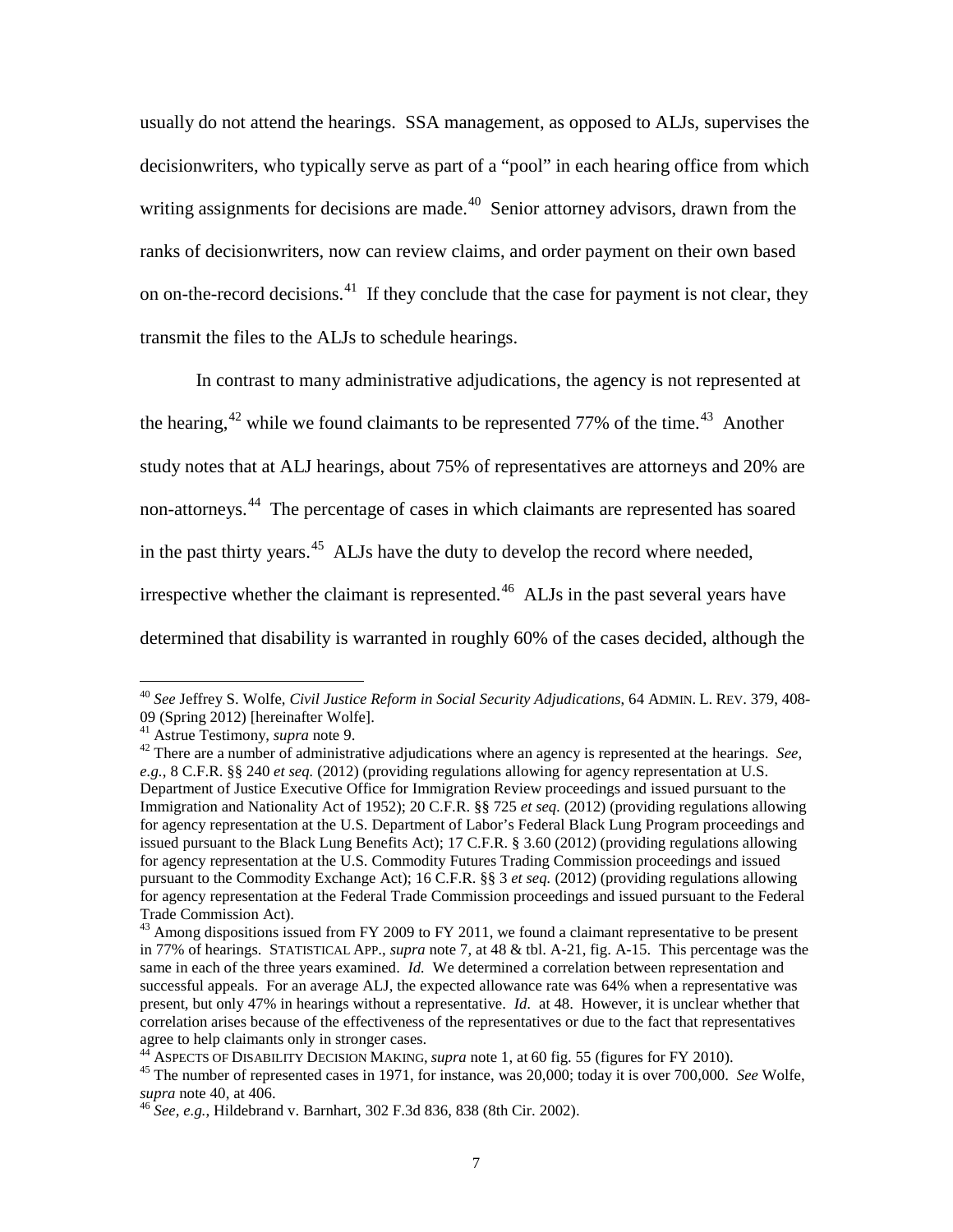percentage has declined in recent years. [47](#page-10-6) The overall allowance rate (*i.e.*, percentage of Fully or Partially Favorable decisions issued by ALJs and senior attorneys combined) dropped from 61% in FY 2009 to 50% in FY 2012.<sup>[48](#page-11-0)</sup>

If the claimant is dissatisfied with the ALJ's decision, the claimant has sixty days to appeal the adverse decision to SSA's Appeals Council,<sup>[49](#page-11-1)</sup> although the Council is not required by law to review each appeal on the merits.<sup>50</sup> The Appeals Council will review a case if: (1) the ALJ committed an abuse of discretion; (2) there is an error of law; (3) the ALJ's decision was not supported by substantial evidence; or (4) there is a broad policy or procedural issue that might affect the public interest.<sup>[51](#page-11-3)</sup> The Appeals Council may affirm, modify, reverse, or remand the ALJ's decision.<sup>[52](#page-11-4)</sup> The Appeals Council also may exercise the authority to review cases prior to effectuation on its "own motion," also called "own motion review."<sup>[53](#page-11-5)</sup>

The Appeals Council represents the final step in the administrative process. A claimant may appeal the agency's decision within sixty days to federal court.<sup>54</sup> The Department of Justice is in charge of litigation in federal court, as it is for most

<span id="page-11-7"></span> <sup>47</sup> *See* STATISTICAL APP., *supra* note 7, at 14-15 & tbl. A-3. There is no objective way to measure whether ALJs or state DDS systems measure "disability" more accurately. The ALJ proceeding aligns with traditional notions of due process given that testimony is allowed. For one intriguing study concluding that ALJs are more likely to get it "right," see Hugo Benitez-Silve, Moshe Buchinsky, & John Rust, *How Large Are the Classification Errors in the Social Security Disability Award Process?*, THE NAT'L BUREAU OF ECON. RESEARCH, Jan. 2004. <sup>48</sup> *See* STATISTICAL APP., *supra* note 7, at 15 tbl. A-3 (FY2009 data); Data.gov, ALJ Disposition Data*,* 

<span id="page-11-0"></span>https://explore.data.gov/Social-Insurance-and-Human-Services/ALJ-Disposition-Data/zdyy-hq2m (last visited Mar. 1, 2013) (FY2012 data).<br><sup>49</sup> 20 C.F.R. §§ 404.968(a), 416.1468(a) (2013).

<span id="page-11-3"></span><span id="page-11-2"></span><span id="page-11-1"></span><sup>&</sup>lt;sup>50</sup> Astrue Testimony, *supra* note 9.<br><sup>51</sup> 20 C.F.R. §§ 404.970(a), 416.1470(a) (2013). The Appeals Council will also, under certain circumstances, review a case involving new and material evidence if such evidence relates to the period on or before the date of the ALJ hearing decision, and the ALJ's action, findings, or conclusions are contrary to the weight of the evidence.  $Id. \S$  404.970(b).

<span id="page-11-4"></span> $52$  *See id.* §§ 404.979, 416.1479. For a more complete assessment of the Appeals Council's functions and limitations, see *infra* Part VI.

<span id="page-11-5"></span><sup>&</sup>lt;sup>53</sup> *See infra* Part VI. "Prior to effectuation" refers to the period after a decision is rendered on a particular claim, but prior to when that claim is paid.

<span id="page-11-6"></span><sup>&</sup>lt;sup>54</sup> See 20 C.F.R. §§ 404.981, 416.1481 (2013).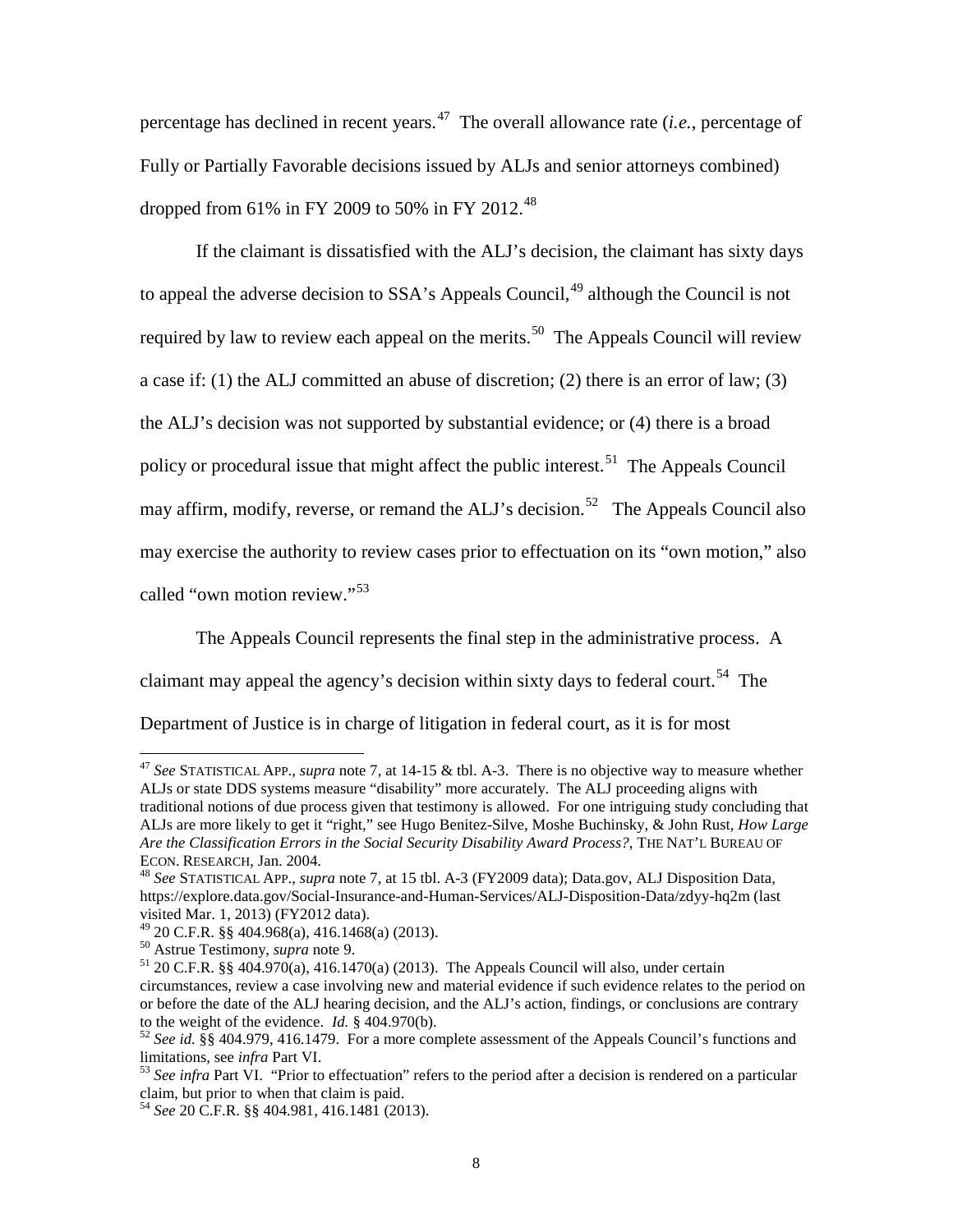agencies.<sup>[55](#page-11-7)</sup> The Office of General Counsel ("OGC"), however, in a significant number of cases, declines to defend the agency decision in court and, instead seeks a consent order with the claimant to remand the case back to the agency.<sup>56</sup> Typical reasons include inadequate ALJ analysis of the material in the file, contradictions within the ALJ decision itself, or new evidence presented.<sup>[57](#page-12-1)</sup> When faced with an ALJ (or Appeals Council) decision with such issues, the attorneys in the OGC may believe that the decision will not survive judicial review as written.<sup>58</sup>

When cases are litigated in federal court, the reviewing court must uphold the agency's findings if they are supported by "substantial evidence."<sup>[59](#page-12-3)</sup> The court may affirm, modify, or remand the decision.<sup>[60](#page-12-4)</sup> Courts only see appeals from denials of claims, so in that sense they do not consider a representative sampling of ALJ decisions. They reverse outright in under 3% of the cases.<sup>61</sup> They remand at a rate of close to 50%, and most of the remanded cases result in an eventual allowance of benefits.<sup>62</sup> In FY 2011, the percentage remanded dipped to 42%.<sup>[63](#page-12-7)</sup>

 <sup>55</sup> DAVID E. LEWIS & JENNIFER L. SELIN, ACUS SOURCEBOOK OF UNITED STATES EXECUTIVE AGENCIES 115-16 & n.296 (1st ed. Dec. 2012); *see also* Center for the Study of Democratic Institutions, Sourcebook of United States executive Agencies, *ACUS Sourcebook Data*, http://www.vanderbilt.edu/csdi/sourcebook.

<span id="page-12-0"></span> $56$  There were 2229 voluntary requests for remands in FY 2011, 2419 in FY 2010, 2403 in FY 2008, 2496 in FY 2007, and 2763 in FY 2006. No information was available for FY 2009 due to a change in software. Those numbers represent roughly 15% of all cases appealed. *See* E-mail from Rainbow Forbes, Appeals Officer, Soc. Sec. Admin. Office of Appellate Operations, to Harold J. Krent, Dean and Professor of Law, IIT Chicago-Kent College of Law (Sept. 28, 2012) (on file with author) [hereinafter Forbes E-mail]. <sup>57</sup> Telephone Interview with Jeffrey C. Blair, Associate General Counsel, Soc. Sec. Admin. Office of the

<span id="page-12-1"></span>General Counsel (Sept. 14, 2012) [hereinafter Blair Interview]. 58 *Id.*

<span id="page-12-2"></span>

<span id="page-12-3"></span><sup>59</sup> 42 U.S.C. §§ 405(g), 1383(c)(3) (2013); *see also* 5 U.S.C. § 706(2)(E) (2013) (providing for substantial

<span id="page-12-6"></span>

<span id="page-12-7"></span><span id="page-12-5"></span><span id="page-12-4"></span><sup>&</sup>lt;sup>60</sup> 42 U.S.C. §§ 405(g), 1383(c)(3) (2013).<br><sup>61</sup> Astrue Testimony, *supra* note 9.<br><sup>62</sup> See U.S. GOV'T ACCOUNTABILITY OFFICE, GAO-07-331, SSA HAS TAKEN STEPS TO ADDRESS CONFLICTING COURT DECISIONS, BUT NEEDS TO MANAGE DATA BETTER ON THE INCREASING NUMBERS OF COURT REMANDS 3 (2007) [hereinafter SSA HAS TAKEN STEPS]; *see also Alternative Approaches*, *supra* note 11, at 741. With respect to district court remands, roughly 2/3 of the remanded claims are paid. *See*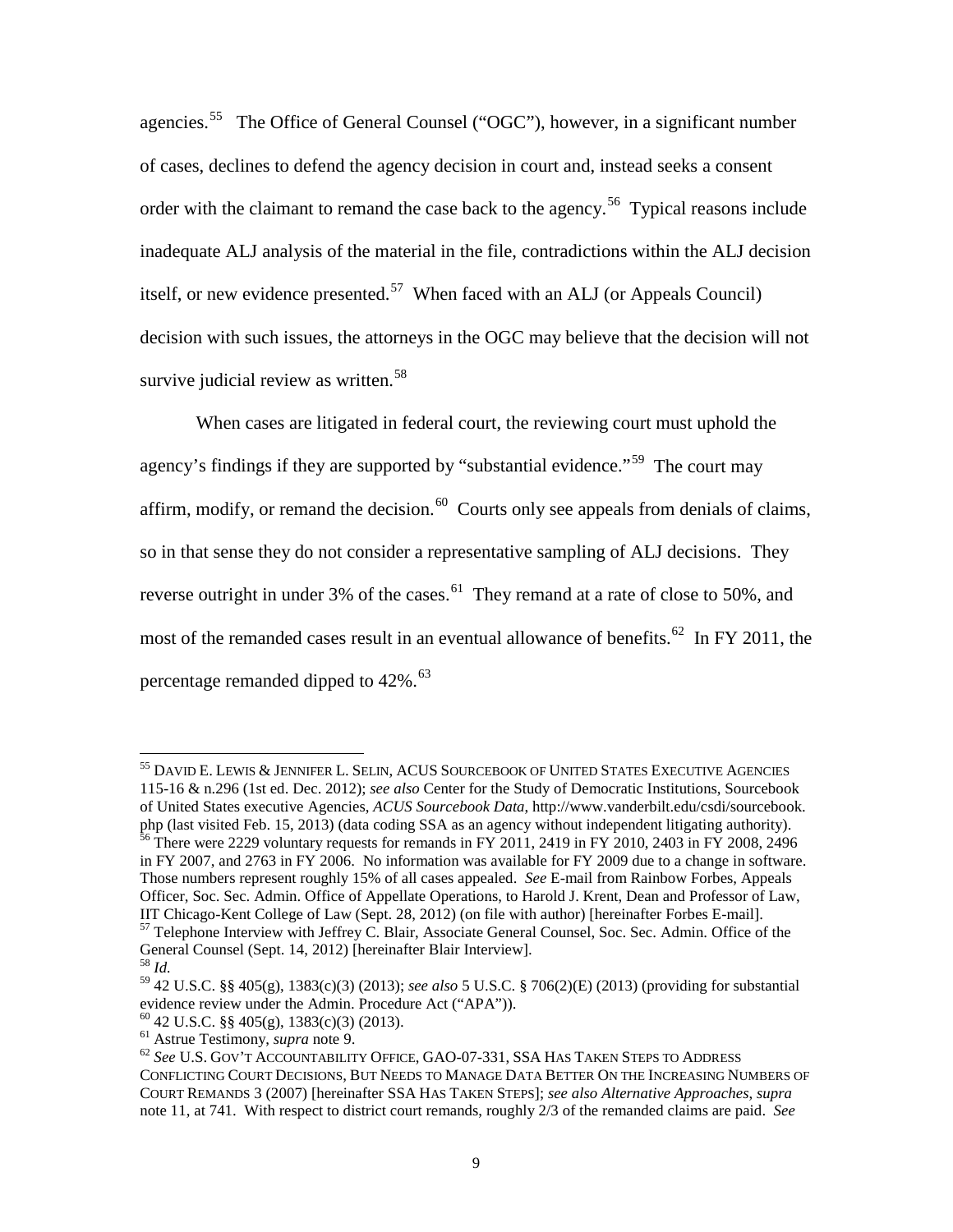Once disability is determined, claimants will continue receiving benefits unless a continuing disability review ("CDR") is performed, and the review shows a claimant is not considered disabled under the Act.<sup>[64](#page-12-4)</sup> Congress has directed that SSA conduct CDRs at least every three years.<sup>[65](#page-13-1)</sup> In implementing that mandate, SSA reviews disability cases periodically to see if the beneficiary is still disabled.<sup>66</sup> If SSA determines that an individual is no longer eligible for disability benefits, it provides a formal written notice to him or her explaining the basis for the decision.<sup>67</sup> Such determinations may be appealed, and the person is entitled to a hearing before an  $ALL<sup>68</sup>$  $ALL<sup>68</sup>$  $ALL<sup>68</sup>$ 

# **II. DATA ANALYSIS**

<span id="page-13-0"></span>To better understand the variability in (and factors underlying) ALJ adjudication decisions, we conducted statistical analyses of SSA-provided data from its case processing system and other agency sources. A detailed discussion of our statistical studies is provided in full in the accompanying *Statistical Appendix – Analysis of Administrative Law Judge Dispositions and Allowance Rates (Fiscal Years 2009 – 2011)*. We summarize in this section our methodology and highlight some of our more significant empirical findings.

<span id="page-13-5"></span>We analyzed data provided by SSA to assess the degree of variability and correlates of disposition outcomes. Data on ALJ dispositions and related hearing information were obtained from the Office of Disability Adjudication and Review

 $\overline{a}$ 

SSA HAS TAKEN STEPS, *supra* note 62, at 16; *see also Alternative Approaches*, *supra* note 11, at 761;

<sup>&</sup>lt;sup>63</sup> See STATISTICAL APP., supra note 7, at 54 tbl. A-24; see also Forbes E-mail, supra note 56.<br><sup>64</sup> 42 U.S.C. §§ 405(b)(2); 1383(k) (2013); 20 C.F.R. §§ 404.1594, 416.994 (2013).<br><sup>65</sup> 42 U.S.C. §§ 421(i), 1382c(a)(3)(H)

<span id="page-13-2"></span><span id="page-13-1"></span><sup>(</sup>I) (2013).

<span id="page-13-4"></span><span id="page-13-3"></span> $67^{67}$  20 C.F.R. § 404.1597(a)-(b) (2013).<br><sup>68</sup> *Id.* §§ 404.1597(b), 416.995.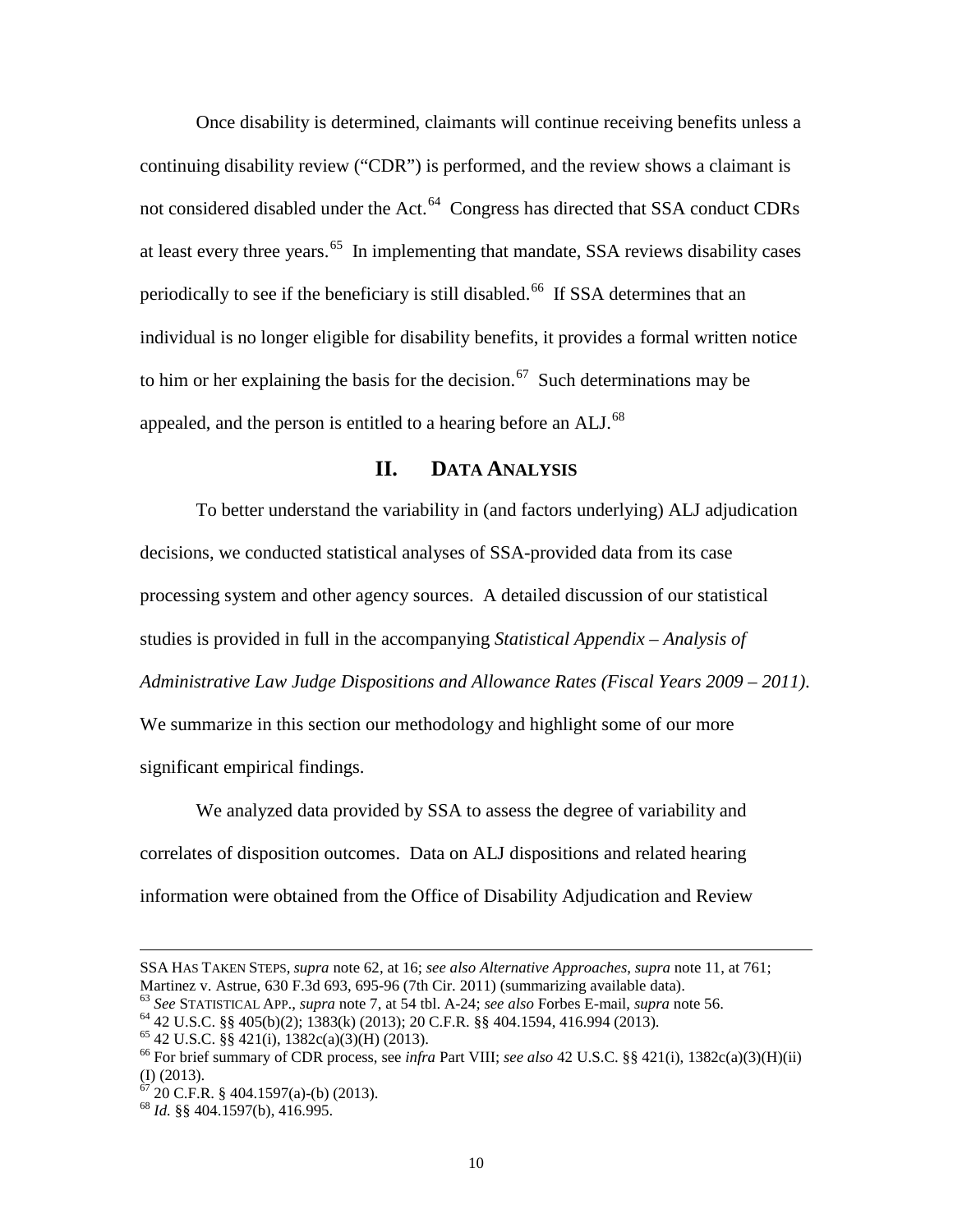("ODAR") case processing management system ("CPMS") management information data tables.[69](#page-13-5) The data consisted of disposition and other case-related information relating all ALJs who had issued at least 200 dispositions in a fiscal year ("FY") between 2009 and  $2011.<sup>70</sup>$  Monthly and yearly data on disposition frequency and allowance rates were available for each ALJ across each of the three studied fiscal years.<sup>[71](#page-14-1)</sup> All data used in the analysis was coded by randomly generated pseudo-name in order to shield all personally identifiable information (*i.e.*, ALJ identities).<sup>[72](#page-14-2)</sup> Further, no data on dispositions contained information about specific regions or hearing offices.<sup>[73](#page-14-3)</sup>

The data set used for this analysis consisted of  $1509$  ALJs.<sup>[74](#page-14-4)</sup> Data were available for 1129 ALJs in FY 2009, 1256 ALJs in FY 2010, and 1360 ALJs in FY 2011.<sup>75</sup> All together, the data set thus included a total of 3745 yearly data points.<sup>[76](#page-14-6)</sup> Three separate data sets were created representing monthly, yearly, and overall average statistics for each  $ALJ$ <sup>[77](#page-14-7)</sup>. The primary variables of interest for this analysis were the number of dispositions conducted in a time period (either monthly or yearly), and the proportion of allowances (either Fully Favorable or Partially Favorable).<sup>[78](#page-14-8)</sup>

<span id="page-14-0"></span><sup>&</sup>lt;sup>69</sup> *See* STATISTICAL APP., *supra* note 7, at 1-5.<br><sup>70</sup> Following the procedure used by OVERSIGHT OF ALJ WORKLOAD TRENDS, *supra* note 8, we excluded from our analyses ALJs who had an unusually low number of dispositions (less than 200 dispositions in a given fiscal year). *See* STATISTICAL APP., *supra* note 7, at 2. These low frequencies might be due to new hires, retirement, part-time work, or may be ALJs with other duties in addition to adjudicating cases. *Id.* One hundred fifty-two (9%) data points were removed due to low activity. *Id.* 

<span id="page-14-3"></span>

<span id="page-14-5"></span><span id="page-14-4"></span>

<span id="page-14-6"></span>

<span id="page-14-8"></span><span id="page-14-7"></span>

<span id="page-14-2"></span><span id="page-14-1"></span><sup>&</sup>lt;sup>71</sup> See STATISTICAL APP., supra note 7, at 2.<br>
<sup>72</sup> Id. at 2.<br>
<sup>73</sup> Id. at 2-3.<br>
<sup>75</sup> Id. at 2-3.<br>
<sup>75</sup> Id. at 8 tbl. A-2.<br>
<sup>77</sup> Id. at 3-5.<br>
<sup>77</sup> Id. at 3-5.<br>
<sup>78</sup> See STATISTICAL APP., *supra* note 7, at 3-4. Outcomes Favorable, Partially Favorable, Unfavorable, and Dismissed. *Id.* at 3. Additional information on each of the disposition outcome categories can be found in Parts II.B.1 & III.B of the STATISTICAL APPENDIX.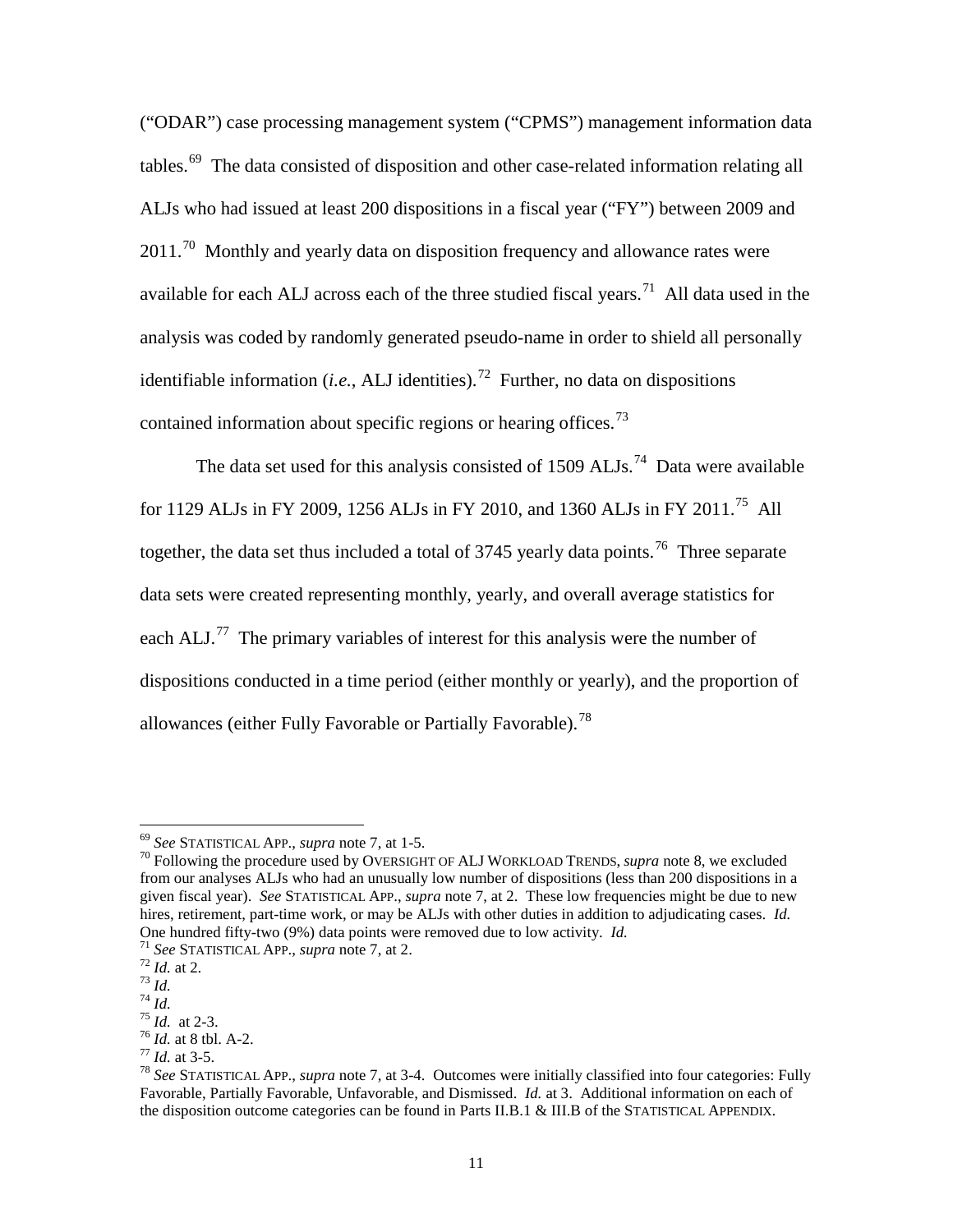Our first set of analyses was conducted to provide a description of the distribution of disposition and allowance rates. To represent typical values of each variable, we calculated the mean (or average) and the median. The median is the score at the midpoint of the distribution, such that half the distribution falls above and half below this value.<sup>[79](#page-14-7)</sup>

Of particular important to this research is the degree of spread or variability in disposition and allowance rates – that is, the extent to which ALJs differ from one another on these variables. The variability of scores is indexed by the standard deviation ("SD"). The SD is calculated as the square root of the average squared distance from the mean, and can therefore be loosely interpreted as how far, on average, scores differ from the mean. $80$ 

In addition, we also report percentiles, which are useful for describing the upper and lower tails of the distribution. A percentile is the value of a variable below, which a certain percent of observations fall.<sup>[81](#page-15-1)</sup> For example, the  $1<sup>st</sup>$  percentile is the score that separates the lower 1% of the distribution from the upper 99%, while the 99<sup>th</sup> percentile is the score that separates the upper 1% from the lower 99%.

Correlation analyses were conducted to evaluate the relationship between disposition and allowance rates. The correlation coefficient is an index of the strength and direction of a relationship between two variables. The correlation coefficient can take on values from -1 to 1, with 0 indicating that variables are completely unrelated, values close to 1 indicating a strong positive relationship (higher scores on one variable are associated with higher scores on the other), and values close to -1 indicating a strong

<span id="page-15-2"></span> $^{79}$  MORRIS H. DEGROOT & MARK J. SCHERVISH, PROBABILITY AND STATISTICS § 9.9 (4th ed., 2012) [hereinafter PROBABILITY AND STATISTICS]. <sup>80</sup> *See* PROBABILITY AND STATISTICS, *supra* note 79, § 4.3. <sup>81</sup> *Id.* § 3.3.

<span id="page-15-1"></span><span id="page-15-0"></span>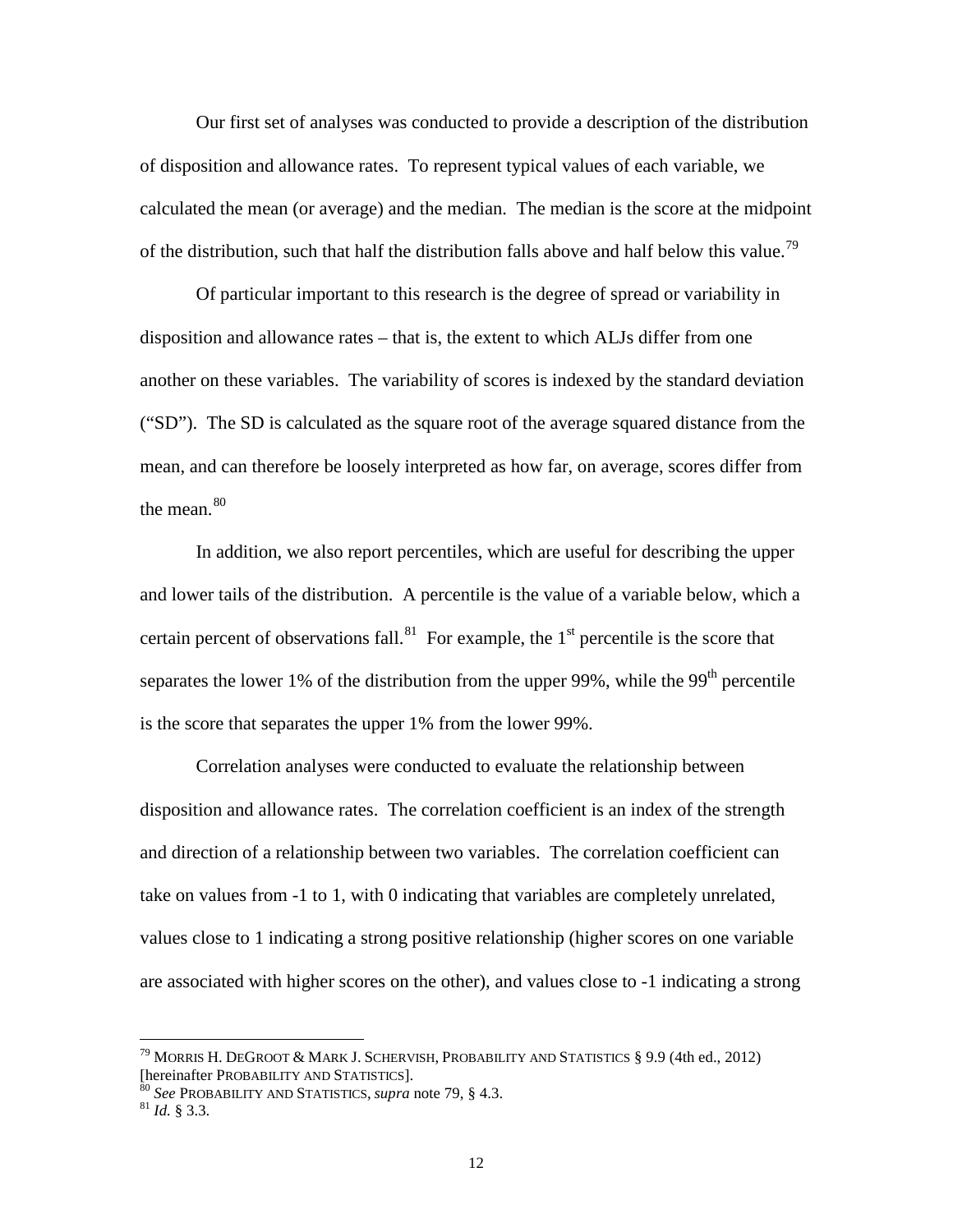negative relationship (higher scores on one variable are associated with lower scores on the other). $82$ 

Multiple regression analyses estimate how well a set of variables are able to predict a single outcome variable. The analysis produces a regression equation that predicts the outcome as a function of predictor variables.<sup>[83](#page-16-0)</sup> The unique contribution of each predictor is reflected in the regression coefficient, which determines the weight given to a predictor in the equation.<sup>[84](#page-16-1)</sup> The regression coefficient can be interpreted as the relationship between a predictor and the outcome, while controlling for all of the other variables in the model.<sup>[85](#page-16-2)</sup> Like the correlation coefficient, regression coefficients of 0 indicate no relationship, and positive/negative coefficients reflect positive/negative relationships.<sup>[86](#page-16-3)</sup>

Additionally, results from analyses of SSA data were evaluated for both statistical and practical significance. The statistical significance test produces a *p*-value, which is the probability of obtaining a result purely due to chance, if there were actually no relationship at all in the population. If the *p*-value is extremely small, the result is likely not due to chance, and the result is considered significant from a statistical perspective. For our analyses, results with  $p<0$  were considered statistically significant, which is a commonly used value to assess statistical significance.<sup>[87](#page-16-4)</sup>

Finding a result to be statistically significant, however, does not necessarily connote *practical* significance. Practical significance refers to an assessment of whether

<span id="page-16-4"></span>

<span id="page-16-0"></span>

<span id="page-16-1"></span>

<span id="page-16-3"></span><span id="page-16-2"></span>

<sup>82</sup> *See* STATISTICAL APP., *supra* note 7, at 18.<br>
<sup>83</sup> *Id.*<br><sup>84</sup> *Id.*<br><sup>85</sup> *Id.* 86 *Id.* 87 *E.g.*, PROBABILITY AND STATISTICS, *supra* note 79, at § 9.9.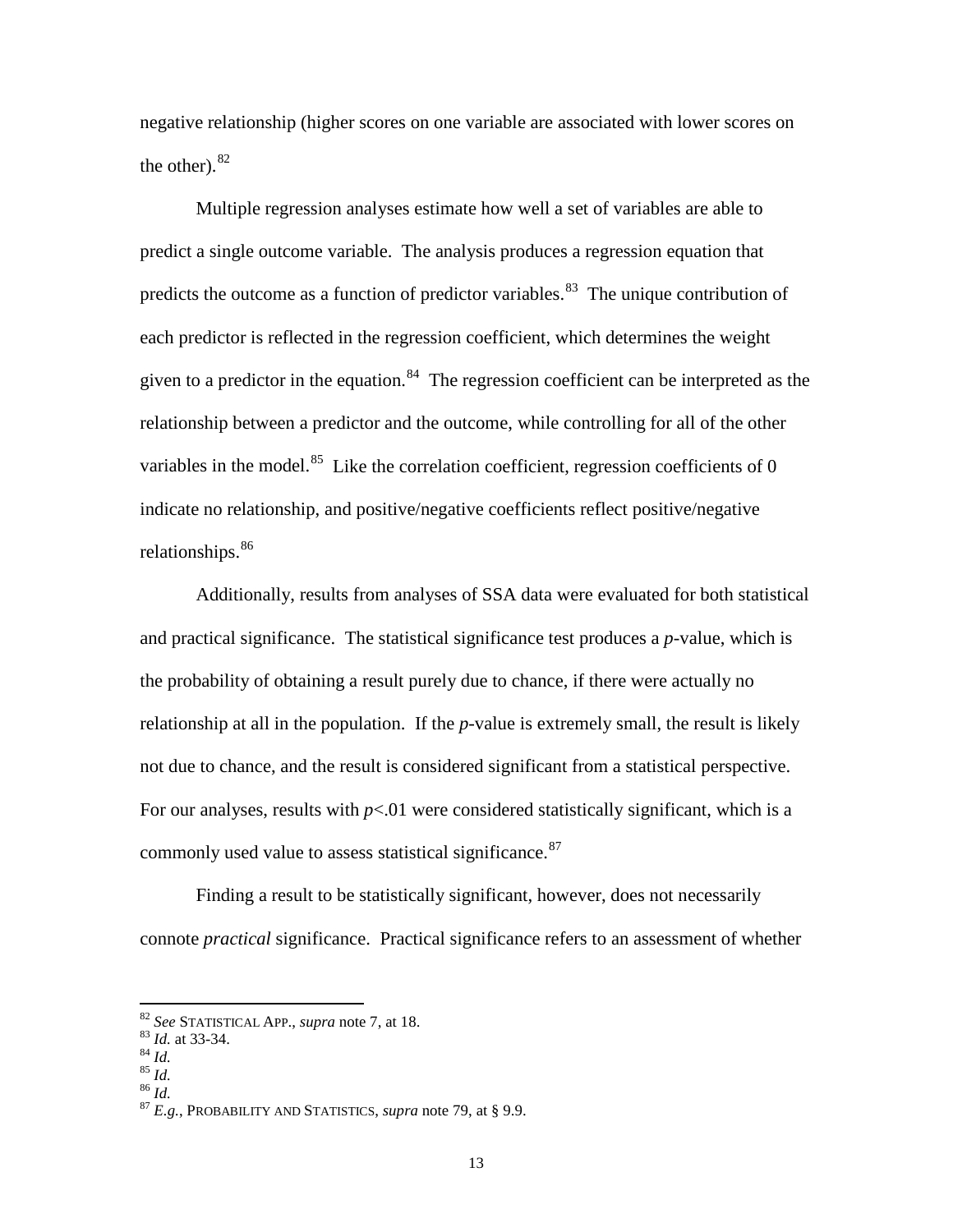an observed result is something that will have a practical impact. When sample size is very large (as with the ALJ adjudication data), some very minor effects will be statistically significant, even if their actual impact on adjudication outcomes is trivial. To assess practical significance, we describe the strength of relationships, and depict patterns in the data graphically so that the impact on adjudication outcomes can be readily understood.<sup>[88](#page-16-2)</sup>

### <span id="page-17-1"></span><span id="page-17-0"></span>**A. Summary of Statistical Analysis of ALJ Variances**

# *1. Distribution of Disposition Frequencies*

Over the three-year period studied, ALJs issued an average of 538.9 dispositions per year (Median=530, SD=180.5).<sup>[89](#page-17-2)</sup> The majority of ALJs (67%) met the goal of 500 or more dispositions per year. Yearly disposition frequencies showed considerably variability, however, as evidenced by the large SD of 180.5. As depicted in Figure 1, there was a wide range of yearly disposition frequencies. Ninety-five percent of ALJs disposed of between 255 and 878 claims per year, therefore ranging from about half of the yearly goal to 75% over the goal. A small number of ALJs had very high disposition frequencies. One percent of ALJs had annual disposition frequencies above 1079, and one ALJ issued 3620 dispositions in a single year.

<span id="page-17-3"></span> <sup>88</sup> *Id.*

<span id="page-17-2"></span><sup>&</sup>lt;sup>89</sup> Unless otherwise noted, all figures and statistical analyses in this section can be found in Part II.A.1 of the STATISTICAL APPENDIX.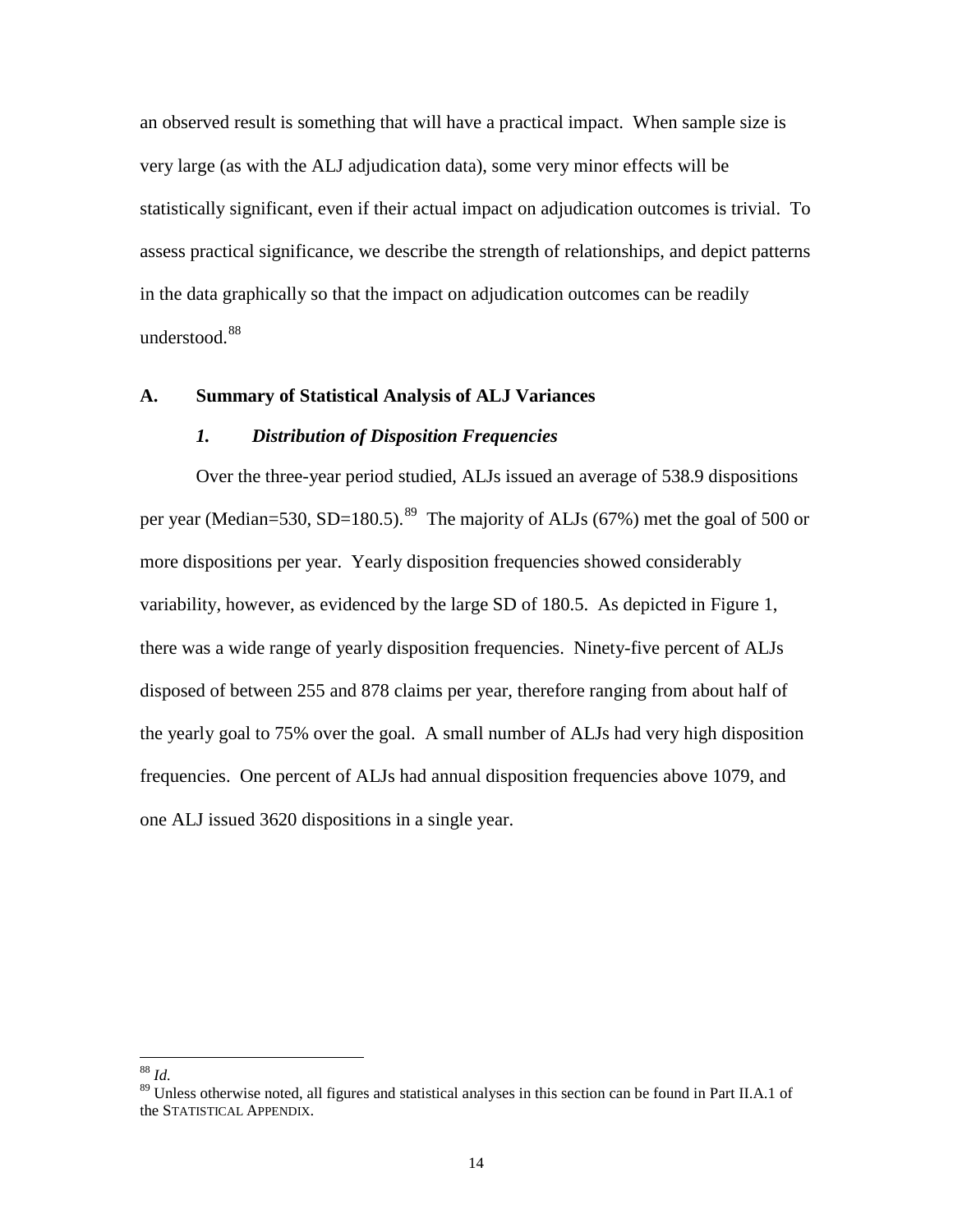<span id="page-18-1"></span>



### *2. Distribution of Allowance Rates*

<span id="page-18-0"></span>On average, the annual ALJ allowance rate was 56% for the three studied fiscal years.<sup>[90](#page-17-3)</sup> There was, however, significant variation in allowance rates across ALJs, as depicted in Figure 2 and suggested by the SD of 15% in allowances rates. Indeed, 95% of the allowance rates fell between 26% and 85%.<sup>91</sup> ALJs at the lower end of the distribution thus had allowance rates less than half of the average, while those at the top of the distribution had allowance rates over 50% higher than the average. The lowest and highest allowance rates (4% and 98%, respectively) very nearly spanned the full range of possible values.

<span id="page-18-3"></span><sup>&</sup>lt;sup>90</sup> Unless otherwise noted, all figures and statistical analyses in this section can be found in Part II.B.1 of the STATISTICAL APPENDIX.<br><sup>91</sup> A similar range was found when considering only Fully Favorable dispositions, where 95% of the rates

<span id="page-18-2"></span>were between 20% and 82%. *See* STATISTICAL APP., *supra* note 7, at 13.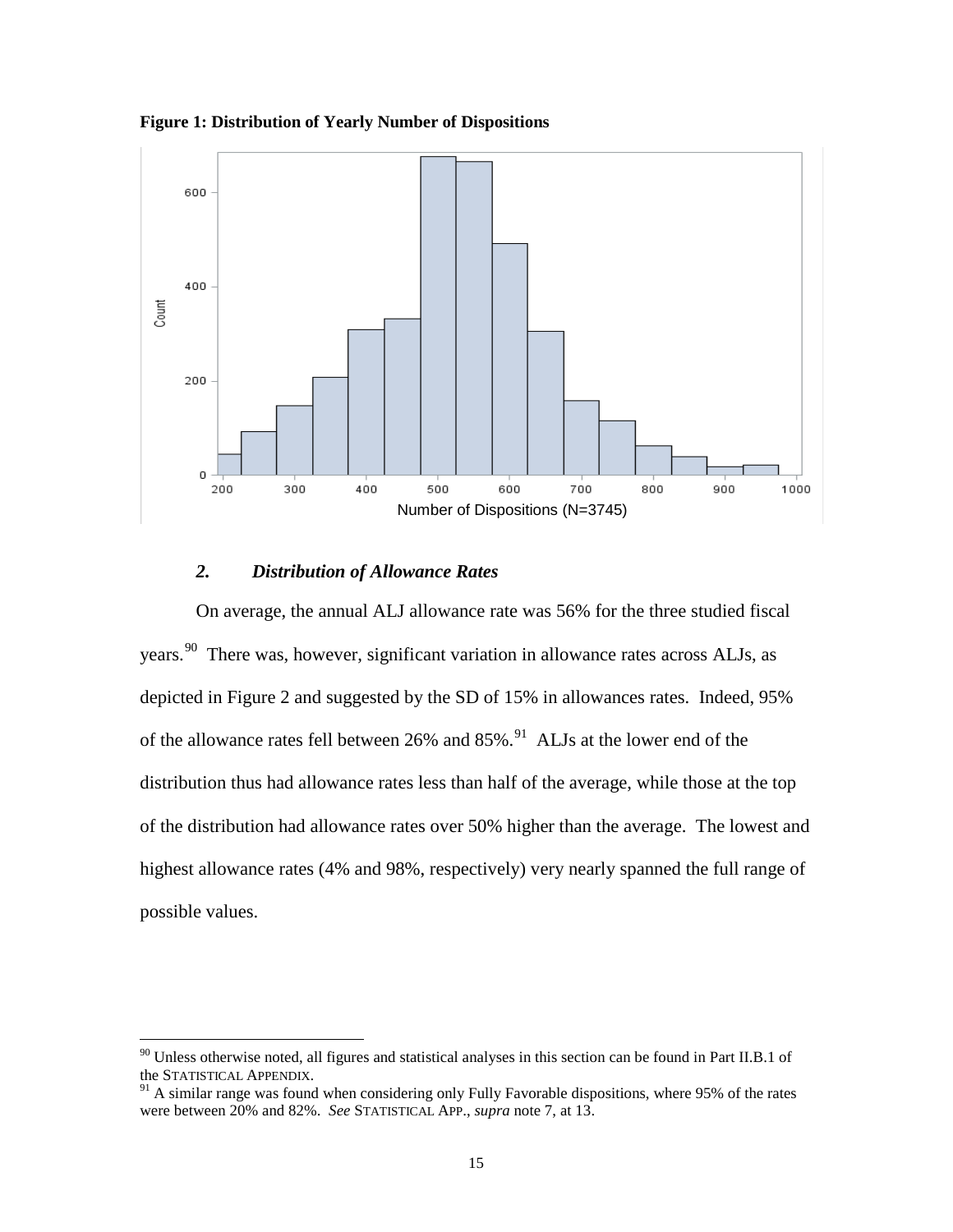

<span id="page-19-1"></span>**Figure 2: Distribution of Yearly Allowance Rate (Fully or Partially Favorable Decisions)**

#### <span id="page-19-0"></span>*3. Identifying Outliers*

# **a) Methodology for Identifying Outliers**

<span id="page-19-4"></span>From a purely statistical perspective, an outlier is defined as a score that is atypical given the overall distribution.<sup>[92](#page-18-3)</sup> This approach merely identifies outliers and does not provide any information that might explain why a score is atypical.<sup>[93](#page-19-2)</sup> This kind of outlier is thus an observation that warrants further attention to determine why the unusual event has occurred.<sup>[94](#page-19-3)</sup>

 <sup>92</sup> *See* STATISTICAL APP., *supra* note 7, at 19.

<span id="page-19-3"></span><span id="page-19-2"></span><sup>93</sup> *Id.*

<sup>94</sup> *Id.*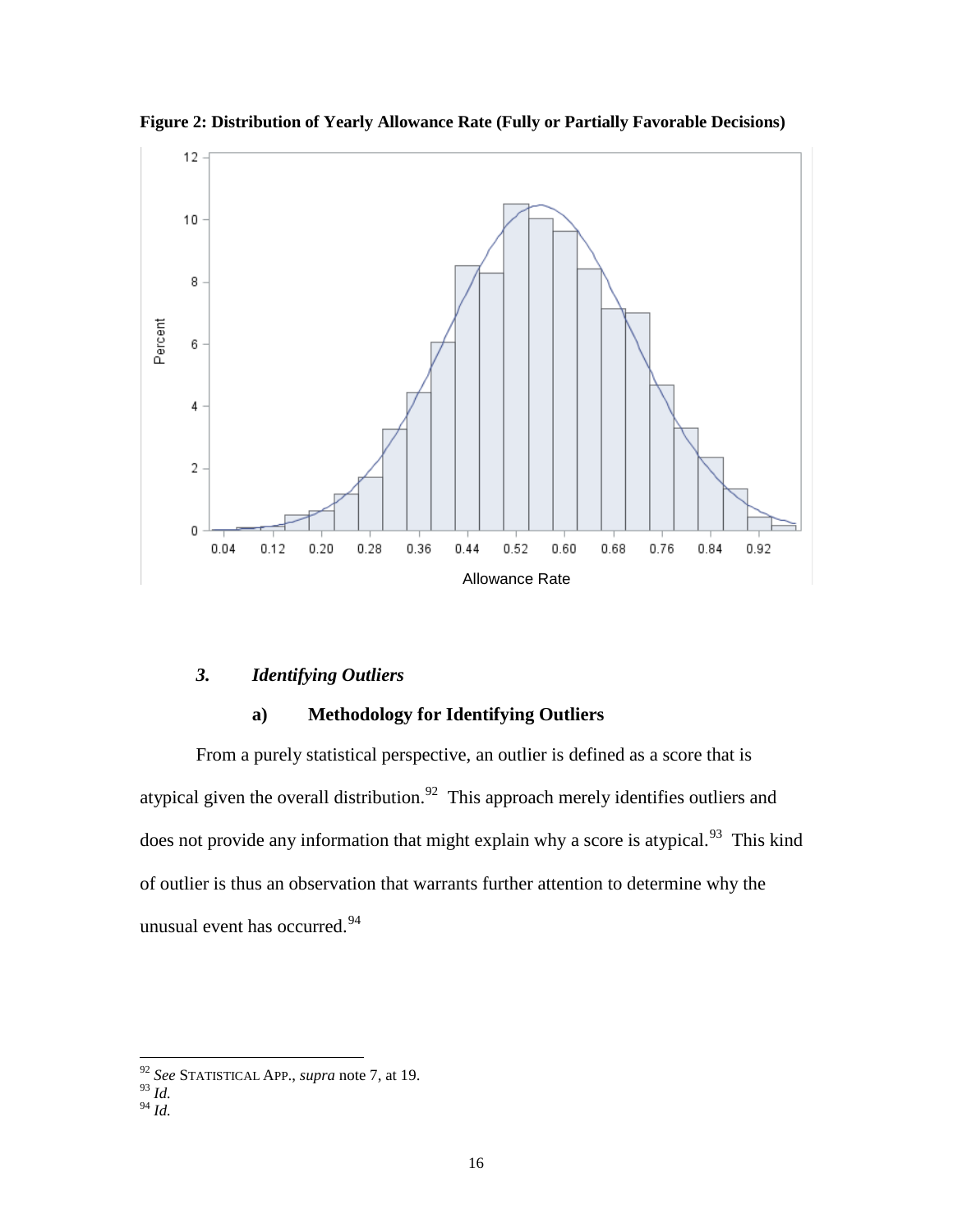Outliers are defined relative to an assumed distribution of scores.<sup>[95](#page-19-4)</sup> In the context of social security disability claims, some variability in outcomes across adjudication of claims is to be expected due to the random assignment of cases to  $ALJs$ <sup>[96](#page-20-0)</sup> Each claimant is different, as is his or her individual case. And similar types of cases may be distributed somewhat unevenly across ALJs purely as a matter of chance. Once the range of expected variation due to chance has been specified, outliers can be defined as scores that are outside of these bounds.  $97$ 

In order to define the expected range of scores, outliers can be defined relative to a normal distribution.<sup>[98](#page-20-2)</sup> In many areas of research, variables are found to have a "normal" distribution, where scores are distributed symmetrically around the mean, and the density of scores decreases with distance from the mean, forming a bell-shaped curve.<sup>[99](#page-20-3)</sup> An example of a normal distribution is depicted by the smooth curve in Figure 2, which shows that allowance rates had an approximately normal distribution.

If a distribution is normal, nearly all scores will fall within  $2 \text{ SD}$  of the mean.<sup>[100](#page-20-4)</sup> Only about 5% of scores will be more than 2 SD from the mean (with 2.5% at the high end of the distribution, and 2.5% at the low end), and only 1% of scores will be more than 3 SD from the mean.<sup>[101](#page-20-5)</sup> Because only a small fraction of observations will naturally

<span id="page-20-6"></span><span id="page-20-0"></span><sup>95</sup> *Id.* at 20.<br><sup>96</sup> *See* 5 U.S.C. § 3105 (2013) ("Administrative law judges shall be assigned to cases in rotation so far as practicable."); *see also* Soc. Sec. Admin., HALLEX I-2-0-2-Hearing Before an Admin. Law Judge— General (Sept. 28, 2005), *available at* http://www.ssa. gov/OP\_Home/hallex/I-02/I-2-0-2.html (noting that Hearing Office Chief ALJs ("HOCALJs") "assign ALJs to hold hearings, issue decisions or orders, and take other appropriate action to resolve disputed issues"); Soc. Sec. Admin., HALLEX I-2-1-55- Assignment of Service Area Cases to Admin. Law Judges (Feb. 12, 2009), *available at* http:// www.ssa. gov/OP\_ Home/hallex/I-02/I-2-1-55.html (noting "[s]pecial [s]ituations [w]hich [r]equire a [c]hange in the [o]rder in [w]hich [c]ases are [a]ssigned").

<sup>97</sup> *See* STATISTICAL APP., *supra* note 7, at 19-20.

<span id="page-20-2"></span><span id="page-20-1"></span><sup>98</sup> *Id.* at 20. 99 *Id.* 100 *Id.* 101 *Id.*

<span id="page-20-4"></span><span id="page-20-3"></span>

<span id="page-20-5"></span>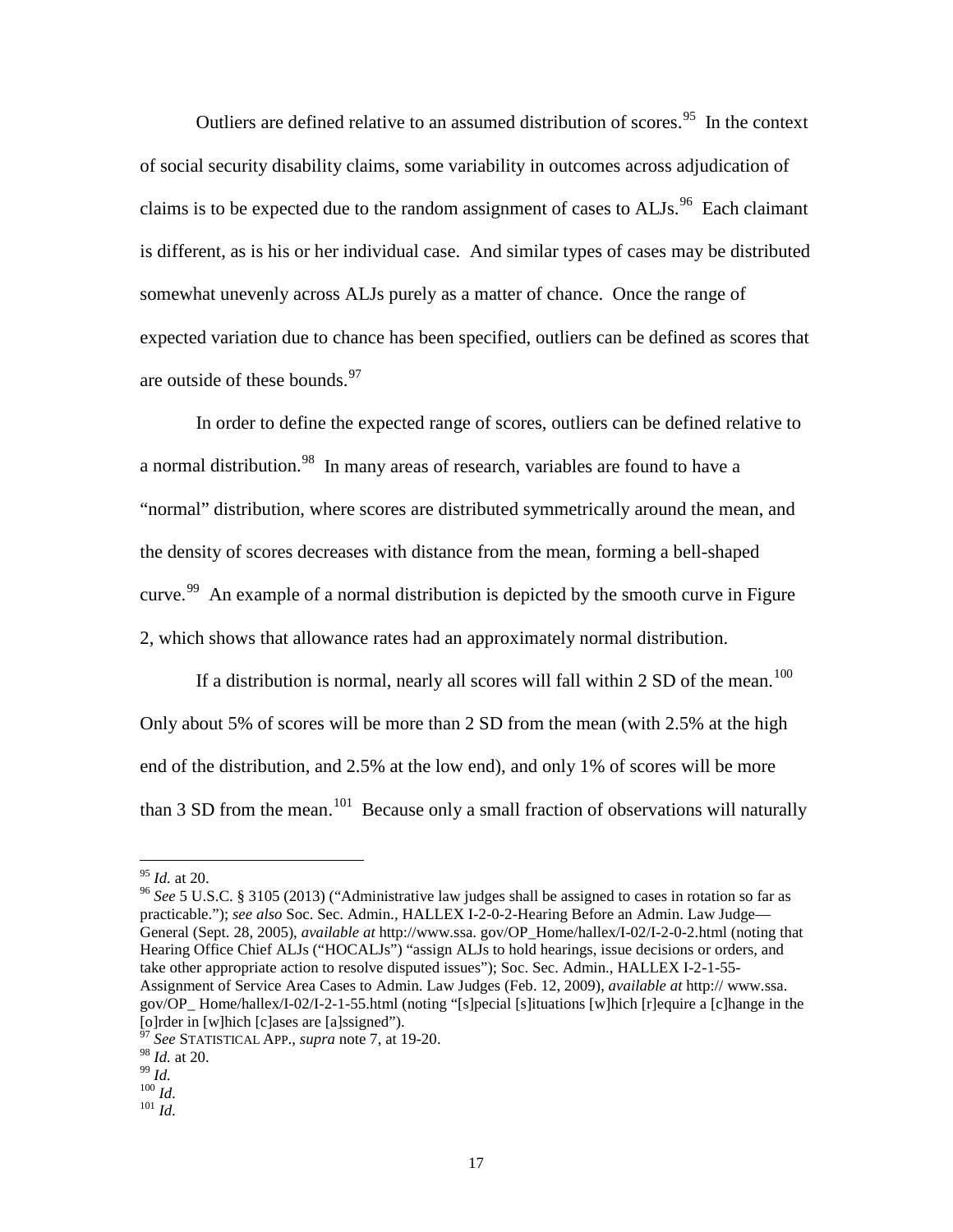fall outside a 2 SD range, scores outside these bounds are not likely to have occurred due to chance, and are therefore likely to have been produced by some process that differs from the rest of the distribution.<sup>[102](#page-20-6)</sup>

With any rule for identifying outliers, there is a risk of false positive and false negative decisions.<sup>[103](#page-21-0)</sup> A false positive would occur if an observation is classified as an outlier when it occurred simply due to chance.<sup>[104](#page-21-1)</sup> Identifying outliers using a 2 SD rule will have a 5% false positive rate, because 5% of scores in a normal distribution are expected to fall outside 2 SD from the mean.<sup>[105](#page-21-2)</sup> Setting a more stringent criterion will tend to reduce the false positive error rate.<sup>[106](#page-21-3)</sup>

A false negative error would occur if an observation falls within the 2 SD interval, yet was actually generated by a different distribution.<sup>[107](#page-21-4)</sup> That is, a hypothetical ALJ who is applying overly lenient standards might nevertheless still produce an allowance rate within the 2 SD bounds, simply due to chance.<sup>[108](#page-21-5)</sup> The probability of a false negative error cannot be known precisely in the context of ALJ disposition and allowance rates, but as the criterion for identifying an outlier becomes more stringent, the probability of a false negative error increases.<sup>[109](#page-21-6)</sup>

The decision of where to put the cutoff for defining outliers depends on the desired balance of false positive and false negative errors.<sup>[110](#page-21-7)</sup> Setting the cutoff too low

<span id="page-21-8"></span><span id="page-21-0"></span><sup>&</sup>lt;sup>102</sup> *Id.*  $10^{102}$  *Id.* at 20-21. The terms "false positive" and "false negative" are used here to designate statistical errors in the identifying of outlier data points, and have nothing to do with the merits (or lack thereof) of the underlying disability determinations.  $Id$ .

<span id="page-21-2"></span><span id="page-21-1"></span><sup>104</sup> STATISTICAL APP., *supra* note 7, at 20.<br>
<sup>105</sup> *Id.*<br>
<sup>106</sup> *Id.*<br>
<sup>107</sup> *Id.*<br>
<sup>108</sup> *Id.* <sup>108</sup> *Id.* <sup>109</sup> *Id.* 

<span id="page-21-3"></span>

<span id="page-21-4"></span>

<span id="page-21-6"></span><span id="page-21-5"></span>

<span id="page-21-7"></span><sup>&</sup>lt;sup>110</sup> *Id.* at 21.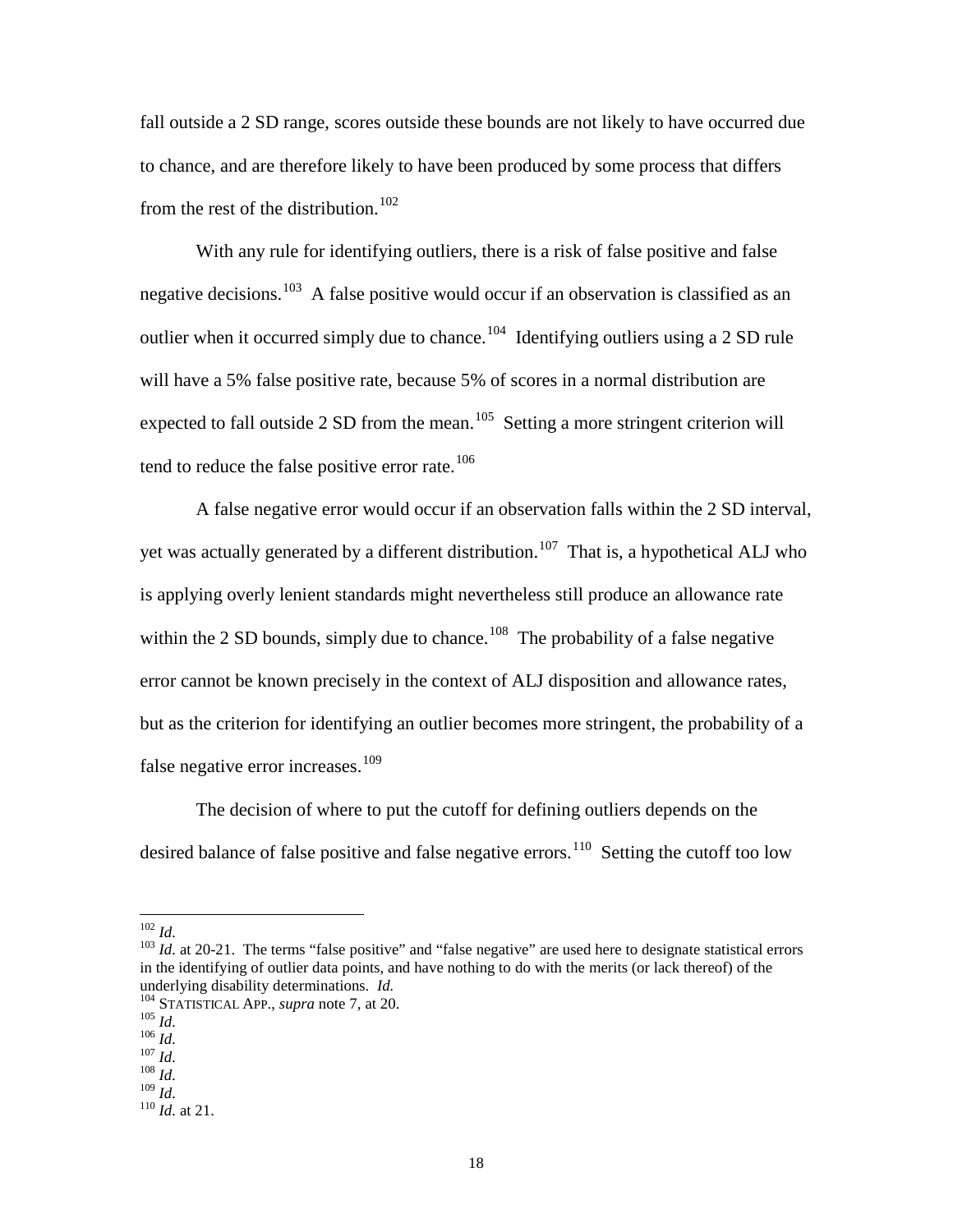will flag many observations as outliers when they are simply due to chance; while setting the cutoff too high will fail to identify many true outliers.<sup>[111](#page-21-8)</sup> It is common for statisticians to define outliers as observations falling 2 or 3 SD above or below the mean. [112](#page-22-0)

## **b) Outliers in ALJ Disposition and Allowance Rates**

Establishing a cutoff for ALJ adjudication data is complicated by changes in the distribution of disposition and allowance rates over time.<sup>[113](#page-22-1)</sup> Although the average number of dispositions was relatively stable from FY 2009 to FY 2011, the variability in ALJ disposition rates has declined.<sup>[114](#page-22-2)</sup> Mean allowance rates declined over the three years of the study, suggesting that standards for defining an outlier should be tied to yearly statistics.<sup>[115](#page-22-3)</sup> Table 1 provides the cutoffs corresponding to 2 and 3 SD above and below the mean for yearly disposition frequency and allowance rates. Table 1 also includes percentile values, which do not rely on an assumed shape of the distribution.<sup>[116](#page-22-4)</sup>

Applying a 2 SD rule to allowance rates would classify outliers as all ALJs with allowance rates below 23% (approximately 37, or 3% ALJs in FY 2011) and ALJs with allowance rates above 82% (approximately 30, or  $2\%$  ALJs).<sup>[117](#page-22-5)</sup> Similarly, 3% of ALJs (approximately 38) had disposition frequencies over 878.[118](#page-22-6)

<span id="page-22-2"></span><span id="page-22-1"></span>

<span id="page-22-4"></span><span id="page-22-3"></span>

<span id="page-22-0"></span><sup>111</sup> *Id.*<br>
112 *Id.*<br>
<sup>113</sup> *Id.*<br>
<sup>114</sup> *Id.*<br>
<sup>116</sup> Because the data here did not exactly reflect a normal distribution, the 2 or 3 SD rules need to be applied<br>
<sup>116</sup> Because the data here did not exactly reflect a norma with caution. *See* STATISTICAL APP., *supra* note 7, at 21. For the number of dispositions, the presence of large positive outliers will slightly inflate both the mean and the SD, so that the cutoff established using these rules may be too high. *Id.* Further, because the allowance rate is a percentage, it is constrained by a maximum value of 100%, which may cause compression of values near the upper limit. *Id.* <sup>117</sup> *Id.* at 22. <sup>118</sup> *Id.* 

<span id="page-22-7"></span><span id="page-22-6"></span><span id="page-22-5"></span>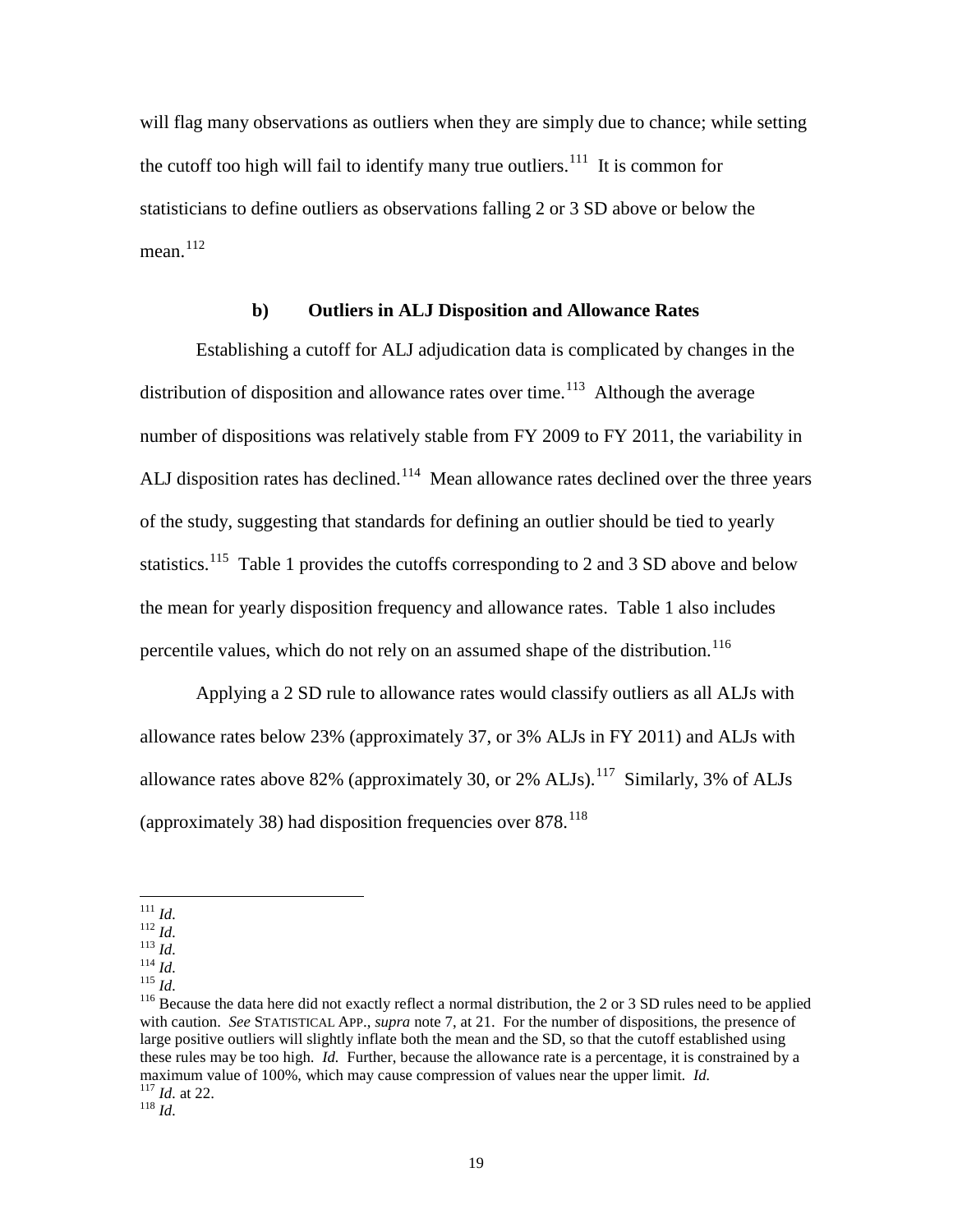| <b>Fiscal Year</b><br>2011         | <b>Mean</b>      | SD  | 3 SD<br><b>Below</b><br><b>Mean</b> | 2SD<br><b>Below</b><br><b>Mean</b> | <b>2 SD</b><br><b>Above Above</b><br><b>Mean</b> | <b>3 SD</b><br><b>Mean</b> | 1 <sup>st</sup><br>%tile | $\boldsymbol{z}^{\text{th}}$<br>$%$ tile | $95^{\text{th}}$<br>%tile | 99 <sup>th</sup><br>%tile |
|------------------------------------|------------------|-----|-------------------------------------|------------------------------------|--------------------------------------------------|----------------------------|--------------------------|------------------------------------------|---------------------------|---------------------------|
| Number of  <br><b>Dispositions</b> | $1537.5$ 170.1 - |     | <b>Contract</b>                     |                                    | 878                                              | 1048                       | $\sim$                   | $\overline{\phantom{a}}$                 | 780                       | 959                       |
| <b>Allowance</b><br>Rate           | 53%              | 15% | 9%                                  | 23%                                | 82%                                              | 96%                        | 18%                      | 29%                                      | 77%                       | 88%                       |

<span id="page-23-0"></span>**Table 1: Extreme Values for Number of Dispositions and Allowance Rates (FY 2011)**

*(Note: Because data from ALJs with fewer than 200 dispositions were excluded from the analysis, it was not possible to use the distribution to identify outliers corresponding to low number of dispositions.)*

Another way to identify outliers is to evaluate the consistency of outcomes over time.<sup>[119](#page-22-7)</sup> An ALJ who is in the top or bottom 1% one year might be the result of chance variation. However, if the same individual appears in the top or bottom 1% in multiple years, this is more likely to be due to something unique to that individual.<sup>[120](#page-23-2)</sup> Therefore, special attention should be paid to ALJs who have consistent extreme scores in multiple years.[121](#page-23-3) Table 2 reports the number of ALJs appearing for multiple years in the top and bottom 1% of the disposition and allowance rates.

<span id="page-23-1"></span>**Table 2: Number of ALJs with Multiple Years in the Top and Bottom 1% of the Disposition Frequency and Allowance Rate Distributions (FY 2009 – 2011)**

|                        |                                   | <b>Number of ALJs With Allowance</b> |                                           |  |
|------------------------|-----------------------------------|--------------------------------------|-------------------------------------------|--|
|                        | <b>Number of ALJs With</b>        |                                      | <b>Rates (Full + Partially Favorable)</b> |  |
| <b>Years in Top or</b> | <b>Disposition Frequencies in</b> | in Top/Bottom 1%                     |                                           |  |
| <b>Bottom 1%</b>       | Top $1\%$                         | <b>Bottom 1%</b>                     | Top $1\%$                                 |  |
| At least 1 year        | 22                                | 24                                   | 25                                        |  |
| At least 2 years       | 10                                | 10                                   |                                           |  |
| All 3 years            | 6                                 |                                      |                                           |  |

<span id="page-23-4"></span><span id="page-23-2"></span> <sup>119</sup> *Id.* 120 *Id.* 121 *Id.*

<span id="page-23-3"></span>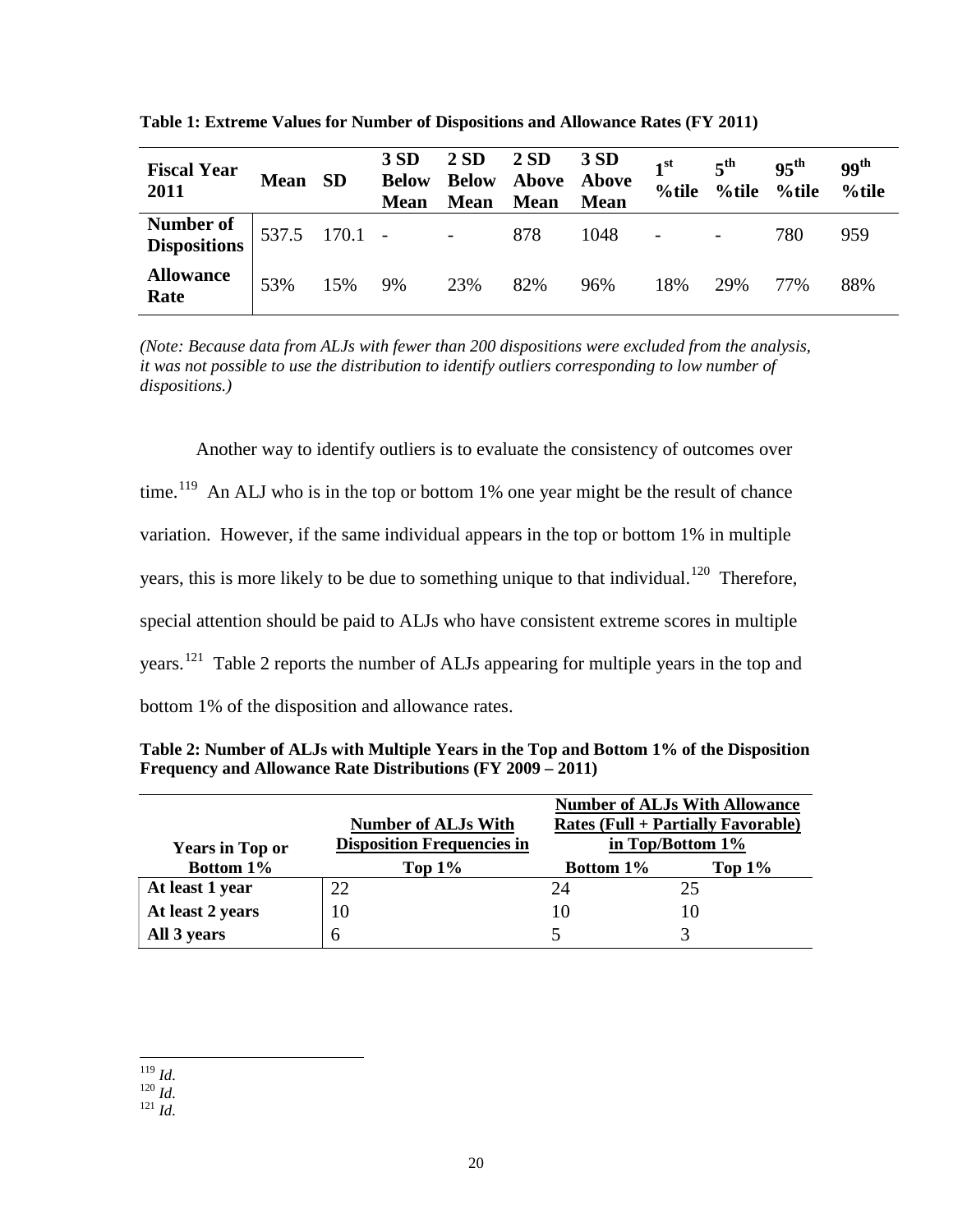Ideally, outliers would be defined relative to a predictive model that accounts for important characteristics of the portfolio of cases reviewed by an ALJ, and other relevant variables.[122](#page-23-4) The *Statistical Appendix* describes an initial attempt to identify case characteristics that correlate with adjudication outcomes, but additional work is needed to build a model that incorporates all relevant factors.  $123$  Therefore, we did not attempt herein to account for such factors in our definition of outliers.

### *4. Changes in Disposition Outcomes Over Time*

<span id="page-24-0"></span>The data indicate that variability in disposition rates is becoming less extreme over time, while average dispositions have remained relatively constant.<sup>[124](#page-24-2)</sup> The average number of dispositions has not changed substantially across years.<sup>[125](#page-24-3)</sup> As shown in Figure 3, ALJs issued an average of 543.8 dispositions in FY 2009, 535.9 in FY 2010, and 537.5 in FY 2011. However, the variability in the number of dispositions decreased over the years SD=194.1 in FY 2009, SD=178.8 in FY 2010, and SD=170.1 in FY 2011.<sup>[126](#page-24-4)</sup> The spread of disposition frequencies in 2011 was over 10% smaller than in 2009. Thus, while there still exist large differences in ALJ productivity, with some ALJs issuing substantially more dispositions than others, these discrepancies have been on the decline.

<span id="page-24-2"></span>

<span id="page-24-4"></span><span id="page-24-3"></span>

<span id="page-24-5"></span><span id="page-24-1"></span><sup>&</sup>lt;sup>122</sup> *Id.* at 23.<br>
<sup>123</sup> *Id.* at 23; *see also id.* Parts III & IV.<br>
<sup>124</sup> *Id.* at 9.<br>
<sup>125</sup> *Id.* The SD in FY 2009 was significantly greater than in FY 2010, *F*(1128, 1255)=1.18, *p*=.002) and greater than in FY 2011, *F*(1128, 1359)=1.30, *p*<.001. *Id.* The difference between FY 2010 and FY 2011 was not statistically significant, *F*(1255, 1359)=1.11, *p*=.04. *Id.*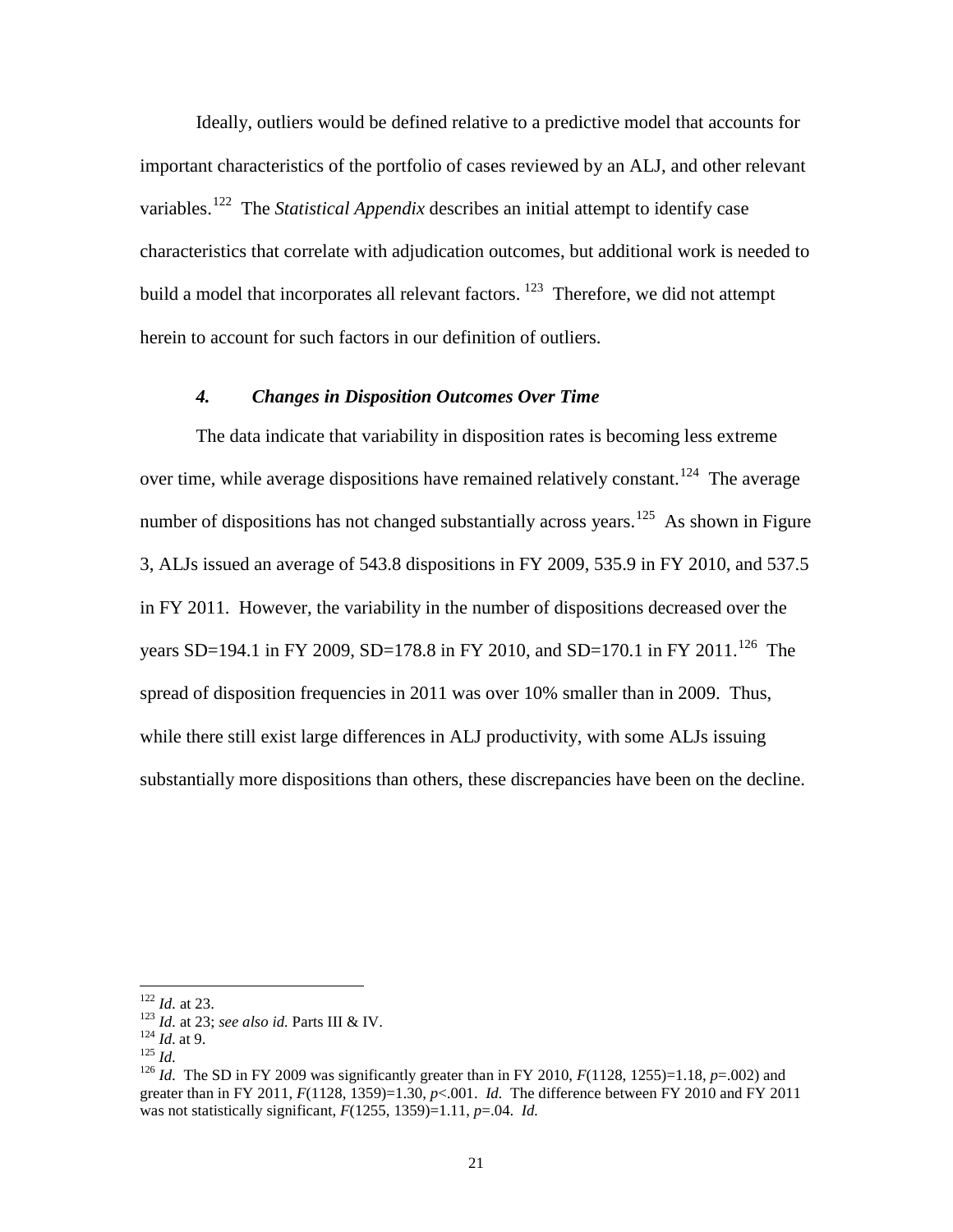<span id="page-25-0"></span>

**Figure 3: Average Yearly Disposition Frequency Over Time**

*(Note: Error bars indicate 1 SD above and below the average.)*

Allowance rates have been steadily declining since FY 2009, as shown in Figure 4. The mean allowance rate dropped from 59% in FY 2009 to 58% in FY 2010 and 53% in FY 2011.<sup>[127](#page-24-5)</sup> More recent data suggest that this trend is continuing, with an allowance rate of 48% in FY 2012.<sup>[128](#page-25-1)</sup> The variance in allowance rates (*i.e.*, differences between ALJs in allowance rates) has been relatively stable over time.<sup>[129](#page-25-2)</sup> This decline occurred across the entire distribution of allowance rates, although there tended to be less change at the lower end of the distribution.<sup>[130](#page-25-3)</sup> Table 3, below, demonstrates the change at three points of the distribution. For the median and 90th percentile, allowance rates dropped

<sup>&</sup>lt;sup>127</sup> The allowance rates reported here only reflect decisions by ALJs. If favorable decisions by senior attorneys are included in the calculation, the overall allowance rate was  $61\%$  in FY 2009,  $61\%$  in FY 2010, and  $56\%$  in FY 2011. See STATISTICAL APP., *supra* note 7, at 14; *see also infra* fig. 4.

<span id="page-25-4"></span><span id="page-25-1"></span><sup>&</sup>lt;sup>128</sup> Including favorable decisions by senior attorneys, the overall allowance rate was 50% in FY 2012. Data.gov, ALJ Disposition Data*,* https://explore.data.gov/Social-Insurance-and-Human-Services/ALJ-Disposition-Data/zdyy-hq2m (last visited Feb. 21, 2013).

<span id="page-25-3"></span><span id="page-25-2"></span><sup>129</sup> *See* STATISTICAL APP., *supra* note 7, at 14-15. <sup>130</sup> *Id.* at 15.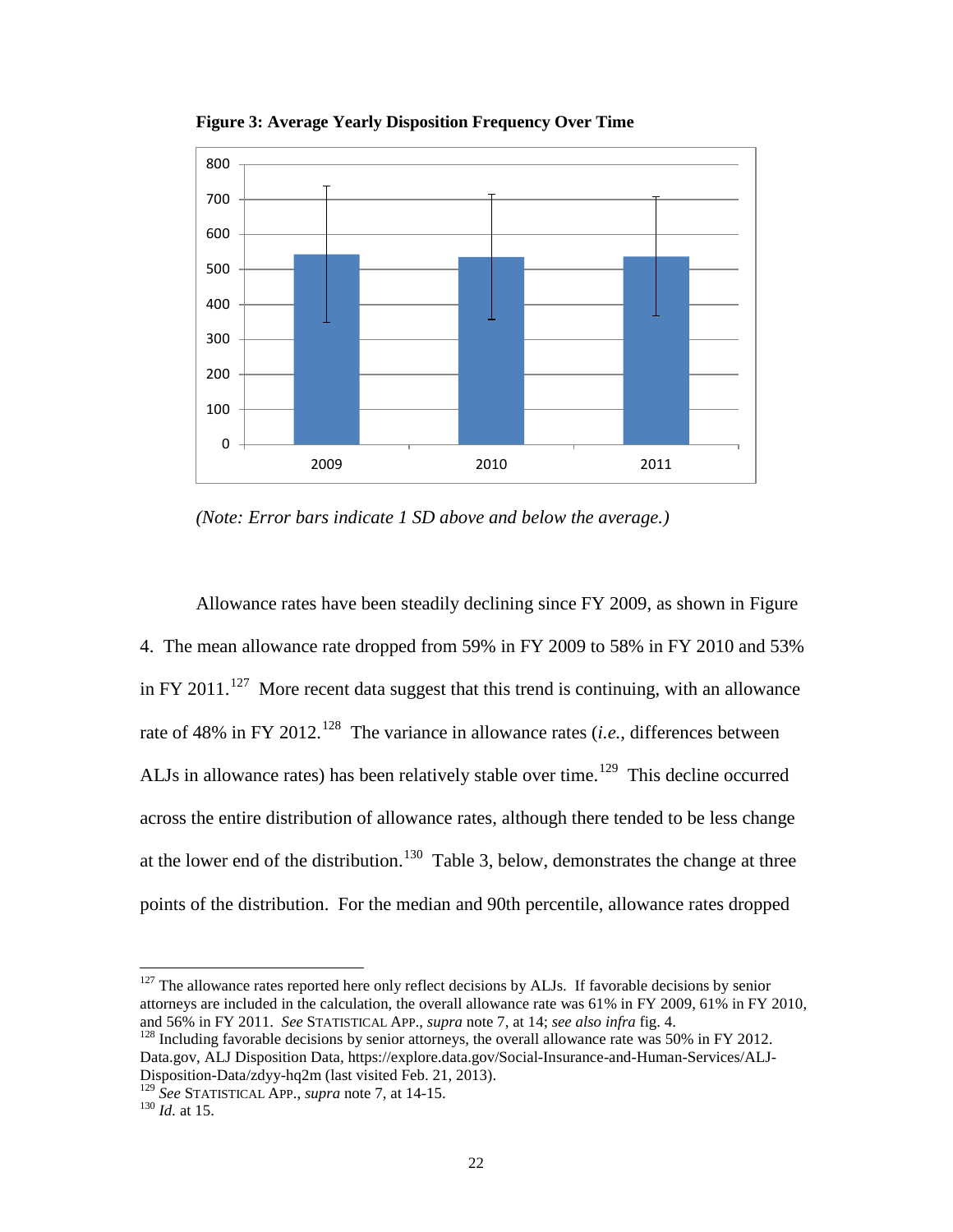by 2-3% from FY 2009 to FY 2010 and by 5% from FY 2010 to FY 2011. At the lower end of the distribution, there was no change in the 10th percentile between FY 2009 and FY 2010, and a change of 4% from FY 2010 to FY 2011.

Corresponding to the drop in the mean allowance rate, the number of ALJs with extremely high rates has been declining. As shown in Table 4, below, the percentage of ALJs with allowance rates over 80% has dropped by half, from 9% in FY 2009 to 4% in FY 2011. At the other end of the distribution, the percentage of ALJs with extremely low allowance rates has been relatively stable (*i.e.*, 5% in FY 2009 and 6% in FY 2011).



<span id="page-26-1"></span>**Figure 4: Average Allowance Rate Over Time**

*(Note: Error bars indicate 1 SD above and below the average.)*

<span id="page-26-0"></span>

|  |  | Table 3: Changes in Allowance Rates (2009 – 2011) |  |  |  |
|--|--|---------------------------------------------------|--|--|--|
|--|--|---------------------------------------------------|--|--|--|

| <b>Percentile</b> | 2009 | 2010            | 2011 |
|-------------------|------|-----------------|------|
| 10th %tile        | 38%  | 38%             | 34%  |
| <b>Median</b>     | 59%  | 57 <sub>%</sub> | 52%  |
| 90th %tile        | 79%  | 76%             | 72%  |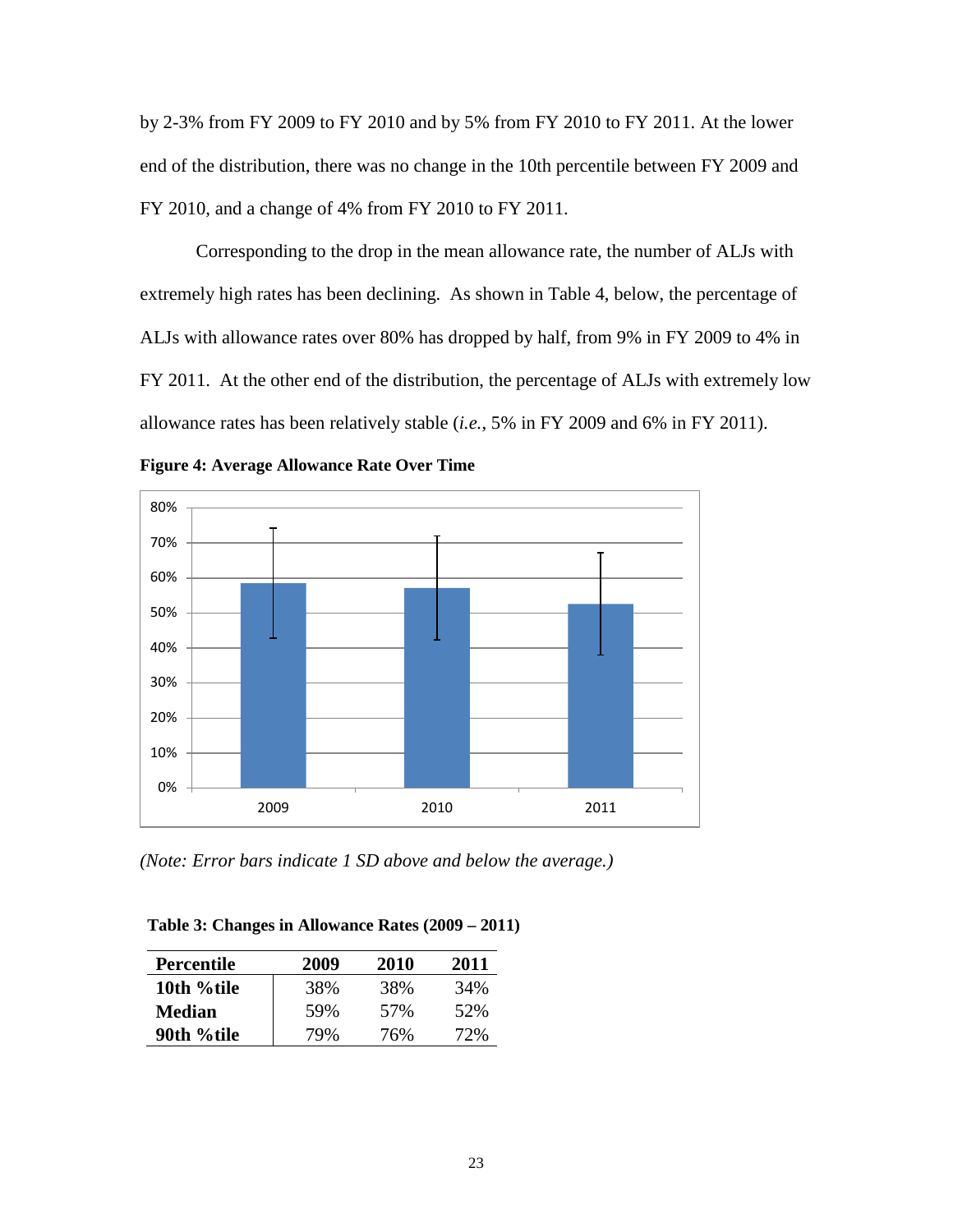|      | Percent of ALJ <sub>s</sub> | Percent of ALJ <sub>s</sub> | Percent of ALJ <sub>s</sub> | Percent of ALJ <sub>s</sub> |
|------|-----------------------------|-----------------------------|-----------------------------|-----------------------------|
|      | below 20%                   | below $30\%$                | above 70%                   | above 80%                   |
|      | <b>Allowance Rate</b>       | Allowance Rate              | <b>Allowance Rate</b>       | <b>Allowance Rate</b>       |
| 2009 | $\frac{10}{6}$              | 5%                          | 25%                         | 9%                          |
| 2010 | $1\%$                       | 4%                          | 21%                         | 7%                          |
| 2011 | 2%                          | 6%                          | 13%                         | 4%                          |

<span id="page-27-1"></span>**Table 4: Annual Distribution of ALJs with Allowance Rates Substantially Above and Below the Mean**

#### <span id="page-27-0"></span>**B. Correlation Between High Number of Dispositions and Allowances**

The SSA Office of the Inspector General ("IG") has reported that some ALJs who feel pressure to meet yearly disposition goals may decide more cases in favor of claimants.<sup>131</sup> Several analyses were conducted to test whether higher disposition rates were associated with higher allowance rates. Overall, there was little correlation between disposition and allowance rates, although some relationships were found at the extremes.<sup>[132](#page-27-2)</sup> ALJs with extremely high productivity in multiple years tended to have higher allowance rates than less extreme ALJs.<sup>[133](#page-27-3)</sup>

First, we examined the correlation between the allowance rate for each ALJ and the average number of dispositions per year. We found a modest but statistically significant correlation.<sup>[134](#page-27-4)</sup> Although significant, this correlation is extremely small  $(0.15)$ .<sup>[135](#page-27-5)</sup> A correlation of this level implies that the number of dispositions can account for about 2% of the variance in allowance rates.<sup>[136](#page-27-6)</sup> Thus, when considering the entire

<span id="page-27-2"></span><sup>&</sup>lt;sup>131</sup> OVERSIGHT OF ALJ WORKLOAD TRENDS, *supra* note 8, at 7.<br><sup>132</sup> *See* STATISTICAL APP., *supra* note 7, at 23-25, 29.<br><sup>133</sup> *Id.* at 23-25.<br><sup>134</sup> *Id.* at 28.<br><sup>135</sup> *Id.* 136 *Id*.

<span id="page-27-3"></span>

<span id="page-27-4"></span>

<span id="page-27-6"></span><span id="page-27-5"></span>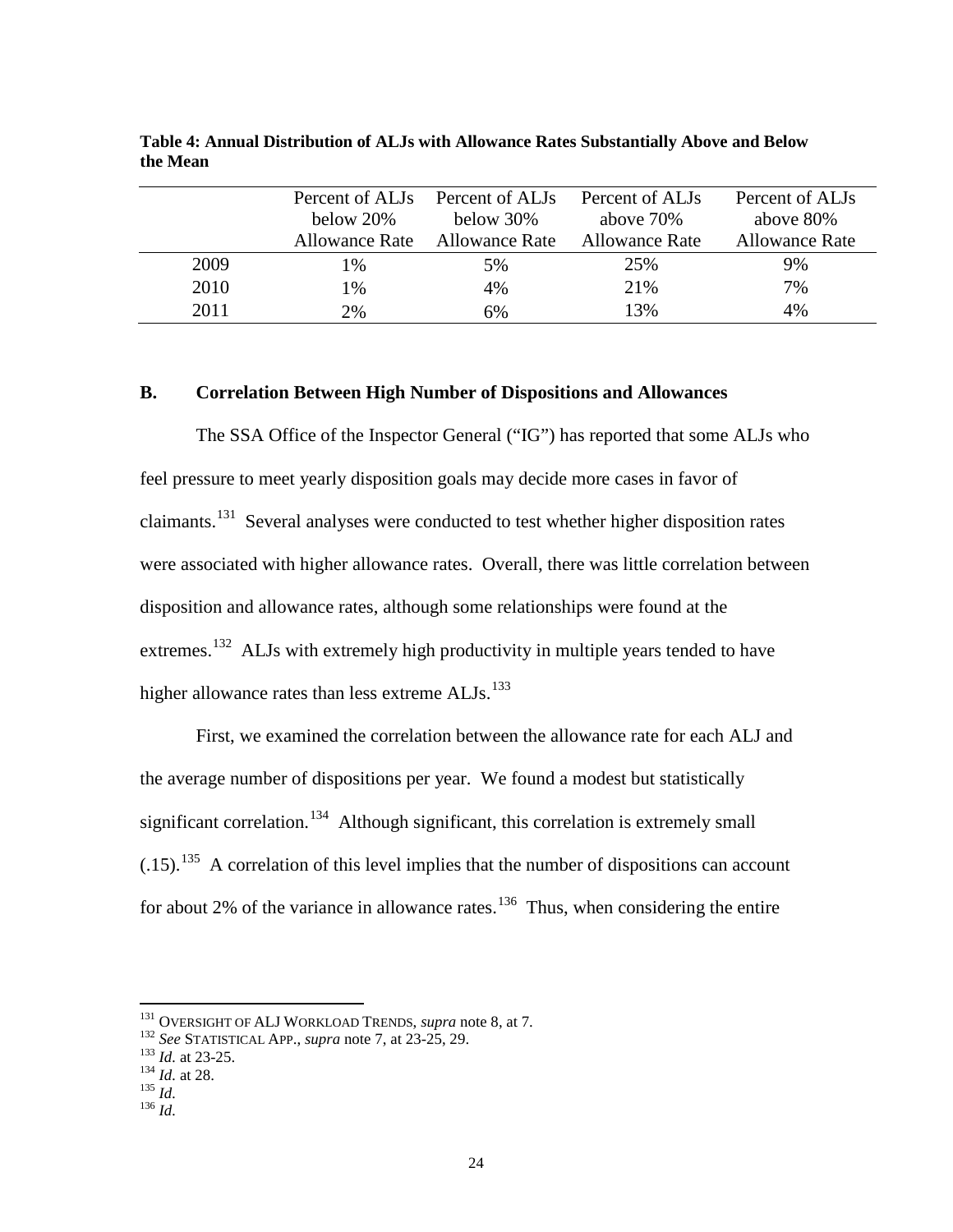distribution of ALJs, the data do not support the general proposition that ALJs achieve higher productivity by allowing more claims.

Although we did not find a general relationship between disposition and allowance rates, it may be that they are related at extreme levels of the two variables. If those ALJs with extremely high disposition rates also tend to have high allowance rates, this would support the idea that they may be issuing allowances to claimants to clear backlogs, meet disposition goals, or make themselves appear more productive.

The top 1% of yearly disposition frequencies was defined as those with 1079 or more dispositions in a fiscal year.<sup>[137](#page-27-2)</sup> This consisted of 22 ALJs, six of whom were outliers in all three years, four of whom were outliers in two years, and 12 were outliers in a single year.  $138$ 

Comparison of the top 1% to other ALJs indicates that these outliers issued fewer Partially Favorable (2% vs. 5%), fewer Unfavorable (16% vs. 29%), and more Dismissed dispositions (23% vs. 15%).<sup>[139](#page-28-1)</sup> The difference in Fully Favorable rates (58% vs. 50%) was not statistically significant.<sup>[140](#page-28-2)</sup> Further, there was a trend of higher Fully Favorable rates among those with 2 or 3 years on the top 1% (65% Fully Favorable) compared to those in the top 1% for 0 or 1 year (50% Fully Favorable).<sup>[141](#page-28-3)</sup>

Second, we also explored whether dispositions differed for outliers identified in terms of allowance rates. For this analysis, we studied ALJs who had atypically high or low allowance rates. The top 1% of allowance rates (those issuing Fully or Partially Favorable decisions in over 89% of cases) consisted of 25 ALJs, 15 with 1 year in the top

<span id="page-28-4"></span><sup>&</sup>lt;sup>137</sup> *Id.* at 7.<br><sup>138</sup> *Id.* at 23 tbl. A-8.

<span id="page-28-2"></span><span id="page-28-1"></span><span id="page-28-0"></span><sup>139</sup> *Id.* at 24. <sup>140</sup> *Id.* <sup>141</sup> *Id.*

<span id="page-28-3"></span>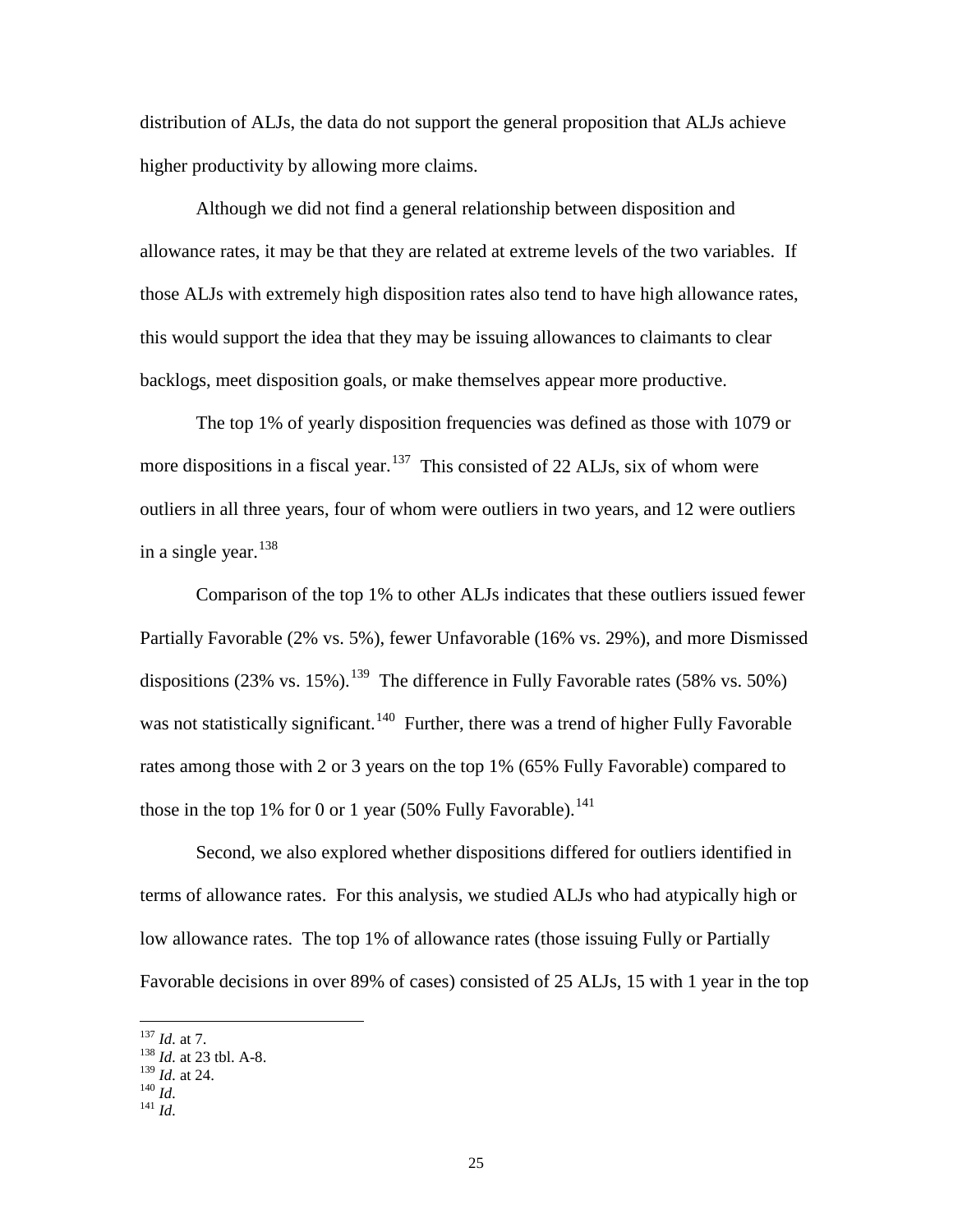1%, seven with 2 years in the top 1%, and three with 3 years in the top  $1\%$ .<sup>[142](#page-28-4)</sup> Groups defined by number of years in the top 1% of allowance rates differed significantly in the number of dispositions issued. ALJs with 3 years of high allowance rates tended to issue a high number of dispositions per year (M=866, SD=360), as did ALJs with 2 years of high allowance rates (M=724, SD=338). Those with a single year in the top 1% issued a similar number of dispositions  $(M=557, SD=220)$  to those who were never in the top 1%  $(M=537, SD=177)$ .

The bottom 1% of allowance rates (those under 19%) consisted of 24 ALJs, 14 with one year in the bottom 1%, five with 2 years in the bottom 1%, and five with 3 years in the bottom  $1\%$ .<sup>[143](#page-29-0)</sup> There was no consistent pattern in the number of dispositions issued. The number of dispositions tended to be below average for ALJs with one year in the bottom 1% (M=405, SD=158) and those with 3 years in the bottom 1% (M=417, SD=87).<sup>[144](#page-29-1)</sup> However, those with 2 years in the bottom 1% (M=530, SD=81) were similar to those who were never in the bottom  $1\%$  (M=541, SD=181).<sup>[145](#page-29-2)</sup>

*"Hurry up" Dispositions.* The distribution of yearly disposition frequency suggested a tendency of individuals close to the goal of 500 dispositions per year to put in extra effort to reach that goal.<sup>[146](#page-29-3)</sup> That is, the distribution displayed a lower number of dispositions in the range of 450-499 than would be expected from a normal distribution, and an excess of dispositions in the range of  $500-549$ .<sup>[147](#page-29-4)</sup> In this section, we examine

<span id="page-29-4"></span>

<span id="page-29-0"></span> <sup>142</sup> *Id.* 143 *Id*. at 24-25. 144 *Id*. at 25. 145 *Id*. 146 *Id*. at 10. 147 *Id.*

<span id="page-29-1"></span>

<span id="page-29-3"></span><span id="page-29-2"></span>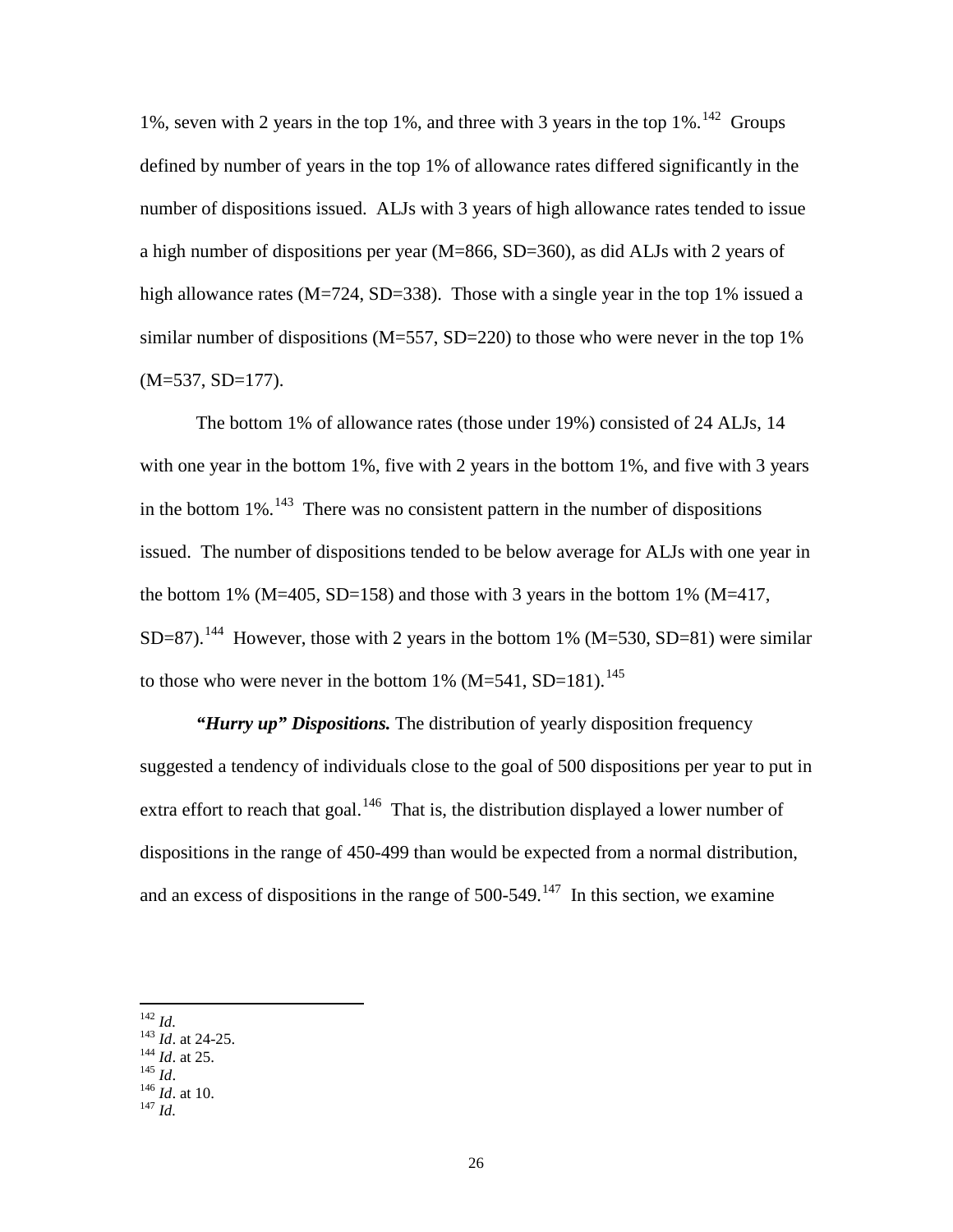whether this pattern was produced by an increase in activity toward the end of the fiscal year, and what impact this increased activity had on allowance rates.

As expected, being close to the goal was found to have an impact on ALJ activity in September. ALJs who were just below the yearly goal (450-499 dispositions) tended to have a lower number of dispositions per month than those just above the goal (500-549 dispositions), except for the month of September, where there was no difference between the two groups.<sup>[148](#page-29-3)</sup> Thus, it appears that individuals below the goal were increasing disposition output in September.

An analysis was conducted to determine whether this push to meet the goal led to changes in disposition outcomes. The data did not support the hypothesis that ALJs would issue more allowances if they were near the goal. Those near the goal (450-549 dispositions per year) did not show a different pattern of allowance rates, when compared to other ALJs (*see* Figure 5).



<span id="page-30-0"></span>**Figure 5: Disposition Outcome Rates for ALJs Close to Yearly Disposition Goal**

<span id="page-30-1"></span><sup>&</sup>lt;sup>148</sup> *Id.* at 11. The analysis of monthly disposition frequencies is described in greater detail in Part II.A.3 of the STATISTICAL APPENDIX.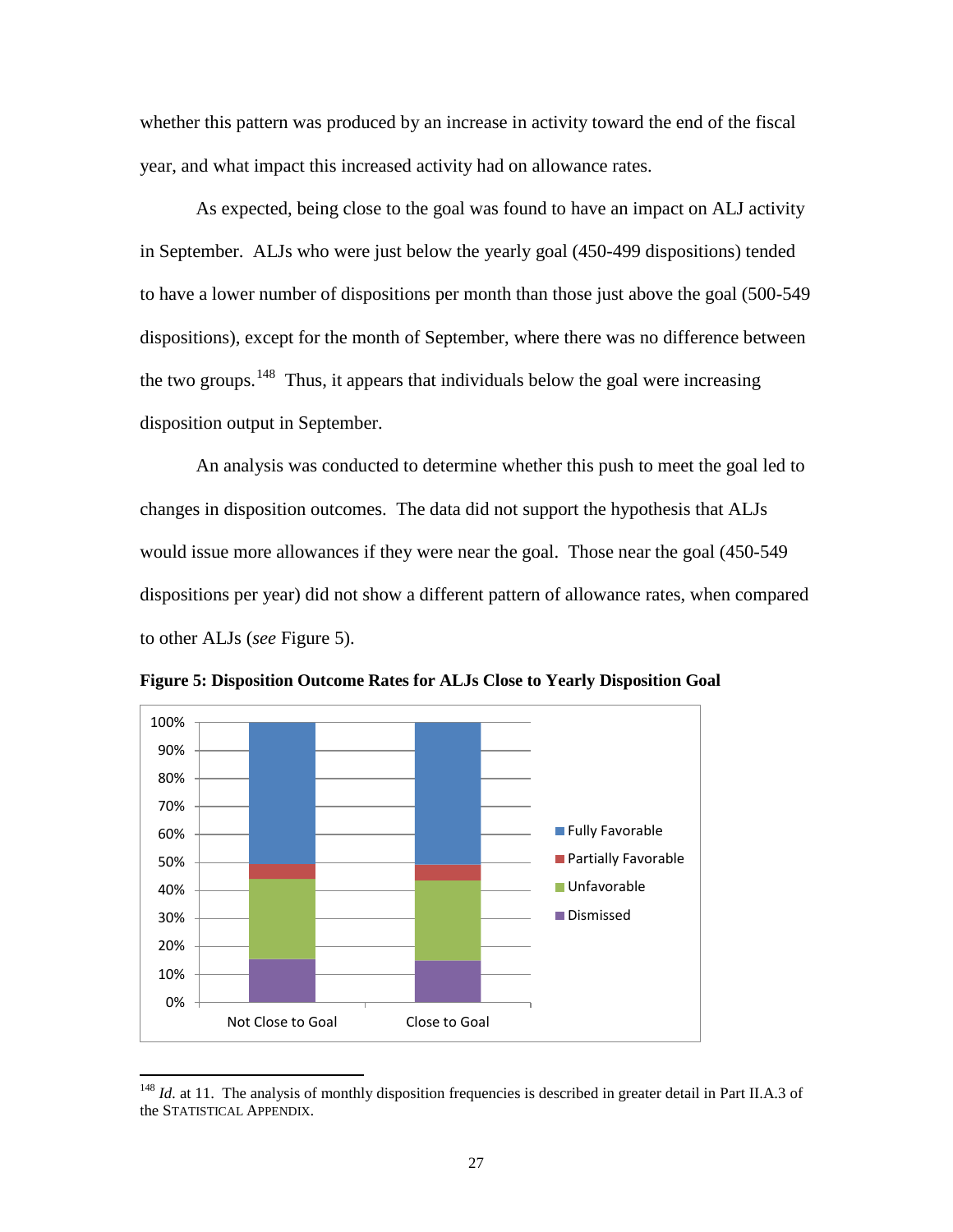<span id="page-31-0"></span>To further explore the year-end rush, we examined ALJs who were just over the yearly goal (500-549 dispositions per year) and who had high activity in September (greater than 1 SD above the September average number of dispositions). These ALJs had September allowance rates that were slightly lower than in other months (54% in September, 58% in other months).<sup>[149](#page-30-1)</sup> However, a similar differential was observed among other ALJs (55% in September, 57% in other months).<sup>[150](#page-31-1)</sup> Thus, the data provide no evidence that allowance rates were increasing at year-end among ALJs who were hurrying to meet the yearly goal.

## **C. Difference Between Video and Non-Video Hearings**

Analyses were conducted to determine whether use of video hearings was correlated with adjudication frequencies and allowance rates. First, to investigate whether use of video hearings was associated with productivity, we calculated the proportion of hearings each ALJ conducted by video, and correlated this with the average number of dispositions per year. We found a correlation coefficient of .03, indicating virtually no relationship.<sup>[151](#page-31-2)</sup> Thus, ALJs who conducted more hearings by video issued neither more nor fewer dispositions than those who used video hearings less often.

A second analysis examined the relationship between use of video hearings and allowance rates. Our analysis showed a small, but statistically significant impact. On average, video hearings had allowance rates about 3% lower than non-video hearings (*see* Figure 6).<sup>[152](#page-31-3)</sup> Although the average effect of video hearing was small, some ALJs showed

<span id="page-31-3"></span><span id="page-31-2"></span>

<span id="page-31-4"></span><span id="page-31-1"></span><sup>&</sup>lt;sup>149</sup> *Id.* at 13.<br><sup>150</sup> *Id.* at 41 tbl. A-16.<br><sup>152</sup> *See also id.* at fig. A-10.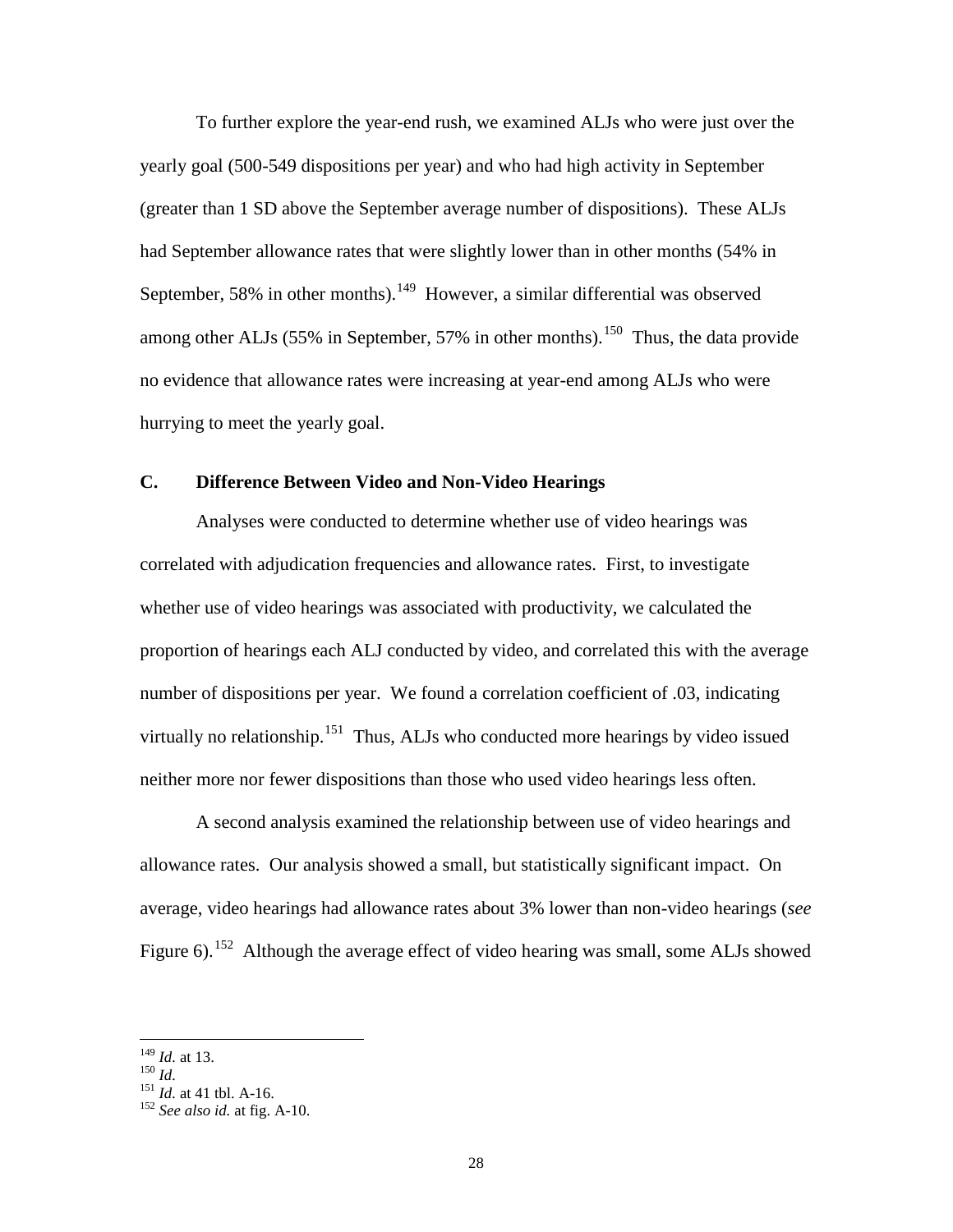a larger effect.<sup>[153](#page-31-4)</sup> While the majority of ALJs (80%) showed lower allowance rates, 20% showed higher allowance rates on video hearings.<sup>[154](#page-32-2)</sup>



<span id="page-32-1"></span>**Figure 6: Predicted Allowance Rate for Video Hearings (2011)**

# <span id="page-32-0"></span>**III. IMPACT OF INCREASED CASELOAD ON ALJ ALLOWANCE RATES**

There is no question but that SSA's increased emphasis on reducing the backlog has yielded results. As Commissioner Astrue summarized to Congress, the average waiting time peaked in 2008 at 532 days, and that has been pared down to 350 days.<sup>155</sup> Much of the success can be traced to ALJs' mounting workload: ALJs in the past ten years have increased their average number of dispositions from 350 to 550 a year.<sup>156</sup> Commissioner Astrue also attributed the success to "expanded automation tools" and to "standardizing business practices."<sup>[157](#page-32-5)</sup> In addition, more ALJs have been hired.<sup>[158](#page-32-6)</sup> The

<span id="page-32-2"></span>

<span id="page-32-4"></span><span id="page-32-3"></span>

<span id="page-32-7"></span><sup>153</sup> *Id.* <sup>154</sup> *Id.* <sup>155</sup> Astrue Testimony, *supra* note 9. <sup>156</sup> Astrue Testimony, *supra* note 9. <sup>157</sup> *Id.* <sup>158</sup> *Id.*

<span id="page-32-6"></span><span id="page-32-5"></span>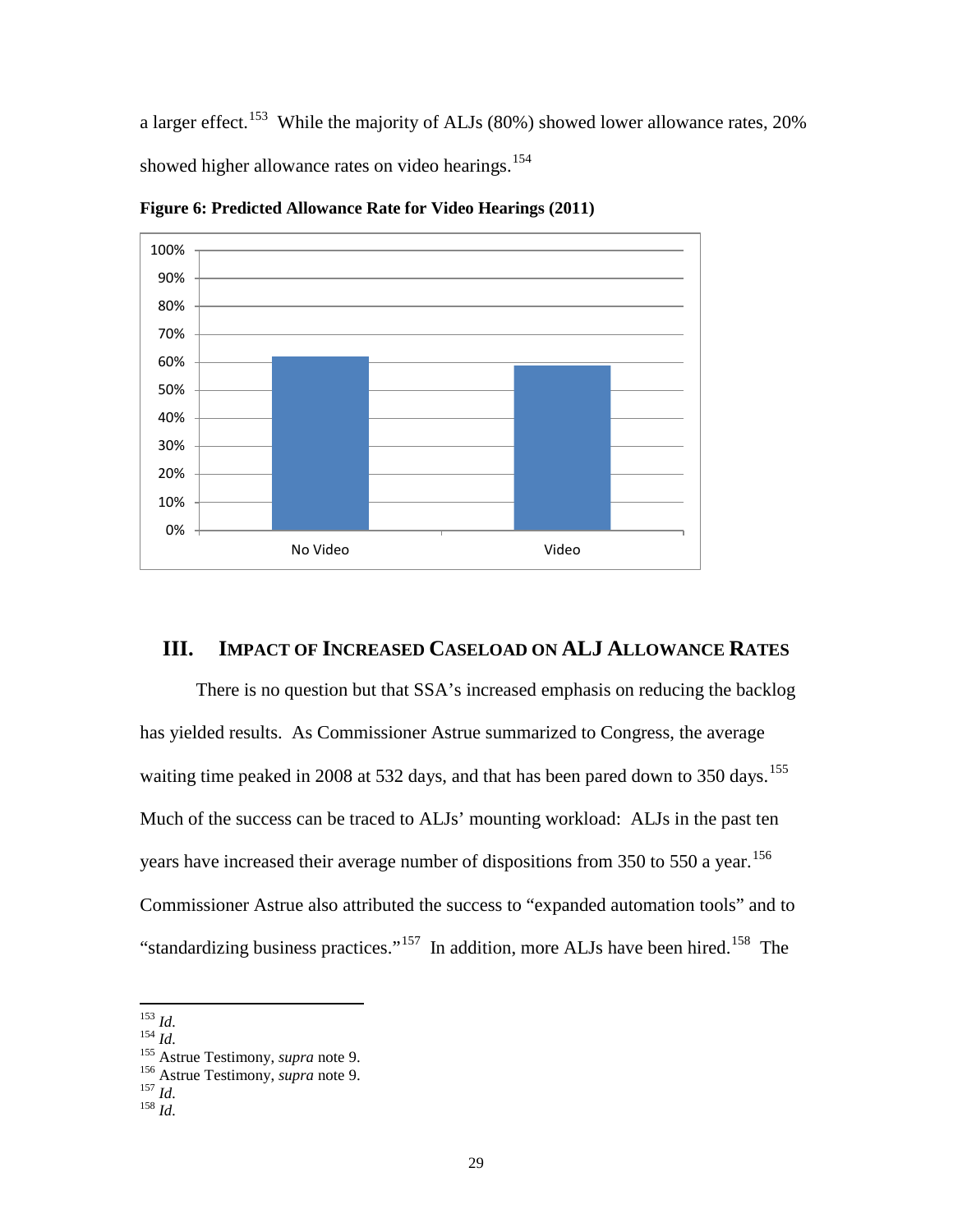reduction is impressive and, at first blush, the decrease in backlog combined with falling remand rates appears to be an unadorned success.

With the disclosures of impropriety in the West Virginia SSA Office, however, journalists and others suggested a link between ALJs with a high number of dispositions and the percentage of claims allowed.[159](#page-32-7) For instance, the *Wall Street Journal's* Damian Paletta reported on Judge Daugherty who allowed benefits in 1280 of 1284 decisions in 2010 and in 1001 of 1003 cases the next year before he was put on leave.<sup>[160](#page-33-0)</sup> The *Pittsburgh Tribune-Review's* Adam Smeltz compared the allowance rate of one ALJ in Western Pennsylvania who allowed benefits in 78% of the cases as opposed to a colleague who allowed claims in 15% of cases.<sup>[161](#page-33-1)</sup>

SSA's principal priority has been to reduce the backlog.<sup>162</sup> One way for ALJs to generate large numbers of dispositions is to allow a higher percentage of claims, because such decisions need not be legally defensible in the absence of an appeal or own motion review by the Appeals Council. Indeed, the Office of Appellate Operations ("OAO") has documented that decisions that allow benefits are shorter in length.<sup>[163](#page-33-3)</sup> Thus, the fallout from management's focus on reducing the backlog may be an excessive allowance rate, at least among those resolving a great many claims.

<span id="page-33-4"></span><span id="page-33-0"></span><sup>&</sup>lt;sup>159</sup> Paletta, *supra* note 2.<br><sup>160</sup> Judge Daugherty is no longer employed as an ALJ at SSA. *See* Wsaz.com, *The man in the middle of a Social Security office controversy has retired*, July 19, 2011), http://www.wsaz.com/news/headlines/Local\_

<span id="page-33-3"></span>

<span id="page-33-2"></span><span id="page-33-1"></span><sup>&</sup>lt;sup>161</sup> Smeltz, *supra* note 2.<br><sup>162</sup> Astrue Testimony, *supra* note 9.<br><sup>162</sup> Soc. Sec. Admin. Office of Appellate Operations Executive Director's Broadcast, at 4 (Jan. 20, 2012) (on file with author) [hereinafter Exec. Dir. Jan. 2012]. Of course, the mere fact that a Fully or Partially Favorable decision is shorter in length does not necessarily mean that it does not comport with SSA policy or other legal requirements for allowance of Social Security disability claims. Nonetheless, as we discuss later, *see infra* Part VIII, spartan decisions allowing claims make CDR more difficult.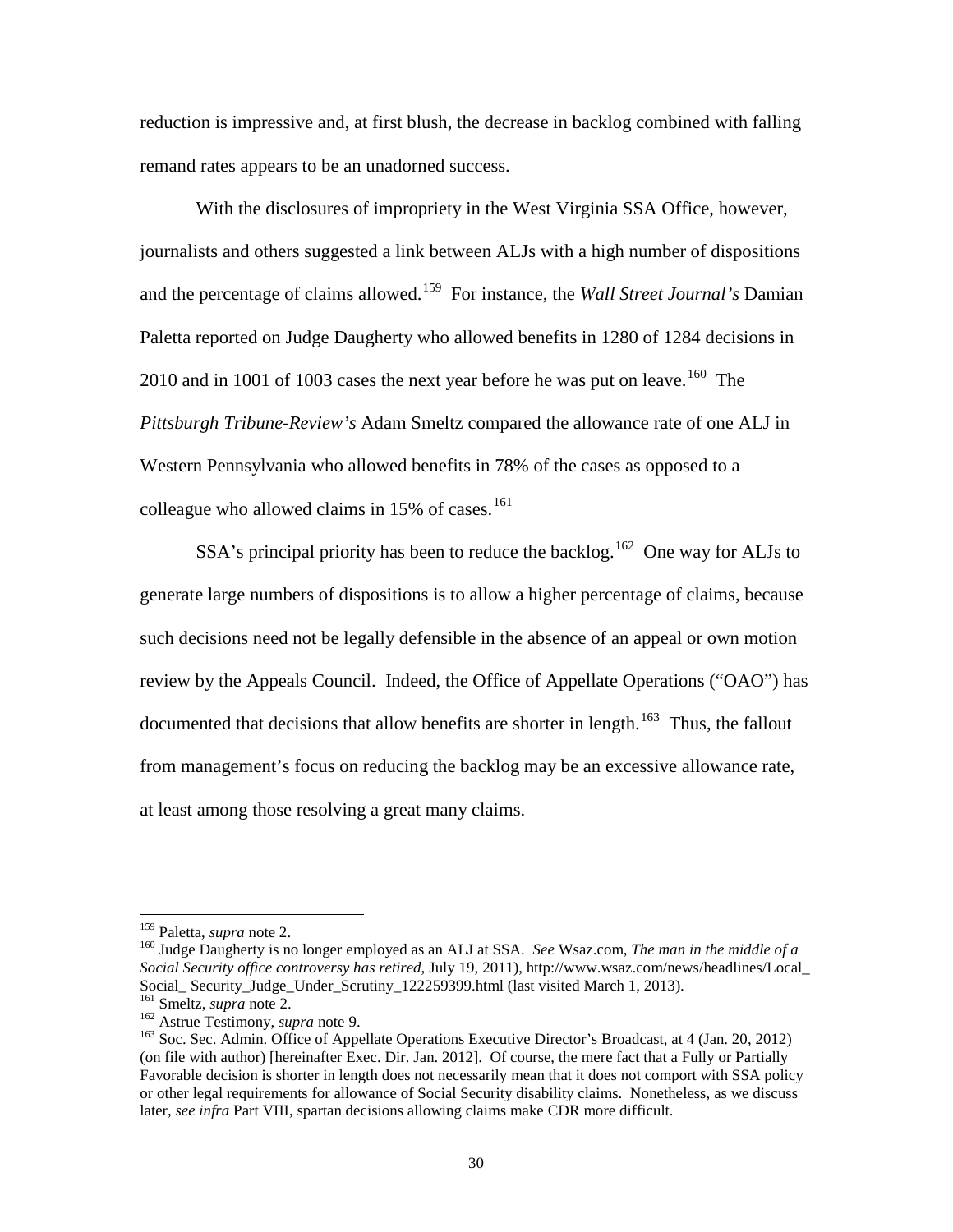In response to a congressional inquiry about the variance in ALJ allowance rates, the SSA IG conducted an investigation into ALJs with disposition and allowance rates well above and below the mean.<sup>[164](#page-33-4)</sup> Of relevance here, the IG reported that some "ALJs mentioned that peers who felt pressured to meet the 500 to 700 disposition benchmark may have allowed more cases because allowances are easier to process than denials."<sup>[165](#page-34-0)</sup> The IG also found a correlation between high disposition and allowance rates.<sup>[166](#page-34-1)</sup>

In response to that publicity, management recently limited the assignment of new cases to 960 cases annually.<sup>[167](#page-34-2)</sup> Overall, the allowance rate has gone down the last four years, from 61% in FY 2009 to 50% in FY 2012.<sup>[168](#page-34-3)</sup> The percentage remanded from the courts has also decreased,<sup>[169](#page-34-4)</sup> suggesting improvements in ALJ decisionmaking.

Our data confirm that the link between dispositions and allowance rate is

weakening, perhaps, in part, because of adverse publicity. We found that higher

disposition rates were not substantially correlated with higher grant rates.<sup>170</sup> Caution is

needed, however, before any consideration is given to increasing the current production

goals. First, our data demonstrate a continuing link between high dispositions and

<span id="page-34-1"></span>

<span id="page-34-2"></span>

<span id="page-34-0"></span><sup>&</sup>lt;sup>164</sup> OVERSIGHT OF ALJ WORKLOAD TRENDS, *supra* note 8, at 1.<br><sup>165</sup> *Id.* at 7.<br><sup>166</sup> *See id.* at 8-9.<br><sup>167</sup> *See* E-mail from Maren Weight, Appeals Officer, Soc. Sec. Admin. Office of Appellate Operations, to Amber Williams, Att'y Advisor, Admin. Conf. of the U.S. (Mar. 1, 2013) (on file with ACUS) (noting the new number limit) [hereinafter Weight E-mail]; *see also Hearing Before the Senate Comm. on Homeland Security and Governmental Affairs*, 112th Cong. (2012) (statement of Judge Patricia Jonas, Executive Director, Soc. Sec. Admin. Office of Appellate Operations, Office of Disability Adjudication and Review), *available at* http://www.ssa.gov/legislation/ testimony 091312.html (noting previous number limit). <sup>168</sup> *See supra* note 128 and accompanying text (discussing the more recent 2012-13 allowance rate figure). Additional analyses of allowance rates from FY 2009 to FY 2011 are reported in the Part II.B of the

<span id="page-34-4"></span><span id="page-34-3"></span> $169$  Forty-eight percent of cases filed in the federal courts were remanded in FY 2009 (based on six months of data), 47% were remanded in FY 2010, and 42% were remanded in FY 2011. *Id*. at 54 tbl. A-25. These percentages were calculated using the number of cases filed and remands issued by the courts in a given fiscal year. *Id.*at 53. Because some cases may be filed and decided in different years, these percentages are only approximate. *Id.* Additional analysis of federal court remand rates can be found in Part II.B of the STATISTICAL APPENDIX. <sup>170</sup> *See* STATISTICAL APP., *supra* note 7, at 23-25.

<span id="page-34-5"></span>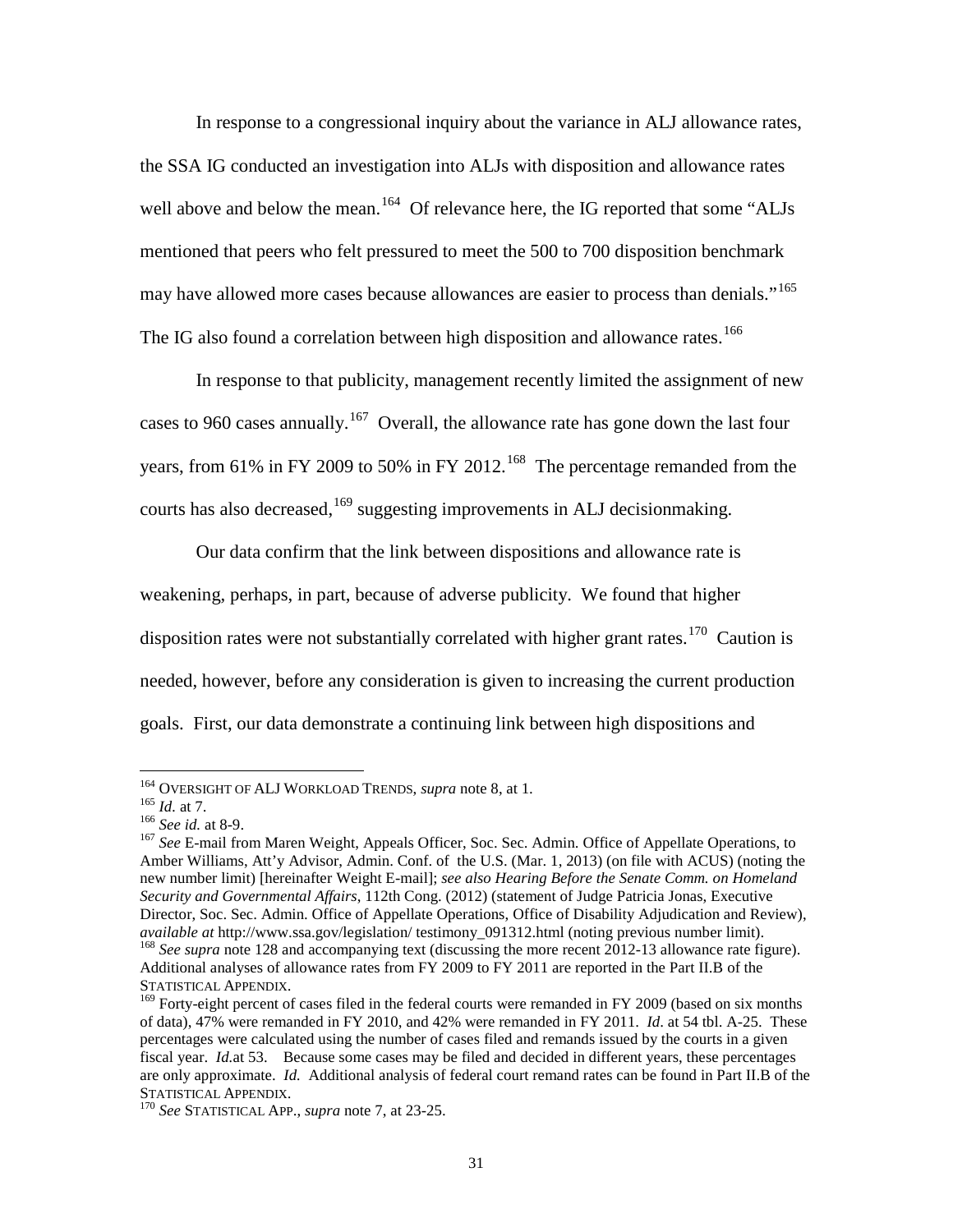allowance rates for outliers.  $171$  The data culled suggest that ALJs with the largest number of dispositions tended to issue fewer Partially Favorable decisions, fewer Unfavorable decisions, and more Dismissals.  $172$  Further, recurrent outliers (those who were in the top 1% for more than one year) tended to issue more Fully Favorable decisions than other  $ALJs$ .<sup>[173](#page-35-1)</sup> Given that writing allowance decisions typically takes less time than denials, the correlation is logical. As the IG report earlier noted, increased productivity at the outlier level has resulted in higher allowance rates for this group of ALJs.<sup>[174](#page-35-2)</sup> And a greater number of allowances, if improvidently granted, results in substantial additional cost to the taxpayers.

Second, the diminishing correlation does not itself necessarily suggest that the quality of ALJ decisionmaking has improved. In another report, the IG noted that the Office of Quality Performance ("OQP") – a component within SSA that issues advice and recommendations regarding quality to other SSA components – determined that there were errors in roughly 16% of cases allowing benefits that it randomly selected for review.<sup>[175](#page-35-3)</sup> OAO's experience with own motion review revealed that "[s]horter decisions tend to mean briefer descriptions and evaluation of the medical evidence and the RFC. 'Sometimes you have to reconstruct the rest of the decision to figure out the basis for the ALJ's finding of the RFC before you can ask whether it is supported by substantial

<span id="page-35-1"></span>

<span id="page-35-3"></span><span id="page-35-2"></span>

<span id="page-35-0"></span><sup>&</sup>lt;sup>171</sup> *Id.* at 23.<br><sup>172</sup> *Id.* at 23. 173 *Id.* at 24. 174 OVERSIGHT OF ALJ WORKLOAD TRENDS, *supra* note 8, at 8-9. 175 SOC. SEC. ADMIN. OFFICE OF THE INSPECTOR GENERAL, CONGRESSIONAL RESPONSE REPORT: THE 175 SOC. SEC. AD SOCIAL SECURITY ADMINISTRATION'S REVIEW OF ADMIN. LAW JUDGES' DECISIONS, A-07-12-21234, at 9- 10 (Mar. 2012) [hereinafter REVIEW OF ALJS' DECISIONS] (reporting results of a post-effectuation disability case review of a random sampling of 722 allowances, as well as 722 denials); *see also* SOC. SEC. ADMIN. ORGANIZATIONAL MANUAL, at Subchapter TK (Soc. Sec. Admin.), *available at* http://www. socialsecurity.gov/org/orgdcqp.htm.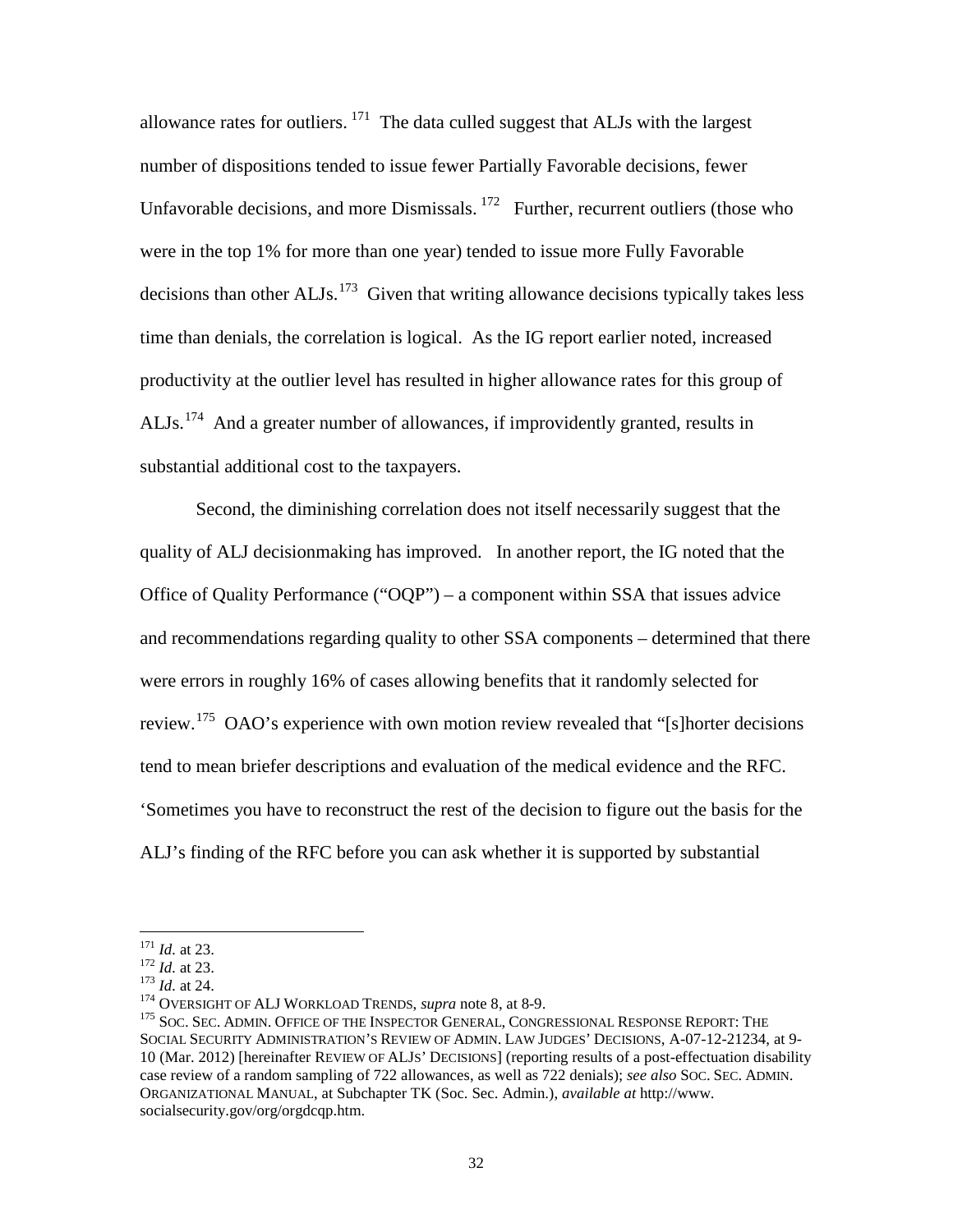evidence."<sup>176</sup> In the view of many ALJs, they simply do not have the time to evaluate each piece of evidence cogently.<sup>177</sup> As a result, it may be that not only are payments made to claimants who are not disabled, but payments also are denied to claimants who are deserving.

Third, some believe that the increased disposition goal has increased tension between SSA and the ALJ corps.<sup>[178](#page-36-1)</sup> Some ALJs perceive that SSA's goal is to meet the target above all considerations, including quality and accuracy.<sup>179</sup> According to a relatively recent grievance by the Association of Administrative Law Judges ("AALJ"), the union of SSA ALJs, agency pressure on ALJs to reach the target has included "berating judges who fail to reach 500 cases, and threatening discipline or adverse consequences for judges who do not get to 500 cases. . . . Agency pressure has led to management insensitivity, overwork, and stress-induced health issues."<sup>[180](#page-36-3)</sup> The grievance alleged that, hearing office chief ALJs ("HOCALJs") "have hoarded dismissals, and monopolized the best decision writers to avoid giving detailed instructions or doing extensive editing."<sup>181</sup> In the words of one ALJ, "resources follow production."<sup>182</sup> Some ALJs also relayed to the IG their concern that the primacy of the disposition goal has

<span id="page-36-1"></span><span id="page-36-0"></span>

<sup>&</sup>lt;sup>176</sup> Exec. Dir. Jan. 2012, *supra* note 163, at 4.<br><sup>177</sup> *See* discussion *infra* at 34 & n.182.<br><sup>178</sup> Wolfe, *supra* note 40, at 409-10. It is beyond the scope of this study to ascertain the propriety of any particular disposition goal. Rather, this report attempts to assess the impact of SSA's current disposition goal and traces steps in Part IV to ensure better quality decisionmaking.

<span id="page-36-2"></span><sup>&</sup>lt;sup>179</sup> Interview with Hon. J.E. Sullivan, Admin. Law Judge, formerly with Soc. Sec. Admin. (Feb. 13, 2013) [hereinafter Sullivan Interview]; Survey by Assoc. of Admin. Law Judges (Feb./Mar. 2012) [hereinafter AALJ Survey] (copy on file with author).

<span id="page-36-6"></span><span id="page-36-3"></span><sup>&</sup>lt;sup>180</sup> Post-Hearing Brief of Grievant Gilbert at 5, Gilbert v. Soc. Sec. Admin., FMCS#12109-00200-8 (Dec. 17, 2012) [hereinafter Post-Hearing Brief]. The FMCS arbitrator subsequently denied the *Gilbert* grievance, finding that the agency's case disposition goal violated neither the APA nor the collective bargaining agreement. *See* Decision of Arbitrator Rod Falor (Jan. 6, 2013). To date, ALJs challenging the 500 - 700 annual disposition goal on legal grounds have been unsuccessful. *E.g*., SSA v. Shapiro, No. CB-

<span id="page-36-5"></span>

<span id="page-36-4"></span><sup>&</sup>lt;sup>181</sup> Post-Hearing Brief, *supra* note 180, at 5.<br><sup>182</sup> Interview with Hon. Mike Logan, Admin. Law Judge, Soc. Sec. Admin. (Feb. 11, 2013) [hereinafter Logan Interview].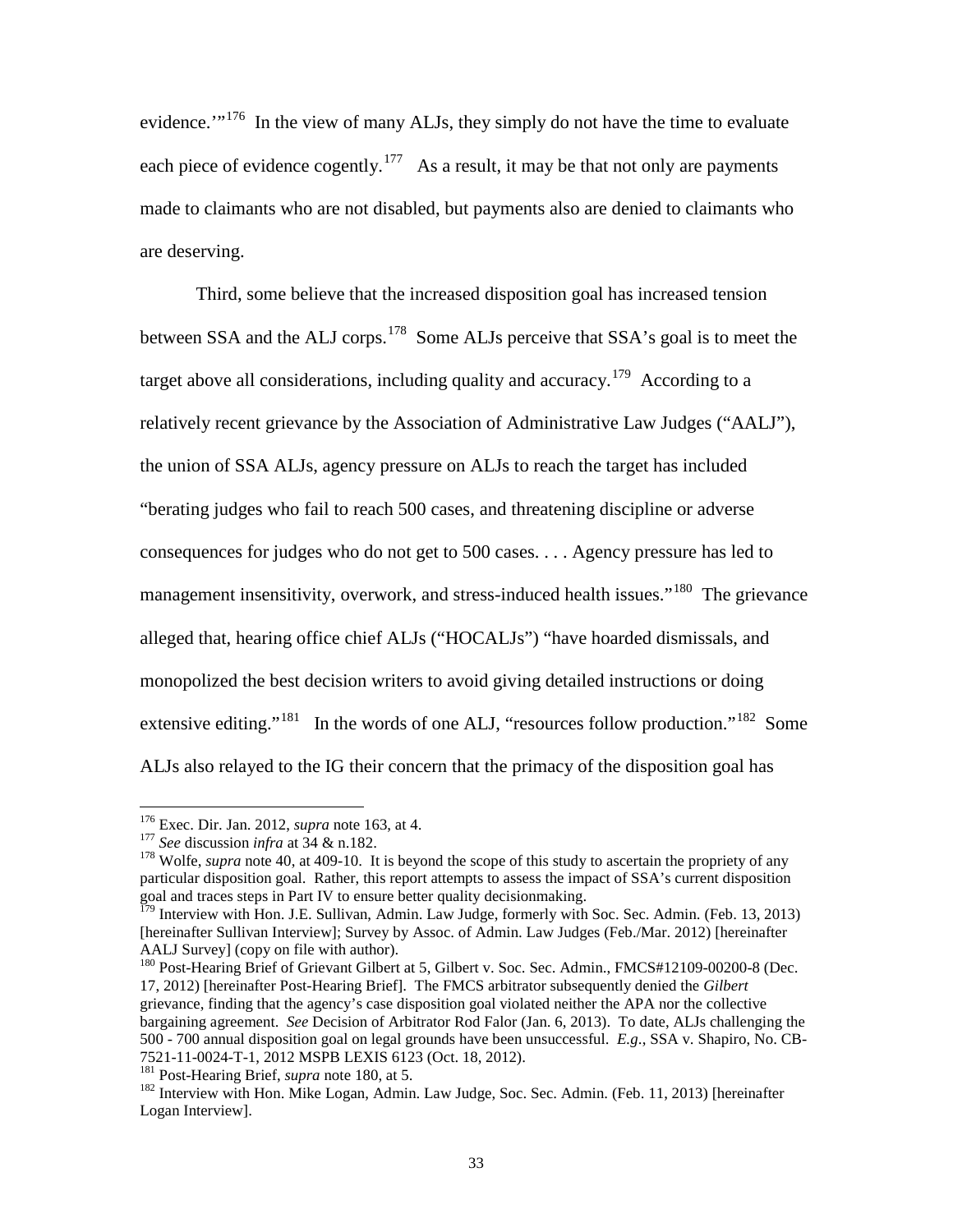caused a number of HOCALJs to satisfy their own goals principally by assigning the simplest cases to themselves – those that require no hearings.<sup>183</sup>

These perceptions – irrespective of the reality – were also reflected in an anonymous survey distributed by the AALJ. Although the union may not be an unbiased observer, the results from the survey – which earlier had been shared with SSA – document a widespread belief that ODAR management is concerned only about numbers as opposed to quality.<sup>[184](#page-37-0)</sup> Frequent comments were the lack of an equitable distribution of cases among ALJs (chief ALJs and favored ALJs received easier cases), the lack of a rotation of the best decisionwriters among ALJs, insufficient time to review the record, as well as the impossibility of writing all 500-700 decisions in a cogent manner.<sup>[185](#page-37-1)</sup>

*Recommendation 1 - Annual ALJ Disposition Goal***:** Increased productivity successfully has helped reduce the backlog of appeals, but that reduction has come with a cost, both to the coherency of ALJ decisionmaking and to the relationship between ODAR and many ALJs.<sup>[186](#page-37-2)</sup> Accordingly, we recommend that ODAR not increase the target for the foreseeable future and signal to ALJs that quality remains a central goal of the system.

# **IV. CASE MANAGEMENT**

<span id="page-37-3"></span>SSA has attempted to streamline disability adjudication in a number of ways. First, it has removed responsibility from ALJs to write decisions and to manage the

<span id="page-37-0"></span><sup>&</sup>lt;sup>183</sup> OVERSIGHT OF ALJ WORKLOAD TRENDS, *supra* note 8, at 10-11.<br><sup>184</sup> *See* AALJ Survey, *supra* note 179. About 370 ALJs in the SSA ALJ corps provided survey responses.

<span id="page-37-2"></span><span id="page-37-1"></span><sup>&</sup>lt;sup>185</sup> *Id.* at 13-19, 49-71. In terms of overall survey results, it bears noting that the majority of respondents (72.6%) found it "not difficult at all" or only "somewhat difficult" to reach 500 dispositions or more in one year; the remaining 27.4% of respondents found this disposition goal "very difficult." *Id.* at 4. Text-based comments provided by survey respondents noted the concerns listed above. *See id.* at 13-19, 31-45, 49-71. <sup>186</sup> To alleviate pressure on ALJs, we suggest the changes in Part IV *infra*.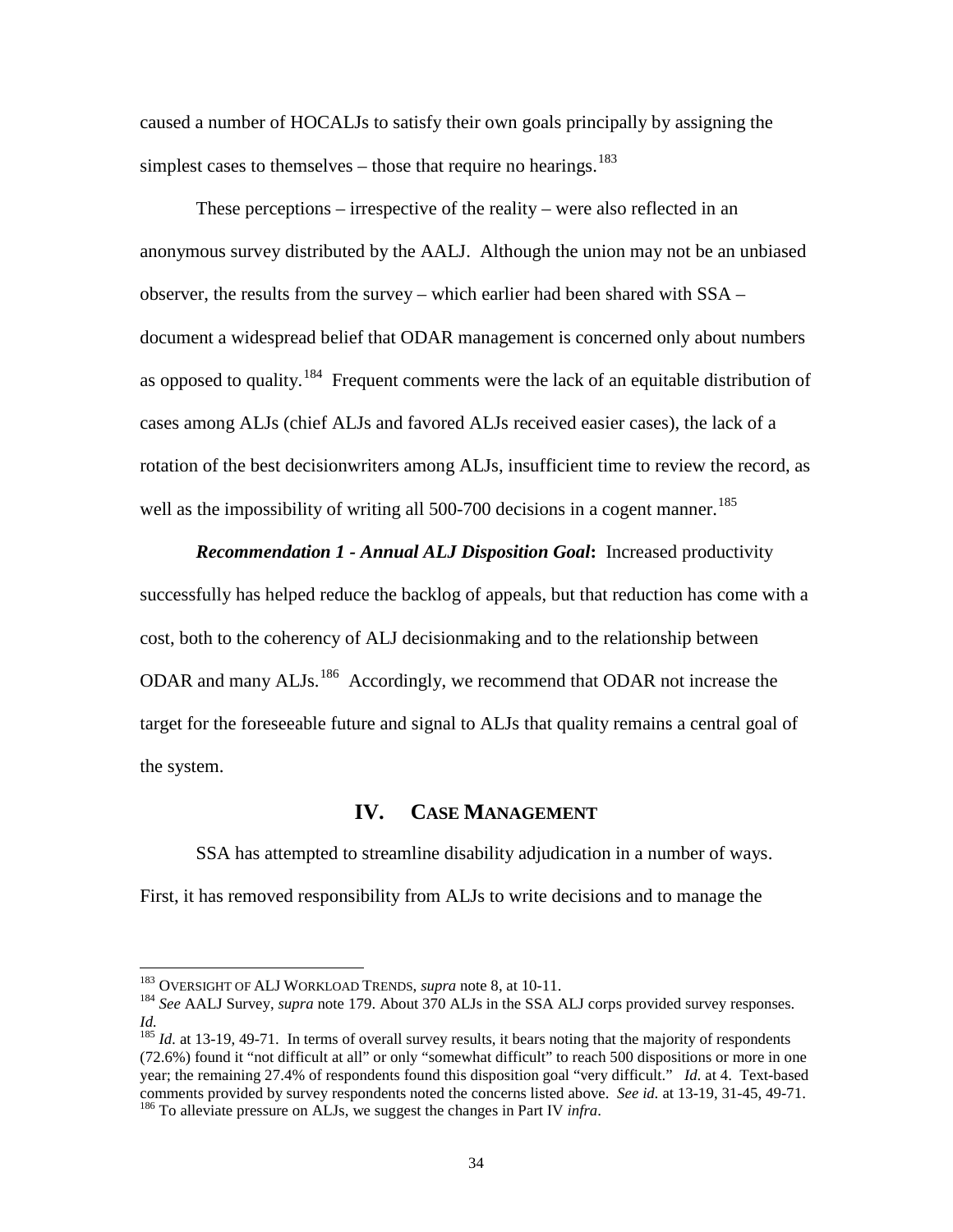caseload, reserving for them the principal duty of deciding cases.<sup>[187](#page-37-3)</sup> Clerks or attorney advisors are assigned to work up files, determine if key evidence is missing, and schedule hearings.<sup>[188](#page-38-0)</sup> Second, SSA has mandated technological reforms in an effort to expedite the process. The file is now electronic, and the agency has constructed an electronic template, called Findings Integrated Template, to assist ALJs and decisionwriters in handling cases.<sup>[189](#page-38-1)</sup> As we will discuss, the agency also has encouraged the utilization of video hearings.<sup>[190](#page-38-2)</sup>

The agency, however, has not fully considered deploying the resources of one of the key participants in the process: the claimant's representative. Claimants are represented in roughly 80% of the cases and attorney representatives stand to gain up to 20% from any award (up to  $$6000$ ).<sup>[191](#page-38-3)</sup> Unlike in most court systems, SSA's disability adjudication process is non-adversarial.<sup>192</sup> SSA has not prescribed the records that the claimants' representative must furnish to the ALJs and the format that they should be in.<sup>[193](#page-38-5)</sup> Elsewhere, litigants must present prescribed information in briefs in a particular format. For instance, in many jurisdictions at the trial level, litigants must clearly state

<sup>&</sup>lt;sup>187</sup> Wolfe, *supra* note 40, at 406-07; *see also* 20 C.F.R. §§ 404.942, 416.1442 (2013).<br><sup>188</sup> Wolfe, *supra*, note 40, at 425. Some commentators, indeed, believe that the ALJ's limited role

<span id="page-38-0"></span>contributes substantially to the inefficiency. *See, e.g.*, *id.* at 426-27.

<span id="page-38-1"></span>

<span id="page-38-6"></span><span id="page-38-2"></span><sup>&</sup>lt;sup>190</sup> See infra Part V. *See* Soc. Sec. Admin., POMS § DI 80850.005-Video Hearings (July 19, 1996), *available at* http://policy.ssa.gov/poms.nsf/lnx/0480850005. <sup>191</sup> *See* Wolfe, *supra* note 40, at 406-07, n.94.

<span id="page-38-4"></span><span id="page-38-3"></span><sup>&</sup>lt;sup>192</sup> *See* Richardson v. Perales, 402 U.S. 389, 403 (1971) ("We bear in mind that [SSA] operates essentially, and is intended so to do, as an adjudicator and not as an advocate or adversary.").

<span id="page-38-5"></span><sup>&</sup>lt;sup>193</sup> *See* Soc. Sec. Admin., HALLEX I-2-5-85-Use of Prehearing Questionnaires – General (Sept. 28, 2005), *available at* http://www.ssa.gov/OP\_ Home/hallex/I-02/I-2-5-85.html [hereinafter HALLEX Prehearing Questionnaires]; *see generally* ADMIN. CONFERENCE OF THE U.S., SSA DISABILITY BENEFITS PROGRAMS: THE DUTY OF CANDOR AND THE SUBMISSION OF ALL EVIDENCE 6-8 (2012), *available at* http://www.acus. gov/sites/default/files/documents/ACUS\_Final\_ Report\_SSA\_Duty\_of\_Candor.pdf [hereinafter DUTY OF CANDOR] (discussing obligation of claimants and their representatives under current SSA regulations to disclose evidence).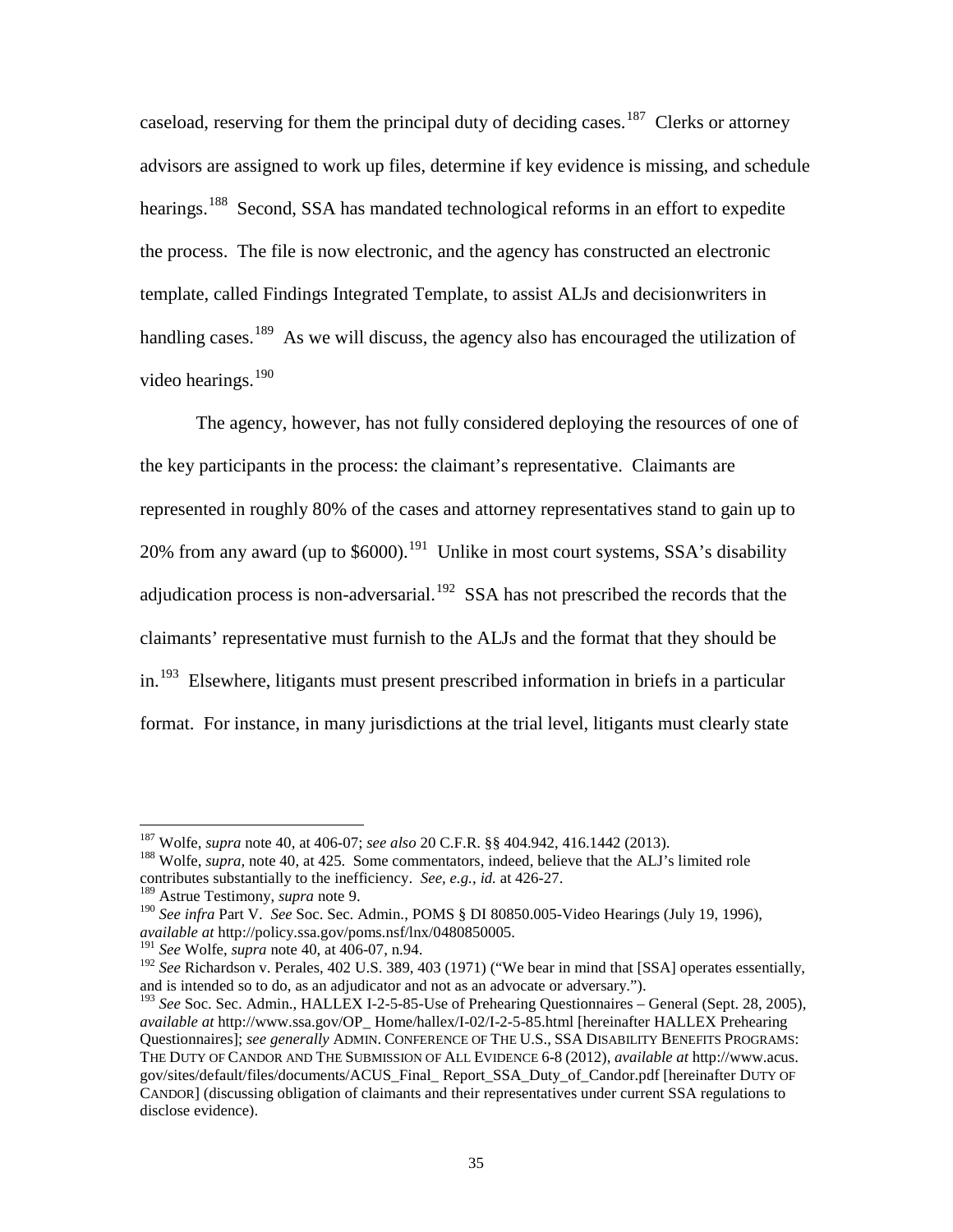the relief requested<sup>[194](#page-38-6)</sup> and, at the appellate level, litigants often must include a section describing the relevant standard of review.<sup>[195](#page-39-0)</sup> Moreover, litigants customarily must compile items such as the complaint and transcripts in a record appendix.<sup>196</sup> The failure to require anything of claimant representatives is more telling in that there is no government representative, unlike in litigation with the government generally, to marshal the information and present it in a way to ease the burden on the judicial factfinder.

# **A. Requiring Presentation of Information Before the Hearing**

In this section, we trace three ways to enhance case management by utilizing the claimant's representative to streamline the adjudication process.

*First*, mandating all medical records to be submitted before the hearing and requiring additional prescribed information to be presented in a pre-hearing brief would clarify the record and save the agency time.<sup>[197](#page-39-2)</sup> The agency by rule could direct claimants to assemble and summarize all the critical information before a hearing is scheduled, such as prior work history, asserted impairment, medical records, onset date, RFC, and the like. Much time is spent by the ALJs and staff sifting through the record, and delays arise when, right before a hearing, ALJs realize that key medical evidence is missing.<sup>198</sup> Such clarity might precipitate more on-the-record decisions to award allowances and

<span id="page-39-1"></span>

<span id="page-39-4"></span><span id="page-39-0"></span><sup>&</sup>lt;sup>194</sup> See FED. R. CIV. P. 12(b)(6) (2013).<br><sup>195</sup> See FED. R. APP. P. 28(a)(9)(B) (2013).<br><sup>196</sup> Agencies at times require full disclosure as well. Practice before the Patent & Trademark Office<br>provides one example. *See* 37

<span id="page-39-2"></span><sup>&</sup>lt;sup>197</sup> Claimants already have the burden of proof to demonstrate disability. *See* 20 C.F.R. §§ 404.1512(a), 416.912(a) (2013) (including furnishing "medical and other evidence that [SSA] can use to reach conclusions about [claimants'] medical impairment(s). If material to the determination whether [claimants] are blind or disabled, medical and other evidence must be furnished.").

<span id="page-39-3"></span><sup>&</sup>lt;sup>198</sup> *Cf.* Williams v. Astrue, 788 F.Supp.2d 769, 776 (N.D. Ill. 2011) (explaining that the ALJ was left to rely mostly on hearing testimony and draw inferences from the record in the absence of medical evidence from the relevant period).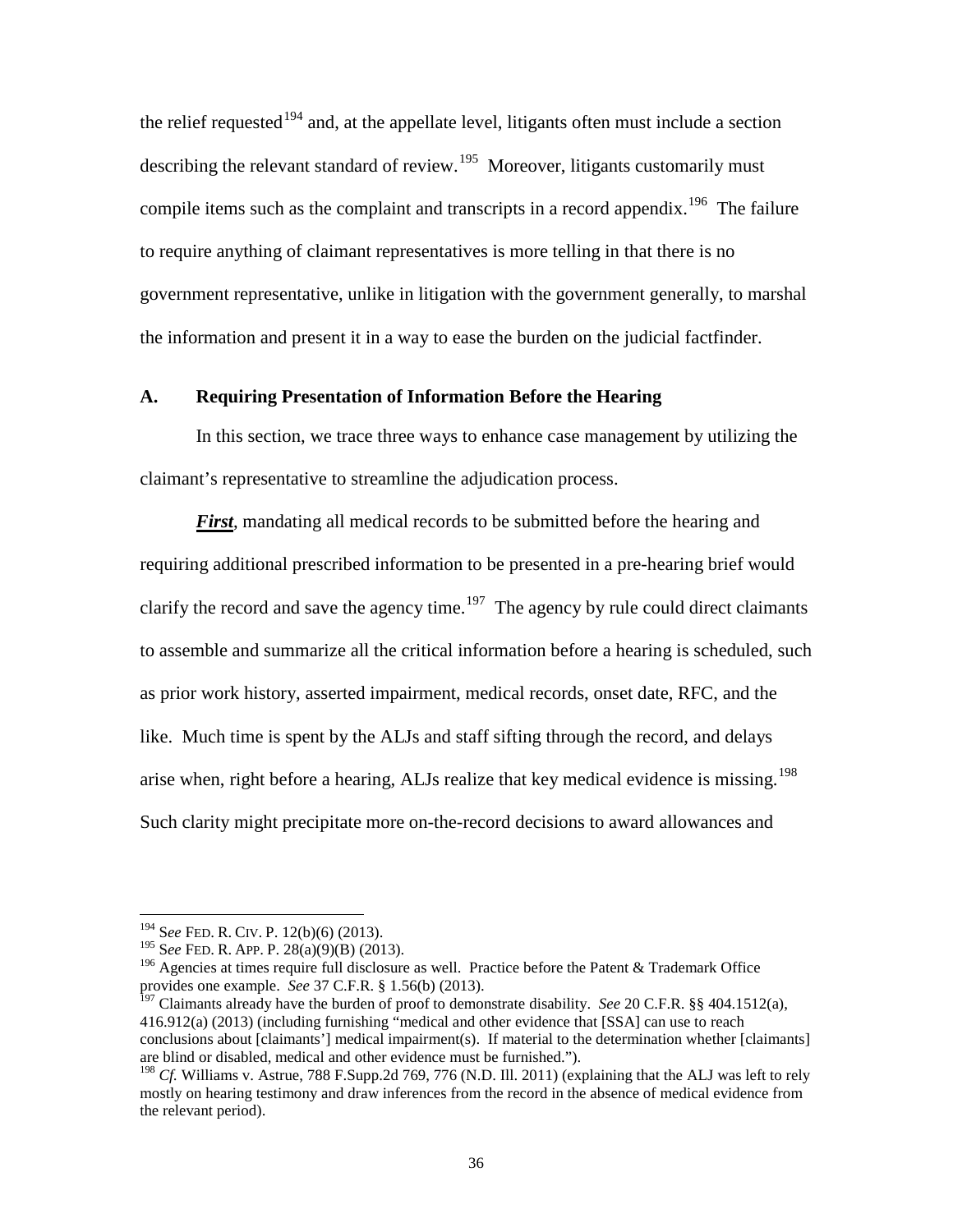thereby minimize delay for the claimants.<sup>199</sup> Requiring a pre-hearing brief and disclosure of all medical records would make for a crisper, more focused hearing. Representatives and claimants who intentionally omit relevant information obfuscate the record and could face adverse consequences. $200$ 

Experience from the National Hearing Centers ("NHC"), five offices established by SSA to adjudicate claims via video as part of a strategy to reduce the hearings backlog, $^{201}$  $^{201}$  $^{201}$  supports this recommendation. There, attorneys employed by the ALJs work up the cases and present a pre-hearing brief to the supervising  $ALJs$ .<sup>202</sup> According to the IG report, the vast majority of ALJs interviewed found the briefs extremely helpful.<sup>203</sup> Our recommendation shifts the burden to the claimant to save agency resources, particularly in venues outside the NHC.

To be sure, claimant representatives (or claimants themselves) might use such pre-hearing briefs to marshal information from the often-voluminous files to create as strong a position for the claimants as possible. After all, that is the attorney's craft. ALJs might be too overworked to locate conflicting information deep in the file. On the other

<sup>&</sup>lt;sup>199</sup> After this project was launched, SSA initiated a parallel study to consider whether to impose a duty to disclose information upon the claimant, analogous to a prosecutor's duty pursuant to *Brady v. Maryland*, 373 U.S. 87 (1963), to ensure that *all* relevant information be presented to the ALJ for determination, as opposed to snippets of evidence that can be misleading. The very consideration of such a proposal highlights the current weakness in the system for generating an adequate record. We fully encourage the adoption of the options put forward in the subsequent study that impose a disclosure duty upon claimants.<br>See DUTY OF CANDOR, *supra* note 193, at 39-41.

<span id="page-40-0"></span><sup>&</sup>lt;sup>200</sup> See Drew A. Swank, *Money for Nothing: Five Small Steps to Begin the Long Journey of Restoring Integrity to the SSA Disability Program*, 41 HOFSTRA L. REV. 155, 170-74 (2012) [hereinafter Swank] (setting forth potential consequences and embracing requirement of full disclosure).<br><sup>201</sup> SOC. SEC. ADMIN. OFFICE OF THE INSPECTOR GENERAL, A-12-11-11147, THE ROLE OF THE NATIONAL

<span id="page-40-1"></span>HEARING CENTERS IN REDUCING THE HEARINGS BACKLOG 1 (2012), *available at* http://oig.ssa.gov/sites/ default/files/audit/full/pdf/A-12-11-11147.pdf [hereinafter ROLE OF THE NHC].<br><sup>202</sup> ROLE OF THE NHC, *supra* note 201, at 1-2.<br><sup>203</sup> *Id.* at 8.

<span id="page-40-3"></span><span id="page-40-2"></span>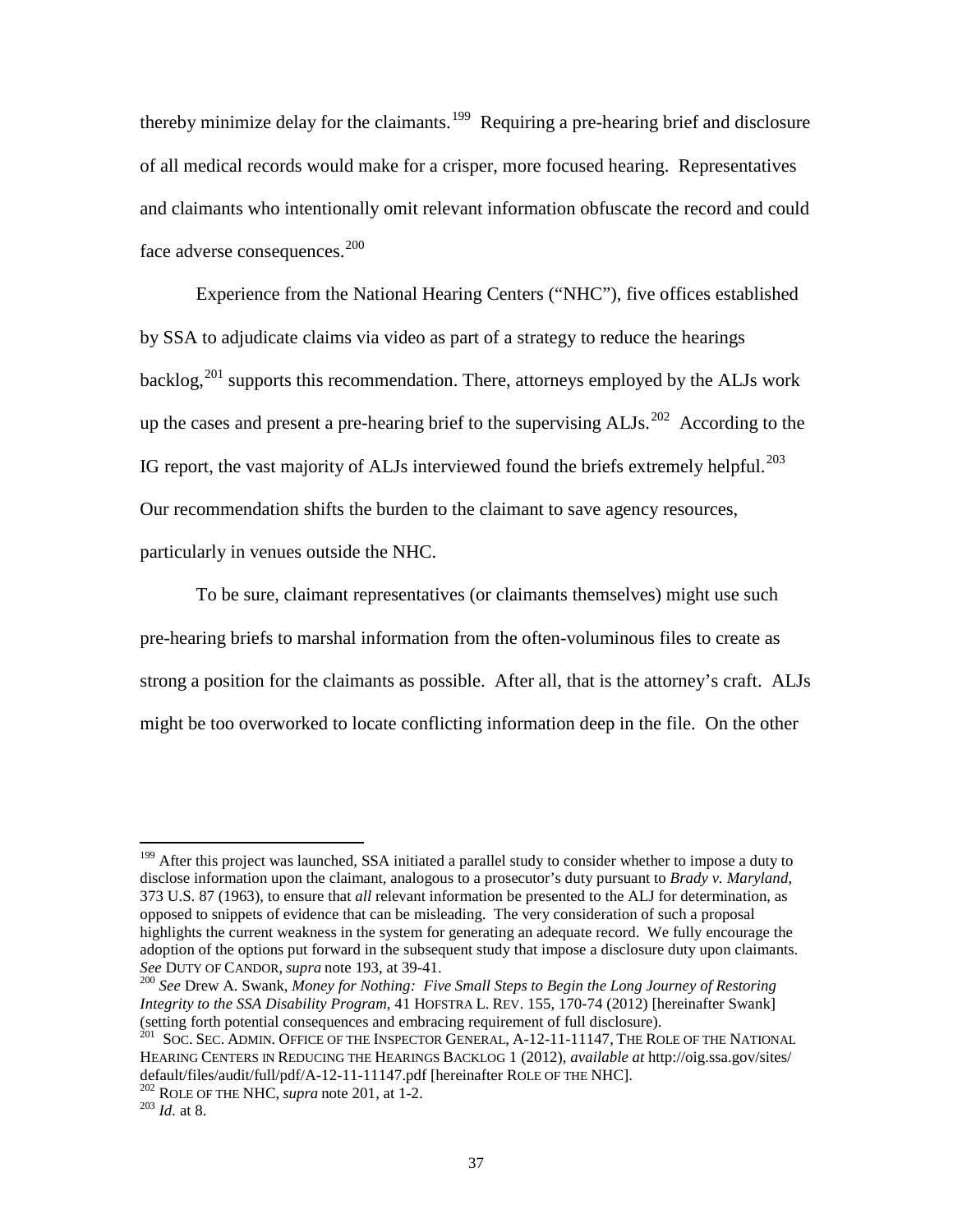hand, claimant representatives currently have the option to file such pre-hearing briefs,  $204$ and many have not done so, whether to conserve effort or for reasons of strategy.<sup>[205](#page-41-0)</sup> Our proposal to make the pre-hearing brief option mandatory would, therefore, not invest claimants with any new power. And, the prospect of discipline might chill selective presentation of evidence.

*Second*, requiring pre-hearing briefs also would facilitate settlement. Unlike with most civil litigation, currently there is no formal settlement process in the 800,000 cases filed before ALJs annually. All must proceed to a hearing or be paid in full. Indeed, unlike in a typical civil case, the amount that would be due assuming disability rarely is at issue because of calculations from work history. Pressuring or permitting claimants to negotiate a lesser disability amount given some uncertainty in eligibility seems inconsistent with the statutory system. Claimants either are disabled or not.

At least two subsets of cases, however, are well suited for settlement. First, a number of cases turn on the onset date of the disability.<sup>[206](#page-41-1)</sup> The only issue for resolution in such cases is the amount of disability owed in the past. Such a fact-bound issue is appropriate for settlement. Settlement would ensure that claimants receive benefits faster, eliminate the need for a hearing, and preserve ALJ resources. Some onset cases currently are adjudicated relatively quickly in the on-the-record hearings, but the ALJ resources expended are unnecessary. SSA instead could delegate the power to settle the case to an attorney adviser – such advisers already are employed by the program and

<span id="page-41-2"></span> $^{204}$  The Office of the Chief Admin. Law Judge of the Soc. Sec. Admin., Best Practices for CLAIMANTS' REPRESENTATIVES 7 (2011), *available at* http://www.ssa.gov/appeals/documents/

<span id="page-41-0"></span>BestPractices\_508. pdf.<br><sup>205</sup> ALJs have the authority to request pre-hearing questionnaires. *See* HALLEX Prehearing Questionnaires, *supra* note 193.

<span id="page-41-1"></span><sup>&</sup>lt;sup>206</sup> For examples of cases in which disability onset dates were at issue, *see, e.g.*, Blea v. Barnhart, 466 F.3d. 903 (10th Cir. 2006). Magallanes v. Bowen, 881 F.2d 747 (9th Cir. 1989); Larlee v. Astrue, 694 F. Supp.2d 80 (D. Mass. 2010); Folio v. Astrue, 2008 U.S. Dist. LEXIS 63907 (D. Ariz. 2008).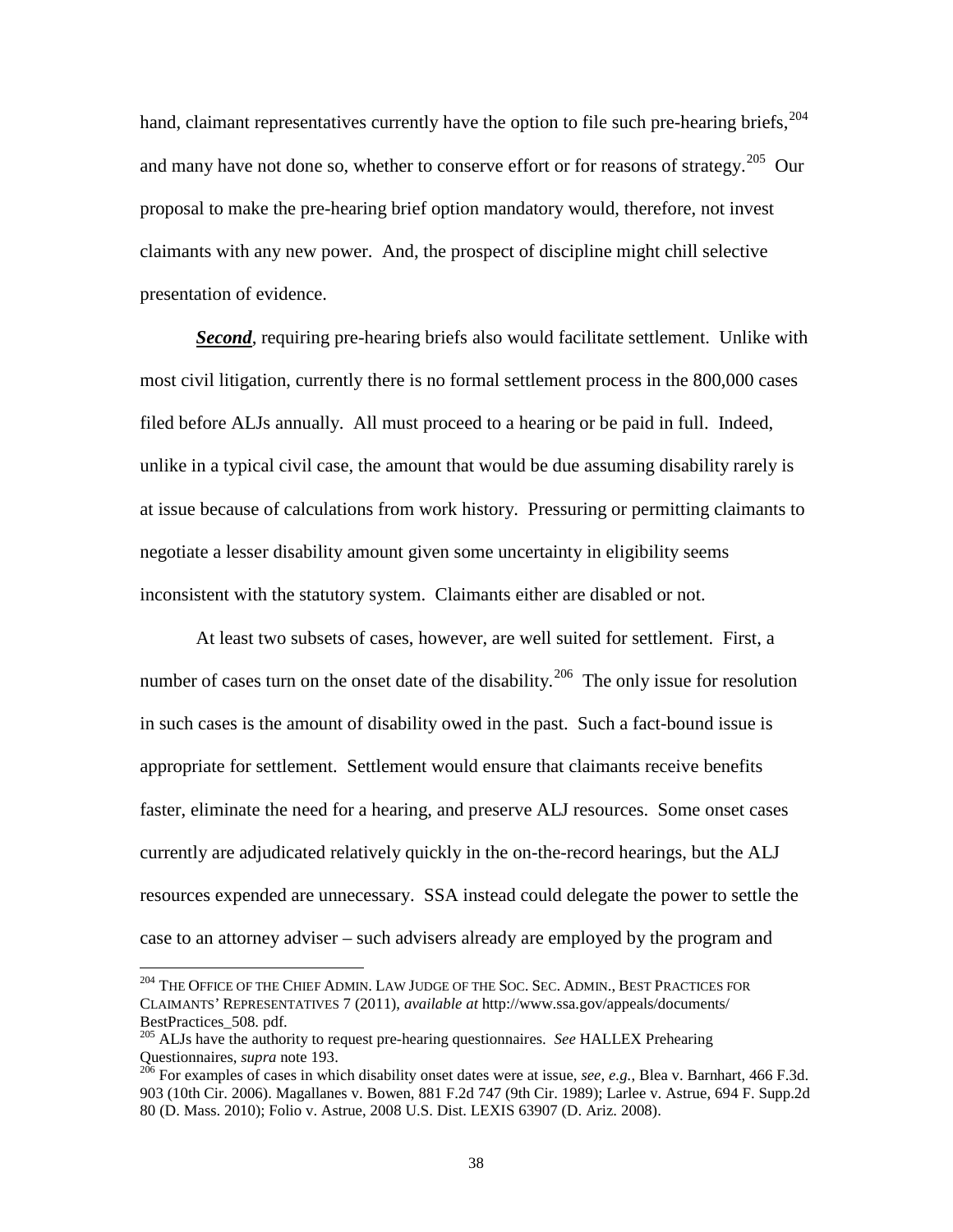could readily adapt to the settlement challenge.<sup>207</sup> They would present settlement to the ALJ for approval.<sup>[208](#page-42-0)</sup>

In addition, settlement is also possible in cases in which the disability has concluded and the only issue is duration. Many claimants have received a traumatic injury such as from a car crash or accident at the workplace. With time and therapy, they can reenter the workplace. The critical question in such cases is duration.<sup>209</sup> When prehearing briefs reveal that the only issues for resolution are onset date and/or duration, the claims can be diverted for settlement discussions.

There is no way to ascertain the number of cases in which only onset date or duration is at issue because SSA for some reason does not code such disputes. Nonetheless, even if 5% of the 800,000 cases annually fall within such categories, gains from such settlement would be significant.<sup>[210](#page-42-2)</sup> We believe that, given the narrow issue at stake, the prospect for settling most of such cases is strong. Thus, assuming the 5% figure, tens of thousands of cases annually might be removed from hearings through settlements, and claimants would receive much-needed funds more rapidly.

*Third*, a pre-hearing brief requirement would furnish yet another reason to close the record, something that has been urged in many quarters for a long time.<sup>211</sup> Currently,

<span id="page-42-0"></span><sup>208</sup> Alternatively, the agency could assign attorneys working at SSA's OGCto serve in this settlement role, and settlements would then be approved by OGC rather than by the ALJ, freeing up more time for ALJs. <sup>209</sup> There may be other cases suitable for settlement. For instance, in some cases there are disputes as to the

<span id="page-42-4"></span> $207$  An assessment of current workloads would need to be conducted in order to gauge the feasibility of adding an additional task.

<span id="page-42-2"></span><span id="page-42-1"></span>amount of money that the wage earner had made prior to the disability. <sup>210</sup> *See* Wolfe, *supra* note 40, at 423 (noting that appeals based on issues other than disability itself are "statistically significant").

<span id="page-42-3"></span><sup>211</sup> *See, e.g.*, *id.* at 419; Frank S. Bloch, Jeffrey S. Lubbers, & Paul R.Verkuil, *Developing a Full and Fair Evidentiary Record in a Nonadversary Setting: Two Proposals for Improving Social Security Disability Adjudications*, 25 CARDOZO L. REV. 1, 7-8 (2003); IMPROVING THE QUALITY OF BENEFIT AWARD DECISIONS, *supra* note 12, at 5. SSA requested that the Office of the Chairman of the Admin. Conference of the U.S. study the impact of the pilot program in Region I which, among other things, closes the evidentiary record five days before the ALJ hearing absent a showing of good cause. *See* 73 Fed. Reg.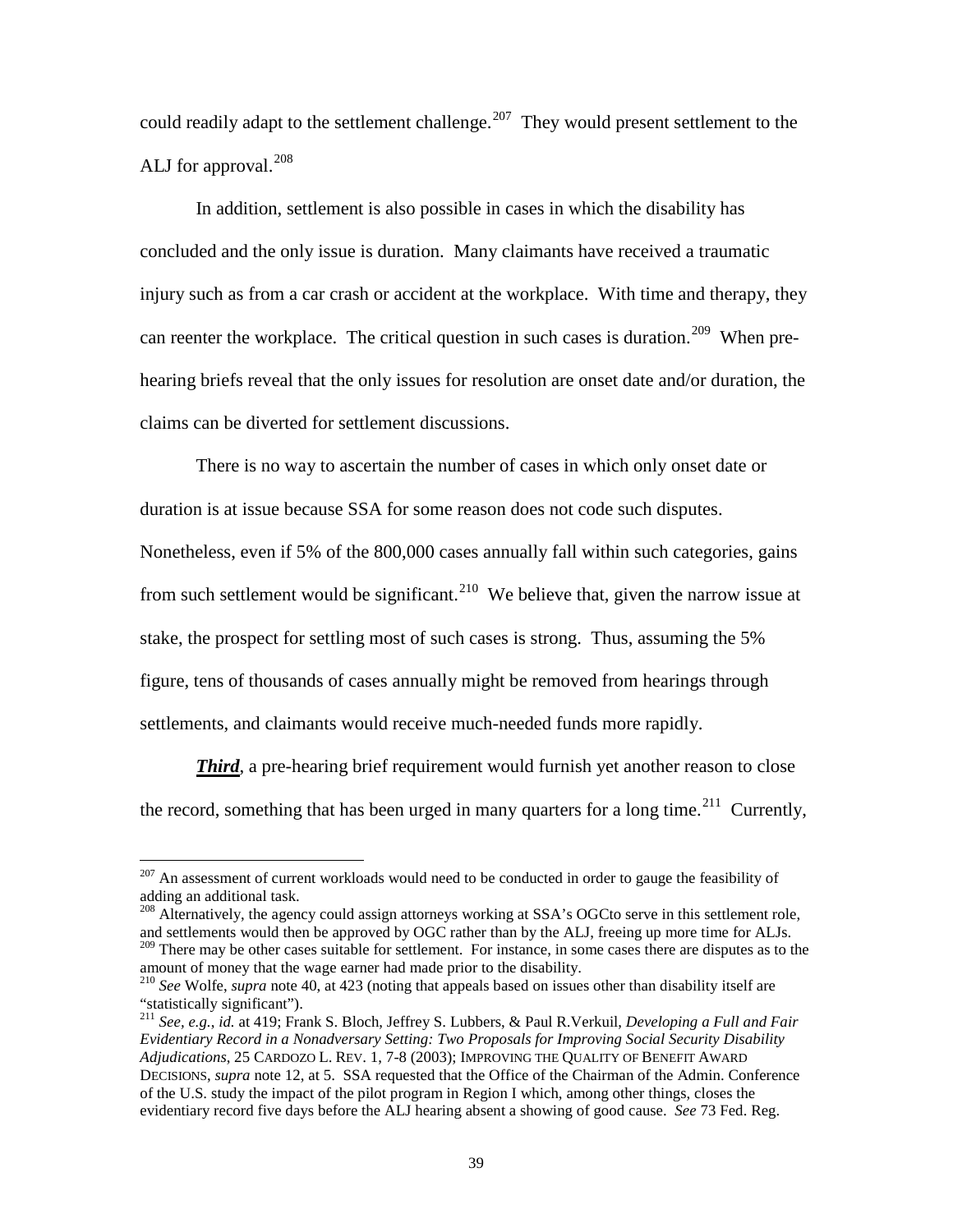claimants can furnish new evidence, usually physician records, even after the hearing before the ALJ.<sup>212</sup> ALJs must delay hearings and, at times, re-hear a case in light of the new evidence.<sup>[213](#page-43-0)</sup> And, should claimants present new evidence after the ALJ decision, the Appeals Council often remands the case for yet another hearing. According to the Appeals Council's data, 5% of the cited reasons for remanding a case back to ALJs were based on introduction of new evidence after the ALJ hearing.<sup>214</sup> Those remands account for 7000 additional hearings that would not have been required but for lack of an evidentiary cutoff. Moreover, 3% of all cases remanded from the federal courts addressed insufficient attention paid to evidence submitted after the ALJ decision.<sup>[215](#page-43-2)</sup> The open record rule is incompatible with efficient adjudication.<sup>[216](#page-43-3)</sup>

Accordingly, we examined the remand data from the Appeals Council in cases

arising from Region I to determine the remand rate.<sup>[217](#page-43-4)</sup> Region I is the only SSA region in

which claimants (or their representatives) are required to submit written evidence five

business days prior to the scheduled date of the ALJ hearing, subject to certain

exceptions.<sup>[218](#page-43-5)</sup> Although no definitive conclusions can be drawn, we note that the remand

 $\overline{a}$ 

<sup>2411 (</sup>Jan. 15, 2008) and 76 Fed. Reg. 24802 (May 3, 2011). Admin. Conference staff is currently conducting this study and a final report is expected in the summer of 2013.

<sup>212</sup> Soc. Sec. Admin., HALLEX I-3-3-6-New and Material Evidence (Dec. 27, 2012), *available at* http:// www.ssa.gov/OP\_Home/hallex/I-03/I-3-3-6.html (In Region I, 20 C.F.R. § 405.401(c) (2012) applies).<br><sup>213</sup> Interview with Hon. Zachary Weiss, Admin. Law Judge, Soc. Sec. Admin. (Mar. 1, 2013); Logan<br>Interview, *supra* note 1

<span id="page-43-1"></span><span id="page-43-0"></span><sup>&</sup>lt;sup>214</sup> Each remanded decision is coded by the Appeals Council with up to three reasons for remand. The percentages reported here reflect the number of cases where new evidence was cited as a reason for remand, relative to the total number of cited remand reasons. New evidence was cited with a 4.5% frequency rate as a reason for remand in FY 2009, a 4.7% frequency rate in FY 2010, and a 4.4% frequency rate in FY 2011. Information on other reasons for Appeals Council remands can be found in STATISTICAL APP., *supra* note 7, at 58-59.

<span id="page-43-2"></span><sup>&</sup>lt;sup>215</sup> For court examples, *see, e.g.*, Brews v. Comm'r Soc. Sec. Admin., 682 F.3d. 1157 (9th Cir. 2012);<br>Schala v. Apfel, 134 F.3d 496 (2d Cir. 1998).

<span id="page-43-3"></span> $^{216}$  SSA Region I is an exception, in which claimants are (generally) required to submit all written evidence "no later than five business days before the date of the scheduled [ALJ] hearing." 20 C.F.R. § 405.331(a) (2013).

<span id="page-43-5"></span><span id="page-43-4"></span><sup>217</sup> STATISTICAL APP., *supra* note 7, at Part V.A.3. <sup>218</sup> *See* 20 C.F.R. § 405.331 (2013).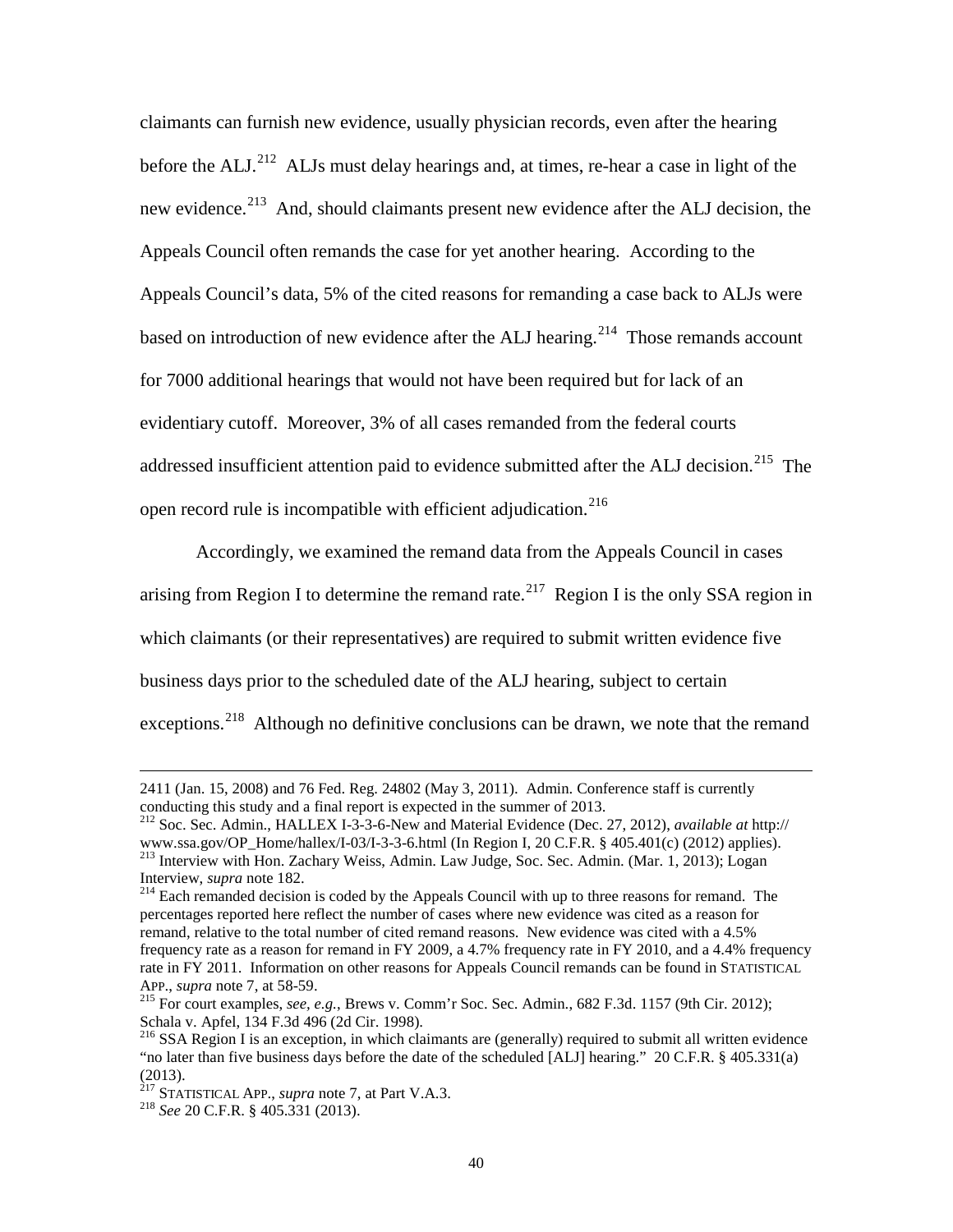rate from Region I is significantly lower (although not the lowest) than the median, perhaps in part due to the rule barring introduction of new evidence after the ALJ hearing. $^{219}$  $^{219}$  $^{219}$ 

Moreover, an open record prevents settlement. As we have suggested, facilitating settlement is in the interests of all sides – claimants receive benefits earlier and SSA avoids the expense of adjudication. SSA and claimants will not be able to determine whether settlement is appropriate and, if so, at what level unless the record is closed.

#### *Recommendation 2 – Pre-Hearing Briefs by Claimants or Their*

*Representatives***:** We recommend that SSA require claimants to furnish all relevant medical information and to summarize justification for their eligibility in a pre-hearing brief, after which no new information could be submitted. Altering the case management system as sketched above (*e.g.*, pre-hearing briefs) would reflect a modest change that could benefit claimants, while saving ALJs time and resources by reducing the demand on ALJs appreciably. Many claimant representatives file pre-hearing briefs currently, so the additional burden imposed would be marginal. Unrepresented claimants – who account for approximately 20% of claimants at the hearing level<sup>[220](#page-44-0)</sup> – could also file prehearing briefs. The greater transparency would clarify issues to resolve at the hearing even aside from the prospect of facilitating settlement.

<span id="page-44-1"></span> <sup>219</sup> *See* STATISTICAL APP., *supra* note 7, at 55 tbl. A-25. Six percent of remands were from Region I. *Id*. Region VIII had the lowest number of remands, comprising 2% of all remands. *Id.* Other regions with relatively low remand rates included Region VII (6%) and Region X (7%). By contrast, regions with the highest remand rates included Region IV (21%), Region VI (14%), and Region IX (13%). *Id.* Percentages were calculated relative to the total number of remands, and did not account for differences across regions in the number of dispositions or claims filed.  $Id$  at 53.

<span id="page-44-0"></span><sup>&</sup>lt;sup>220</sup> See supra n.43 and accompanying text.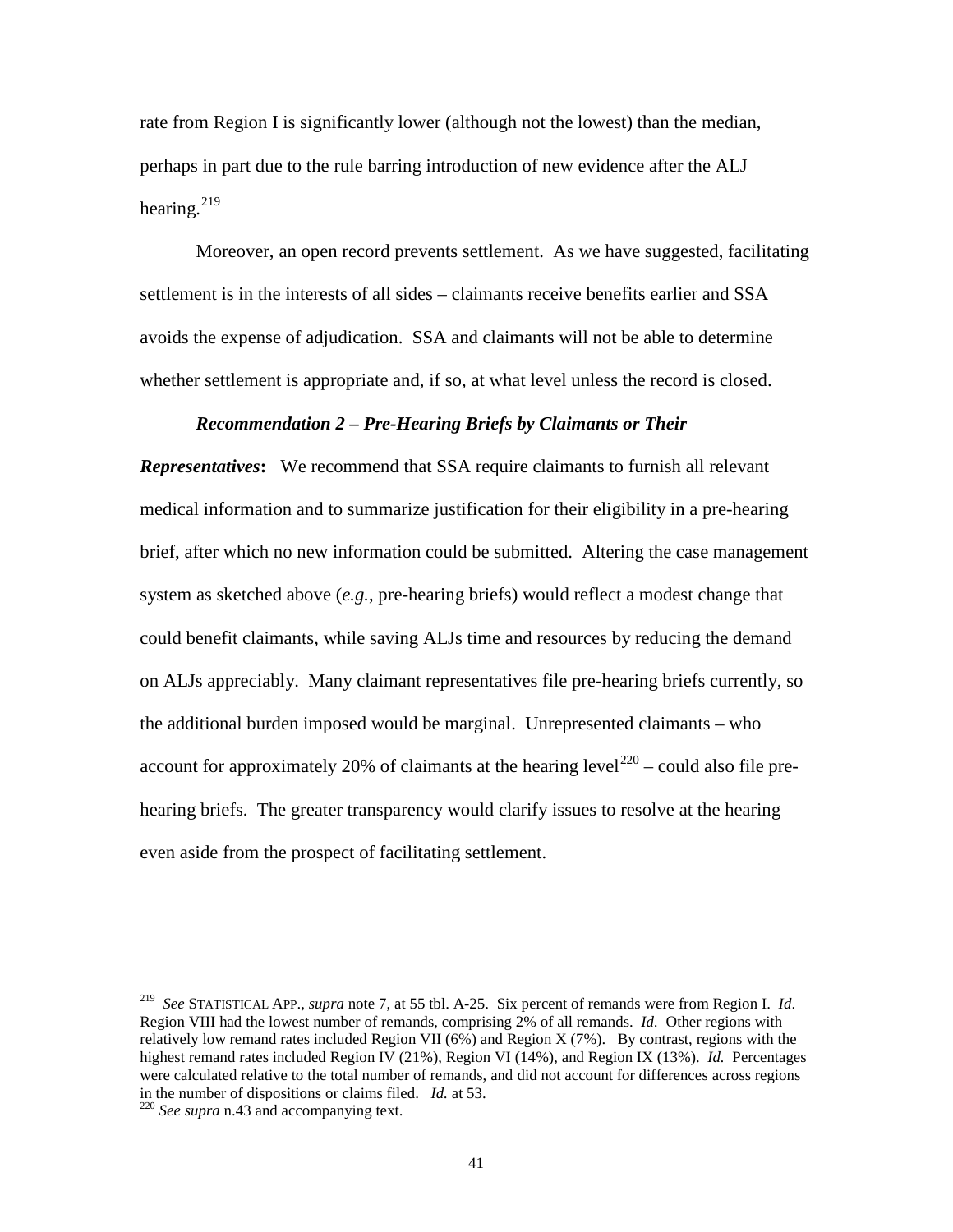### **B. Enhancing Communication Between ALJs and Decisionwriters**

In addition to the need to improve case management, communication between ALJs and staff has proven problematic.<sup>[221](#page-44-1)</sup> Given the time demands, communication between ALJ and staff must be as seamless as possible. In particular, we believe that the separation between decisionwriters and ALJs has engendered much of the weakness in ALJ decisions.

First, there may be poor communication between ALJ and decisionwriter. Some ALJs may give scant instruction and leave it up to the decisionwriter to figure out how to allow or deny a claim.<sup>222</sup> The problem is that the decisionwriters have not made the credibility decisions or determined the weight of all critical information in the file.<sup>[223](#page-45-1)</sup> As a result, there may well be gaps in reasoning.  $224$ 

Second, the split between ALJ and decisionwriter, whom he or she does not superintend, makes it likely that the ALJ has less pride in authorship. Some ALJs may, of course, rigorously edit the work of decisionwriters to make it their own. Others may be content if the decisionwriters get the gist of their reasoning. Given the incredible caseload, it is understandable that many ALJs edit only lightly. Although difficult to

 <sup>221</sup> *See e.g.*, AALJ Survey, *supra* note 179 (documenting ALJs' frustrations). Some illustrative text comments from respondents include: "The writers want information spoon-fed instead of using reasoning to get to my conclusion." *Id.* (comment #4). "The writers are also under increasing pressures to just crank out a decision and they do not pay attention to the instructions." *Id.* at 37 (comment #5). "[T]he writers do what SSA management tells them to do, which may have little or nothing with getting out good draft, which mean that the writers get the fact of the case wrong, or they get the law of the case wrong, or they fail to fully and fairly discuss credibility." *Id.* at 37-38 (comment #11). "[S]ome decisions are so chaotic it is hard believe writers understand the concept of longitudinal or chronological." *Id.* at 39 (comment #38). "They should be able to work with a Judge understadn [sic] the Judge's theory and have the Judge give them the RFC and the writers should be able to write a very specific, detailed, legal opinion that needs little review or editing. I know of very few writers who can do that." *Id.* at 42-43 (comment #84). Overall, however, 69.2% of the ALJs responding to the survey were satisfied with the quality of the work of the decision writers in their office. *Id.* at 6 (Question #9).

<span id="page-45-3"></span><span id="page-45-0"></span><sup>&</sup>lt;sup>222</sup> Interview with Hon. Susan Blaney, Admin. Law Judge (ret.), Soc. Sec. Admin. (Feb. 7, 2013) [hereinafter Blaney Interview]; Logan Interview, *supra* note 182.<br><sup>223</sup> Id.

<span id="page-45-2"></span><span id="page-45-1"></span><sup>&</sup>lt;sup>224</sup> See AALJ Survey, *supra* note 179 (describing issues between ALJs and decisionswriters from ALJs' perspectives).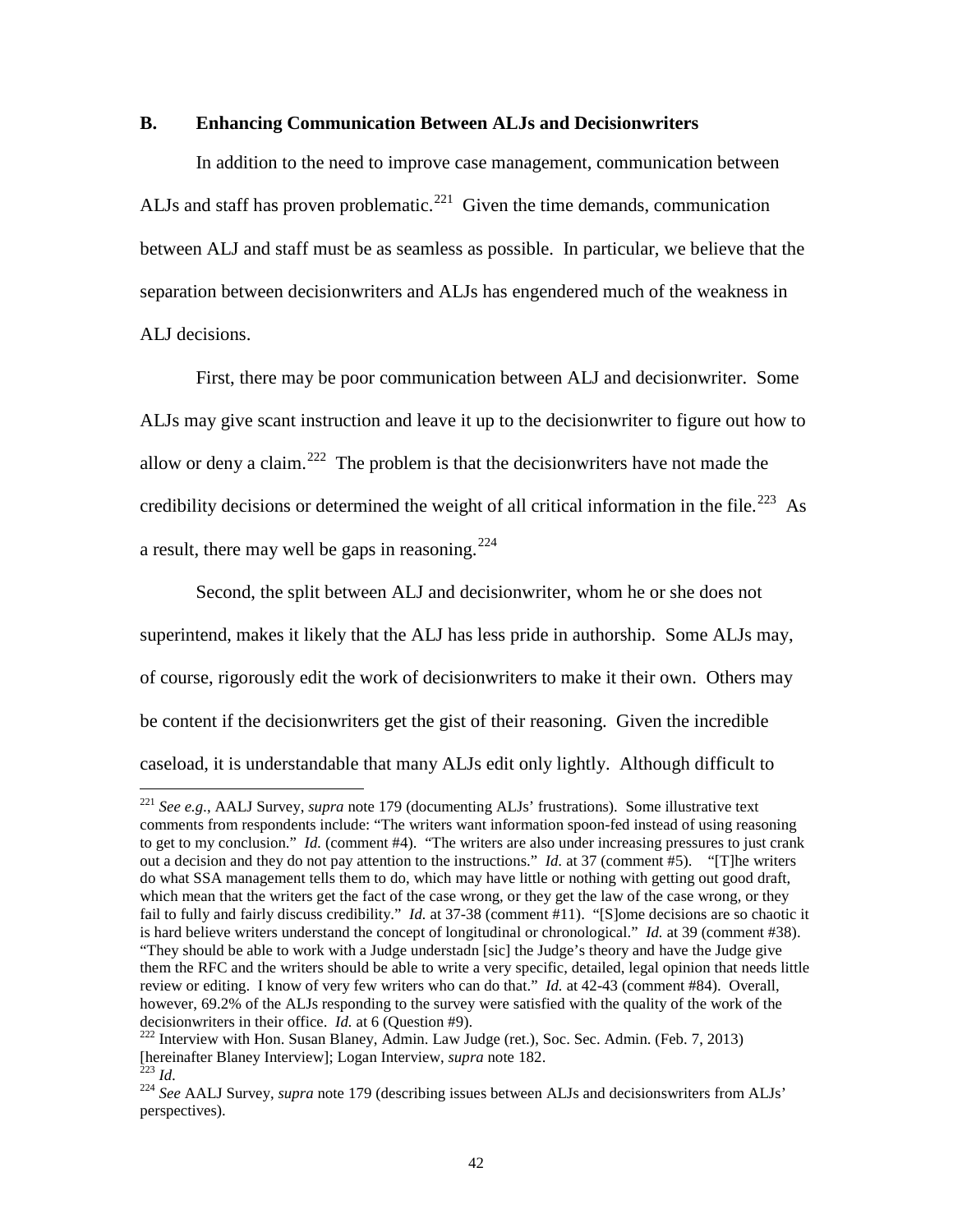prove, much of the lack of reasoned elaboration in ALJ decisions discussed before may stem from the split between ALJ and decisionwriter.

Indeed, evidence from the relatively recently created NHC reinforces this recommendation.[225](#page-45-3) There, ALJs supervise their decisionwriters directly. The decision to create the NHC sparked intense controversy because it precluded unionization for the judges assigned to the NHC in light of their new supervisory role.<sup>226</sup> Yet, as the IG report noted, the ALJs at the NHC believe that the decisionwriters assigned "develop[ed] a good understanding of their supervising ALJ's preferences."<sup>[227](#page-46-1)</sup>

SSA does not capture the remand rate for ALJs in the NHC. But, should SSA determine that the remand rate is below the mean, it should extend the initiative to one of the regional offices for a two-year period. SSA has not experimented with this new structure other than in the NHC, which focus exclusively on video hearings, so the extension to a more traditional office would determine whether the tighter ALJ/decisionwriter relationship works in that setting as well. Moreover, unlike with the NHC, the rearrangement should be neutral with respect to unionization – ALJs should be allotted decisionwriters and have some supervisory input over their work but not have to leave the union as a price for the greater responsibility.<sup>228</sup> No ALJs in the NHC can join a union. $229$ 

*Recommendation 3 –Assignment of Decisionwriters to ALJs*: We recommend a

pilot project in which, for a two-year period, ALJs in one regional office are assigned two

<span id="page-46-1"></span><span id="page-46-0"></span>

<span id="page-46-2"></span>

<span id="page-46-4"></span><sup>&</sup>lt;sup>225</sup> The first NHC office opened in Oct. 2007. ROLE OF THE NHC, *supra* note 201, at 1.<br><sup>226</sup> ROLE OF THE NHC, *supra* note 201, at 8 n.15.<br><sup>227</sup> Id. at 7.<br><sup>228</sup> For purposes of this study, we have not considered how bes desired – continued unionization for the ALJs involved. Best efforts should be made to separate restructuring from the question of unionization.

<span id="page-46-3"></span><sup>&</sup>lt;sup>229</sup> Bargaining unit employees cannot manage other bargaining unit employees. Union judges cannot manage union decisionwriters, at least directly. *See generally* 5 U.S.C. §§ 7103 *et seq.* (2013).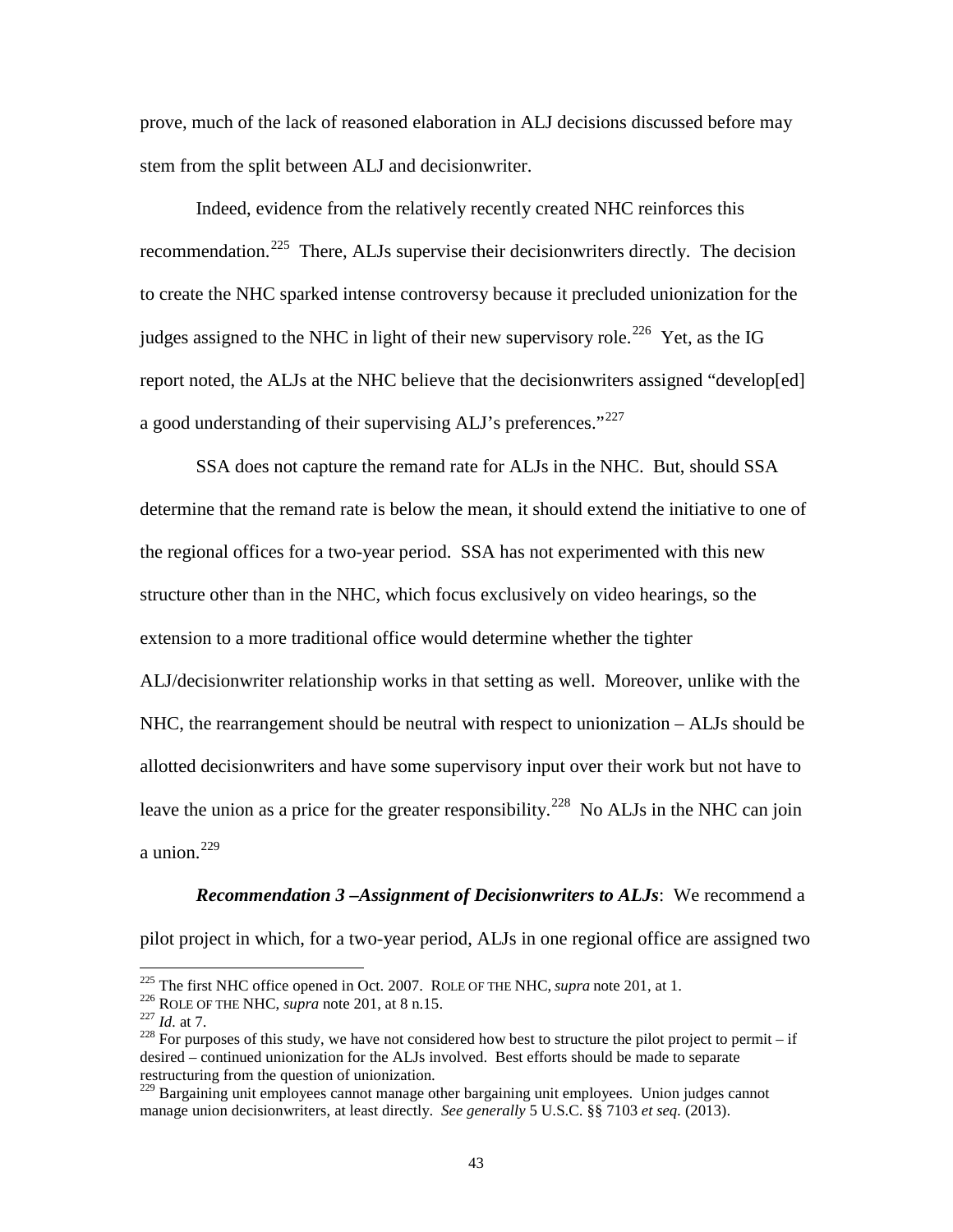decisionwriters or law clerks to help them work up and write initial drafts of decisions. The assigned decisionwriters would understand the reasoning of the ALJ and be able to craft a draft much more to the thinking of the ALJ. ALJs must supervise the clerks at least in part and, accordingly, will assume more responsibility for the end product. In that way, the drafts likely will be better analyzed and more able to withstand review at the Appeals Council or federal court level. The ALJs may spend somewhat more time writing opinions but save time in working up the case. Ultimately the drafts should improve and the likelihood of remand decrease, thus minimizing the number of hearings. If the statistics after the trial period do not show that such ALJ decisions are remanded less, or do not show that ALJs can keep up with the workload, then the project should be dismantled.

# **V. VIDEO HEARINGS**

<span id="page-47-2"></span>SSA has encouraged greater utilization of video hearings, and the number of such hearings each year has increased. In FY 2011, ALJs conducted approximately 20% of all hearings via video.<sup>230</sup> Video hearings can reduce the backload of cases and limit expenditures by minimizing the need for ALJ and claimant travel, $^{231}$  $^{231}$  $^{231}$  obviating payment for travel costs.<sup>[232](#page-47-1)</sup> For example, if there is a backlog in New York City, ALJs across the country can step in to help by adjudicating the backlog via video. It is estimated that SSA's use of video hearings will save \$52 million to \$109 million over a 10-year

<sup>&</sup>lt;sup>230</sup> SOC. SEC. ADMIN. OFFICE OF THE INSPECTOR GENERAL, A-05-12-21287, CONGRESSIONAL RESPONSE REPORT: THE CURRENT AND EXPANDED USE OF VIDEO HEARINGS 3 (2012), *available at* http://oig.ssa.gov/

<span id="page-47-0"></span><sup>&</sup>lt;sup>231</sup> SSA currently reimburses ALJs, claimants, and even claimant representatives for trips in excess of 75 miles. Reimbursement may cover travel costs, meals, and at times lodging. *See* www.socialsecurity.gov/appeals/hearing\_process.html (providing when the agency can pay for travel

costs).

<span id="page-47-1"></span><sup>&</sup>lt;sup>232</sup> The IG report determined that such savings were difficult to calculate with any precision, but at least resulted in savings of several million dollars a year. VIDEO HEARINGS REPORT, *supra* note 230, at 9, 15.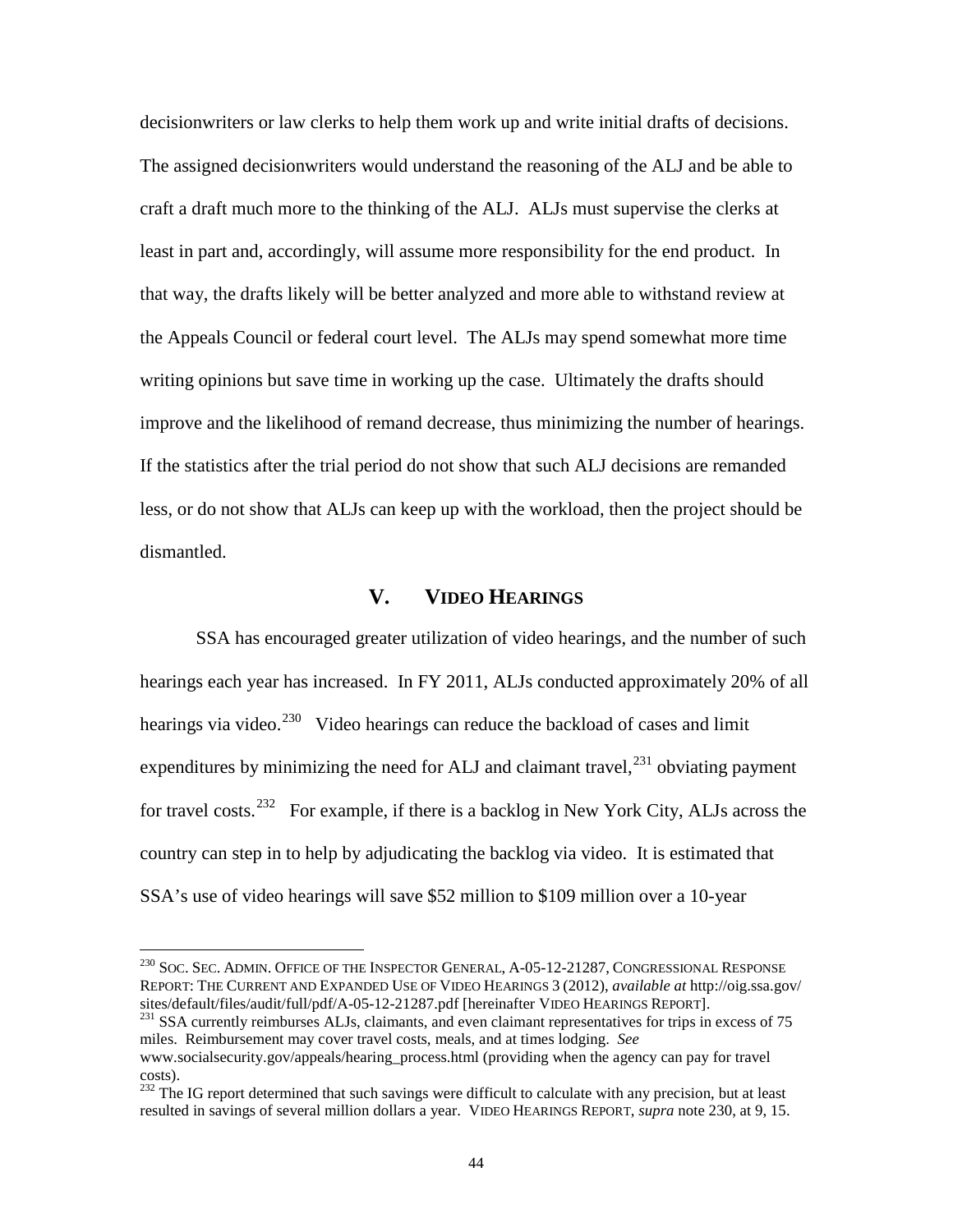period.[233](#page-47-2) Although we did not find that video hearings reduced disparities among ALJs,  $^{234}$  $^{234}$  $^{234}$  SSA for a variety of reasons,  $^{235}$  $^{235}$  $^{235}$  might encourage utilization of video even more expansively by promising claimants less waiting time if they resorted to video, or even mandating use of video by all concerned. SSA has stated that expanded use of video services is a priority.  $236$ 

To date, however, there has been scant assessment of the *impact* of video hearings on the ALJ hearing itself. In a 2006 report, the Social Security Advisory Board noted: "The comments we have heard on the use of [video hearings] have been overwhelmingly positive . . . . The technology obviously meets the requirements of due process, and it is in widespread use in other types of adjudications."[237](#page-48-3) Some might posit that ALJs are more sympathetic to claimants whom they see face-to-face, and therefore that video hearings would tend to be tougher on claimants. Or, conversely, to the extent that ALJs no longer observe claimants' behavior before and after the hearing, perhaps ALJs are likely to be more pro-claimant in video hearings given that such observation, at times, may lead ALJs to doubt the credibility of claimant testimony.

<span id="page-48-4"></span><sup>&</sup>lt;sup>233</sup> E-mail from Elizabeth Ochoa, Senior Auditor, SSA OIG Office of Audit, to Funmi Olorunnipa, Att'y Advisor, Admin. Conf. of the U.S. (June 28, 2012) (on file with ACUS). <sup>234</sup> *See* STATISTICAL APP., *supra* note 7, at 40. Data provided by SSA on yearly disposition outcomes

<span id="page-48-0"></span>indicate the opposite pattern, with larger variance across ALJs in allowance rates for video hearings (SD=.25) than for non-video hearings (SD=.17). *Id*. However, these numbers are not directly comparable, due to differences in the number dispositions used in the calculation of rates for these two conditions. *Id*. at 41-42. The variance due to sampling error for rate statistics is influenced by the number of data points. Specifically, the SD of a rate *p* computed from *n* data points is  $\sqrt{p(1-p)/n}$ . *Id.* at 42. As the number of data points increases, the SD of the rate will decrease. *Id*. From our data, the average yearly allowance rate for non-video hearings was .50 based on an average of 101 dispositions, while the average yearly allowance rate for video hearings was .55 based on an average of 350 dispositions. *Id*. Given these values, the expected SD due to sampling error would be .05 for video hearings, and .03 for non-video hearings. *Id*. <sup>235</sup> In addition to cost savings, video hearings may serve as a check on speculation that there is a "small" town" bias that arises because the rumored allowance rates of judges in small towns exceed those elsewhere due to the understandable empathy that an ALJ may have for an applicant. The suggestion is that ALJs when in more frequent contact with claimants, whether in a grocery store, church, or post office, tend to be more sympathetic. Due to limitations in the data received, we were not able to test this hypothesis, but a rational agency could utilize video as an antidote if such bias existed.<br><sup>236</sup> ANNUAL PERFORMANCE PLAN, *supra* note 3, at 27.

<span id="page-48-3"></span><span id="page-48-2"></span><span id="page-48-1"></span><sup>&</sup>lt;sup>237</sup> See IMPROVING THE HEARING PROCESS, *supra* note 13, at 21.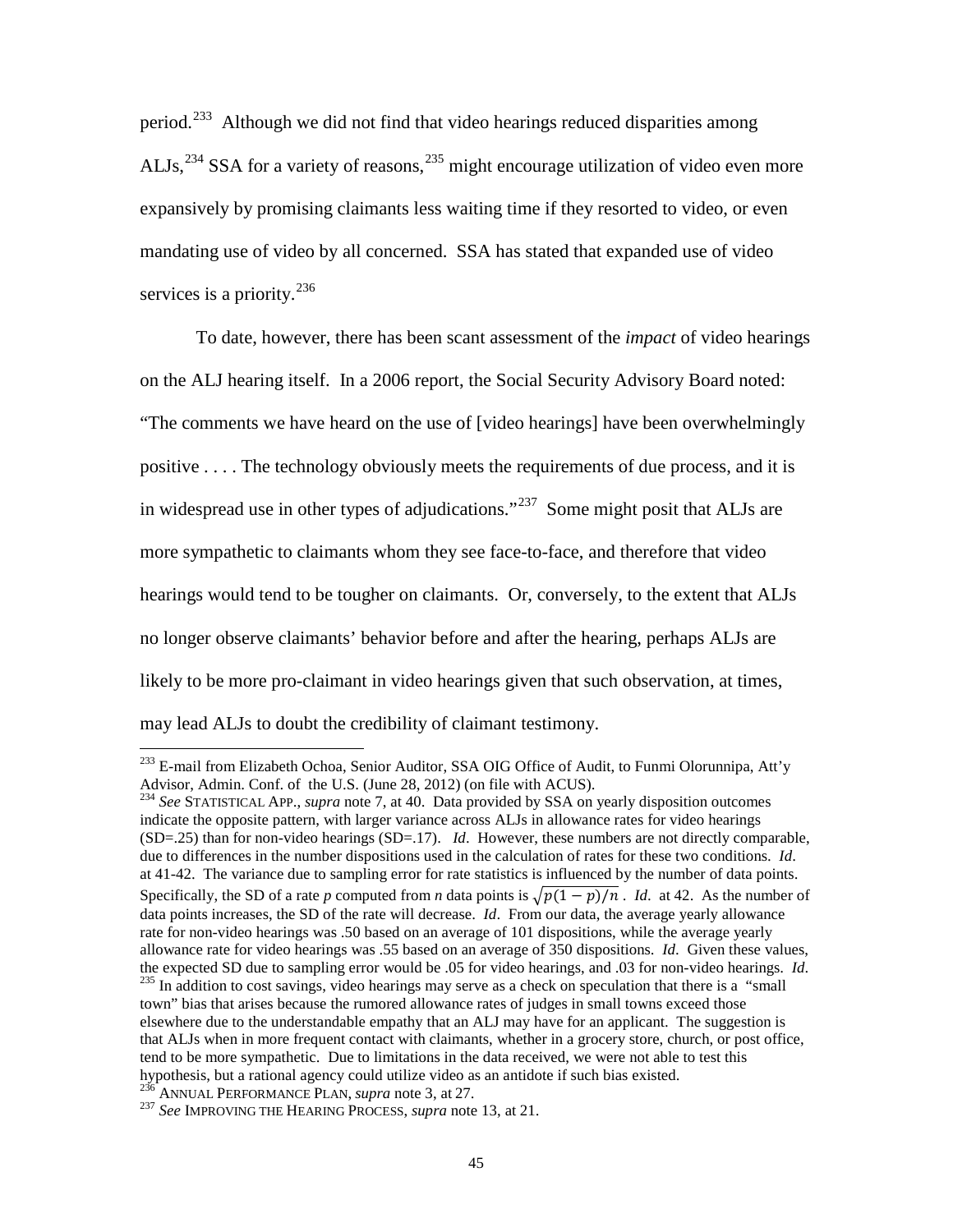More generally, however, videoconferencing technology is in widespread and accepted use today in a broad spectrum of administrative, civil, and, occasionally, criminal proceedings.<sup>238</sup> Some studies suggest that use of video hearings in these contexts does not have a statistically significant effect on either perception of witnesses or outcomes.<sup>239</sup> On the other hand, a recent study of video hearings in asylum cases concluded that the allowance rate in video cases was sharply lower than for the rate in more traditional face-to-face hearings, though lower representation rates for asylum applicants at video hearings makes it difficult to draw broad generalizations.<sup>[240](#page-49-1)</sup>

Our analysis of the data collected from SSA is not definitive, but lends credence to the conclusion that a switch to video hearings does not materially affect the outcome. We looked at two sets of data to examine the impact of video hearings. First, we compared the allowance rate between video and traditional hearings. We found a 3% differential – the allowance rate in video cases is 3% less than for other determinations.<sup>[241](#page-49-2)</sup> Over time, this differential has remained relatively constant.<sup>242</sup> We

<span id="page-49-3"></span><span id="page-49-1"></span><span id="page-49-0"></span>20Survey-3.ashx.<br><sup>239</sup> See Lederer, *supra* note 238, at 908-09; *Videoconferencing Survey*, *supra* note 238, at 1, 7-12.<br><sup>240</sup> See discussion in Frank M. Walsh & Edward M. Walsh, *Effective Processing of Assembly-Line Ju The Use of Teleconferencing in Asylum Removal Hearings*, 22 Geo. Immigr. L.J. 259, 271-272 (2008) (finding that in FY 2005 and FY 2006, claimants who had hearings in person were almost twice as likely to be granted asylum as those who had hearings by video). However, more claimants were unrepresented in hearings done by video than those done in person, so the difference in grant of asylum rate found may not have been as profound.

 <sup>238</sup> *See, e.g.*, Frederic I. Lederer, *The Potential Use of Courtroom Technology in Major Terrorism Cases*, 12 WM. & MARY BILL OF RTS. J. 887, 908-14 (2004); *see also* Federal Judicial Center, *Report of a Survey of Videoconferencing in the Court of Appeals* 1 (2006), *available at* http://www.fjc.gov/public/pdf.nsf/lookup/ vidconca.pdf/\$file/vidconca.pdf [hereinafter *Videoconferencing Survey*] (discussing results of survey of appellate judges in the Second, Third, Eighth, Ninth, and Tenth Circuits using videoconferencing for oral arguments and noting that, for judges interviewed, the benefits of such technology outweighed the disadvantages); Fed. R. Civ. P. 43(a) ("For good cause . . . the court may permit testimony in open court by contemporaneous transmission from a different location."); National Center for State Courts, Videoconferencing Survey 2010 Results (Sept. 2010) (finding widespread use of videoconferencing for civil and criminal (bail) hearings by state courts), *available at* http://www.ncsc.org/services-and-experts/ areas-of-expertise/technology/~/media/Files/Video%20Conferencing%202010/Videoconferencing%

<span id="page-49-4"></span><span id="page-49-2"></span><sup>241</sup> *See* STATISTICAL APP., *supra* note 7, at 40.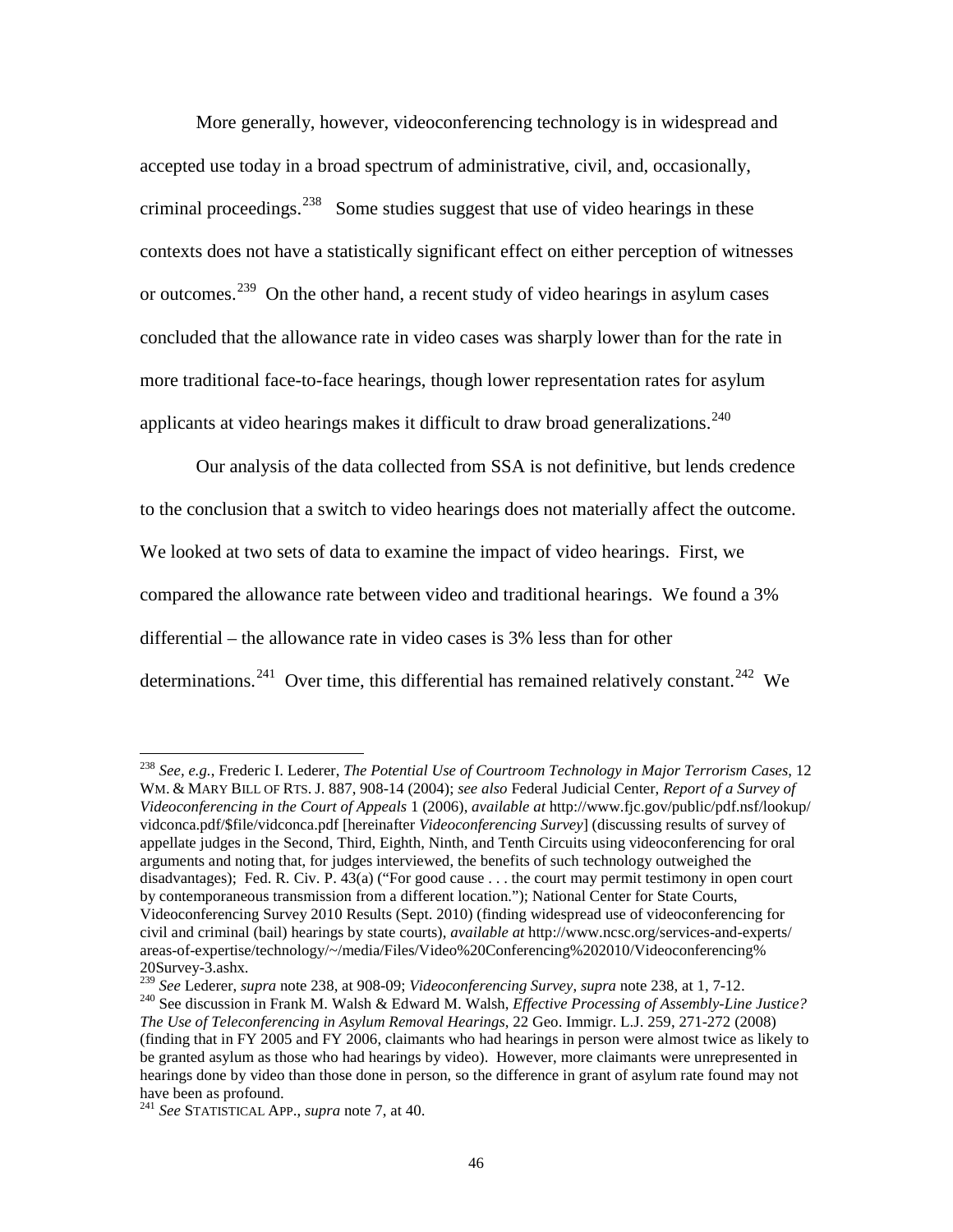also considered the incidence of representation in video cases to see if that might account for any differential. Representation rates were not substantially different.<sup>243</sup> The lowest allowance rate was 4% and the highest allowance rate was  $98\%$ <sup>244</sup> In light of that substantial variance among ALJs, the three percentage point difference overall seems modest.

Second, we compared the allowance rates of ALJs who conducted both video and traditional hearings to determine if there was a significant difference in allowance rate in those two settings for each particular ALJ. A majority of ALJs decided for claimants more in face-to-face than in video hearings, although the differential was modest.  $245$ Thus, we did not observe substantially different allowance rates in video as compared with traditional face-to-face hearings for those ALJs who conducted both types of hearings.

<span id="page-50-3"></span>This is not to slight the dignity interests at stake in disability hearings. The ability to tell one's story directly to the decisionmaker respects the seriousness and importance of the claim. Win or lose, claimants likely have more faith in the system if they obtain the chance to address the judge on a more intimate level. Indeed, courts in related contexts have noted the differences between in-person and video testimony. For instance, in the asylum setting, the Seventh Circuit in *Thornton v. Snyder*<sup>[246](#page-50-2)</sup> stated that the "importance of presenting live testimony in court cannot be forgotten. The very ceremony of trial and the presence of the factfinder may exert a powerful force for truth

<sup>&</sup>lt;sup>242</sup> E-mail from Ben Gurga, SSA Program Analyst, SSA, to Scott Morris, Associate Dean & Professor, IIT College of Psychology (Feb. 28, 2013) (on file with author).

<span id="page-50-0"></span>

<sup>&</sup>lt;sup>243</sup> *Id.* 243 *Id.* 224 *See* STATISTICAL APP., *supra* note 7, at 13-14. <sup>245</sup> *Id.* at 29-31, 40-42. <sup>246</sup> 428 F.3d 690 (7th Cir. 2005).

<span id="page-50-2"></span><span id="page-50-1"></span>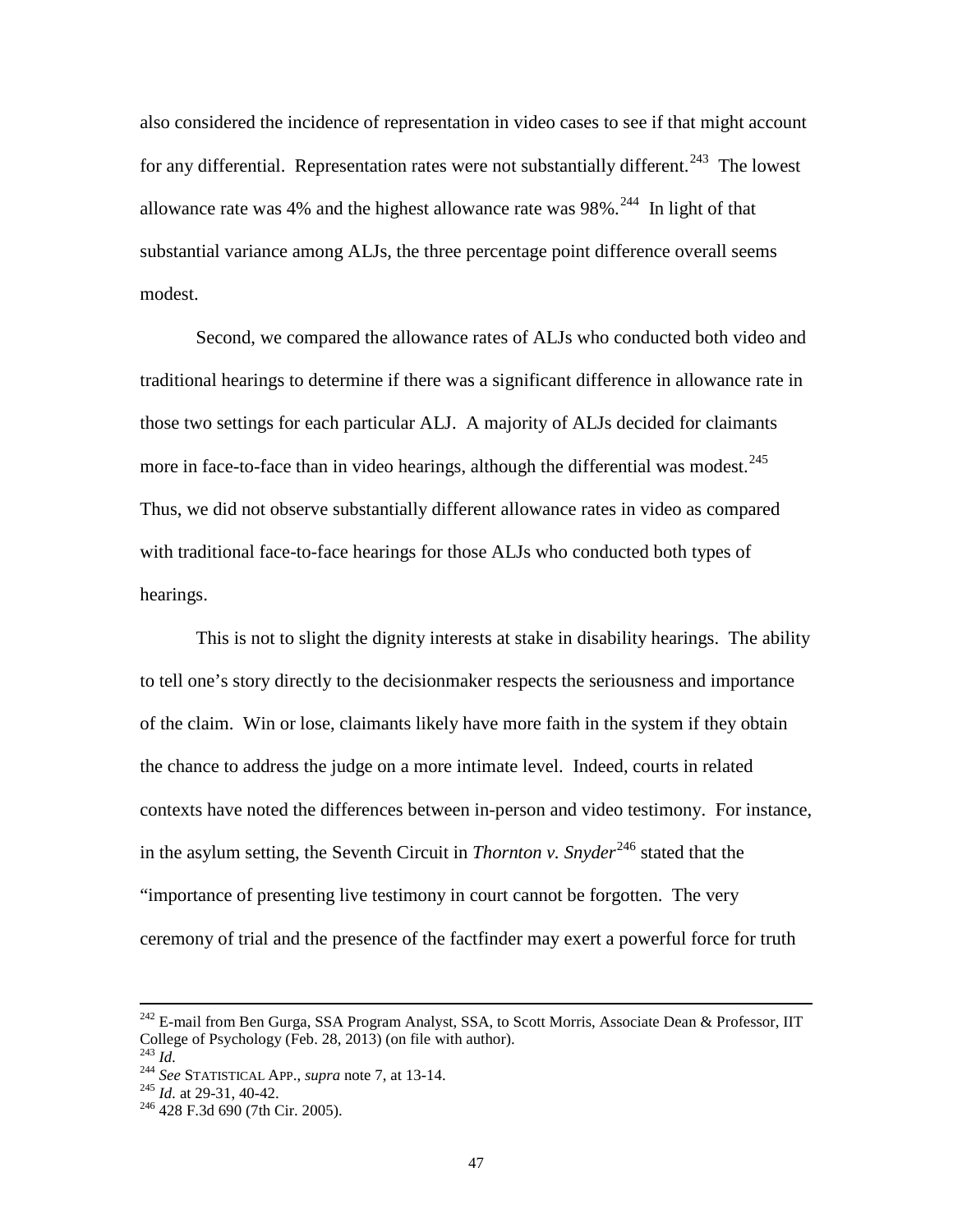telling. The opportunity to judge the demeanor of a witness face-to-face is accorded great value in our tradition."[247](#page-50-3) Similarly, the Fourth Circuit in *Rusu v. INS*[248](#page-51-0) stated in an asylum case that "[v]irtual reality is rarely a substitute for actual presence and . . . even in an age of advancing technology, watching an event on the screen remains less than the complete equivalent of actually attending it."<sup>[249](#page-51-1)</sup>

While the "ceremony of trial" is ingrained in our culture, contemporary studies have questioned the salience of demeanor evidence. "[T]here is some evidence that the observation of demeanor diminishes rather than enhances the accuracy of credibility judgments."<sup>[250](#page-51-2)</sup> Ordinary observers often do not derive benefit from observing either a person's face or that person's nonverbal behavior.<sup>251</sup> In fact, in the court context,

<span id="page-51-4"></span><span id="page-51-3"></span>

<span id="page-51-0"></span>

<sup>&</sup>lt;sup>247</sup> *Id.* at 698.<br><sup>248</sup> 296 F.3d 316 (4th Cir. 2002).<br><sup>249</sup> *Id.* at 322.

<span id="page-51-1"></span>

<span id="page-51-2"></span><sup>249</sup> *Id.* at 322. 250 Olin Guy Wellborn III, *Demeanor*, 76 CORNELL L. REV. 1075, 1076 (1991); *see also* Gregory L. Ogden, *The Role of Demeanor Evidence in Determining Credibility of Witnesses in Fact Finding: The Views of ALJs*, 20 J. NAALJ 1, 3-4 (2000), which states:

Social science research casts significant doubt on the core assumption behind the weight given to demeanor evidence in making credibility determinations. Specifically, the psychological studies show that the non verbal cues associated with demeanor evidence do not provide increased accuracy in making credibility determinations, either in detecting whether a witness is telling the truth or lying, or in assessing the believability of a witness who may be sincere but inaccurate or mistaken in their testimony.

*Id.* at 3-4; Max Minzner, *Detecting Lies Using Demeanor, Bias, and Context*, 29 CARDOZO L. REV. 2557, 2558 (2006) (noting that a series of social science studies in the early 1990s demonstrated "that test subjects in laboratory experiments correctly determined when a person was lying only slightly more than half the time," therefore undermining the traditional view that juries can make accurate credibility determinations from observation of demeanor). The article goes on to say that current studies show that demeanor evidence is more complicated, and that "biases about witness credibility play a large role in determining whether deception will be caught." *Id.* <sup>251</sup> *Id.* at 1088. The study states:

Taken as a whole, the experimental evidence indicates that ordinary observers do not benefit from the opportunity to observe nonverbal behavior in judging whether someone is lying. There is no evidence that facial behavior is of any benefit; some evidence suggests that observation of facial behavior diminishes the accuracy of lie detection. Nor do paralinguistic cues appear to be of value; subjects who receive transcripts consistently perform as well as or better than subjects who receive recordings of the respondent's voice. With respect to body cues, there is no persuasive evidence to support the hypothesis that lying is accompanied by distinctive body behavior that others can discern.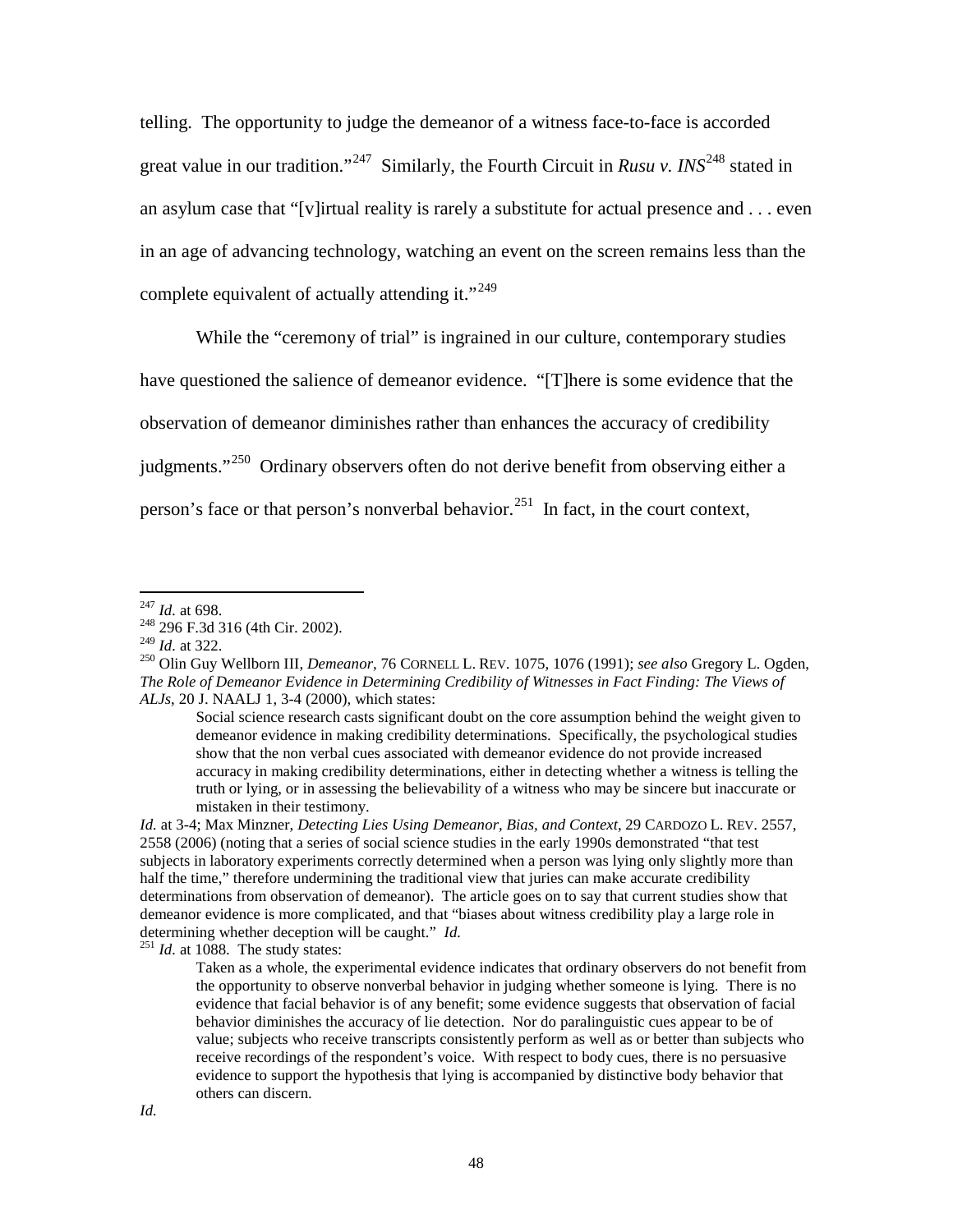[w]hen a juror is told that he may use a witness's conduct, manner, bearing or demeanor in order to assess that witness' credibility, the juror will attempt to use cues and behavior which actually mislead him and cause him to conclude that a witness is perjurious more often than the juror should.<sup>[252](#page-51-4)</sup>

In the administrative adjudication context, using demeanor to determine credibility does not fare much better. A survey was given to ALJs to test the role of demeanor evidence in determining witness credibility.<sup>[253](#page-52-0)</sup> "Demeanor evidence ranked dead last in terms of relative importance as a fact finding factor."<sup>[254](#page-52-1)</sup> ALJs place "relatively low value . . . on demeanor evidence by comparison to other relevant factors."<sup>[255](#page-52-2)</sup> Thus, even if video hearings impaired an ALJ's ability to assess demeanor evidence, there likely would not be an adverse impact on accuracy.

*Recommendation 4 - Use of Video Hearings*: In short, the government's interest in flexibility, coupled with both the sophistication of advanced video techniques, and the fact that the disposition rates of hearings conducted via video as compared with hearings conducted in-person are relatively similar, supports greater utilization of video in social security disability hearings. The video questioning may be viewed by some as not as effective as face-to-face questioning, but it comes close enough to satisfy basic principles of fairness. As Justice Scalia commented in *Barnhart v. Thomas*[256](#page-52-3) "[t]here is good reason to use a workable proxy" in social security determinations. Given that the system "is probably the largest adjudicative agency in the western world … the need for

<span id="page-52-4"></span><sup>&</sup>lt;sup>252</sup> Jeremy A. Blumenthal, *A Wipe of the Hands*, *A Lick of the Lips: The Validity of Demeanor Evidence in Assessing Witness Credibility*, 72 NEB. L. REV. 1157, 1197 (1993).

<span id="page-52-0"></span>*Assessing Witness Credity* Ogden, *supra* note 250. <br>
<sup>254</sup> *Id.* at 22. <sup>255</sup> *Id.* 256 540 U.S. 20 (2003).

<span id="page-52-2"></span><span id="page-52-1"></span>

<span id="page-52-3"></span>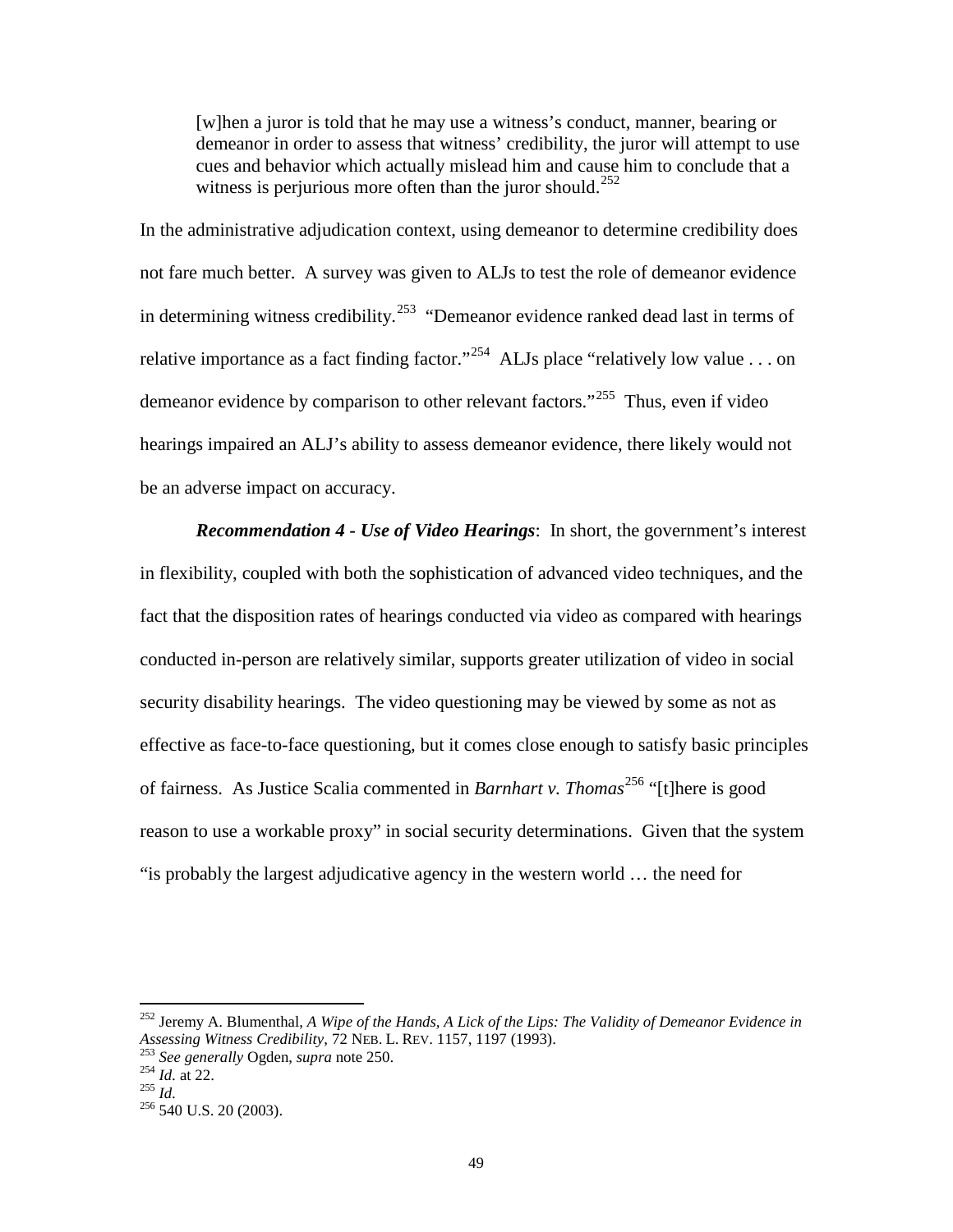efficiency is self-evident."<sup>257</sup> Thus, we recommend – as did the Social Security Advisory Board in  $2006^{258}$  $2006^{258}$  $2006^{258}$  – that SSA continue its push to utilize video technology more widely.

# **VI. ASSESSING THE APPEALS PROCESS**

# **A. Appeals Council Functions**

SSA long has experimented with how best to utilize its Appeals Council. The Social Security Board created the Council in 1940, originally with three members, to review work of the referees who at that point resolved claims for benefits.<sup>259</sup> After the enactment of the Administrative Procedure Act ("APA"), SSA granted disappointed claimants the right to appeal adverse decisions to the Council and delegated its final decision making power to the Council.<sup>260</sup>

Prior to 1980, SSA did not have a formal program for Appeals Council review of *unappealed* ALJ allowance decisions – generally referred to as own motion review – and, as a consequence, reviewed such decisions infrequently.[261](#page-53-3) The caseload before the Appeals Council thus consisted largely of appeals from ALJ decisions denying benefits. In 1980, Congress passed a set of statutory reforms of the Social Security disability program to, among other things, streamline the hearings process, address the proliferation

<span id="page-53-4"></span><sup>&</sup>lt;sup>257</sup> *Id.* at 28 (citation omitted).<br><sup>258</sup> IMPROVING THE HEARING PROCESS, *supra* note 13, at 21.

<span id="page-53-1"></span><span id="page-53-0"></span><sup>&</sup>lt;sup>259</sup> Irving Ladimer, *Hearing and Review of Claims and Wage-Record Cases Under Old-Age and Survivors Insurance, 3 Soc. SEC. BULL. 21, 22-23 (July 1940).* 

<span id="page-53-2"></span><sup>&</sup>lt;sup>260</sup> The statutory authority is implicit: "The Commissioner of Social Security is further authorized, on the Commissioner's own motion, to hold such hearings and to conduct such investigations and other proceedings as the Commissioner may deem necessary or proper for the administration of [disability benefits programs]."  $42$  U.S.C. §  $405(b)(1)$  (2013).

<span id="page-53-3"></span><sup>&</sup>lt;sup>261</sup> E.g., RICHARD J. PIERCE, JR., ADMINISTRATIVE LAW TREATISE § 9.10 (5th ed. 2010). The Social Security Act nonetheless provides the agency with wide discretion to establish procedures governing the process for adjudicating disability claims, including entertaining own motion review of ALJ allowance decisions. *See, e.g*., *supra* note 260.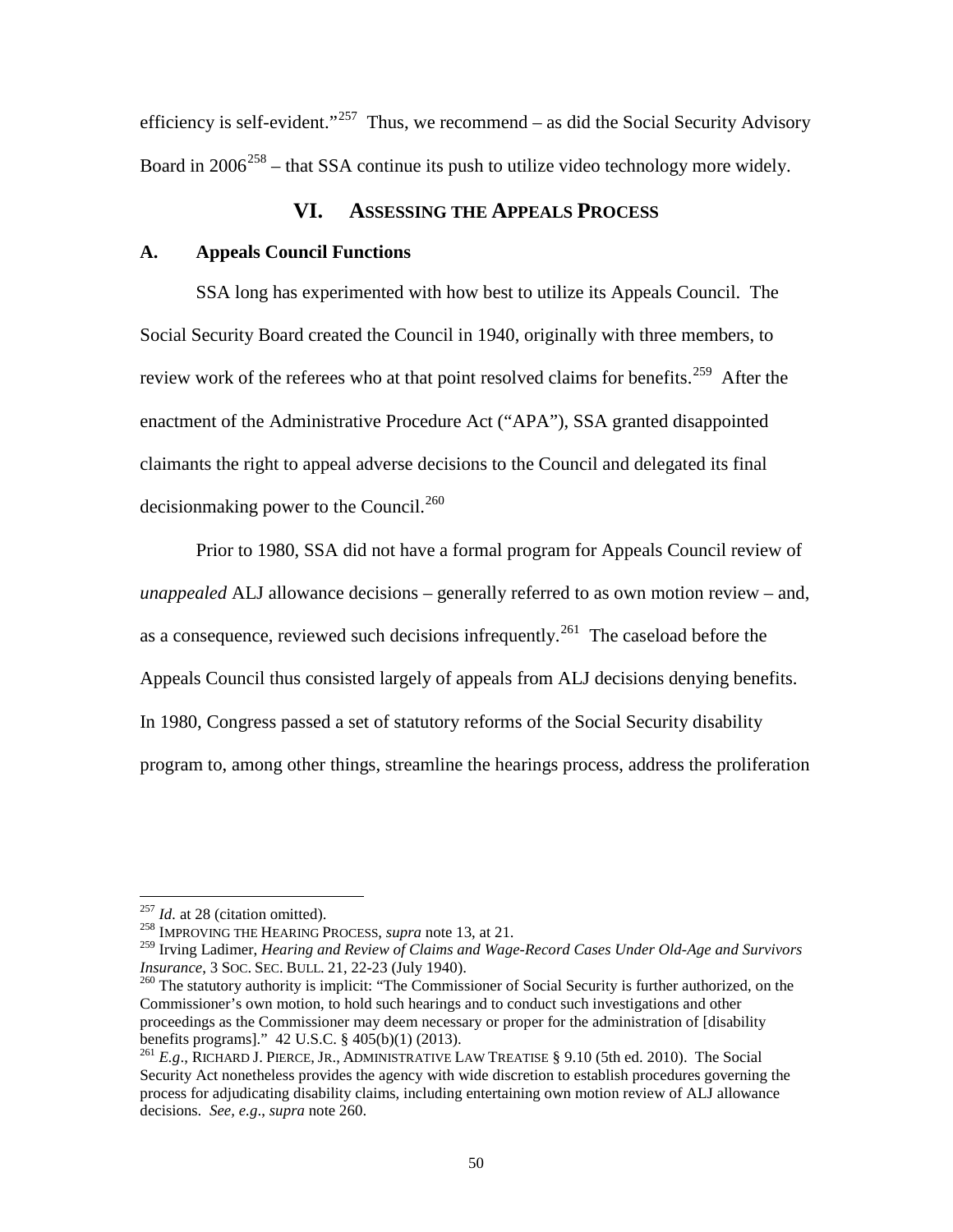of claims, and respond to perceived inconsistencies in ALJ decisionmaking.<sup>262</sup> The socalled "Bellmon Amendment," which was part of this enactment, specifically directed the agency to launch a program for Appeals Council review of ALJ decisions allowing disability claims prior to payment or "effectuation."<sup>263</sup> While the particular program initiated by SSA as a result of the Bellmon Amendment was largely abandoned after several years due to legal challenges,  $264$  SSA nonetheless has maintained some form of regulatory own motion review under its regulations since that time.<sup>[265](#page-54-2)</sup>

Currently, the Appeals Council reviews ALJ decisions in two ways. Most prominently, disappointed claimants enjoy the right to appeal, and approximately 173,000 did so in FY 2011.<sup>[266](#page-54-3)</sup> The Council processed 126,992 requests for reviews the same year, some of which were filed the year before, and the average processing time was  $360 \text{ days}$ .  $267 \text{ Of those reviews}$  $267 \text{ Of those reviews}$ ,  $75.6\%$  were denied or dismissed,  $21.2\%$  remanded, 1.4% fully allowed and 1.1% partially allowed.<sup>268</sup>

Second, SSA on its own motion can select a sampling of cases for the Appeals Council to review pre-effectuation or before the ALJ decision becomes a final decision of the agency. The SSA regulation provides that "[w]e will identify cases for referral to the

<span id="page-54-6"></span> <sup>262</sup> Pub. L. No. 96-265, 94 Stat. 441 (1980); *see also* John R. Kearny, *Social Security and the "D" in OASDI: The History of a Federal Program Insuring Earners Against Disability*, 66 SOC. SEC. BULL. 3, 14- 15 (2005/2006). <sup>263</sup> Pub. L. No 96-265, § 304(g), 94 Stat 441, 456 (1980) (codified at 42 U.S.C. § 421 note); *see also supra* 

<span id="page-54-2"></span>

<span id="page-54-1"></span><span id="page-54-0"></span>Part VI.C (discussing Bellmon Amendment).<br><sup>264</sup> *See* discussion *infra* Part VI.C.<br><sup>265</sup> *See, e.g.*, 20 C.F.R. §§ 404.969(a)-(d), 416.1469(a)-(d) (2013) (setting current regulatory procedures for identification of own mo

<span id="page-54-3"></span><sup>&</sup>lt;sup>266</sup> Hearing Before the Subcomm. on Soc. Sec. of the H. Comm. on Ways & Means, 112th Cong. (June 27, 2012) (statement of Jeffrey S. Lubbers, Professor, American University Washington College of Law) (citing SSA, General Appeals Council Statistics, http://www.ssa.gov/appeals/ac\_statistics.html) (last visited

<span id="page-54-4"></span><sup>&</sup>lt;sup>267</sup> Soc. Sec. Admin. Office of Appellate Operations Executive Director's Broadcast (Oct. 7, 2011) (on file with author).

<span id="page-54-5"></span><sup>&</sup>lt;sup>268</sup> The percentage of cases remanded has declined over the years, which might suggest improvement in ALJ decisionmaking. *See* ASPECTS OF DISABILITY DECISION MAKING*, supra* note 1, at 62.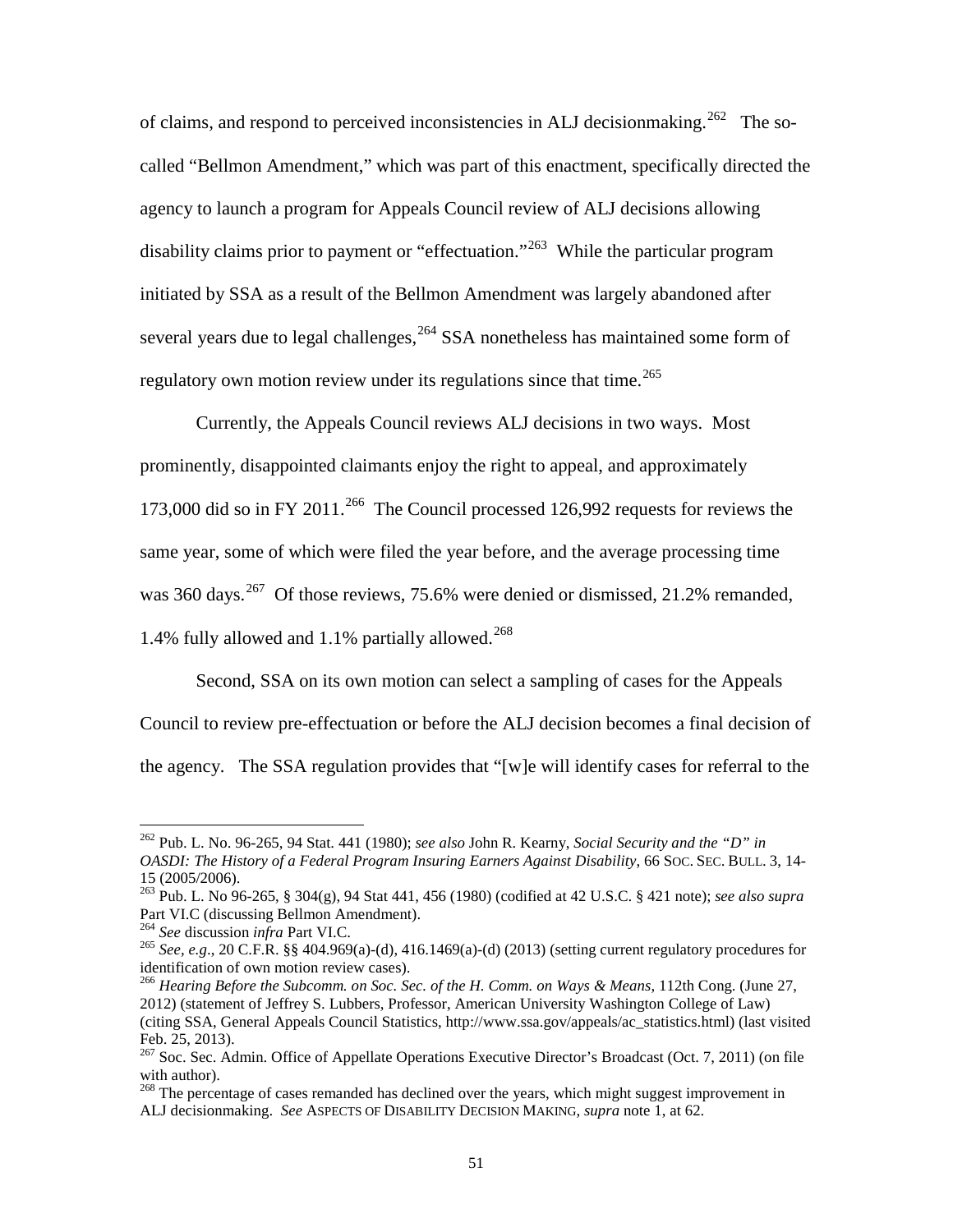Appeals Council through random and selective sampling techniques, which we may use in association with examination of the cases identified by sampling."<sup>[269](#page-54-6)</sup> Despite this regulatory authorization for selective sampling, SSA currently selects cases for the Appeals Council to review on own motion purely on a random (rotational) basis.<sup>[270](#page-55-0)</sup> In FY 2011, own motion cases represented roughly 3.4% of the Council's docket.<sup>[271](#page-55-1)</sup>

Both ALJs and the Appeals Council are lodged within ODAR. In 2010, the Appeals Council created the Division of Quality Review ("DQR"), which focuses on enhancing the consistency of ALJ decisions.<sup>[272](#page-55-2)</sup> DQR alerts the Appeals Council to questionable determinations in the random sampling of cases it reviews.<sup>273</sup> In FY 2011, DQR examined 3692 Fully Favorable cases in favor of claimants pre-effectuation, and the Appeals Council took own motion review of 812 cases, or 22%, because of weaknesses in analyses. Ultimately, the Council issued 73 Fully Favorable decisions, 57 Partially Favorable decisions, and returned 550 cases to ALJs for further development.<sup>274</sup> Another 128 had not been resolved by the end of the  $FY$ .<sup>275</sup>

 <sup>269</sup> 20 C.F.R. §§ 404.969(b), 416.1469(b) (2013); *see also* Soc. Sec. Admin., HALLEX I-3-1-30-Workup of Case by Analyst – Unappealed Review, at (A) (Oct. 13, 2011), *available at* http://www.ssa.gov/

<span id="page-55-0"></span> $^{270}$  E-mail from Gerald Ray, Deputy Exec. Dir., Soc. Sec. Admin. Office of Appellate Operations/Admin. Appeals Judge to Harold J. Krent, Dean and Professor of Law, IIT Chicago-Kent College of Law (Aug. 30,

<span id="page-55-6"></span><span id="page-55-1"></span><sup>2012) [</sup>hereinafter Ray E-mail]. <sup>271</sup> The vast majority of cases the Appeals Council reviews result from actions related to appeals by claimants, but a small percentage represent own motion review (*i.e.*, bureau protests and pre-effectuation review of Fully Favorable decisions) of ALJ allowance decisions. Data from SSA show that in FY 2011, the Appeals Council processed 126,992 requests for review, whereas it processed 4351 cases under own motion review (data on file with ACUS). In FY 2012, the Appeals Council processed 166,020 requests for review, while processing 7598 cases under own motion review (same). Additionally, the Appeals Council also processes remands from federal courts. *See* Soc. Sec. Admin. Office of Appellate Operations Executive Director's Broadcast, at 3 (Jan. 13, 2012) [hereinafter Exec. Dir. Special Ed.] (on file with

<span id="page-55-2"></span><sup>&</sup>lt;sup>272</sup> SOC. SEC. ADMIN. ORGANIZATIONAL MANUAL, at Subchapter TK(II)(D) (Soc. Sec. Admin.), *available at* http://www.socialsecurity.gov/org/orgdcqp.htm#oqr.

<span id="page-55-4"></span><span id="page-55-3"></span><sup>&</sup>lt;sup>273</sup> IMPROVING THE QUALITY OF BENEFIT AWARD DECISIONS, *supra* note 12, at 13-16. <sup>274</sup> Exec. Dir. Jan. 2012, *supra* note 163, at 1. <sup>275</sup> *Id.* 

<span id="page-55-5"></span>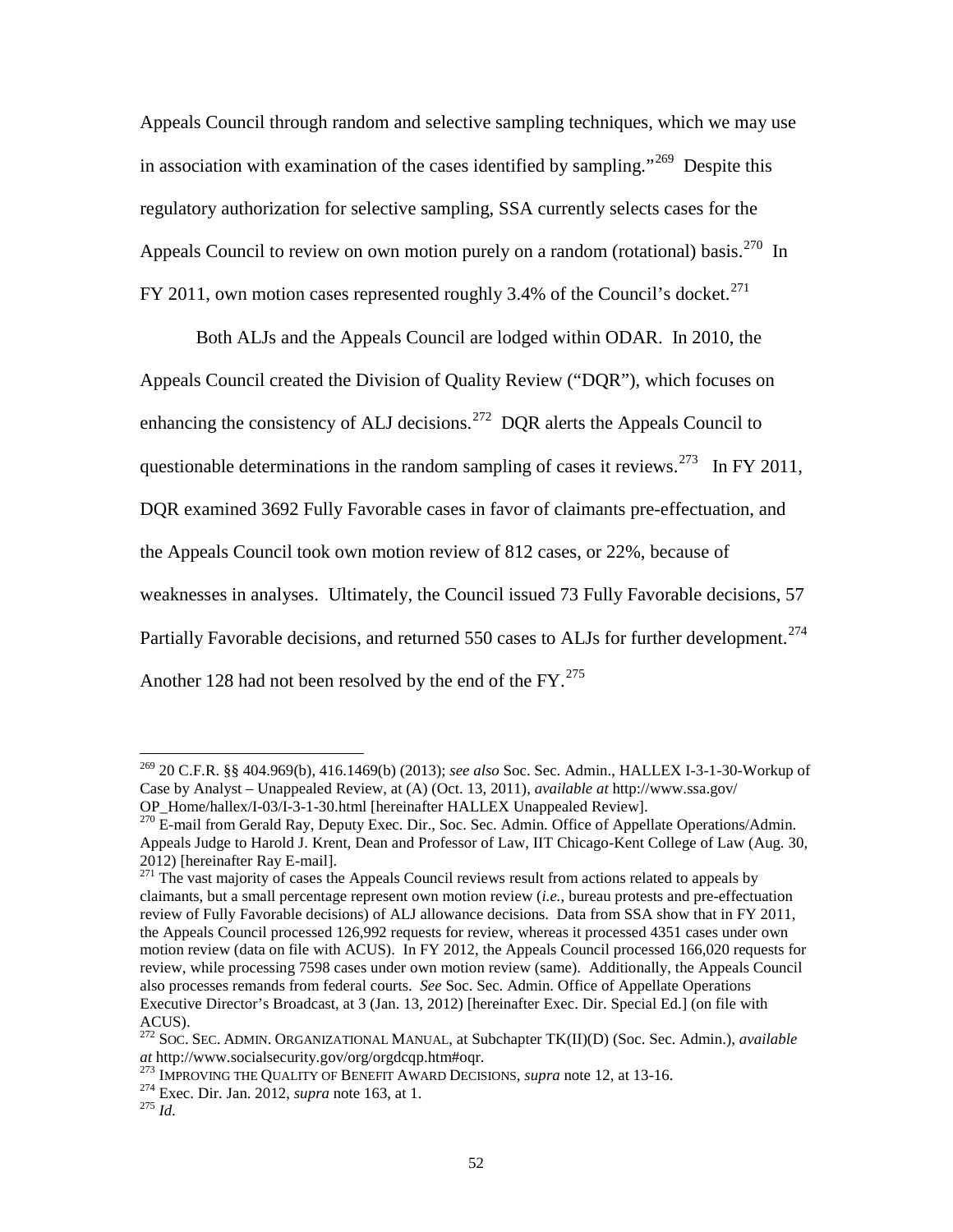SSA must decide within 60 days of the ALJ decision whether to exercise own motion review,  $276$  based upon the agency's determination that review is appropriate even in the absence of an appeal by a disappointed claimant, or more commonly, when an ALJ or senior attorney advisor has directed that a claim be paid.<sup>[277](#page-56-0)</sup> If own motion review is selected, the Council notifies claimants and provides a 25-day window for submission of additional evidence and testimony.<sup>[278](#page-56-1)</sup> If the Council has not reached a decision within 110 days of the hearing, interim benefits must be paid and are not recaptured if the decision is overturned. $279$ 

There are 70 Administrative Appeals Judges ("AAJs") serving on the Council.<sup>280</sup> They are agency officials exercising judicial functions who lack the protections of the APA. There are 56 Appeals Officers ("AOs") who aid in the review process, and additional support staff to assist that effort.<sup>[281](#page-56-4)</sup> A single AAJ or AO may deny review of the appeal, which makes the ALJ's denial of benefits final, while two AAJs must agree to a reversal or remand of an ALJ decision denying benefits.[282](#page-56-5) SSA has considered inviting ALJs to serve with AAJs on the Council for a brief rotation.<sup>[283](#page-56-6)</sup>

Third, DQR also reviews a stratum of cases post-effectuation, in other words after the ALJ's decision has become final, for quality control purposes. In FY 2011, DQR started performing post-effectuation studies on various topics based on identified

- <span id="page-56-3"></span>http://ssa.gov/appeals/about\_ac.html (last visited February 13, 2013).<br><sup>281</sup> *M*
- 

 <sup>276</sup> 20 C.F.R. §§ 404.969(b), 416.1469(b) (2013); *see also* HALLEX Unappealed Review, *supra* note 269,

<span id="page-56-0"></span>at (D). <sup>277</sup> 20 C.F.R. §§ 404.969(b), 416.1469(b) (2013); see also HALLEX Unappealed Review, *supra* note 269, at (E).

<span id="page-56-2"></span><span id="page-56-1"></span><sup>&</sup>lt;sup>278</sup> *See* Exec. Dir. Special Ed., *supra* note 271, at 4.<br><sup>279</sup> *M* 

<sup>&</sup>lt;sup>280</sup> Soc. Sec. Admin., Brief History and Current Information about the Appeals Council,

<span id="page-56-5"></span><span id="page-56-4"></span><sup>&</sup>lt;sup>282</sup> *See* Soc. Sec. Admin., HALLEX I-3-8-1-General (Sept. 8, 2005), *available at* http://www.ssa.gov/OP\_Home/hallex/I-03/I-3-8-1.html.

<span id="page-56-6"></span><sup>&</sup>lt;sup>283</sup> Exec. Dir. Jan. 2012, *supra* note 163, at 2. While ALJs have served details on the Appeals Council in the past, none are currently doing so.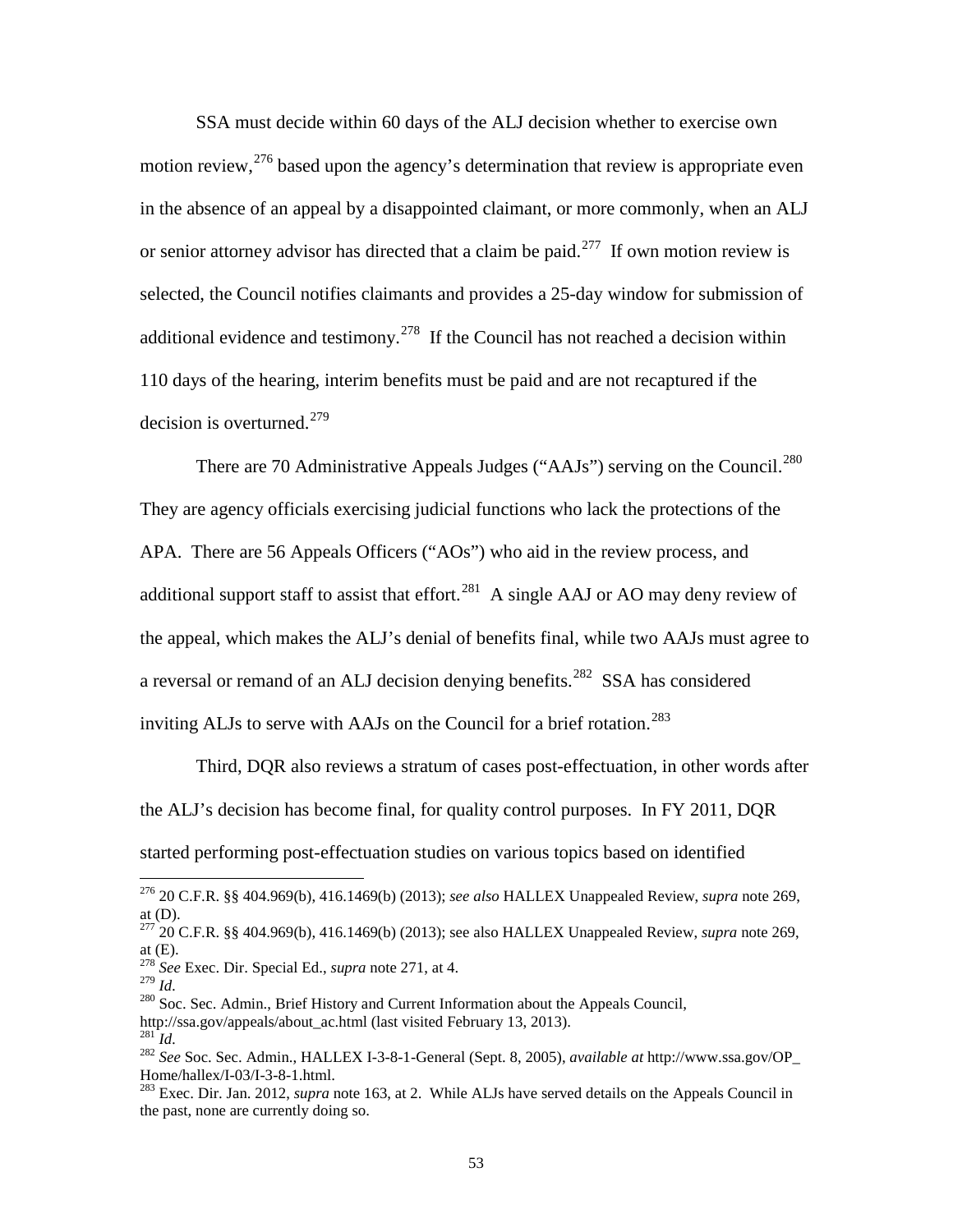anomalies including ALJs, hearing offices, medical sources, a claimant representative, and a disability issue.<sup>[284](#page-56-1)</sup> For each focused review, DQR examines about 70 cases featuring the troubling characteristic it identified. Much of the information gained from focused review is used to enhance future training. ODAR will talk to ALJs reviewed only if a distinct pattern of errors emerges.

# **B. Error Correction Goals**

Unlike other administrative agencies, SSA does not make policy through adjudication.<sup>[285](#page-57-0)</sup> The Appeals Council's goal principally is to ensure that ALJ decisions correctly apply SSA policy to the facts of the case and are consistent with each other.<sup>[286](#page-57-1)</sup> Such consistency manifests respect for the claimant and promotes the integrity and fairness of the disability adjudication system nationwide. Secondarily, the Council's objective is to enhance ALJ decisionmaking and thereby minimize the remand and reversal rate from the Appeals Council and federal courts.<sup>[287](#page-57-2)</sup>

Many signals point to the need to correct ALJ errors. The 50% court remand rate is high and has been consistent for decades and, as previously noted, OQP's study determined that there was a 16% error rate in grants and 9% error rate for denials.<sup>[288](#page-57-3)</sup> The quality control program instituted by the Appeals Council is commendable – it identifies sources of error in ALJ decisions so as to permit more effective training and feedback in the future. We cannot say whether, on an objective basis, the Appeals Council, ALJs, or

<span id="page-57-0"></span><sup>&</sup>lt;sup>284</sup> In FY 2011, DQR performed 19 focused reviews. Exec. Dir. Oct. 2012, *supra* note 302, at 3.<br><sup>285</sup> In contrast, the National Labor Relations Board ("NLRB") makes policy almost exclusively through adjudication. *See, e.g.*, Mark H. Grunewald, *The NLRB's First Rulemaking: An Exercise in Pragmatism*,

<span id="page-57-1"></span><sup>&</sup>lt;sup>286</sup> See Astrue Testimony, *supra* note 9 (describing that the agency relies "on the A[ppeals] C[ouncil] to improve the quality of our hearing decisions").

<span id="page-57-2"></span><sup>&</sup>lt;sup>287</sup> See *id.* (describing that the Appeals Council conducts focused reviews to identify common errors in ALJ decisions).

<span id="page-57-3"></span><sup>288</sup> *See* REVIEW OF ALJS' DECISIONS, *supra* note 175, at 9-10.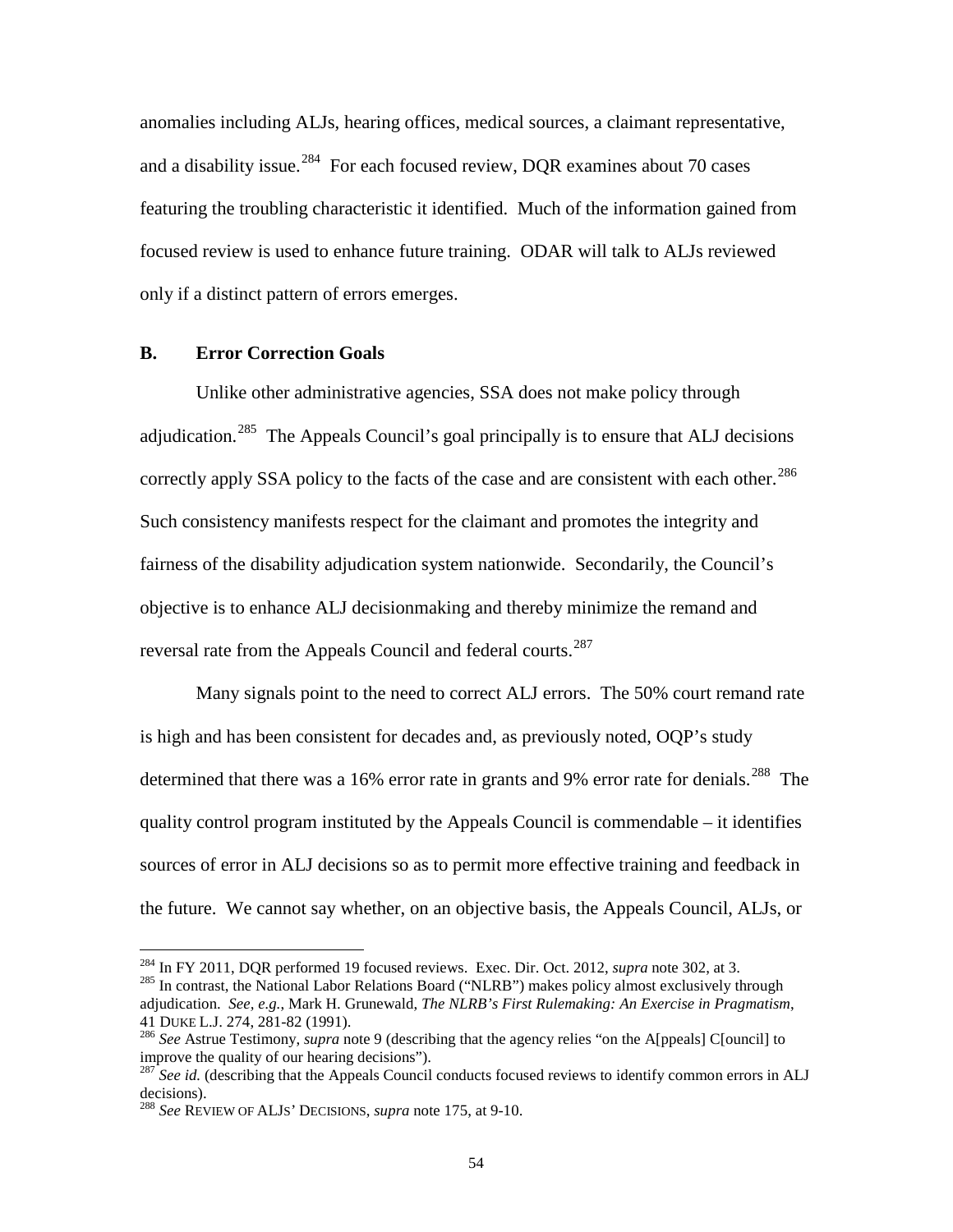the district courts make fewer errors, but the Appeals Council of the three institutions is the only one whose goal it is to ensure consistency throughout the system.

A recent investigation by Republican staffers on the Senate Permanent Subcommittee on Investigations reinforces the importance of the Appeals Council's goals.[289](#page-57-0) Based on a study of 300 randomly selected cases awarding benefits from Virginia, Alabama, and Oklahoma, subcommittee investigators reviewed the cases and determined that the ALJ reasoning in about one quarter of the cases was seriously deficient. The ALJ decisions ignored salient evidence or failed to support conclusions sufficiently – the decisions "failed to properly address insufficient, contradictory, or incomplete evidence."<sup>[290](#page-58-0)</sup>

The investigators did not necessarily disagree with the bottom line, but concluded that the decisions were legally indefensible.<sup>291</sup> The report summarized ALJ adjudications in which credibility determinations were mishandled, in which ALJs failed to cite relevant information, and in which ALJs misapplied SSA standards.<sup>[292](#page-58-2)</sup> More problems are likely to arise in decisions awarding benefits because ALJs understandably may spend less time writing and editing decisions allowing as opposed to denying benefits because such allowances largely are not reviewed on appeal. $^{293}$  Nonetheless, the subcommittee's investigation reveals that many decisions upholding benefits were not just insufficiently reasoned, but wrong. Thus, the subcommittee report suggests a serious deficiency in ALJ reasoning and analysis.

<span id="page-58-4"></span><span id="page-58-0"></span><sup>&</sup>lt;sup>289</sup> *See generally* IMPROVING THE QUALITY OF BENEFIT AWARD DECISIONS, *supra* note 12.<br><sup>290</sup> *Id.* at 3-4. For our own analysis of SSA data on the degree of variability and correlates of disposition outcomes, *see* generally the STATISTICAL APPENDIX accompanying this report. STATISTICAL APP., *supra*  note 7.<br><sup>291</sup> *See id.* at 3-5 (noting report's findings of fact).<br><sup>292</sup> *Id.* at 3-4, 20-87, 104-32.<br><sup>293</sup> The problem that arises, however, is that such terse decisions may create an inadequate baseline from

<span id="page-58-2"></span><span id="page-58-1"></span>

<span id="page-58-3"></span>which to determine if a beneficiary's condition has improved sufficiently. *See infra* Part VIII.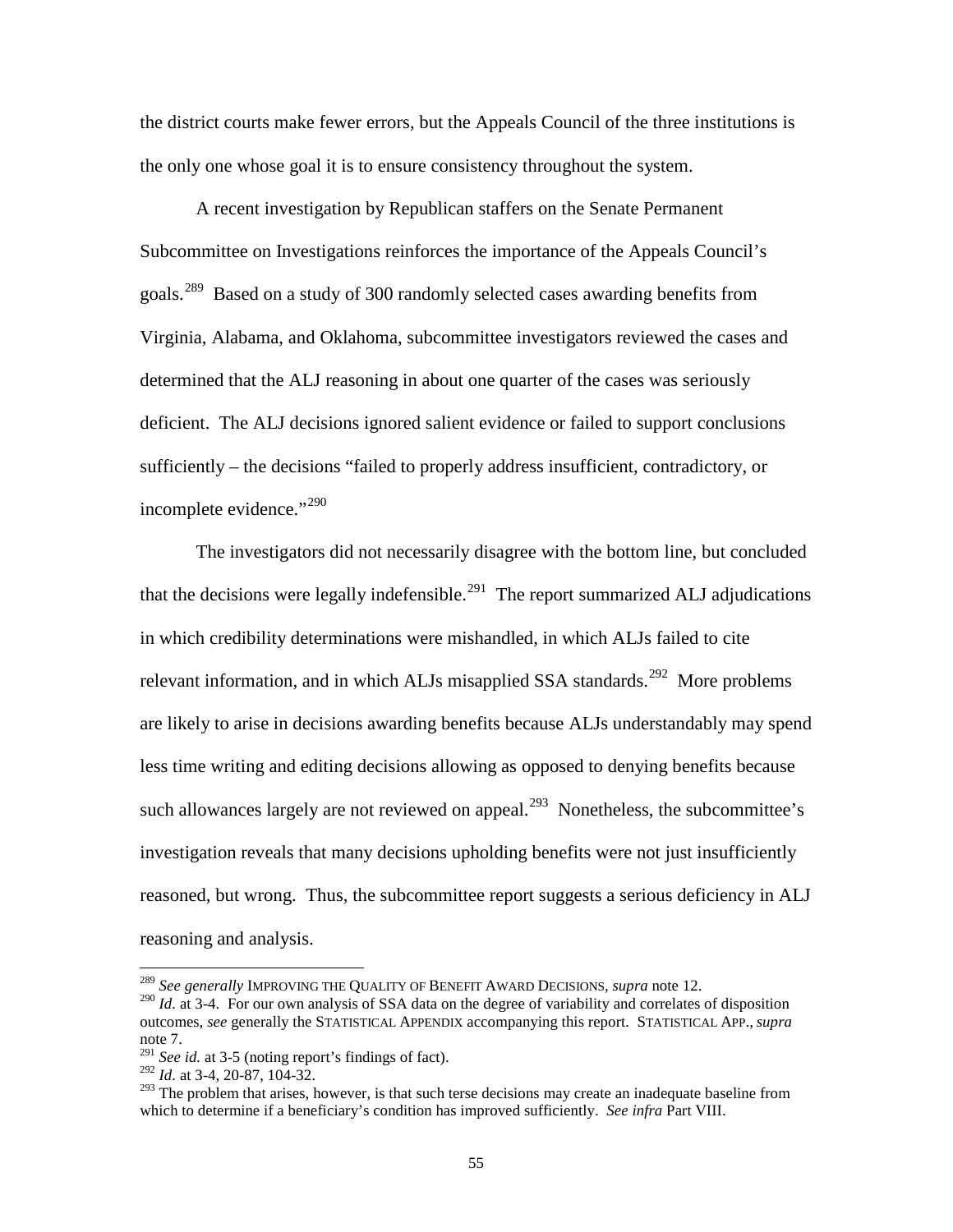Our statistical analysis reinforces what the subcommittee staffers determined on several levels.<sup>294</sup> Allowance rates have become less extreme over time;<sup>[295](#page-59-0)</sup> nevertheless substantial inconsistencies remain. For instance, in FY 2011, 10% of ALJs had allowance rates in excess of 72%, while 10% had allowance rates less than  $34\%$ <sup>296</sup> Twenty-five ALJs allowed claims at least 90% of the time, and about the same number denied claims 80% of the time.<sup>[297](#page-59-2)</sup> Although some variability is to be expected due to differences in the cases reviewed by each ALJ, the observed range of allowance rates is considerably wider than would be expected due to case differences.<sup>[298](#page-59-3)</sup> Given the similarity in the pools of claims nationwide, disparities of this magnitude should not arise.

Moreover, the remand statistics from both federal courts and the Appeals Council previously discussed suggest that ALJ decisionmaking has room for improvement. With remand rates at close to 50% from the federal courts and over 20% from the Appeals Council, there is little question as to the need to enhance consistency and accuracy.<sup>[299](#page-59-4)</sup>

<span id="page-59-6"></span> Given the pressure to decide 800,000 cases annually, the challenges endemic to ALJ decisionmaking should not be surprising.<sup>[300](#page-59-5)</sup> Based on the high remand rate, the subcommittee investigation, and OQP's analysis, much improvement is needed in ALJ decisionmaking.

 <sup>294</sup> *See* STATISTICAL APP., *supra* note 7, at Parts II.E., III.B. Federal courts have been critical as well. *See generally, e.g.*, Martinez v. Astrue, 630 F.3d 693 (7th Cir. 2011) (decrying ALJ decisions as incomplete and perfunctory).

<span id="page-59-0"></span><sup>&</sup>lt;sup>295</sup> The percentage of ALJs with allowance rates over 80% dropped from 9% in FY 2009 to 4% in FY 2011. *See* STATISTICAL APP., *supra* note 7, at 15.

<span id="page-59-1"></span><sup>296</sup> *Id.* at 16 tbl. A-4.

 $^{297}$  *Id.* 

<span id="page-59-3"></span><span id="page-59-2"></span><sup>298</sup> *Id*. at 58-59.

<span id="page-59-4"></span><sup>299</sup> *See* SSA HAS TAKEN STEPS, *supra* note 62, at 18-20 (noting lack of documentation and clear articulation in cases remanded back to ALJs).

<span id="page-59-5"></span><sup>&</sup>lt;sup>300</sup> The average number of decisions resolved in FY 2005 was 401. In FY 2002, the average number was 360. SOC. SEC. ADVISORY BD., IMPROVING THE SOCIAL SECURITY ADMINISTRATION HEARING PROCESS, at 12 (Sept. 2006), *available at* http://www.ssab.gov/documents/HearingProcess.pdf.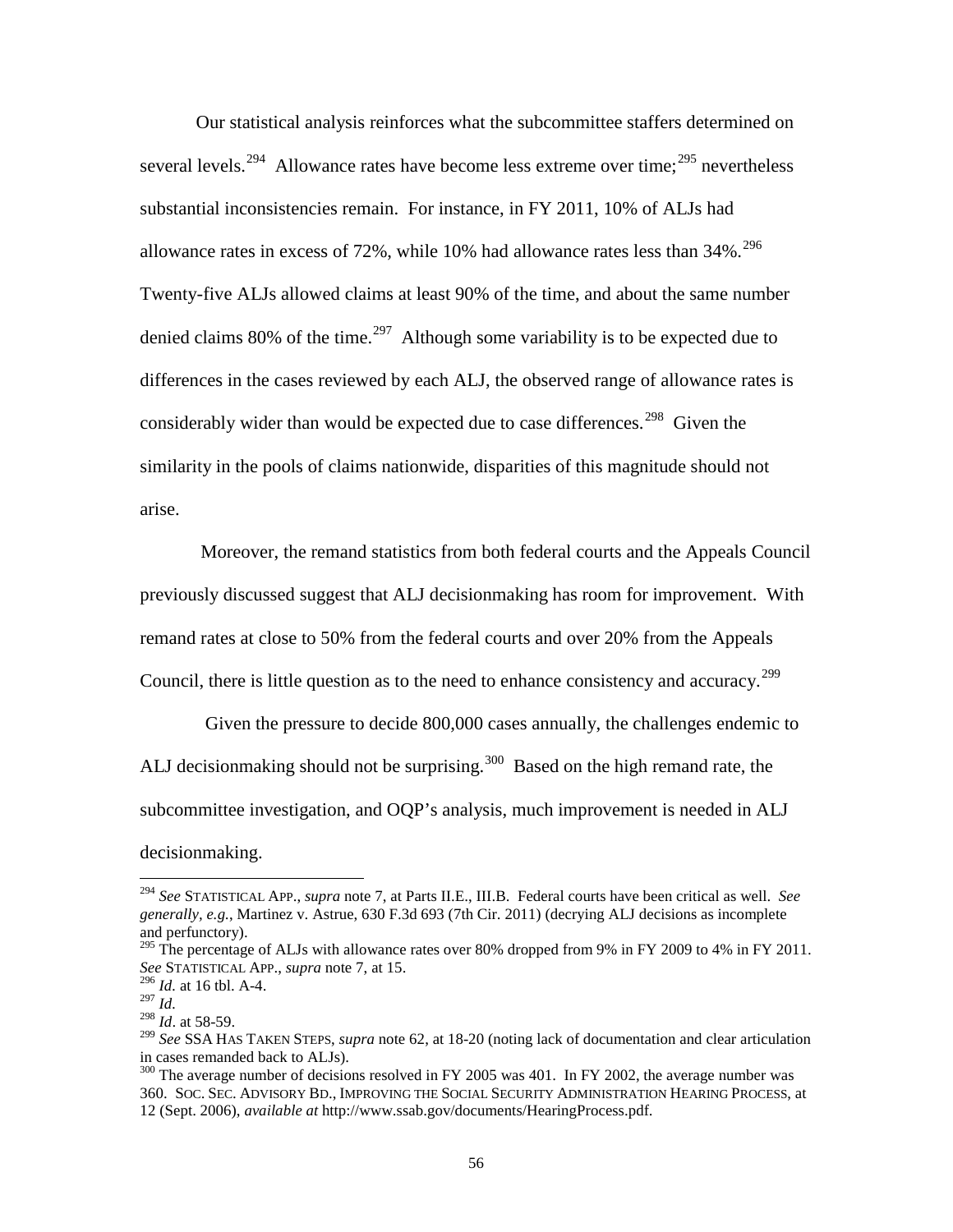Appellate review not only results in error correction but also error prevention. If the ALJ decisions treat vocational testimony incorrectly or if they misapply the treating physician rule, $301$  then such information will be of considerable help to ALJs resolving the next 500 cases on their dockets. The difficulty is that most ALJs have not until recently received notice of their reversals and remands.<sup>[302](#page-60-0)</sup>

Appeals Council decisions are rarely published. $303$  The individual ALJ generally receives a copy, as does his or her head of office, but no one else. If the ALJ switches offices, the Council does not inform the ALJ of the remand.<sup>[304](#page-60-2)</sup> Some HOCALJs will discuss Appeals Council actions with ALJs in their office, but given time demands, those discussions are few and far between.<sup>305</sup> Even if the ALJ involved reads the Appeals Council decision, no other ALJ likely will.<sup>[306](#page-60-4)</sup> Moreover, on own motion review, the Council does not inform ALJs of the disposition of cases that are not remanded back and, again, ALJs will only learn of remands if they remain in the same office. Nor does ODAR always inform ALJs of the results of post-effectuation studies, except in rare

 <sup>301</sup> For our recent assessment of the treating source rule challenging its continuing efficacy, *see* ADMIN. CONFERENCE OF THE U.S., SSA DISABILITY BENEFITS PROGRAM: ASSESSING THE EFFICACY OF THE TREATING PHYSICIAN RULE (2013), *available at* http://www.acus.gov/research-projects/social-security-

<span id="page-60-0"></span> $\frac{302}{201}$  In Aug. 2011, the Appeals Council rolled out "a web-based system called 'How MI Doing?' (HMID)." Exec. Dir. Special Ed., *supra* note 271, at 5. The HMID resource gives adjudicators extensive information about remands, including the reasons for remand, as well as information on performance in relation to other ALJs in the office, region, and nation. *Id.* The Appeals Council is continuing to develop the system and is currently developing training modules related to each of 170 identified reasons for remands that will be linked to the HMID tool. Soc. Sec. Admin. Office of Appellate Operations Executive Director's Broadcast, at 6 (Oct. 19, 2012) [hereinafter Exec. Dir. Oct. 2012].

<span id="page-60-5"></span><span id="page-60-1"></span><sup>&</sup>lt;sup>303</sup> Occasionally, the Appeals Council issues Appeals Council Interpretations, and these decisions are posted on HALLEX and may also serve as the basis for Social Security Rulings. *See* Soc. Sec. Admin., HALLEX II-5-0-1-Introduction to Appeals Council Interpretations (July 1, 2005).

<span id="page-60-2"></span> $^{304}$  Telephone Interview with Gerald Ray, Deputy Exec. Dir., Soc. Sec. Admin. Office of Appellate Operations/Admin. Appeals Judge (Aug. 24, 2012).

<span id="page-60-4"></span><span id="page-60-3"></span><sup>&</sup>lt;sup>305</sup> Sullivan Interview, *supra* note 179.<br><sup>306</sup> Strides are being made to share information with ALJs. For example, through the HMID tool, ALJs can see what errors they are making, as well as overall areas proving troublesome for their peers. *See* Exec. Dir. Special Ed., *supra* note 271, at 5.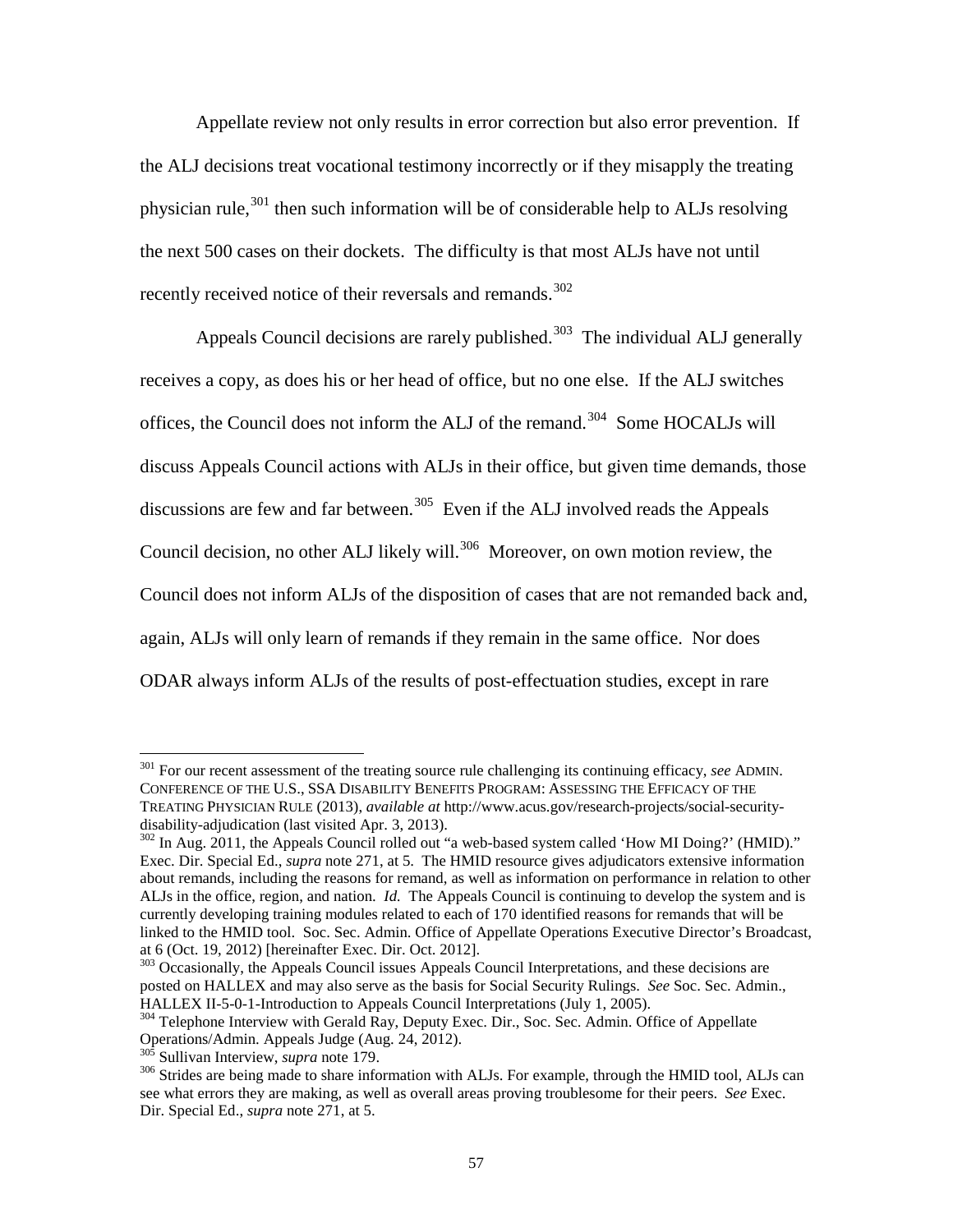circumstances when it deems that serious errors have been made.<sup>[307](#page-60-5)</sup> Moreover, OGC does not share with individual ALJs internal memoranda outlining reasons why it declined to pursue an appeal of a particular denial decision to court.<sup>[308](#page-61-0)</sup>

The Appeals Council also has only recently started sharing the same information with decisionwriters.<sup>[309](#page-61-1)</sup> Unlike in many adjudicative systems, decisionwriters do not act as clerks to the judges but rotate among judges in a particular office. As a consequence, judges may not know each decisionwriter's strength and weakness and vice versa. It may well be that some ALJs provide copious instructions to decisionwriters and review drafts carefully. Others may give scant instructions, and the Appeals Council remands may be due to shortcomings in the communication between ALJ and decisionwriter.<sup>[310](#page-61-2)</sup> Thus, the weaknesses in the decisions remanded may reflect as much the decisionwriter's haste as that of the ALJ. Decisionwriters do not always work on the same case if remanded from the Appeals Council or federal courts, but they, too, can benefit from learning of perceived inadequacies in their analysis. Indeed, management might wish to evaluate decisionwriters in part based on remand rates.

Remands do not count against ALJs in reaching their target goals. When ALJs rehear the same case on remand, which they generally  $\delta$ <sub>3<sup>11</sup></sub> they benefit if they can

<sup>&</sup>lt;sup>307</sup> In addition, ODAR does not inform ALJs in NHC whether their decisions have been remanded. Telephone Interview with Gerald Ray, Deputy Exec. Dir., Soc. Sec. Admin. Office of Appellate Operations/Admin. Appeals Judge (Feb. 20, 2013). It is important to note, however, that recently, more information regarding focused reviews is being shared with the Office of Chief ALJs. Exec. Dir. Special Ed., *supra* note 271, at 4.

<span id="page-61-0"></span><sup>&</sup>lt;sup>308</sup> We learned that the OGC was concerned that such memos be leaked to claimants, but why ALJs would do so is unclear. Blair Interview, *supra* note 57.

<span id="page-61-1"></span><sup>&</sup>lt;sup>309</sup> Decisionwriters have access to the HMID tool through which they receive feedback on the decisions they wrote that have been remanded. *See* Exec. Dir. Special Ed., *supra* note 271, at 5; Exec. Dir. Oct. 2012, *supra* note 302, at 6. <sup>310</sup> Blaney Interview, *supra* note 222. <sup>311</sup> *See* SSA HAS TAKEN STEPS, *supra* not 62, at 9.

<span id="page-61-2"></span>

<span id="page-61-3"></span>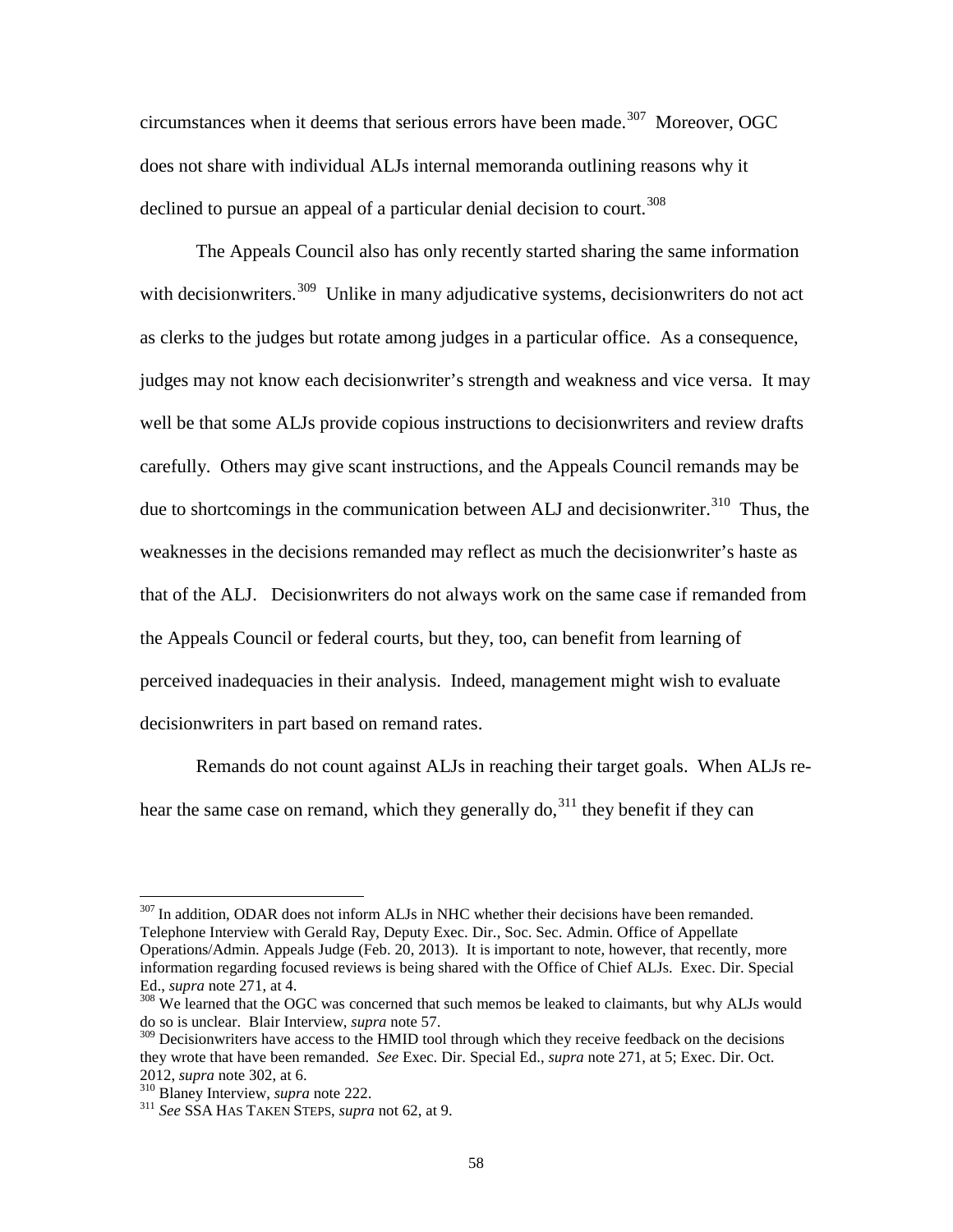dispose of a remanded case readily because they receive credit for a second  $disposition.<sup>312</sup>$  $disposition.<sup>312</sup>$  $disposition.<sup>312</sup>$ 

SSA would provide substantial incentive for more detailed decisions if it discounted cases remanded or reversed in assessing whether each ALJ satisfied his or her goal. On the other hand, stripping ALJs of credit for remands might prompt ALJs in close cases to allow more claims, given that allowances are rarely reviewed. Moreover, a focus on minimizing the remand rate might slow down the adjudication process and thereby increase the backlog. Greater accuracy cannot be achieved seamlessly. To the extent that own motion review is enhanced to focus more on allowances, then eliminating credit for remanded cases might be plausible.<sup>[313](#page-62-0)</sup> However, the risk of lowering the disposition rate cannot be discounted.

Finally, even when receiving information about the remands, it is possible that some ALJs do not respect the Appeals Council given that its members are not governed by the APA and may be perceived as more aligned with management.<sup>[314](#page-62-1)</sup> In other words, ALJs may look at Appeals Council remands with skepticism. Judges on the Appeals Council are not protected under the APA and therefore lack the independence enjoyed by the ALJs.<sup>315</sup> Tension between management and ALJs has been simmering for years, punctuated by litigation and grievances*.* [316](#page-62-3)That lack of trust can undermine the didactic role of the Council.

 $312$  Evaluation based upon remand rates would not prompt decisionwriters to write more allowances given that they only write at the direction of ALJs.

<span id="page-62-4"></span><span id="page-62-0"></span><sup>&</sup>lt;sup>313</sup> We suggest an analogous course, *see infra* Part VII.D. Of course, any systemic focus on quality in ALJ decisionmaking may result in a declining disposition rate.

<span id="page-62-2"></span><span id="page-62-1"></span><sup>&</sup>lt;sup>314</sup> See Wolfe, supra note 40, at 382, 388, 391; Fourth Bite at the Apple, supra note 27, at 293.<br><sup>315</sup> Fourth Bite at the Apple, supra note 27 at 293.<br><sup>316</sup> IMPROVING THE HEARING PROCESS, *supra* note 13, at 15; Wolfe,

<span id="page-62-3"></span>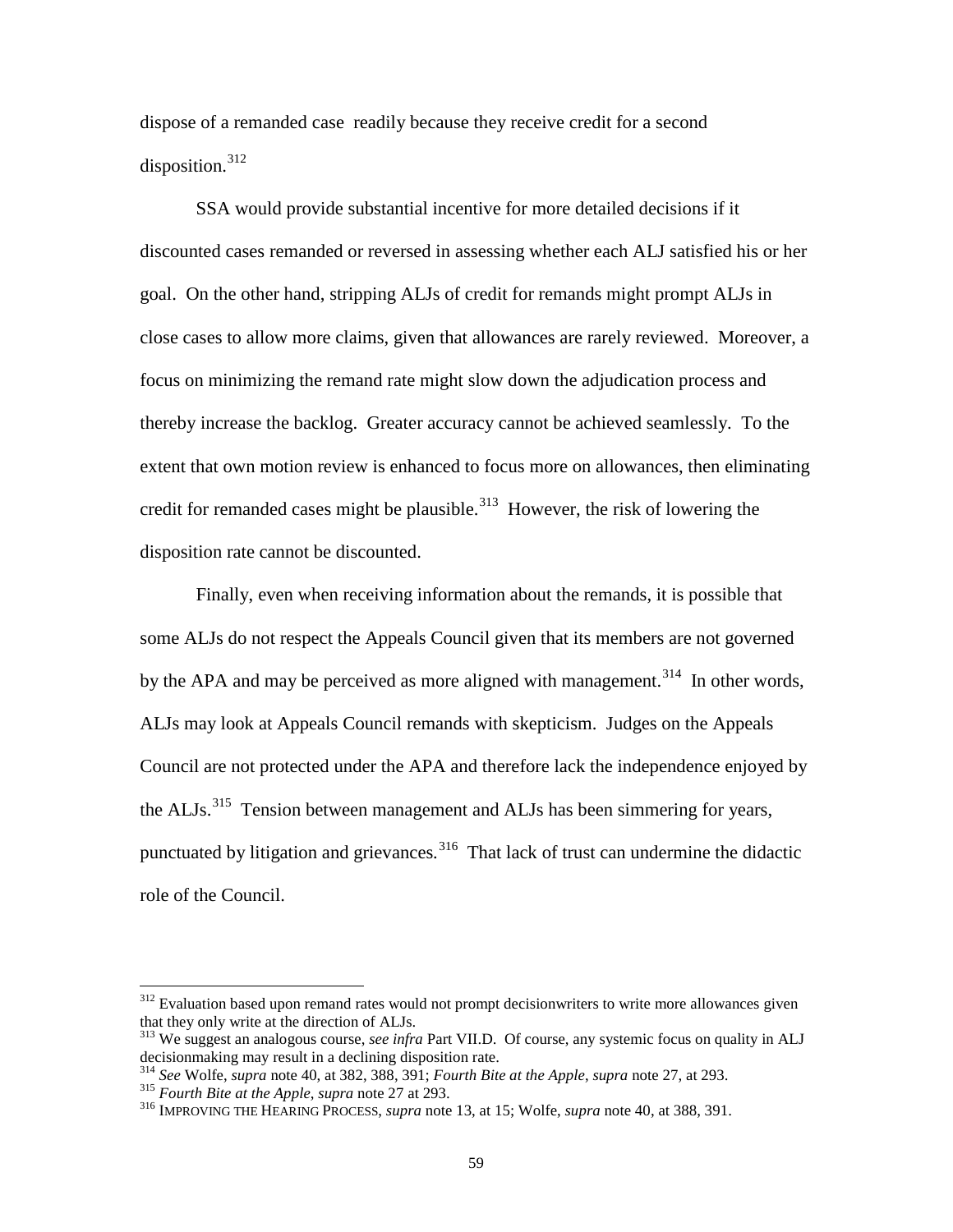# **C. Improving the Appeals Council's Role & Function**

We suggest six revisions in administration of the Appeals Council that should enhance the training role of the Appeals Council at very little cost.

### *Recommendation 5 – Rotation of ALJs to Serve on the Appeals Council*:

ODAR should rotate ALJs on the Appeals Council.<sup>[317](#page-62-4)</sup> A rotational program would serve two purposes. First, it likely would increase the respect that ALJs have for the appeals process. ALJs would be judged by their peers, at least in part.<sup>318</sup> Second, the rotation should sharpen the tool kit of even the most experienced ALJ and ensure more careful analytical reasoning in the future. Assessing the mistakes of peers can help the ALJs serving on the Council avoid those mistakes when serving again as line ALJs.

To accomplish this goal, we recommend that the Office of Personnel Management ("OPM") relax its 120-day limit on rotation of ALJs. Currently, OPM's relevant regulation provides that "[a]n agency may detail an administrative law judge from one administrative law judge position to another administrative law judge position within the same agency<sup>[319](#page-63-1)</sup> but the obstacle is that judges on the Appeals Council are not ALJs. The regulation continues that ALJs may be assigned to perform non-administrative law judge duties only when "(1) The other duties are consistent with administrative law judge duties and responsibilities; (2) The assignment is to last no longer than 120 days; and (3) The administrative law judge has not had a total of more than 120 days of such assignments or details within the preceding twelve months."[320](#page-63-2) Certainly, the work of the Appeals Council is consistent with ALJ duties. Accordingly, we recommend that, for a

 $317$  The Appeals Council has made plans to include ALJs in its review process. Exec. Dir. Special Ed., *supra* note 271, at 2.

<span id="page-63-0"></span><sup>&</sup>lt;sup>318</sup> This is not the first occasion on which peer review has been advocated. For discussion of prior peer review efforts, see IMPROVING THE HEARING PROCESS, *supra* note 13, at 17. <sup>319</sup> 5 C.F.R. § 930.207(b) (2012). <sup>320</sup> *Id*. §§ 930.207(c)(1)-(3).

<span id="page-63-2"></span><span id="page-63-1"></span>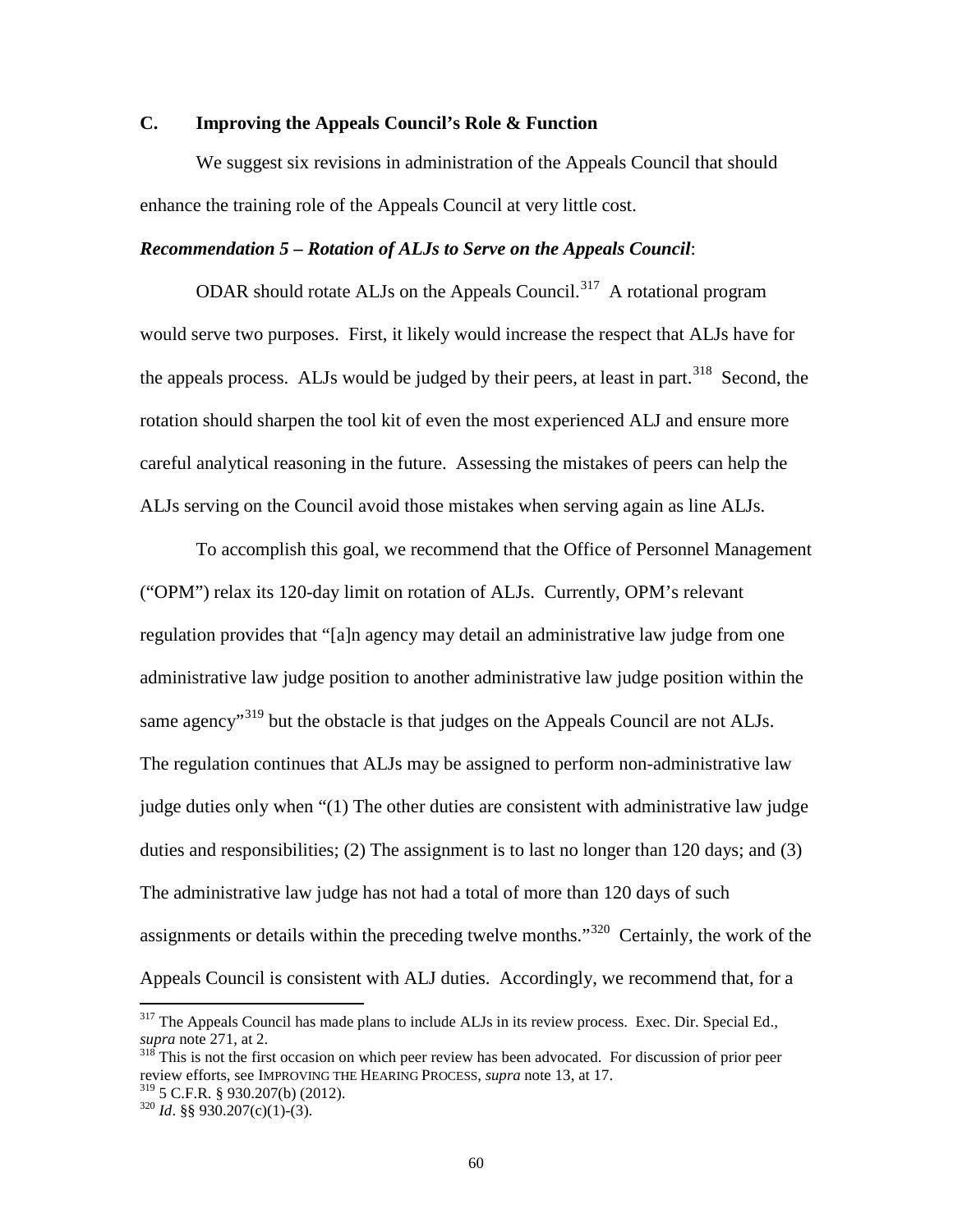detail to be more successful, the limit be pushed to one year and the ALJ cannot have had more than one year of detail within the prior three years. Therefore, we recommend that OPM either revise its regulation to allow longer intra-agency details of ALJs to appellate bodies more generally or grant SSA a waiver, in accordance with its current regulations,[321](#page-63-1) for the purpose of allowing details of ALJs for up to one year to the Appeals Council.

*Recommendation 6 - Publication of Appeals Council Decisions*: The Appeals Council should publish all or at least a significant portion of its decisions (except for summary affirmances). ALJs can benefit from others' mistakes and internalize some of the deficiencies identified in the remand decisions. Indeed, the IG Report focusing on the NHC noted that ALJs at the NHC would benefit from learning about which decisions of theirs were remanded and why.<sup>322</sup> A substantial percentage of remands from both the Appeals Council and federal courts evidently are prompted by insufficiently reasoned ALJ decisions. Decisionwriters can learn much from reading what the Council has identified as weaknesses in prior decisions. Claimants as well can learn when to appeal the denial of claims.

To be sure, ALJs and decisionwriters are not likely to find the time to scour thousands of Appeals Council decisions each year, but some review will be of assistance. The decisions are short, and the patterns identified by the Appeals Council should help reduce the need for review in the future. Common mistakes could be avoided in the future and excellent opinions emulated. Perhaps the Council alternatively could select a representative sampling for publishing and, at the same time, ensure that the relevant ALJ

<span id="page-64-1"></span><span id="page-64-0"></span><sup>321</sup> *See id.* § 930.207(d). <sup>322</sup> *See* ROLE OF THE NHC, *supra* note 201, at 12.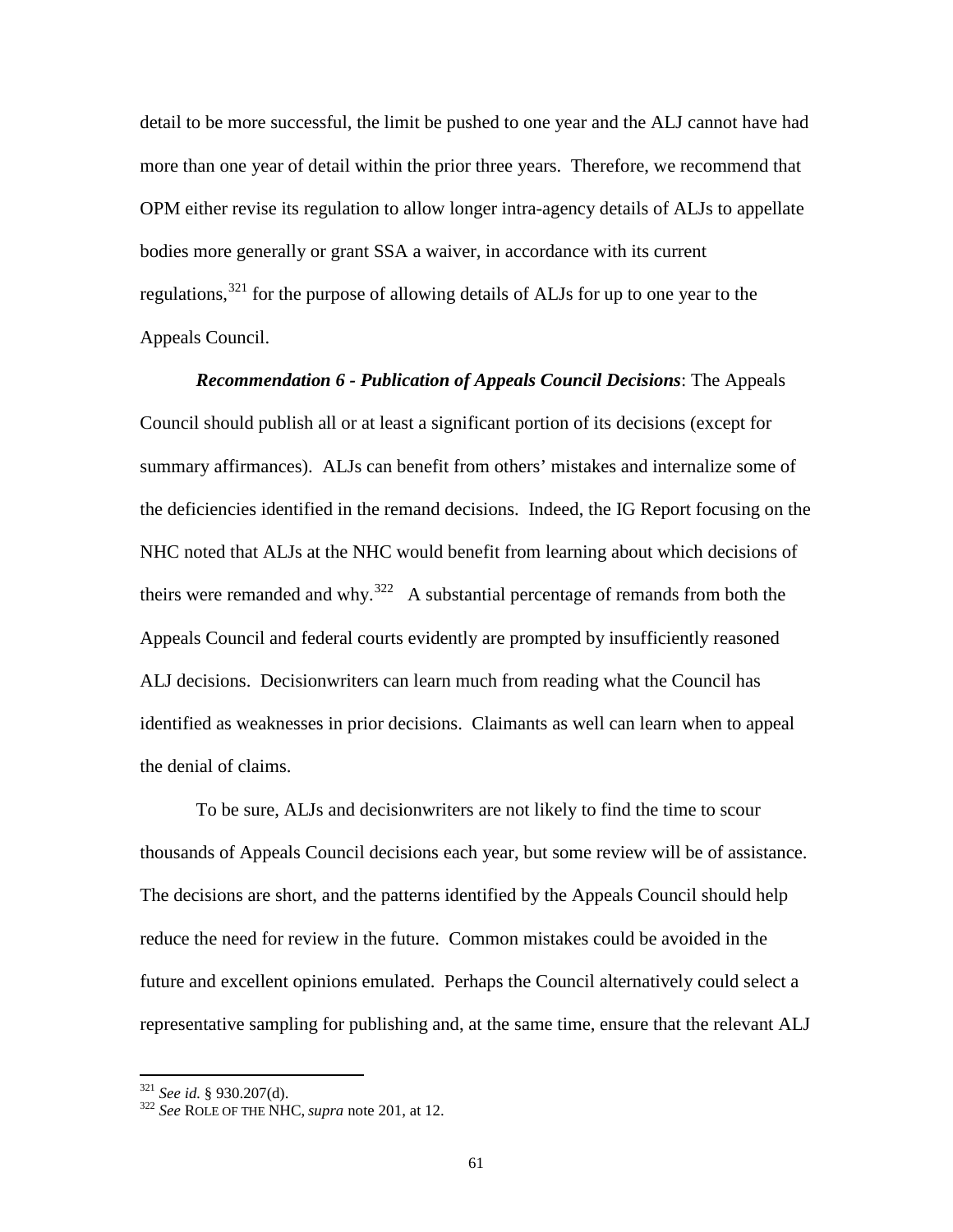*and* decisionwriter be notified of every decision, whether reached via appeal, own motion, or post-effectuation.

# *Recommendation 7 – Distribution of SSA Office of General Counsel*

*Memoranda:* For similar reasons, OGC should share with ALJs and decisionwriters the memoranda written by counsel that recommend remand for vulnerable ALJ decisions as opposed to defending them in court. ALJs and decisionwriters can benefit from reading why OGC believes that those decisions are not defensible in federal court.

#### *Recommendation 8 – ALJ Drafting of Decisions on Remand from Federal*

*Courts*:We propose that ALJs, where possible, be assigned to write decisions upon remand from federal courts. The most direct way to learn from a perceived weakness in the decision is for the ALJ to write the new decision him or herself. That limited exercise should assist ALJs in giving better instructions to their decisionwriters in the future or at least in editing drafts more carefully. Even when the deficient decision is attributable more to the decisionwriter than to the ALJ, the ALJ can learn from seeing the deficiencies firsthand.

<span id="page-65-0"></span>Currently, there are roughly  $6000$  cases each year remanded from federal court.<sup>[323](#page-64-1)</sup> Although writing a decision upon remand will sap ALJ resources at the margin, we think the incremental addition in duties well worth the cost, and we suggest ways to free up time elsewhere in the study. Those 6000 cases represent, on average, 3.5 cases per ALJ per year, although the impact of this recommendation would vary from ALJ to ALJ.

<sup>&</sup>lt;sup>323</sup> There were 6182 remands in FY 2010 and 6171 remands in FY 2011. Additional information on federal court remands can be found in the STATISTICAL APP., *supra* note 7, at 54 tbl. A-24.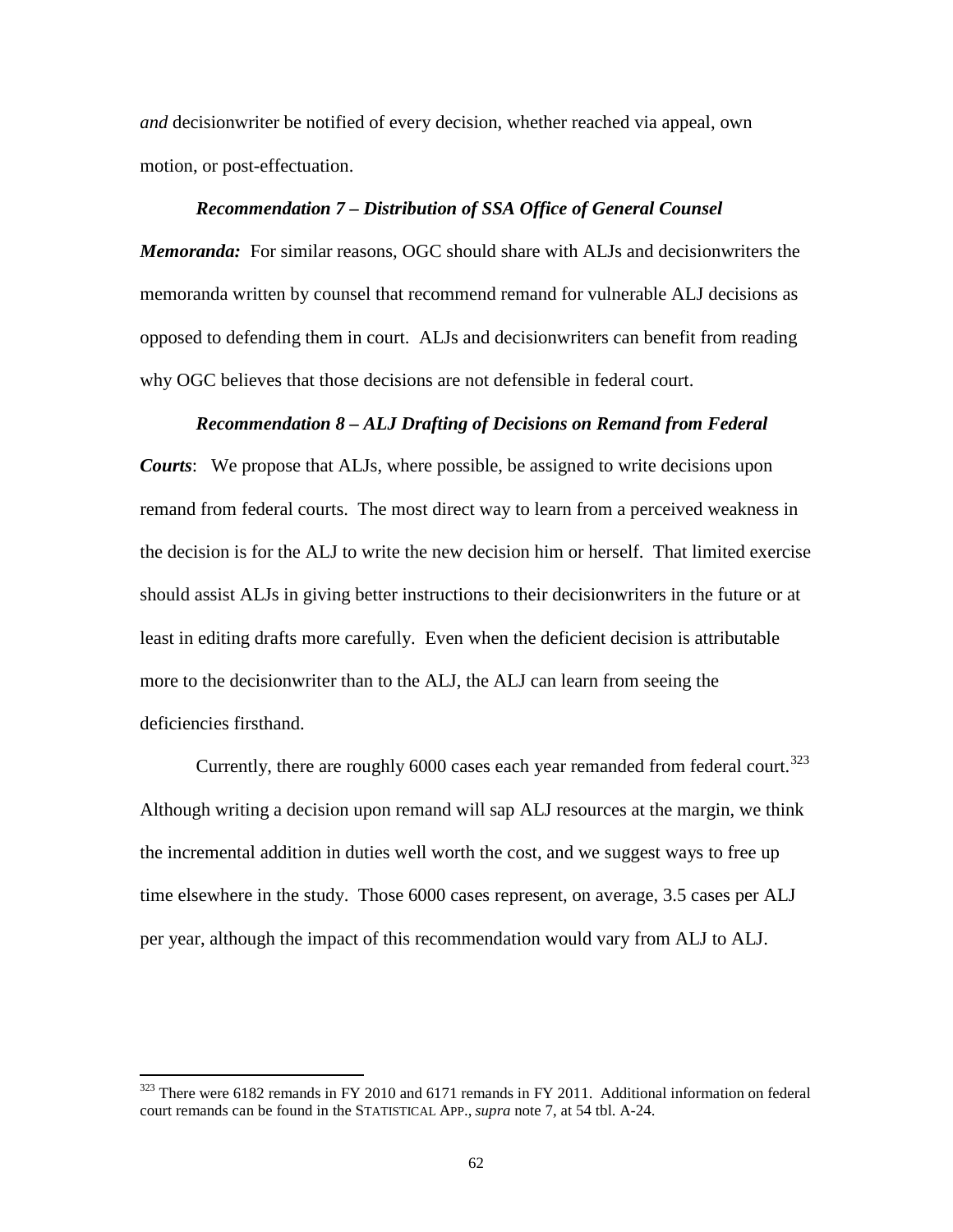Indeed, the more that ALJs are treated like "judges," including granting decisionwriting responsibilities, their ability to write legally defensible decisions may improve.<sup>[324](#page-65-0)</sup>

# *Recommendation 9 – Expansion of Own Motion Review by the Appeals*

*Council:* We propose expanding own motion review. Through own motion review, the Appeals Council can play a critical role in error correction. The Council can focus on problem areas to minimize errors in the system.<sup>[325](#page-66-0)</sup>

A brief turn to history is needed to explain why own motion review currently is so limited. Prior to 1980, SSA utilized own motion review sparingly.<sup>[326](#page-66-1)</sup> Following enactment of the Bellmon Amendment, the agency fashioned a "Bellmon Review Program" that was intended, according to SSA, to improve decisional quality and accuracy.<sup>[327](#page-66-2)</sup> Initially, among other initiatives, this program targeted for Appeals Council review the allowance decisions of ALJs whose allowance rates were higher than 70%, hearing offices with allowance rates over 74%, and a national random sample of ALJ decisions.[328](#page-66-3) Over the course of the next several years, the contours of the Bellmon Review Program's targeted review changed as some aspects were discontinued (*e.g.*,

 <sup>324</sup> ALJs have authority to write decisions, *see* Soc. Sec. Admin., HALLEX I-2-8-25-Writing the Decision, at (D) (Sept. 2, 2005), *available at* http://www.ssa.gov/OP\_Home/hallex/I-02/I-2-8-25.html. *See generally*, 20 C.F.R. §§ 404.953, 416.1453 (2013); Soc. Sec. Admin., HALLEX I-2-8-1-General (May 16, 2008), *available at* http://www.ssa.gov/OP\_Home/hallex/I-02/I-2-8-1.html, but, as a general matter, do so relatively infrequently.

<span id="page-66-4"></span><span id="page-66-0"></span><sup>&</sup>lt;sup>325</sup> SSA is not the only federal agency to employ own motion review. For instance, own motion review can be exercised by the Medicare Appeals Council (42 C.F.R. § 405.1110 (2012)), the Provider Reimbursement Review Board (*see* Loma Linda University v. Schweiker, 705 F.2d 1123, 1127-28 (9th Cir. 1983)), the Federal Communications Commission (47 C.F.R. § 1.117 (2012)), the Federal Aviation Administration (14 C.F.R. §§ 16.1(a), 16.241(c) (2012)), and the Federal Maritime Commission (*see* Gregory Wicker, *Federal Maritime Commission v. South Carolina Ports Authority: Judicial Incursions into Executive Power*, 69

<span id="page-66-1"></span><sup>&</sup>lt;sup>326</sup> PIERCE, *supra* note 261, at § 9.10; *see also Fourth Bite of the Apple, supra* note 27, at 247 (discussing SSA's appellate and own motion review practices prior to 1980).

<span id="page-66-2"></span><sup>&</sup>lt;sup>327</sup> E.g., *AALJ*, 594 F. Supp. at 1134; *see also* Stieberger v. Heckler, 615 F. Supp. 1315, 1377-78 (S.D.N.Y. 1985), vacated on other grounds, 801 F.2d 29 (2nd Cir. 1986).

<span id="page-66-3"></span><sup>1985),</sup> *vacated on other grounds*, 801 F.2d 29 (2nd Cir. 1986). <sup>328</sup> *E.g*., *Stieberger*, 615 F. Supp. at 1377-78; *AALJ*, 594 F. Supp. at 1134; *see also* U.S. GOV'T ACCOUNTABILITY OFFICE, GAO/HDR-89-48BR, RESULTS OF REQUIRED REVIEWS OF ADMINISTRATIVE LAW JUDGE DECISIONS 8 (1989).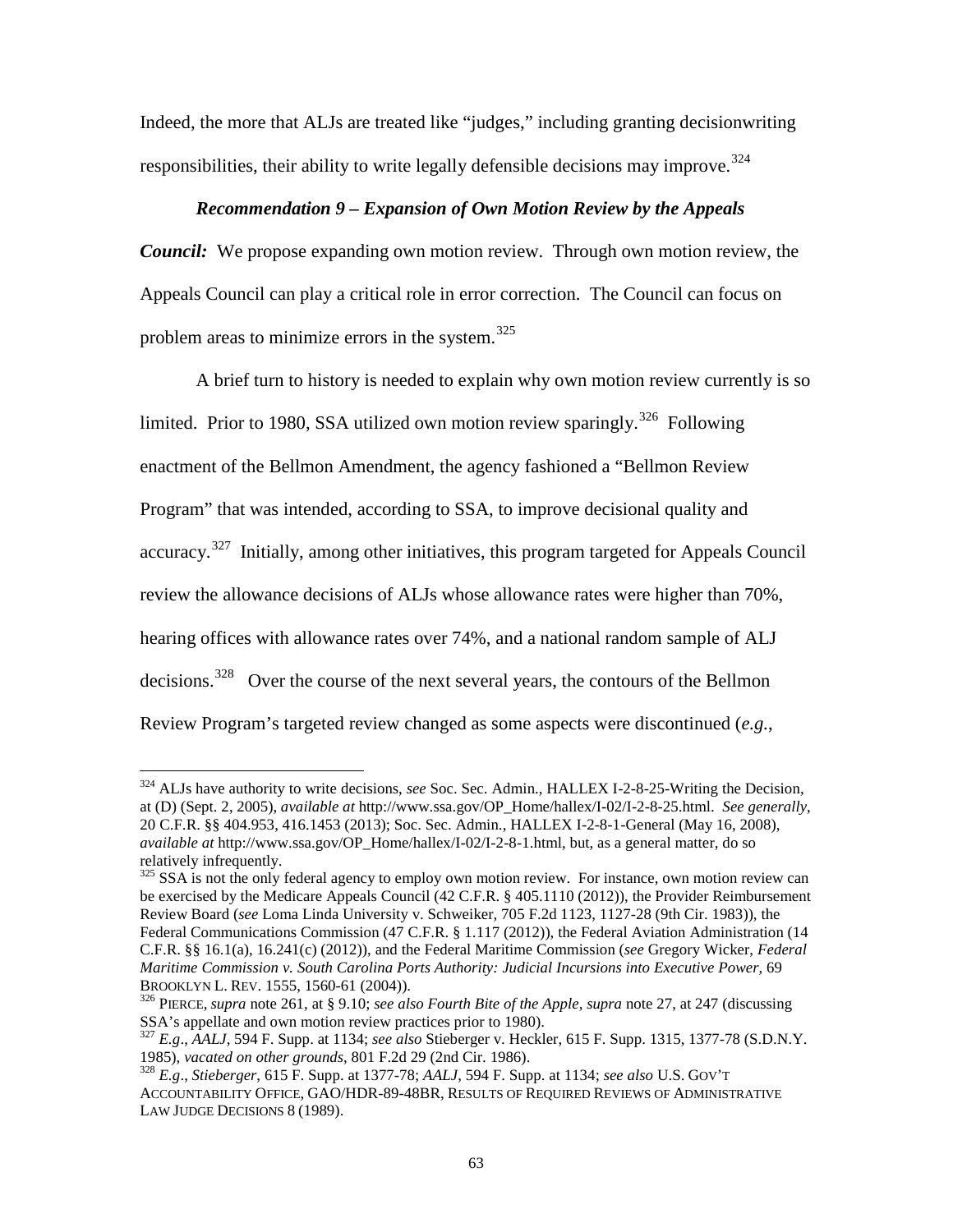review of all decisions from some hearing offices), while others were modified (*e.g.*, targeted review of particular ALJs changed to focus on high own motion review rates, rather than individual allowance rates).<sup>[329](#page-66-4)</sup> And, the agency initiated feedback and training for ALJs with high allowance rates,  $330$  which, in some quarters was also viewed as threatened discipline.<sup>[331](#page-67-1)</sup> A number of lawsuits challenged the Bellmon Review Program, eventually prompting the agency to reverse course.<sup>[332](#page-67-2)</sup>

In one prominent case, *Association of Administrative Law Judges, Inc., (AALJ) v. Heckler*<sup>[333](#page-67-3)</sup> the court ruled that the pre-effectuation review program undermined the quasiindependence of the ALJs. ALJs recognized that they would be targeted for review more frequently the more that they ruled for claimants. The agency unsuccessfully argued that such imbalance was appropriate given that appeals by claimants served as a check on ALJs who ruled too infrequently for claimants, but that there was no analogous check on ALJs who favored claimants.[334](#page-67-4) As one court of appeals stated, "Bellmon Review placed pressure first on ALJs to deny benefits and then, if the applicant was nevertheless successful, insinuated that the Appeals Council should reverse."<sup>[335](#page-67-5)</sup> Another court commented about the review program that "[t]o designate high allowance ALJs for ongoing review of their allowance decisions inexorably tends to discourage these ALJs from allowing benefits in close cases."[336](#page-67-6) Courts finally invalidated the program due to

<span id="page-67-1"></span>

<span id="page-67-7"></span><span id="page-67-0"></span><sup>&</sup>lt;sup>329</sup> E.g., Stieberger, 615 F. Supp. at 1377-78; *AALJ*, 594 F. Supp. at 1134-35.<br><sup>330</sup> Id.<br><sup>331</sup> See Wolfe, *supra* note 40, at 392-93; *but see AALJ*, 595 F. Supp. at 1138 (observing, when discussing plaintiff-ALJ's claim of "disciplinary" training under the Bellmon Review Program: "An administrative decision was made that the education of these [high allowance rate] ALJs outweighed any expense and delay involved. No punishment of any sort was intended.").<br><sup>332</sup> See e.g., AALJ, 594 F. Supp. at 1141-43.

<span id="page-67-2"></span>

<span id="page-67-6"></span><span id="page-67-5"></span>

<span id="page-67-4"></span><span id="page-67-3"></span><sup>&</sup>lt;sup>333</sup> 594 F. Supp. 1132 (D.D.C. 1984).<br><sup>334</sup> *Id.* at 1134-36.<br><sup>335</sup> Barry v. Bowen, 825 F.2d 1324, 1330 (9th Cir. 1987).<br><sup>336</sup> W.C. v. Heckler, 629 F. Supp. 791, 799–80 (D. Wash. 1985), *aff'd*, 807 F.2d 1502 (9th Cir. 1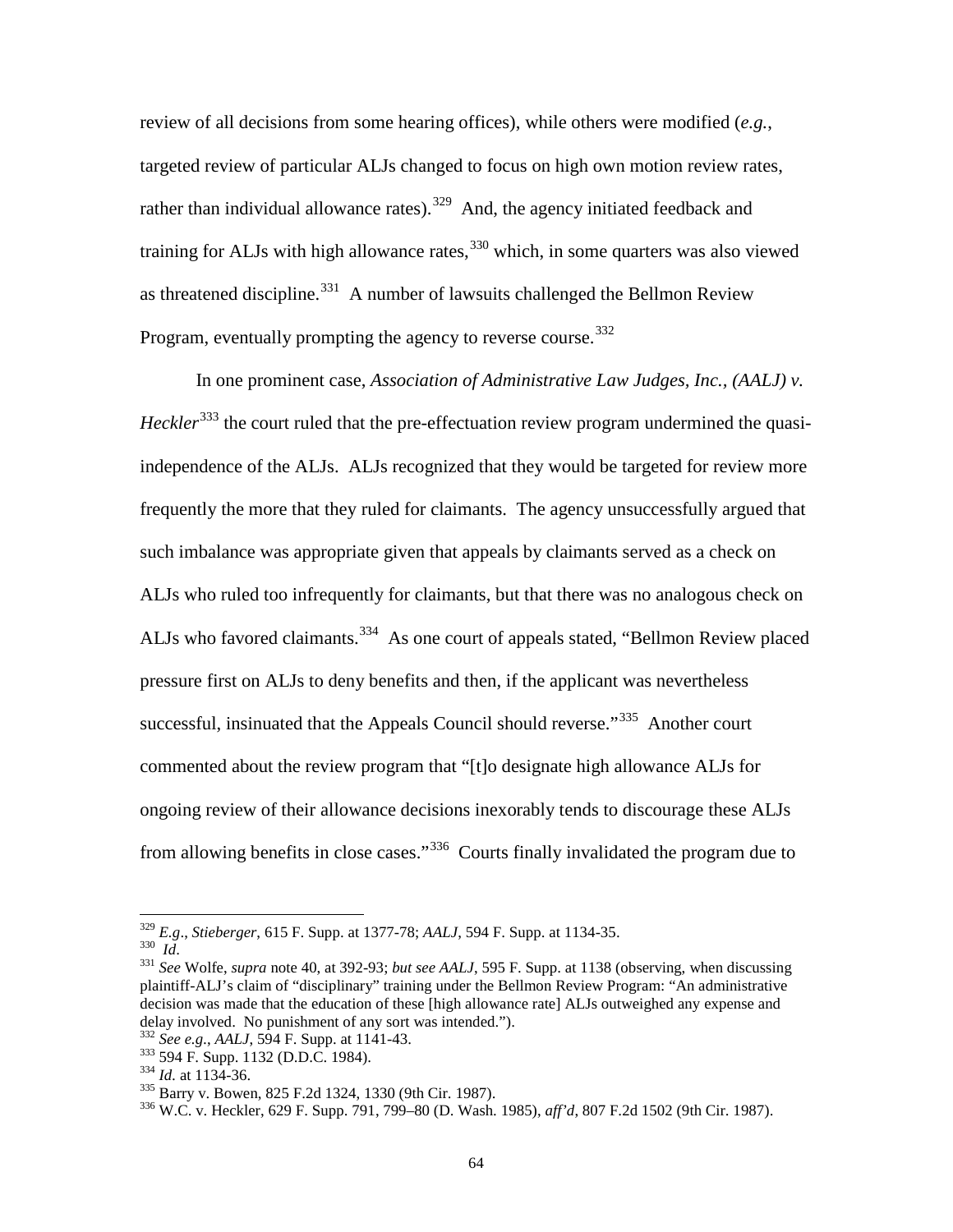the agency's failure to engage in notice and comment rulemaking, without a definitive ruling on the appropriate scope of own motion review.<sup>[337](#page-67-7)</sup>

A decade later, the agency amended its regulations relating to pre-effectuation review.<sup>[338](#page-68-0)</sup> The agency was careful to insulate itself from any charge that the pre-effectuation review would proceed in a biased manner.<sup>[339](#page-68-1)</sup> To that end, the rules precluded the Appeals Council from basing its review on the identity of the ALJ or hearing office. More specifically, the regulation provides that:

[w]e will use selective sampling to identify cases that exhibit problematic issues or fact patterns that increase the likelihood of error. Neither our random sampling procedures nor our selective sampling procedures will identify cases based on the identity of the decision maker or the identity of the office issuing the decision.<sup>[340](#page-68-2)</sup>

The vice of Bellmon Review was the "unremitting focus on allowance rates,"<sup>[341](#page-68-3)</sup> not the agency's utilization of own motion review itself.

We recommend that SSA conduct more extensive pre-effectuation review than the current random sampling method for a number of reasons. First, given that the agency itself cannot appeal an ALJ's decision, own motion review ensures balance to the process. Taxpayers deserve more of a check against ALJs who may be too generous with public monies.[342](#page-68-4) As stated in *Matthews v. Eldridge*, the government's interest, and,

 <sup>337</sup> *E.g*., W.C. v. Bowen, 807 F.2d 1502, 1505 (9th Cir. 1987); *but see* Nash v. Bowen, 869 F.2d 675, 680- 81 (2nd Cir. 1988) (rejecting APA-based challenge to the Bellmon Review Program, and noting that "[p]olicies designed to insure a reasonable degree of uniformity among ALJ decisions are not only within the bounds of legitimate agency supervision but are to be encouraged").

<span id="page-68-5"></span><span id="page-68-0"></span><sup>338</sup> *See, e.g*., Soc. Sec. Admin., Administrative Review Process: Identification and Referral of Cases for Quality Review Under the Appeals Council's Authority to Review Cases on its Own Motion, 63 Fed. Reg. 36,560 (July 7, 1998) [hereinafter 1998 Final Rule] (codified at 20 C.F.R. pts. 404, 416).

<span id="page-68-1"></span><sup>339</sup> *See* 1998 Final Rule, *supra* note 338, at 36,561-66 (discussing bases for final rule implementing random and selective sampling methods for identifying cases for discretionary own motion review by Appeals Council).<br><sup>340</sup> 20 C.F.R. §§ 404.969(b)(1), 416.1469(b)(1) (2013).

<span id="page-68-4"></span><span id="page-68-3"></span><span id="page-68-2"></span><sup>&</sup>lt;sup>341</sup> AALJ, 594 F. Supp., at 1143.<br><sup>342</sup> There exist other checks in the system, including CDR and bureau protests. *See infra* Part VIII (CDR); Soc. Sec. Admin., HALLEX I-3-9-10-Protest Cases (Sept. 8, 2005), *available at* http://www.ssa.gov/OP\_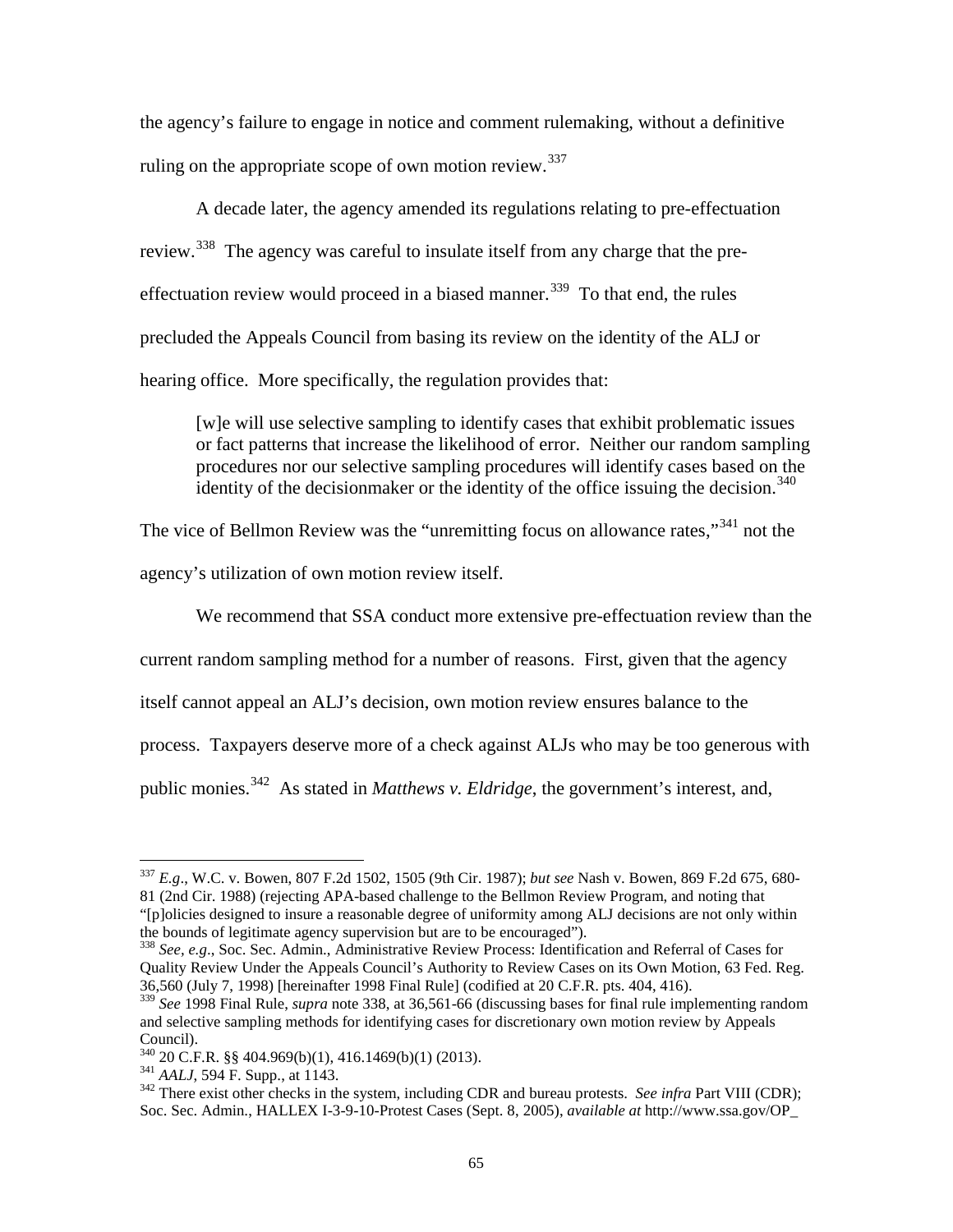hence, that of the public, in "conserving scarce fiscal and administrative resources is a factor that must be weighed." [343](#page-68-5) Although own motion review cannot fully substitute for a government right to appeal adverse decisions, it can help to ensure greater oversight in the disability adjudication process. There is nothing unfair with an administrative system that permits the agency to review adverse determinations as long as those decisions are not coupled with threatened discipline or other adverse measures if ALJ allowance rates are too high. An ALJ has no expectation that his or her decision will invariably be treated as final under current regulations (which already provide for Appeals Council own motion review on a pre-effectuation basis), <sup>[344](#page-69-0)</sup> nor does such review deprive ALJs of the independence guaranteed under the  $APA$ .<sup>[345](#page-69-1)</sup>

Second, more assertive own motion review of allowances is important for assuring quality decisonmaking. If ALJs tend to write cursory decisions when allowing benefits, there may be an insufficient baseline from which to assess at a later date whether there has been enough improvement to terminate benefits in a CDR.<sup>[346](#page-69-2)</sup> If ALJs recognize a greater likelihood that allowances will be reviewed, they will exercise greater care in editing the decisionwriter's opinions. Some ALJs may struggle to keep up with the 500-700 goal, but the quality of opinions and potential for laying an objective baseline for subsequent CDRs is a necessary condition for both allowances and denials.

Home/hallex/I-03/I-3-9-10.html (bureau protest cases); Soc. Sec. Admin., POMS § GN 03103.260-How to Protest ALJ Decisions (July 8, 2010), *available at* https://secure.ssa.gov/poms.nsf/lnx/0203103260 (same). 343 Mathews v. Eldridge, 424 U.S. 319, 347-48 (1976); see also Sullivan v. Everhart, 494 U.S. 83, 95 (1990); Henry J. Friendly, *Some Kind of Hearing*, 123 U. PA. L. REV. 1267, 1276 (1975).<br><sup>344</sup> See Fourth Bite at the Apple, supra note 27, at 245-49.<br><sup>345</sup> Indeed, the APA specifically authorizes agency own motion review

<span id="page-69-3"></span><span id="page-69-2"></span><span id="page-69-1"></span><span id="page-69-0"></span>such as ALJs, providing, in pertinent part, that when the "presiding employee makes an initial decision, that decision then becomes the decision of the agency without further proceedings unless there is an appeal to, *or review on motion of*, the agency within time provided by rule." 5 U.S.C. § 557(b) (2013) (emphasis added). *See also* Blankenship v. Bowen, 801 F.2d 1271, 1272 (11th Cir. 1986) (holding that "it is . . . clear that the Appeals Council ha[s] the authority to review, on its own motion" decisions by ALJs); *supra* note 325, (providing illustrative list of federal agencies that use an own-motion review process). 346 *See infra* Part VIII.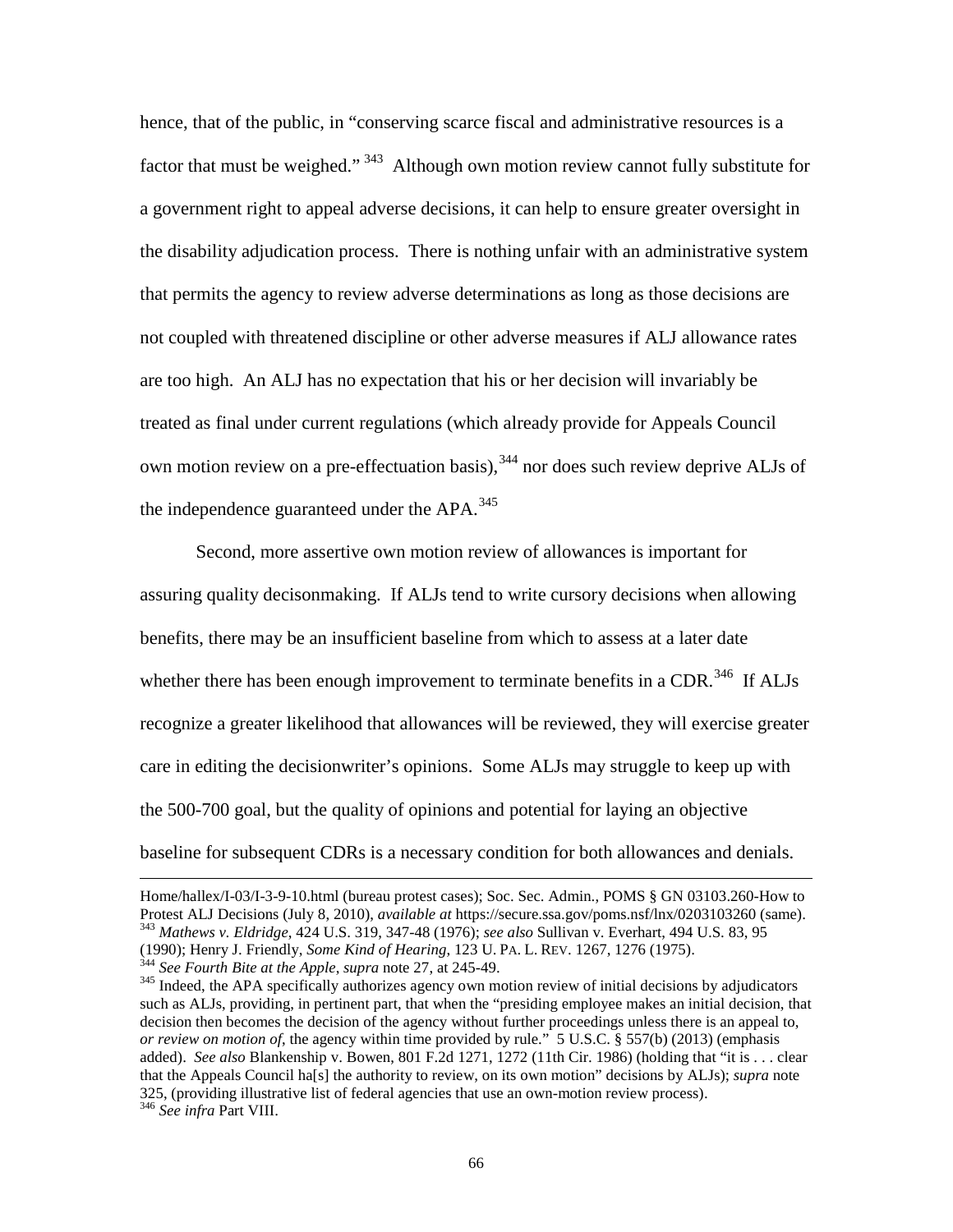There are a number of ways to structure review and avoid the partiality asserted against the Bellmon Review Program. Currently, the Appeals Council only targets preeffectuation review based on random sampling.<sup>347</sup> But, it is authorized to be more assertive. As one example, own motion review targeted at the length of hearings, which may range from fifteen minutes or two hours, may be informative given the typical hearing lasts about one hour.<sup>[348](#page-70-0)</sup> Such review is consistent with the current regulation's disclaimer of targeting particular ALJs or offices. The decision would be targeted not at the ALJ but at the manner in which an ALJ reached the decision. In similar vein, an Appeals Council decision to target decisions that address problem areas such as the RFC in psychological cases or obesity also would steer clear of the current prohibition. To the extent that SSA has noted problematic tendencies in ALJ decisionmaking (through Appeals Council data collected remands, post-effectuation reviews, or district court remands), it can use those characteristics in exercising own motion review.

<span id="page-70-2"></span>As has been urged before,  $349$  the Council could review such cases with an eye to making policy clarifications. For instance, Appeals Council decisions elaborating on ascertaining the RFC in cases of mental illness then could play a positive role in setting policy for all ALJs to follow. Or, the Council could target obesity cases if it determined that ALJs were struggling to assess the impact of obesity on listed impairments and use the cases to provide policy guidance.

Moreover, the regulation does not confine the Council to reviewing only ALJ allowance decisions on a pre-effectuation basis. The Council should review unappealed

 <sup>347</sup> *See* 20 C.F.R. §§ 404.969(b), 416.1469(b) (2012); *see also* Ray E-mail, *supra* note 270 (regarding Appeals Council's current pre-effectuation review practices).<br><sup>348</sup> Interview with Ed Kraus. Assoc. Clinical Professor of Law, IIT Chicago-Kent College of Law (February

<span id="page-70-0"></span><sup>15, 2013) [</sup>hereinafter Kraus Interview].

<span id="page-70-1"></span><sup>349</sup> *See Fourth Bite at the Apple*, *supra* note 27, at 302, 305-07.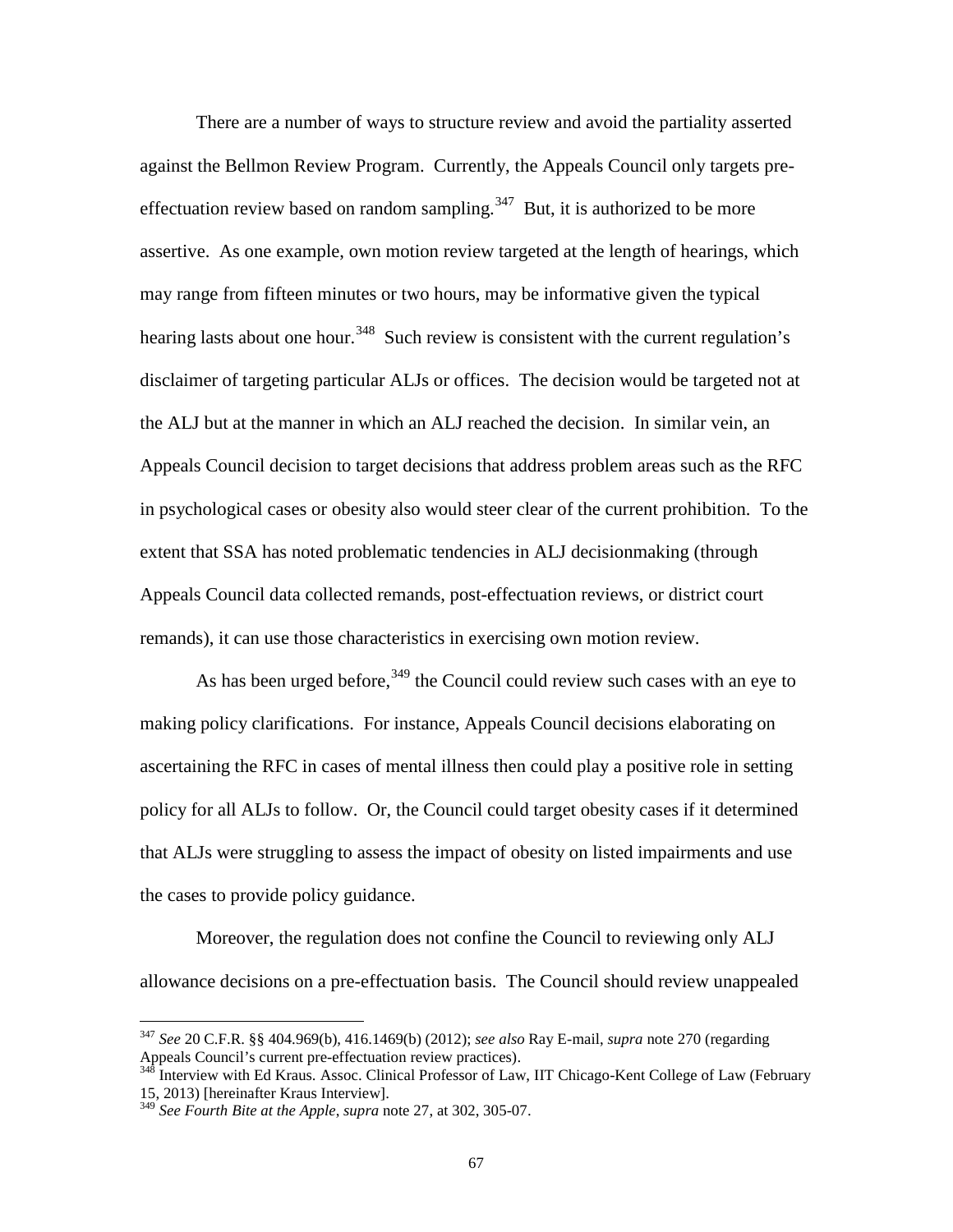*denials*, particularly in cases from unrepresented claimants.<sup>350</sup> Review of both allowances and denials would lend greater impartiality to own motion review, even if own motion review independently can be justified by the absence of a government representative. Given that the Appeals Council reviews both allowances and denials post-effectuation, this slight expansion of the Appeals Council's own motion review should prove of little controversy.

The agency's pledge to target neither particular ALJs nor hearing offices in own motion review strikes us as excessively broad. For instance, SSA might decide to review decisions from judges whose allowance rates are both well under and well above the statistical average.<sup>[351](#page-71-0)</sup> Indeed, several scholars have noted the potential salutary effect of using statistics as a basis for review of "outlier" ALJs (based on several SD above or below the norm) and, thereby, ensure greater decisional accuracy and consistency.<sup>[352](#page-71-1)</sup>

Moreover, such an approach to pre-effectuation own motion review by SSA would prompt a greater dialogue with ALJs whose decisions, at least on the surface, are likely not to be consistent with SSA policy, whether deciding for or against the claimant.

<sup>&</sup>lt;sup>350</sup> Our study documents that the allowance rate is higher when claimants are represented. *See* STATISTICAL APP., *supra* note 7, at 48-49 & tbl. A-21, fig. A-15.

<span id="page-71-0"></span><sup>&</sup>lt;sup>351</sup> Indeed, the preamble to SSA's 1998 Final Rule seems to contemplate the very sort of selective (focused) sampling for pre-effectuation own motion review we suggest in this report. *See* 1998 Final Rule, *supra* note 338, at 36,563. The preamble makes a point of distinguishing between a random sampling procedure permitted under the rule that applies to "variously defined categories of cases (*e.g.*, Unfavorable decisions issued between given dates)" and other sampling methodologies that expressly target individual ALJs (by name or certain hearing offices). *Id*. As discussed here, a focused review of ALJ allowance or denial decisions based on objective, statistical deviations from the norm over a given period can hardly be said to target – by identity – particular ALJs. Rather, such focused review would merely be a consequence of

<span id="page-71-1"></span>falling "outside" the pre-determined deviation level. 352 *See* PIERCE, *supra* note 261, at § 9.10; *see also* Jerry L. Mashaw, *The Management Side of Due Process: Some Theoretical and Litigation Notes on the Accuracy, Fairness, and Timeliness in the Adjudication of Social Welfare Claims*, 59 CORNELL L. REV. 772, 775 (1974) (asserting that, in the social welfare context, procedural due process encompasses "management processes which will tend to assure the accuracy of claims adjudication"); Richard J. Pierce, Jr., *Lessons from Chevron and Mistretta*, 57 U. CHI. L. REV. 481, 483, 485-86 (1990) (likening statistical analysis of ALJ decisions as part of an agency quality review to the federal sentencing guidelines, approved by the Supreme Court in *Mistretta v. United States*, since they each further due process goals by facilitating greater consistency and addressing overly wide variances in decisional outcomes).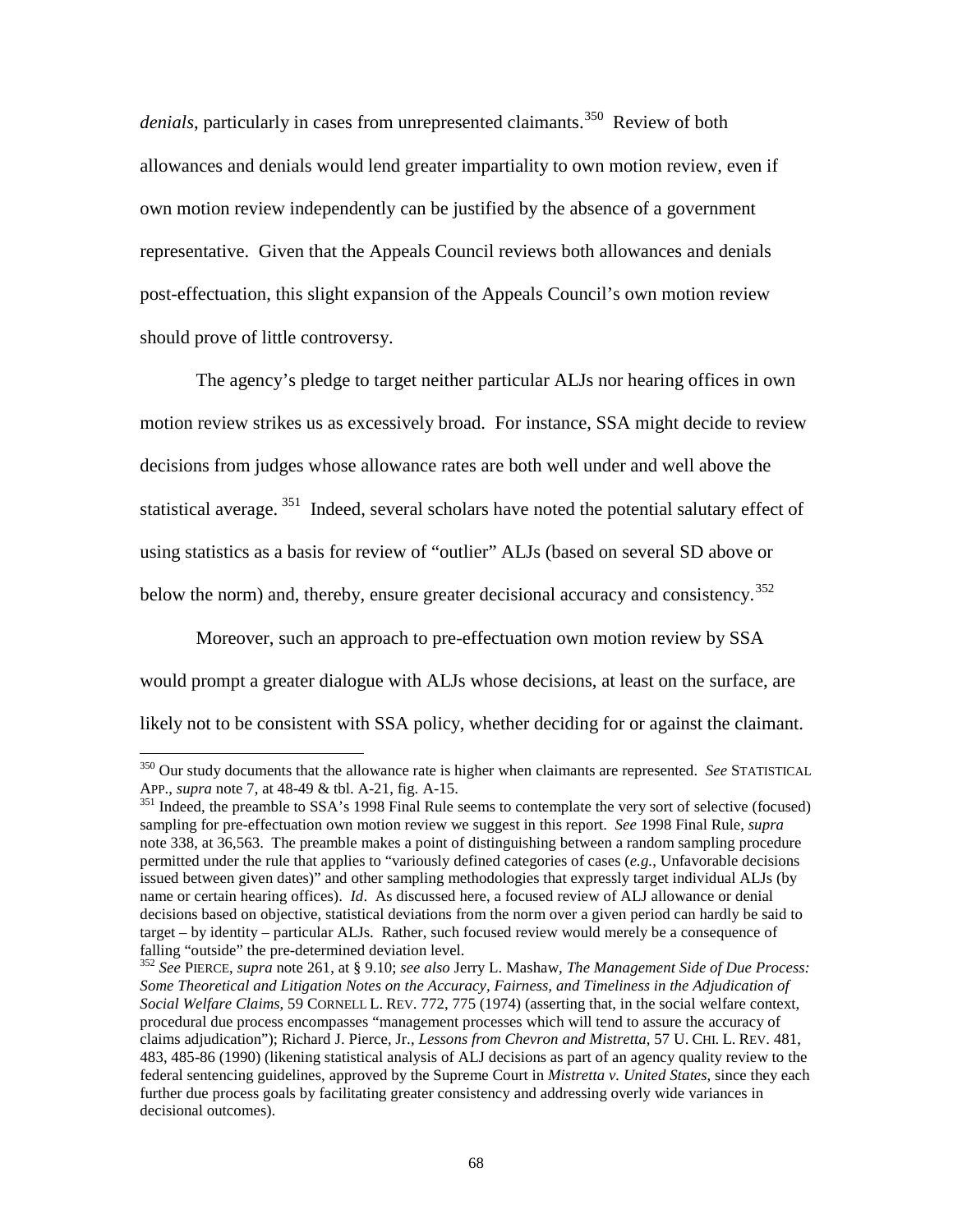For instance, the agency reasonably could decide to review decisions by outlier judges, those whose allowance rates were two SD from the mean. The distance from the mean strongly suggests that such judges' decisions are not due to case mix or chance, but, rather, some other factor(s) such as lack of policy compliance (whether for reasons of ideology, misapplication of regulations, or cutting corners). There should be no allegation of partiality from a review program that targets an *equal* number of judges whose rates are well outside the statistical mean, whether in terms of denying or allowing claims. $353$ 

Nonetheless, an issue might arise under the regulation as currently drafted because statistics particular to a judge would inform the selection process. Similarly, in this study we have focused on the allowance rates in video hearings in an effort to compare them to allowance rates elsewhere. Had the Appeals Council, on the other hand, targeted video hearings for special attention on own motion review, it likely would have violated the regulation by selecting cases for review in part based on the identity of a hearing office because ALJs at the NHC only adjudicate claims via video.<sup>[354](#page-72-0)</sup>

### *Recommendation 10 - Use of Statistical Sampling and Other Neutral Criteria to*

*Focus Discretionary Review by the Appeals Council:* We therefore suggest that SSA consider revising the current regulation to clarify that pre-effectuation own motion review is permitted for any unappealed decision so long as the selection of such decision(s) is predicated on published neutral and objective criteria. The key protection lies in the publication requirement. If SSA determines to utilize own motion review to

<span id="page-72-1"></span><sup>&</sup>lt;sup>353</sup> Utilizing own motion review solely for judges with allowance rates over the mean might threaten decisional independence by suggesting that the agency is only concerned when ALJs grant too many claims as opposed to too few. *Cf*. *AALJ*, 594 F. Supp. at 1143 (finding that "unremitting focus" of Bellmon Review Program on allowance rates violated "spirit" of APA). 354 ROLE OF THE NHC, *supra* note 201, at 2.

<span id="page-72-0"></span>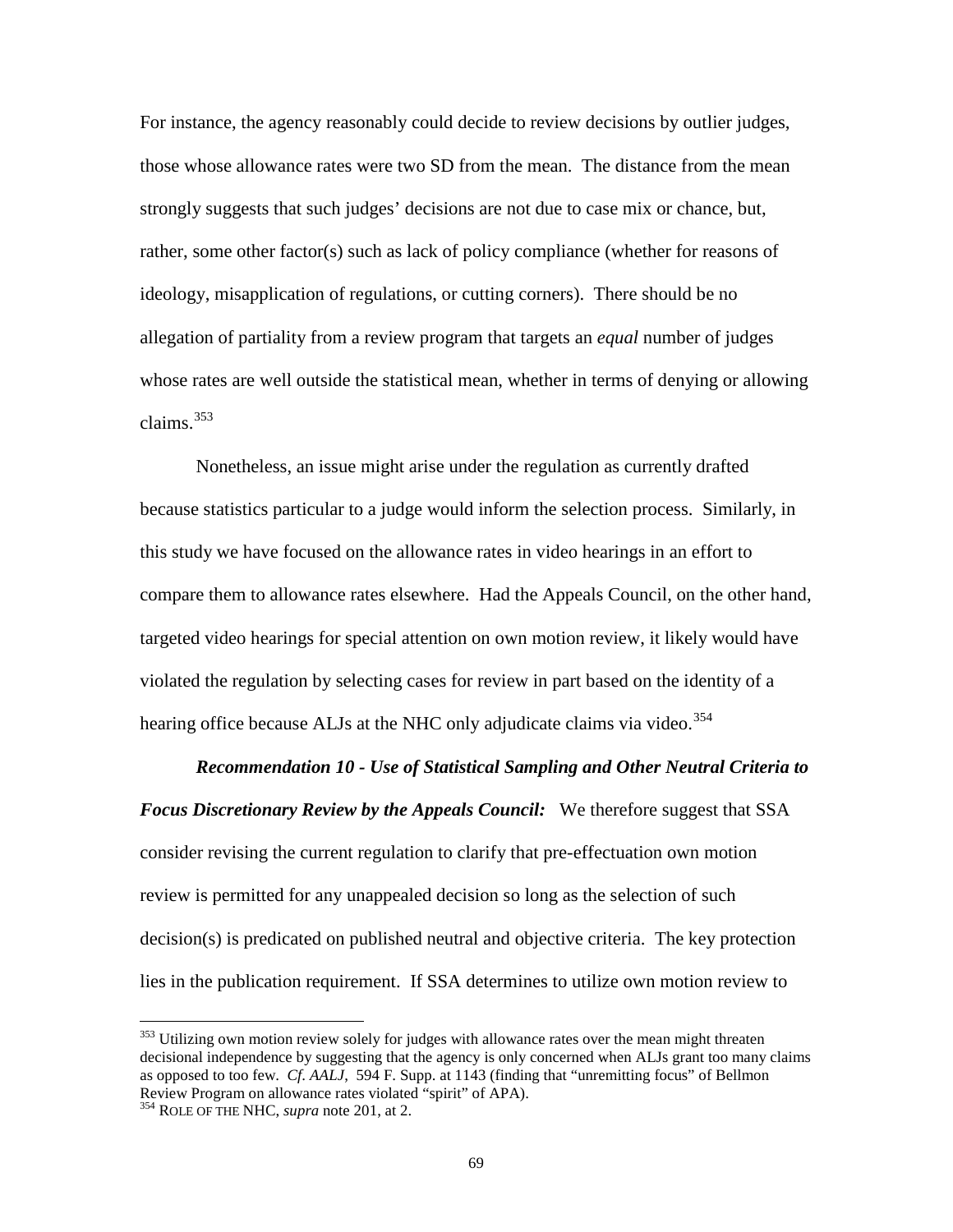assess cases arising from video hearings or from ALJs whose allowance rates are either much lower or greater than the mean, the potential for adverse impact on ALJs is minimized. At the same time, the transparency from publishing the criteria provides some protection for ALJs or claimants who distrust the own motion review mechanism. The vice of the Bellmon Review Program was not aggressive own motion review, but rather utilizing own motion review to create an atmosphere that seemingly pressured high allowance ALJs to rule against claimants.

Expansion of own motion review would not be costless. Additional AAJs and AOs on the Council would be needed. Perhaps that expansion can be funded by some of the savings suggested elsewhere in this study.<sup>[355](#page-72-1)</sup> Moreover, with the expansion of own motion review, post-effectuation studies could be eliminated and the savings transferred. The same analysis gleaned from post-effectuation studies could be ascertained more directly via own motion review.

#### *Recommendation 11 – Expansion of SSA's Statistical Quality Assurance*

*Programs:* SSA apparently does not link data reporting systems so that ALJ remand rates – either by the Appeals Council or federal courts – can be more easily tracked and assessed empirically. The agency therefore has missed the opportunity to study more fully the characteristics of ALJs whose decisionmaking has been deemed deficient in one way or another at a higher rate. For instance, it may be that ALJs with greater seniority are remanded more than others,  $356$  ALJs utilizing video hearings may be remanded at a greater rate than those conducting traditional hearings, or that ALJs with backgrounds in

<span id="page-73-1"></span><sup>&</sup>lt;sup>355</sup> The savings would come from not conducting post-effectuation studies. *See supra* Part VI.A. <sup>356</sup> Some have advocated that ALJs should receive renewable terms in office, as opposed to appointments

<span id="page-73-0"></span>for life. *See, e.g.*, Jeffrey S. Lubbers, *Federal Administrative Law Judges: A Focus on Our Invisible Judiciary*, 33 ADMIN L. REV. 109, 110 (1981).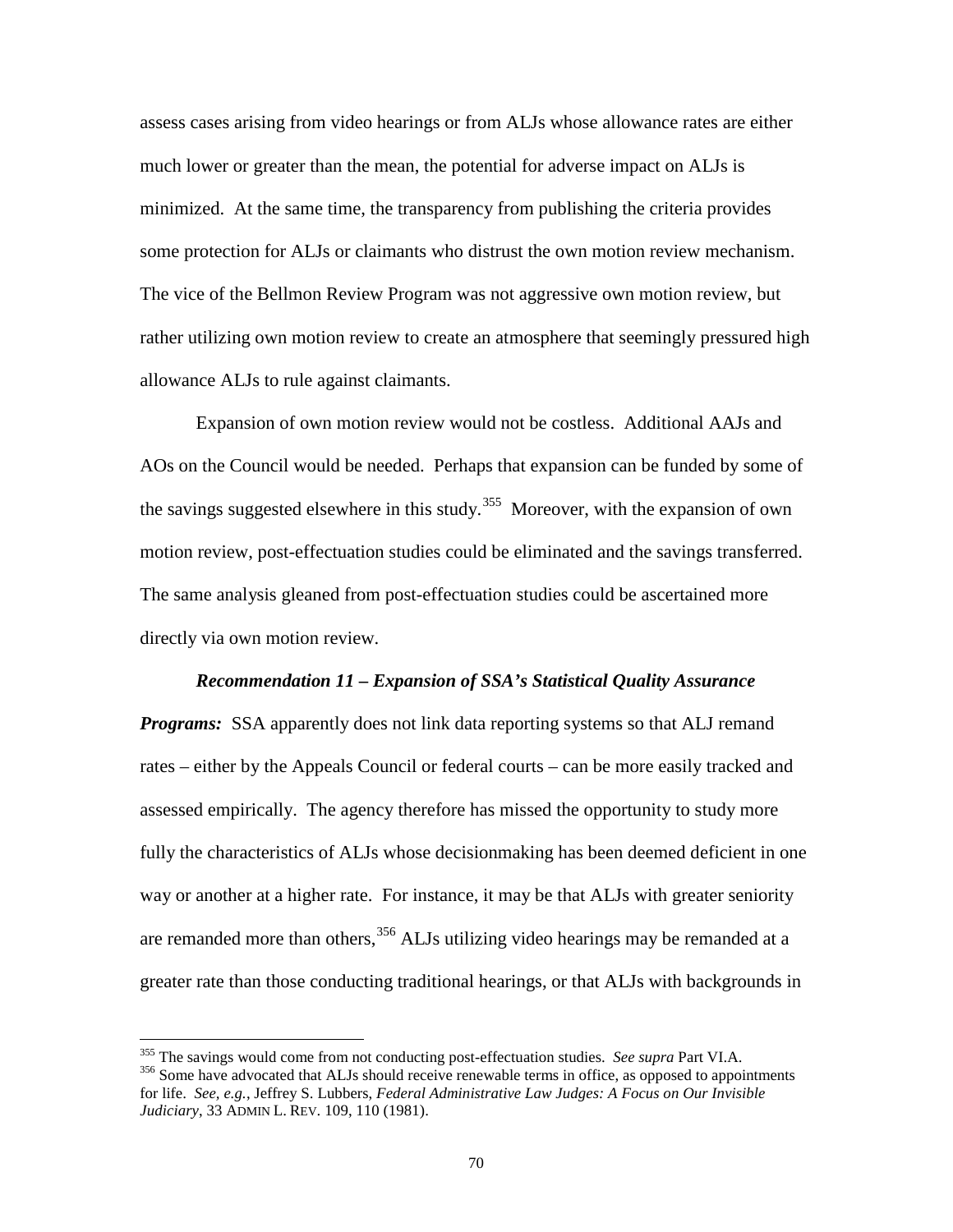litigation as opposed to positions within the agency may be remanded more. We simply do not know. Moreover, it may be that one group of judges receives more remands back from the Appeals Council but fares comparably better when their cases are appealed to federal courts. The responsible step would be for the agency to capture the information to acquire a more complete picture as to which ALJs are being remanded and reversed, whether by the Council or federal courts, and why. That information, for example, might help the agency recommend different ALJ selection criteria to OPM or might shape training initiatives. The importance of studying ALJ characteristics is highlighted by our analyses of the correlates of allowance rates. These analyses found considerable variability in both the direction and strength of correlations between case characteristics and allowance rates. For example, while the average ALJ tended to have slightly lower allowance rates in video hearings compared to non-video, this effect was found to be much stronger for some, and in the opposite direction for others.<sup>[357](#page-73-1)</sup> Identifying which ALJs are more or less sensitive to the format of the hearing will allow for targeted training programs to reduce the observed variances.

We thus believe that SSA should attempt to correlate remand rates with attributes of ALJs, such as experience, use of video, and seniority. Of course, ALJs with very high allowance rates will receive very few remands, so the marker of percentage remanded should be evaluated in context. And, as noted before, the agency must be careful not to use a percentage-remanded rate as a lever to discipline ALJs for fear of providing incentive for ALJs to allow more claims, unless own motion review of allowances is

<span id="page-74-0"></span> <sup>357</sup> *See* STATISTICAL APP., *supra* note 7, at 40-42. ALJs at one extreme had substantially lower allowance rates for video hearings (55% allowance rate for video hearings and 71% for non-video hearings). *Id.* at 40. ALJs at the other end of the distribution showed the opposite pattern, with an allowance rate of 75% for video hearings and 66% for non-video hearings. *Id.*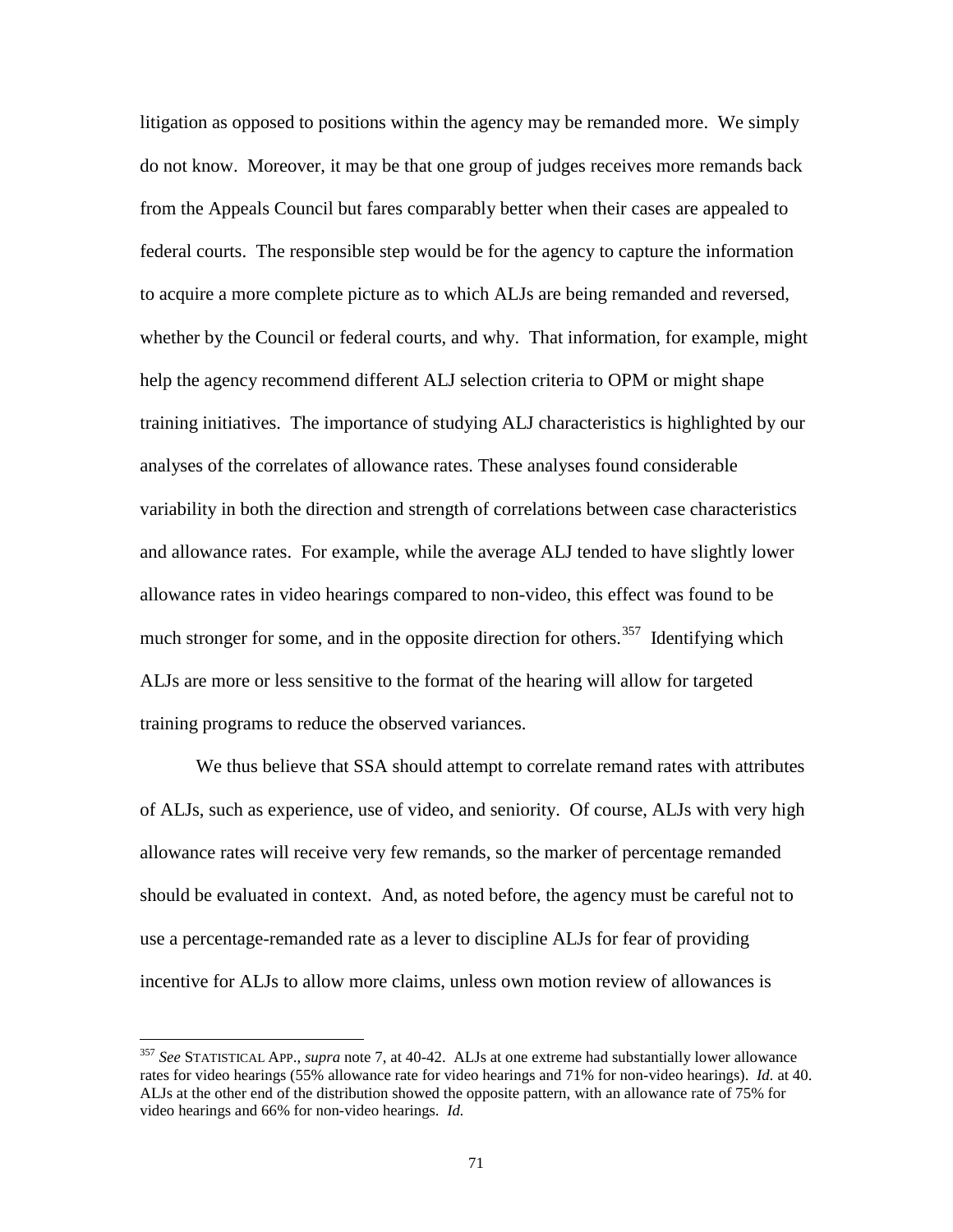expanded significantly to reach a statistically valid sample at the individual ALJ level. Overall, however, information about which ALJs are being remanded at a greater rate can lay the foundation for more effective use of the Council in subsequent years.

## **D. Consideration of More Extensive Reform of the Appeals Council**

Finally, we have pretermitted to this point the question whether the Appeals Council's appellate function should continue.<sup>[358](#page-74-0)</sup> The above recommendations presuppose that the Appeals Council remains intact to consider appeals from denials of all claims. We believe that the pedagogic role of the Council is critical but are less convinced that an appeal as of right to the Council is defensible.

First, Appeals Council review adds significant time to a process that is already quite protracted. The timeframe, from filing a claim to ALJ determination, spans over a year.[359](#page-75-0) Average disposition time at the Appeals Council level adds another year to the process,<sup>[360](#page-75-1)</sup> doubling the wait for claimants who have appealed adverse determinations at the DDS level, many of whom are in desperate financial need. The delay in and of itself is troubling.

Second, the Appeals Council in FY 2010 issued Fully or Partially Favorable decisions in only 2.5% of the cases appealed.<sup>361</sup> Over 2500 claimants received disability benefits that they either would not have received otherwise,  $362$  or possibly only after appeal to the district court. One can assume, however, that if claimants were inclined to

 <sup>358</sup> This issue has been addressed before, including by the Admin. Conference of the U.S. *See* Admin. Conference of the U.S., Recommendation 87-7, A New Role for the Social Security Appeals Council, 52 Fed. Reg. 49,143 (Dec. 30, 1987).<br><sup>359</sup> ASPECTS OF DISABILITY DECISION MAKING, *supra* note 1, at 66 fig. 61.

<span id="page-75-1"></span><span id="page-75-0"></span><sup>&</sup>lt;sup>360</sup> It is also important to note that 48% of the cases processed at the Appeals Council were completed in less than 120 days in FY 2012. *See* Weight E-mail, *supra* note 167.

<span id="page-75-4"></span><span id="page-75-2"></span><sup>&</sup>lt;sup>361</sup> See id. at 62 fig. 57, and underlying data; *see also* Astrue Testimony, *supra* note 9 (stating that just under 3% were partially or fully reversed).

<span id="page-75-3"></span><sup>&</sup>lt;sup>362</sup> ASPECTS OF DISABILITY DECISION MAKING, *supra* note 1, at 62 fig. 57, and underlying data.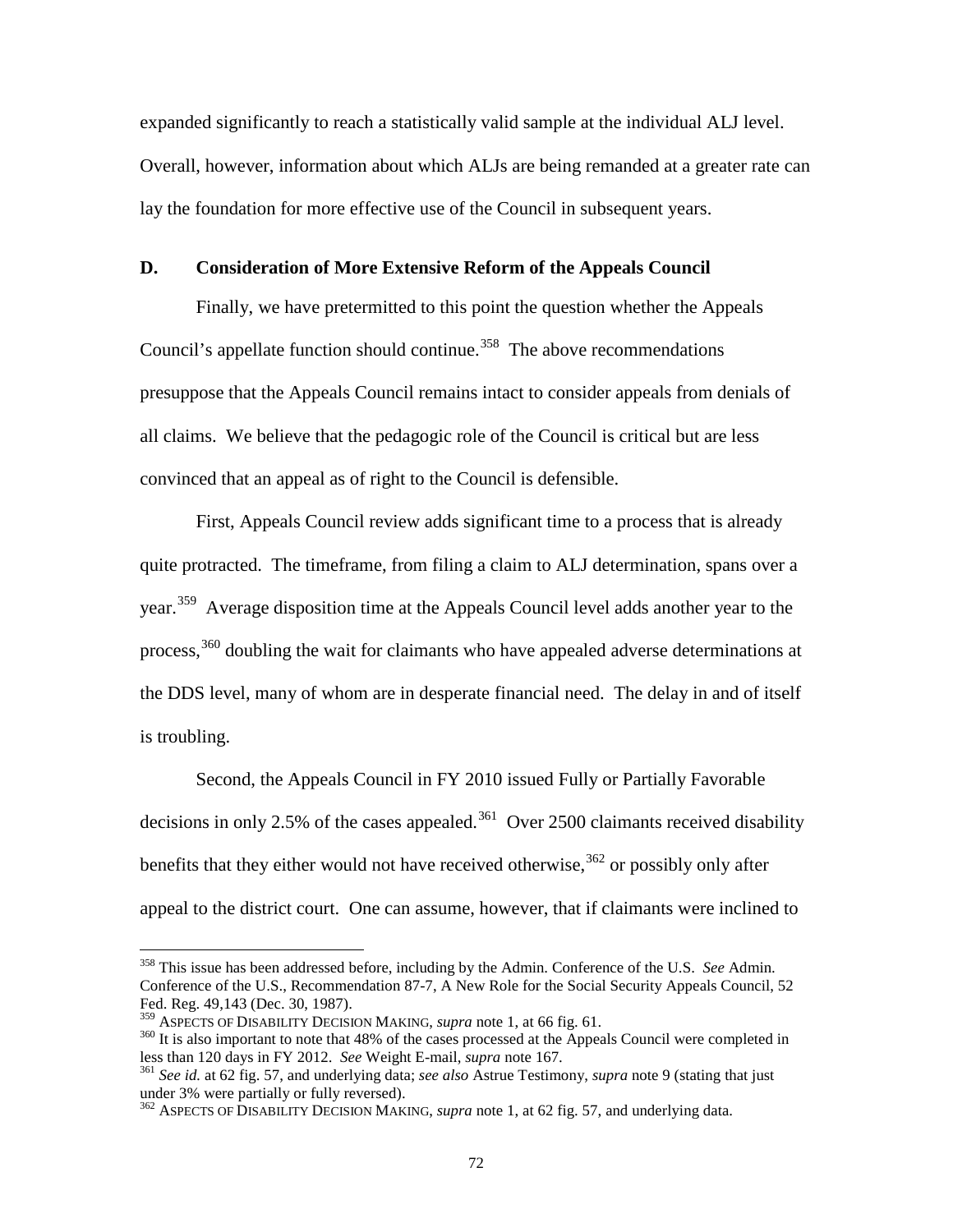appeal these cases to the Council, they would appeal to the district court if the Council did not exist. The delay in court currently is roughly a year, as with an appeal to the Appeals Council, so the delay likely for claimants would not be any more protracted than it already is, putting to the side any impact on the district courts. Moreover, OGC through its gatekeeping function likely would minimize that impact by preventing many of those cases from being litigated in federal court.

Third, there is serious question as to the Council's current effectiveness in screening cases before they reach court. OGC seeks consent from the claimant for a voluntary remand in approximately 15% of all cases appealed to the federal courts.<sup>[363](#page-75-4)</sup> That OGC is unwilling to defend in federal court 15% of cases that the Appeals Council affirms (or declines to review) itself suggests gaping holes in the system.

There is other evidence that the Council's review itself is far from complete. It is not difficult to provide troubling examples. In *Coleman v. Astrue*, [364](#page-76-0) for instance, the ALJ denied benefits for a claimant suffering epileptic seizures.<sup>[365](#page-76-1)</sup> The testimony from two different medical experts ("MEs"), which was contradictory, is almost beside the point. The ALJ convened a hearing on February 15, 2005, and the ALJ called an SSAprovided ME who agreed with the treating physician's statements that the claimant could only control his epilepsy with large doses of medication that made him unfit for work.<sup>[366](#page-76-2)</sup> Without explanation, the ALJ scheduled a second hearing, which convened on July 1,

<span id="page-76-3"></span><span id="page-76-0"></span><sup>363</sup> *See* Forbes E-mail, *supra* note 56. <sup>364</sup> 2007 WL 2298377 (N.D. Ill. Aug. 3, 2007). <sup>365</sup> Id. at \*1. <sup>366</sup> *Id.* at \*3.

<span id="page-76-1"></span>

<span id="page-76-2"></span>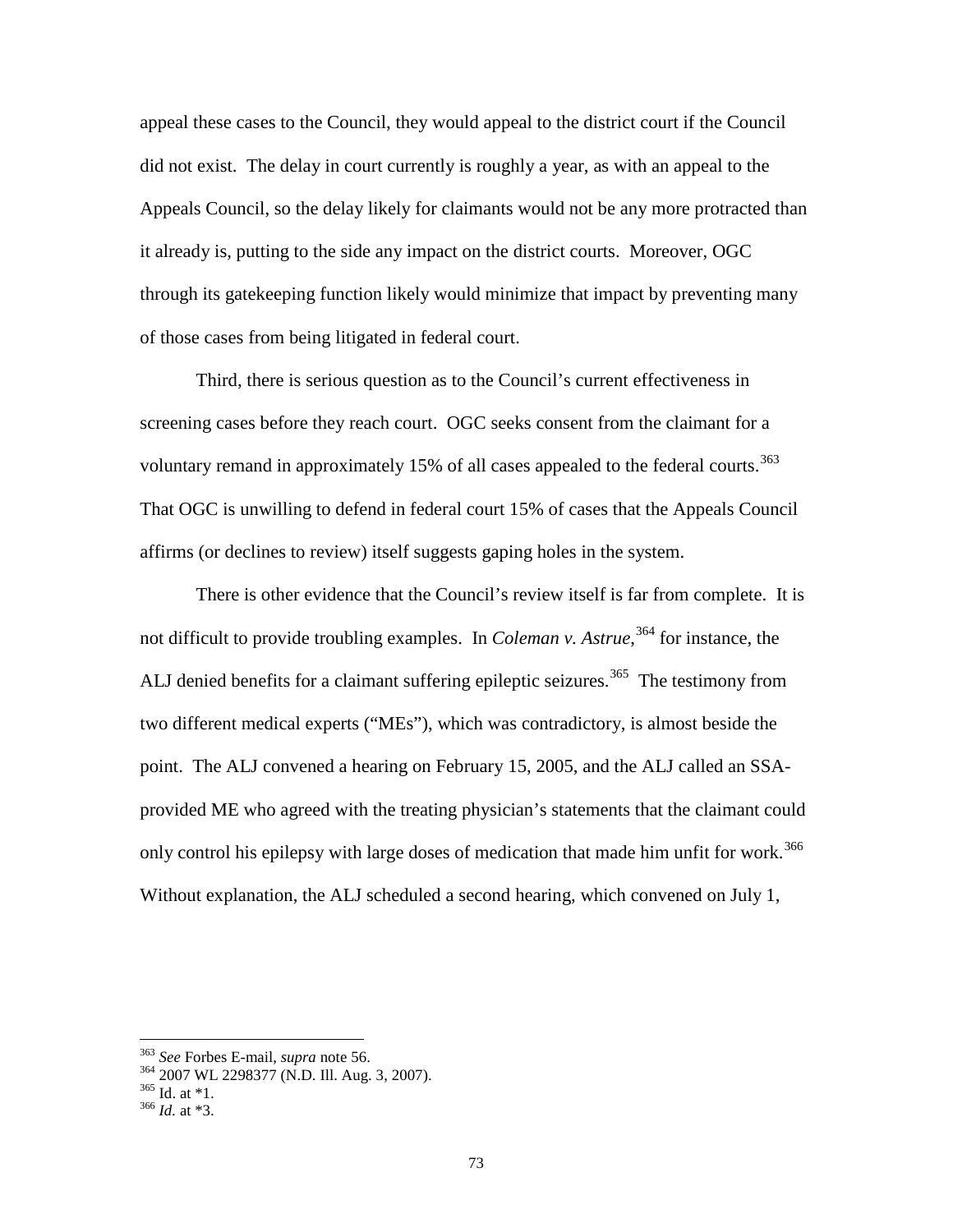2005.<sup>367</sup> This time, a different ME testified that the need for medication would not prevent the claimant from working in a number of jobs in the economy.<sup>[368](#page-77-0)</sup>

The ALJ relied on the second ME and denied the claim.<sup>[369](#page-77-1)</sup> In reaching the decision, the ALJ *never* mentioned the first hearing, let alone justified why a second hearing was necessary, and therefore never even attempted to discredit the first ME's opinion that supported disability.<sup>[370](#page-77-2)</sup> The Appeals Council denied the claimant's request for review.<sup>[371](#page-77-3)</sup> SSA subsequently attempted to justify the ALJ's decision in federal court on the ground that the glaring procedural improprieties were of no moment and that the ALJ *might* have ignored the first ME's testimony for a number of legitimate reasons.<sup>372</sup> Not surprisingly, the court reversed.<sup>[373](#page-77-5)</sup> It is difficult to understand not only how an ALJ could have resolved *Coleman* in the way that he did, but also how the Appeals Council let the decision stand.

For a perhaps more typical example, consider the district court's decision in Larlee v. Astrue.<sup>374</sup> In that case, the ALJ rejected claimant's testimony of disabling pain from fibromyalgia.<sup>[375](#page-77-7)</sup> In so doing, the ALJ stated that claimant's testimony of disabling pain was "not entirely credible to the extent alleged in view of the medical evidence and clinical findings[,] as well as claimant's own testimony."<sup>[376](#page-77-8)</sup> The court noted that the ALJ not only failed to articulate why he discredited the claimant's subjective testimony of

<span id="page-77-9"></span><sup>367</sup> *Id.* <sup>368</sup> *Id.* at \*4.

<span id="page-77-4"></span>

<span id="page-77-3"></span><span id="page-77-2"></span><span id="page-77-1"></span><span id="page-77-0"></span><sup>&</sup>lt;sup>370</sup> *Id.* at \*6.<br><sup>371</sup> *Id.* at \*1.<br><sup>372</sup> *Id.* at \*7. SSA's argument ignored the *Chenery* doctrine's central tenet that a reviewing court can only review the justifications underlying an agency's decision relied upon by the agency at the time it made its decision. See SEC v. Chenery, 318 U.S. 80 (1943).

<span id="page-77-6"></span><span id="page-77-5"></span><sup>&</sup>lt;sup>373</sup> Coleman, 2007 WL 2298377 at \*10.<br><sup>374</sup> 694 F. Supp.2d 80 (D. Mass. 2010).<br><sup>375</sup> *Id.* at 81, 86. 376 *Id.* at 86 (quotations omitted).

<span id="page-77-8"></span><span id="page-77-7"></span>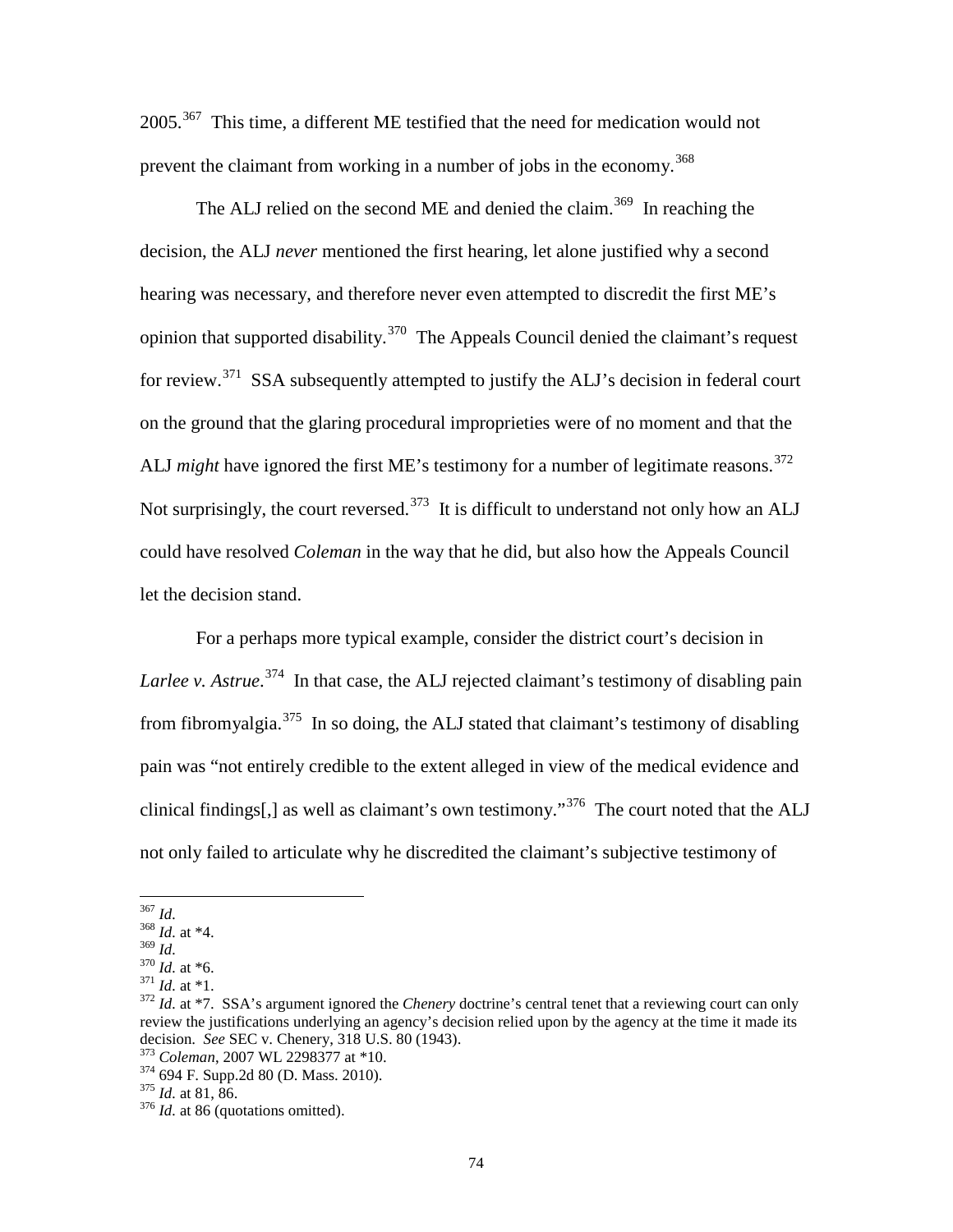pain, but that he failed as well to make findings "sufficiently specific to make clear to the individual and to any subsequent reviewers the weight the adjudicator gave to the individual's statement and the reason for that weight."<sup>[377](#page-77-9)</sup> Indeed, social security rulings require such specificity and provide a roadmap to ALJs evaluating subjective evaluations of pain.[378](#page-78-0) The ALJ examined only one of the six factors mandated by SSA in determining whether to discredit testimony of pain.<sup>379</sup> The Appeals Council twice had the opportunity to remedy the deficiencies in the ALJ reasoning in the case and declined, despite the ALJ's failure to follow SSA guidelines.<sup>[380](#page-78-2)</sup> The district court ordered immediate payment of the claim instead of remanding the case in light of the prohibitive delay.[381](#page-78-3)

In the absence of the Appeals Council, claimants would be forced to appeal adverse decisions to the district court, which would be more expensive to litigate on both sides than the paper hearings before the Appeals Council. From a claimant's perspective, however, the prospect of fees under the Equal Access to Justice Act ("EAJA")<sup>[382](#page-78-4)</sup> in lieu of the fees from the benefits owed (capped at  $$6000$ )<sup>[383](#page-78-5)</sup> should provide incentive to find representation for an appeal in close cases. There is no question but that staff in OGC would need to expand to handle the additional cases, but it is possible that, after

<span id="page-78-6"></span><span id="page-78-0"></span><sup>377</sup> *Id.* (quotations omitted).<br><sup>378</sup> *See* SSR 96-7p ("It is not sufficient for the adjudicator to make a single, conclusory statement that 'the individual's allegations have been considered,' or that 'the allegations are not credible.' . . . The determination or decision must contain specific reasons for the finding on credibility."). Soc. Sec. Admin, Policy Interpretation Ruling Titles II and XVI: Evaluation of Symptoms in Disability Claims: Assessing the Credibility of an Individual's Statements, *reprinted in* 61 Fed. Reg. 34,483 (July 2, 1996).

<span id="page-78-4"></span><span id="page-78-3"></span>

<span id="page-78-2"></span><span id="page-78-1"></span><sup>&</sup>lt;sup>380</sup> *Id.* at 81-82.<br><sup>381</sup> *Id.* at 87.<br><sup>382</sup> 28 U.S.C. § 2412(d)(1)(A) (2013) (authorizing the "award [of attorney's fees] to a prevailing party [in a suit against the United States] unless the court finds that the position of the United States was substantially justified").<br><sup>383</sup> Soc. Sec. Admin., Maximum Dollar Limit in the Fee Agreement Process; Notice, 74 Fed. Reg. 6080

<span id="page-78-5"></span><sup>(</sup>Feb. 4, 2009).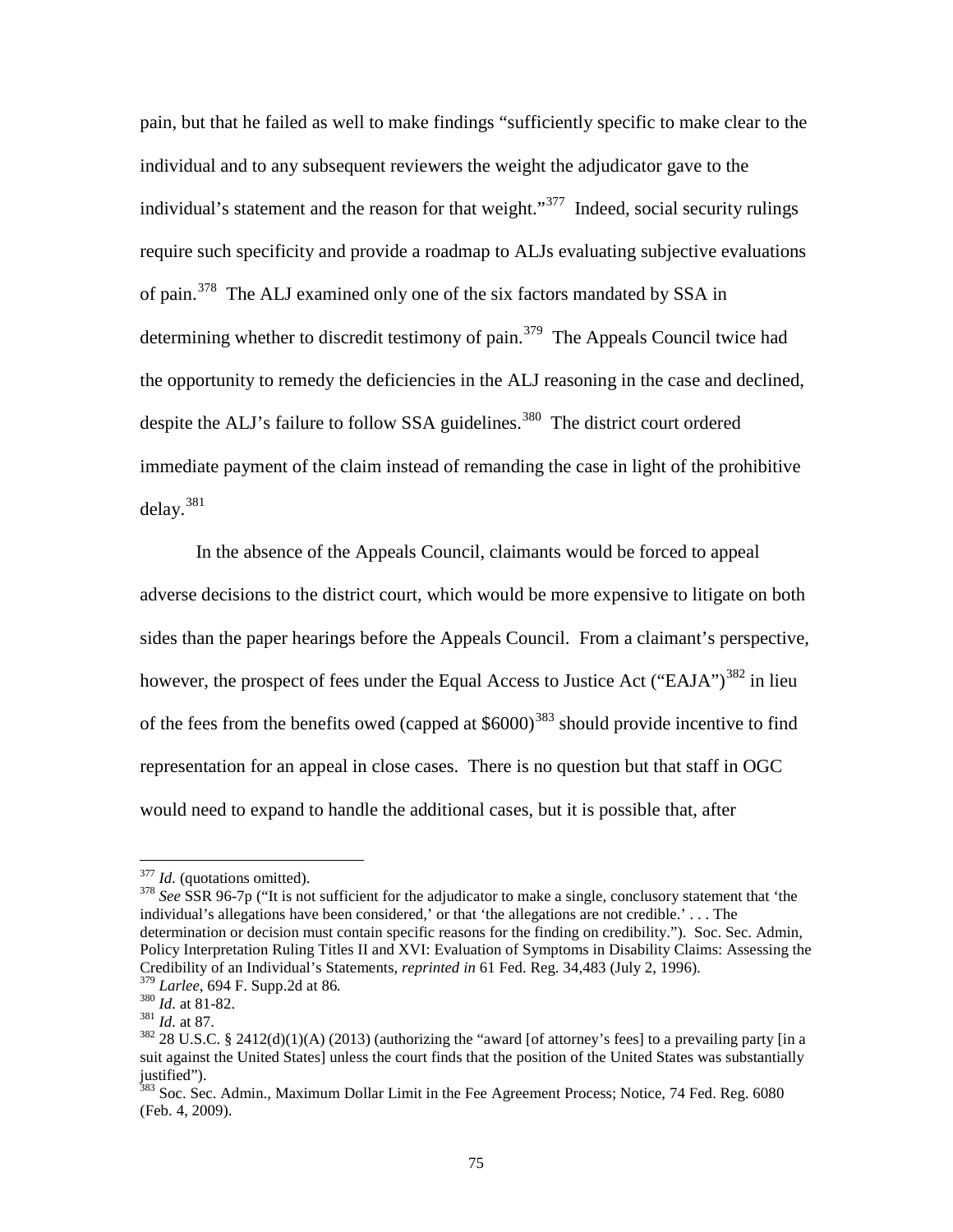reviewing the files, OGC might settle quickly at least in cases for which the Appeals Council currently either reverses or remands. Unquestionably, altering the Appeals Council's role would also result in an increased number of Social Security disability case filings in federal district courts, and, thereby, potentially disrupt the federal court system.<sup>[384](#page-78-6)</sup>

Currently, given that the Appeals Council affirms denials in almost 100,000 cases a year, only a modest percentage of claimants appeal denials to federal court, whether because of weakness in their cases or lack of perseverance. Claimants drop their cases for a variety of reasons. Some may not be able to find an attorney. Others may drop appeals to file a new claim for a subsequent period because the evidence has improved.<sup>385</sup> Predicting the number of appeals to federal court if the Appeals Council no longer hears cases as of right accordingly is quite difficult, but the federal courts' potential exposure would be significant.

Any influx of appeals likely would be unwelcome by federal courts. Social Security disability cases may not take nearly as much time as a typical civil case to resolve in court, but the sheer volume of cases would increase. U.S. magistrates may struggle to keep up with the increased volume. Although it is hard to predict with

<sup>&</sup>lt;sup>384</sup> SSA recently experimented with removing the Appeals Council, replacing it with the Decision Review Board ("DRB"). The DRB has since been eliminated, in part, because "[t]he DRB's workload [grew so] quickly [to] become overwhelming." Soc. Sec. Admin., Reestablishing Uniform Nat'l Disability Adjudication Provisions; Notice of proposed rulemaking, 74 Fed. Reg. 63,688, 63,689 (Dec. 4, 2009). Often, the DRB could not review its cases and would simply certify them to federal court. *See, e.g.*, [Grouzis v. Astrue,](http://www.lexis.com/research/xlink?app=00075&view=full&searchtype=get&search=2012+U.S.+Dist.+LEXIS+136489) 2012 U.S. Dist. LEXIS 136489, \*1 (D. Mass. Sept. 25, 2012) (noting that a case before the court was ripe for judicial review after finding that an ALJ's decision became the final decision of SSA when the DRB failed to complete its review of the plaintiff's claim in the time allowed); Johnson v. Astrue, 2012 U.S. Dist. LEXIS 135077, \*1 (D. Mass. Sept. 21, 2012) (same); Marques v. Astrue, 2012 U.S. Dist. LEXIS 29143, \*2 (D. Mass. Mar. 6, 2012) (same); Roeschlaub v. Astrue, 2011 U.S. Dist. LEXIS 153939, \*3 (D. Mass. Dec. 5, 2011) (same).

<span id="page-79-1"></span><span id="page-79-0"></span><sup>&</sup>lt;sup>385</sup> Kraus Interview, *supra* note 348.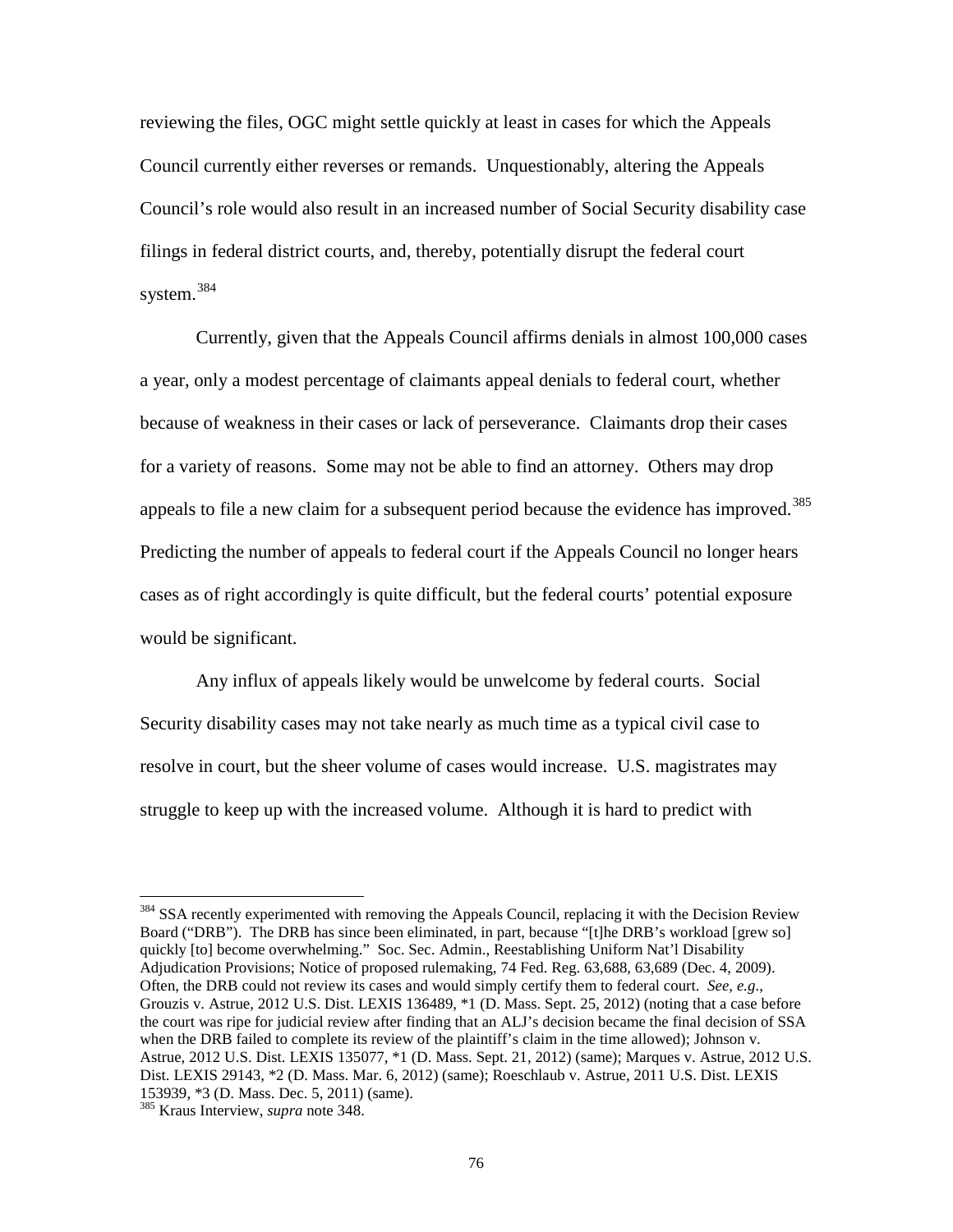confidence, the caseload of social security claims in the district courts would increase significantly even if we posit an expanded role for OGC.

We tentatively believe that altering the Appeals Council focus to quality control as opposed to appellate review as of right is warranted. The appellate review function does not justify the added delay to often deserving claimants and the increased administrative costs attendant upon resolving in excess of a 100,000 appeals each year.

#### *Recommendation 12 - Adoption of Appeals Council Audit Function:* The

Appeals Council should adopt an audit function by reviewing a sampling of both allowances and denials, without reviewing each denial appealed as it currently does.<sup>[386](#page-79-1)</sup> If the Appeals Council reviewed 5% of each ALJ's decisions, ALJs would have greater incentive for care in writing decisions both allowing and denying benefits. The Council could couple that review with a certiorari policy in which it could opt to review any other denial for good cause shown. The Council could accept review because of the policy issues involved or because of the egregiousness of the ALJ's error. The overall caseload of the Council likely would decrease, permitting the Council more time to focus on decisions clarifying policy, assuming judicious use of the discretionary review power.

<span id="page-80-0"></span>By reviewing 5% of each ALJ's workload, the Council could more readily determine if additional training were needed, as the Appeals Council currently does in a more modest fashion through post-effectuation review. Although the Appeals Council only would consider appeals from a portion of denials automatically, there is to our knowledge no agency that guarantees plenary appellate review of an ALJ's

<sup>&</sup>lt;sup>386</sup> This proposal is somewhat akin to the DRB model that SSA abandoned in Region I but with the critical difference that the Council would adopt an audit function coupled with the authority to review appeals on a discretionary basis. The Council therefore maintains the keys to its own workload. *See* IMPROVING THE HEARING PROCESS, *supra* note 13, at 16-17; *see also* SSA HAS TAKEN STEPS, *supra* note 62, at 11-12.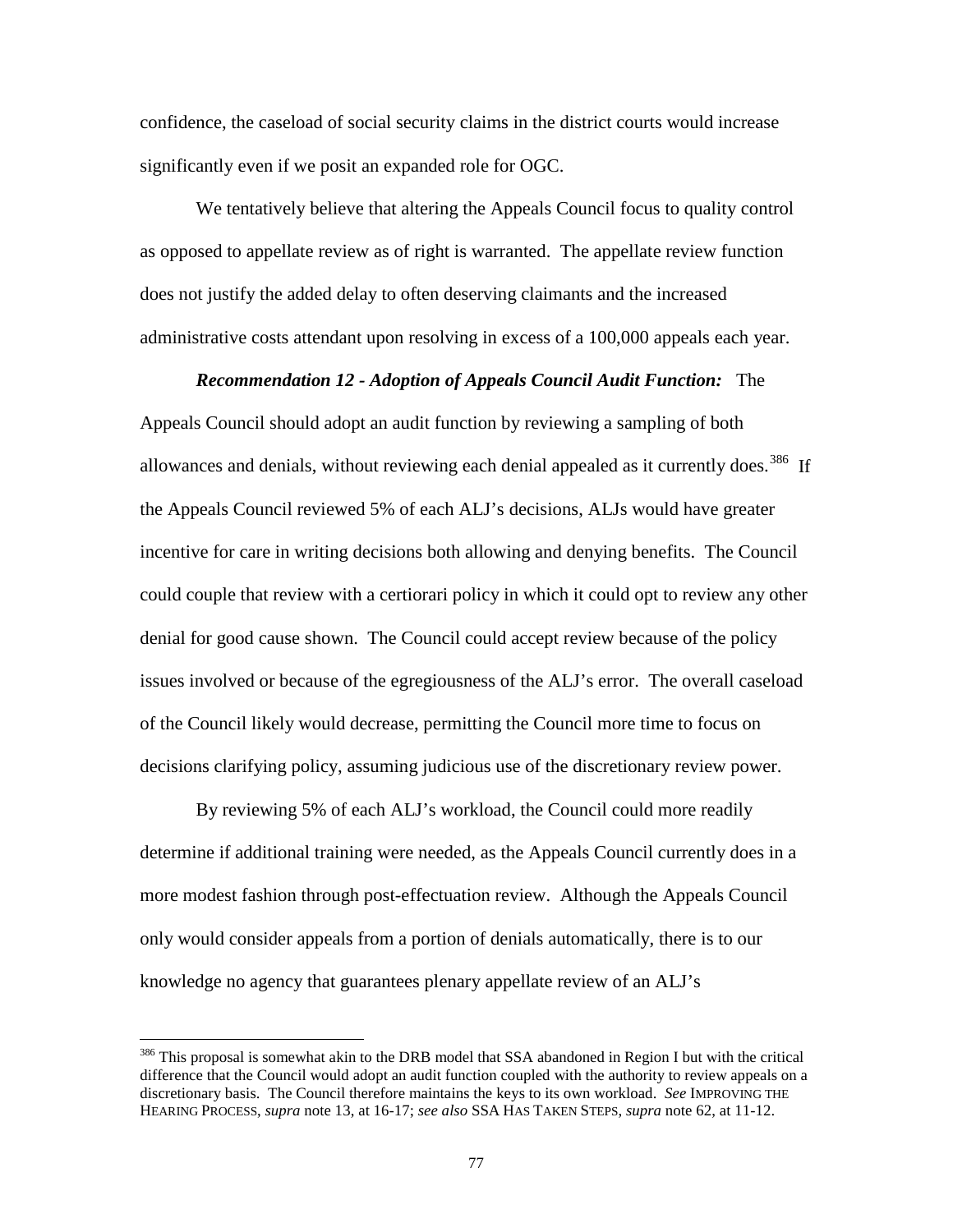determination. As Justice Powell articulated in *Mathews v. Eldridge*, "Significantly, the cost of protecting those whom the preliminary administrative process has identified as likely to be found undeserving may in the end come out of the pockets of the deserving since resources available for any particular program of social welfare are not unlimited."<sup>[387](#page-80-0)</sup> The key would be to devise a way to handle the additional cases in the district courts without overburdening the court system.<sup>388</sup>

Thus, we recommend a pilot project in one SSA region to eliminate automatic Appeals Council review of denials in an effort to study further the Appeals Council's transition from an appellate body to more of a policy entity. The Appeals Council should examine a sampling of denials and allowances from all ALJs in that region and determine on a discretionary basis which appeals from denials seem most compelling for review. OGC should accordingly heighten its screening function for appeals arising from that region. After two years of experience, a final decision could be made whether to reinstate the Council's traditional appellate review function, or eliminate it nationwide. The additional burden on federal courts would need to be assessed and various responses weighed. In the interim, the Council should adopt the more modest reforms suggested to help facilitate its pedagogic role.<sup>[389](#page-81-1)</sup>

<span id="page-81-0"></span><sup>&</sup>lt;sup>387</sup> 424 U.S. 319, 348 (1976).<br><sup>388</sup> Soc. Sec. Admin. Office of the Inspector General, Overall Disability Claim Times for 2009, A-01-10-10168, at 8 (May 2011), *available at* http://oig.ssa.gov/sites/default/files/audit/full/pdf/A-01-10- 10168.pdf [hereinafter CLAIM TIMES FOR 2009] (reporting that in FY 2009, the average disability case was not resolved for 1895 days, from filing to federal court decision).

<span id="page-81-2"></span><span id="page-81-1"></span><sup>389</sup> *See infra* Part VI.C. We hope to study disparities among federal court judges at a later date. The variation in remand rates suggests that federal judges as well as ALJs harbor different notions of disability. The asymmetrical nature of the SSDI and SSI adjudication system, under which claimants but not the agency can appeal adverse ALJ decisions, may lead to excessively strict district court review of the many ALJ decisions that deny disability. OGC must understand its burden in this unbalanced system to present to federal judges an understanding of the decisions that are not appealed. For instance, attorneys can cite statistics such as of the 100,000 cases each year based on mental impairments, 50,000 are allowed, or of the 20,000 cases in which the testimony of two treating physicians conflict, disability is allowed in 25% of the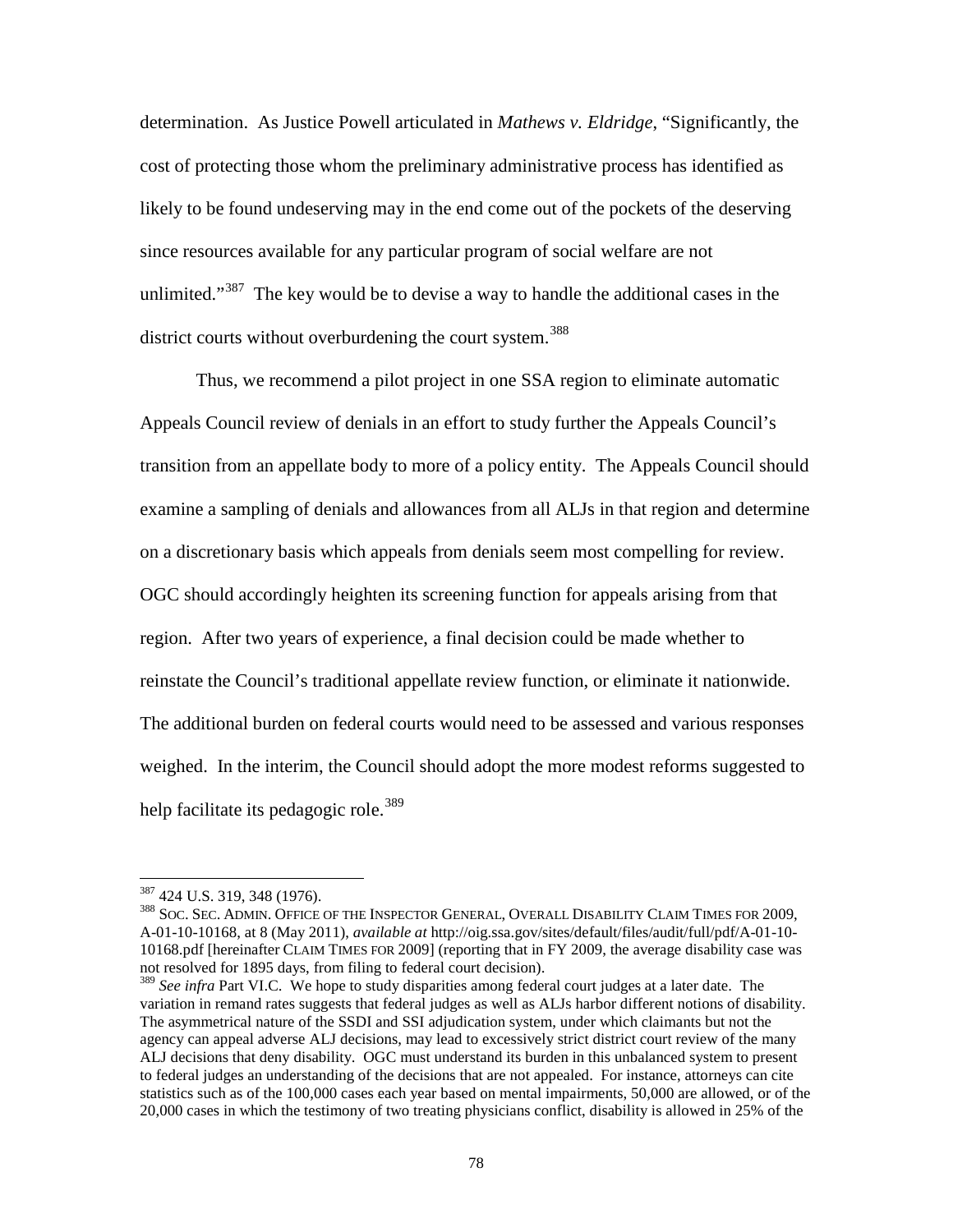# **VII. DDS RECONSIDERATION LEVEL**

Although not within the scope of our original study mandate, we noted an unexpected finding in our data worthy of additional consideration. In 40 states, individuals whose claims are denied at the initial DDS level have a right to seek reconsideration. In those non-prototype states, a team, including a disability examiner and a medical or psychological consultant, none of whom was involved in the first case, reviews the claimant's case. The team does not defer to the initial disability determination. Reconsideration added over 100 days to the review process,<sup>[390](#page-81-2)</sup> and the allowance rate at the reconsideration level is  $14\%$ <sup>[391](#page-82-0)</sup> Roughly a quarter of those whose claims are denied at the reconsideration level drop their appeal.<sup>[392](#page-82-1)</sup>

We examined whether appeals to ALJs from cases arising in the 10 prototype states that eliminated reconsideration were resolved at a similar rate as for appeals from denials in states that permitted the reconsideration option. Given that the reconsideration level results in allowances to 14% of claimants and that an additional 25% or so of disappointed claimants do not appeal after reconsideration, one might surmise that ALJs would allow a higher percentage of claims in cases arising from the prototype states because there would be more deserving claims. Our data reveal the opposite – Fully Favorable rates for claims reviewed by ALJs from prototype states (*i.e.*, no reconsideration) were in fact lower than for non-prototype states (*i.e*., reconsideration

<span id="page-82-2"></span> $\overline{a}$ 

cases and so on. In that vein, judges may reflect a little longer before remanding a case for further deliberation.

<sup>390</sup> *See* CLAIM TIMES FOR 2009, *supra* note 388, at 3.

<span id="page-82-1"></span><span id="page-82-0"></span><sup>391</sup> *See* SOC. SEC. ADMIN. OFFICE OF THE INSPECTOR GENERAL, CONGRESSIONAL RESPONSE REPORT: REINSTATEMENT OF THE RECONSIDERATION STEP IN THE MICHIGAN DISABILITY DETERMINATION SERVICES, A-01-10-20153, at 7 (2010), *available at* http://oig.ssa.gov/sites/default/files/audit/full/pdf/A-01-10- 20153.pdf [hereinafter REINSTATEMENT OF THE RECONSIDERATION STEP IN MICHIGAN]. <sup>392</sup> *Id.*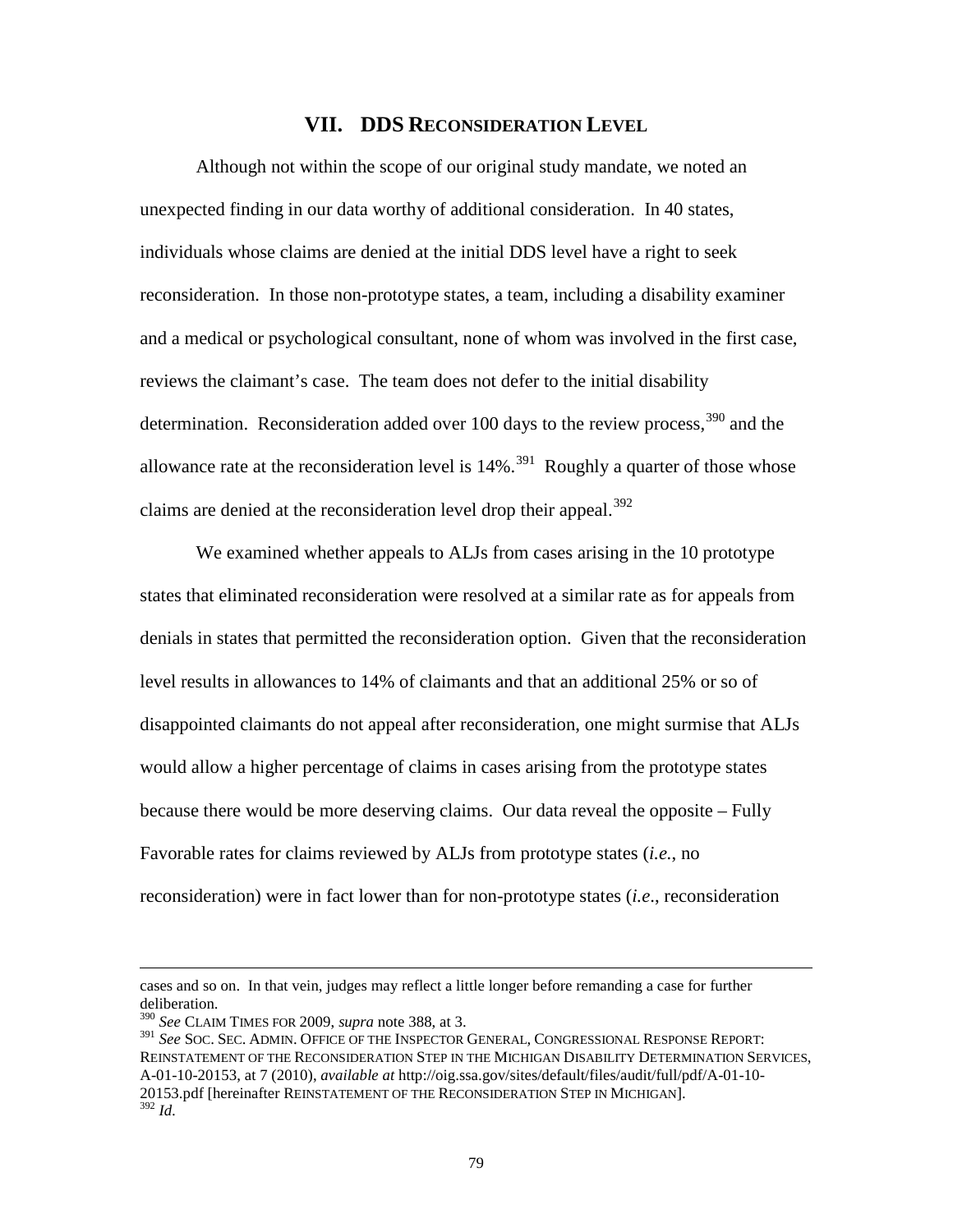permitted).<sup>[393](#page-82-2)</sup> We calculated a 3% differential.<sup>[394](#page-83-0)</sup> That finding is counter intuitive. The reconsideration level, in other words, did not screen out a sufficient number of cases to alter the mix of claims on appeal to  $ALJs$ .<sup>[395](#page-83-1)</sup>

The data collected therefore suggest that the DDS reconsideration level may not filter out sufficient errors to justify the cost and delay.<sup>396</sup> It is possible that ALJ determinations are so random that the allowance rates would remain the same no matter the pool of cases appealed to the ALJs. Or, it may be that claimants decide to appeal to ALJs in roughly the same percentage, whether or not reconsideration is an option, because of factors not directly linked to the strength of their cases. But, we think it far more likely that, had the reconsideration level significantly caught mistakes, the number of appeals from the states would be smaller or the percentage of allowances much less.

On the other hand, at each level of the disability adjudication process – DDS, reconsideration, ALJ, Appeals Council, and federal court – a substantial number of claimants drop their cases.<sup>[397](#page-83-3)</sup> In other words, the levels of appeal provided by SSA may not only weed out weak claims but also may provide disincentive for claimants to continue the process. In particular, the reconsideration level may be more successful in deterring appeals to ALJs than it is in catching mistakes at the DDS level.

 <sup>393</sup> Our finding is similar to the sample study conducted by the Inspector General. *See* CLAIM TIMES FOR 2009, *supra* note 388, at app. F.

<span id="page-83-0"></span><sup>394</sup> STATISTICAL APP., *supra* note 7, at 50-52. The interpretation of the difference in Fully Favorable rates is complicated by the higher dismissal rate for prototype states (18%) than for non-prototype states (14%). *Id.* Considering only cases where a decision was reached (*i.e.*, excluding dismissals), the Fully Favorable rate was 58% in prototype states and 59% in non-prototype states. *Id.*

<span id="page-83-1"></span><sup>395</sup> This trend may be in part due to other differences between prototype and non-prototype states. *Id.* In particular, hearings from prototype states are more likely to involve Title XVI claims, and to be held without a claimant representative; both of which we found to be correlated with lower allowance rates. *Id.* at 50-51. After controlling for these factors, claims from prototype states showed slightly *higher* allowance rates (2%) than claims from non-prototype states. *Id.*

<span id="page-83-4"></span><span id="page-83-2"></span><sup>&</sup>lt;sup>396</sup> The SSA calculated roughly the same differential for claims filed in FY 2008. ASPECTS OF DISABILITY DECISION MAKING, *supra* note 1, at 17.

<span id="page-83-3"></span><sup>&</sup>lt;sup>397</sup> SSAB data show that the attrition from initial denial at the DDS level to appeal is significantly greater in the prototype states. *See id.*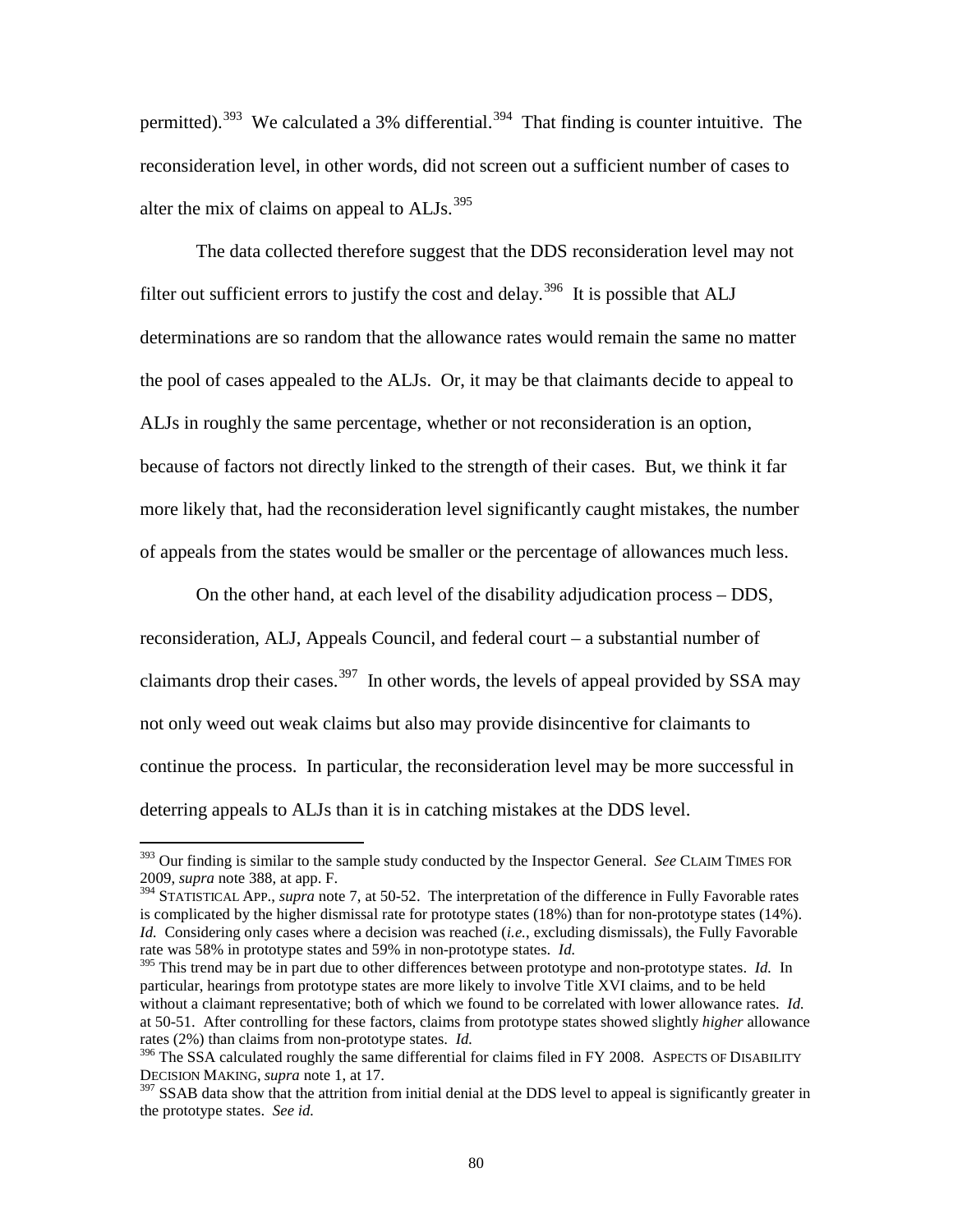*Recommendation 13 - Considerations for SSA to Evaluate Before Reinstitution* 

*of Reconsideration in Prototype States:* Accordingly, we suggest that the agency should hesitate before reinstituting the reconsideration level in the prototype states.<sup>[398](#page-83-4)</sup> Eliminating reconsideration at the DDS level saves resources and minimizes the time between determination at the state level and possible appeal to the ALJ. The reconsideration level dissuades both deserving and undeserving claimants from pursuing their cases. Accordingly, SSA should calculate the cost in added appeals to the ALJ level in the prototype states but balance that cost against the prospect that deserving beneficiaries are not receiving their due.

# **VIII. CONTINUING DISABILITY REVIEW**

Although the study was designed to improve the role of the Appeals Council and streamline the ALJ hearing process, an issue arose during the course of interviews that warrants priority attention, even though it is outside the scope of the original study mandate. The hearings backlog and difficulty of using ALJ decisions as baselines to determine medical improvement have impaired functioning of the CDR system as designed. The delays in hearings cause substantial loss to the trust fund because payments continue to beneficiaries who are no longer disabled,<sup>[399](#page-84-0)</sup> and that loss threatens availability of funds down the road to claimants who are disabled.

<span id="page-84-2"></span>The Social Security Act requires the agency to conduct periodic review of the well over ten million beneficiaries to ensure continuing eligibility for benefits.<sup>400</sup> The agency evaluates certain criteria in determining which cases to pull for CDR. It bases the

<sup>&</sup>lt;sup>398</sup> SSA had considered reinstating reconsideration in Michigan. *See generally* REINSTATEMENT OF THE RECONSIDERATION STEP IN MICHIGAN, *supra* note 391.

<span id="page-84-0"></span>RECONSIDERATION STEP IN MICHIGAN, *supra* note 391. <sup>399</sup> *See* Soc. Sec. Disability Reform Act of 1984, Pub. L. No. 98-480, § 423, 98 Stat. 1794; Pub. L. No. 97- 455, § 213(g)(2)(A), 98 Stat. 2497 (1983) (codified at 42 U.S.C. § 1395(g)(2)(A)).

<span id="page-84-1"></span><sup>400</sup> *See* 42 U.S.C. §§ 421(i), 1382(a)(3)(H)(ii)(I); Swank, *supra* note 200, at 166.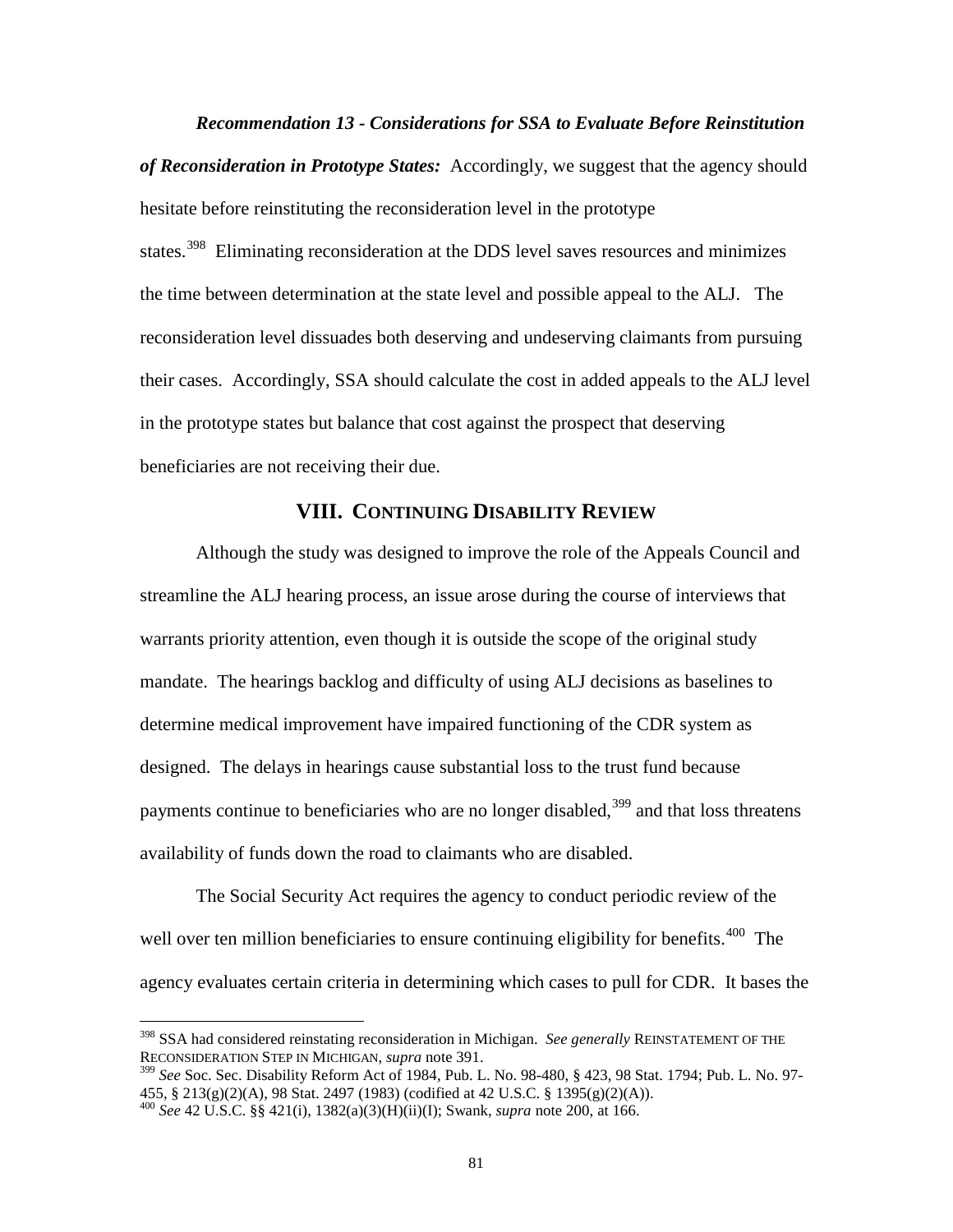evaluation on beneficiary characteristics contained in SSA's computerized records, such as age, impairment, and length of disability. $401$  SSA places beneficiaries in three categories – medical improvement expected, medical improvement possible, and medical improvement not expected.<sup>402</sup> Full medical reviews generally are required every 18 months in the first category, and paper reviews are initiated for every beneficiary within three years in the second category and five to seven years for those not expected to improve.[403](#page-85-1) Based on the paper reviews of medical information, the agency at the DDS level then determines whether there is sufficient evidence of improvement to end benefits or at least schedule a medical CDR.<sup>[404](#page-85-2)</sup>

In FY 2010, SSA completed 324,567 full medical CDRs, finding that benefits should be ended in 84,574 cases, principally due to perceived medical improvement (roughly  $25\%$  of cases selected).<sup>405</sup> It predicted that benefits ultimately would be terminated in over 50,000 cases.<sup>[406](#page-85-4)</sup> On the other hand, the IG has reported that 1.4 million CDRs were expected to be pending at the end of FY 2011<sup>[407](#page-85-5)</sup> and the agency

 <sup>401</sup> *See* U.S. GOV'T ACCOUNTABILITY OFFICE, GAO-03-662, SOCIAL SECURITY DISABILITY: REVIEWS OF BENEFICIARIES' DISABILITY STATUS REQUIRE CONTINUED ATTENTION TO ACHIEVE TIMELINESS AND COST EFFECTIVENESS 7 (2003) [hereinafter REVIEWS OF BENEFICIARIES' DISABILITY STATUS]; SOC. SEC. ADMIN. OFFICE OF THE INSPECTOR GENERAL, FULL MEDICAL CONTINUING DISABILITY REVIEWS, A-07-09-29147, at 2 (2010), *available at http://oig.ssa.gov/sites/default/files/audit/full/pdf/A-07-09-29147.pdf.*<br><sup>402</sup> REVIEWS OF BENEFICIARIES' DISABILITY STATUS, *supra* note 401, at 7.<br><sup>403</sup> See SOC. SEC. ADMIN., ANNUAL REPORT OF C

<span id="page-85-0"></span>

<span id="page-85-6"></span><span id="page-85-1"></span><sup>(2012),</sup> *available at* http://www.ssa.gov/legislation/FY%202010%20CDR%20Report.pdf [hereinafter FY <sup>2010</sup> CDR REPORT]. 404 *See* Soc. Sec. Admin., POMS § DI 28001.015-Kinds of Events That May Initiate a CDR (Mar. 12,

<span id="page-85-2"></span><sup>2012),</sup> *available at https://secure.ssa.gov/poms.nsf/lnx/0428001015.*<br>
<sup>405</sup> FY 2010 CDR REPORT, *supra* note 403, at 1.<br>
<sup>406</sup> See id.<br>
<sup>407</sup> SOC. SEC. ADMIN. OFFICE OF THE INSPECTOR GENERAL, OFFICE OF AUDIT WORK PLAN FY

<span id="page-85-3"></span>

<span id="page-85-5"></span><span id="page-85-4"></span><sup>(</sup>Oct. 2011), *available at* http://ssaoigstg.prod.acquia-

sites.com/sites/default/files/audit/full/pdf/FY%202012% 20Audit%20Plan\_0.pdf [hereinafter AUDIT WORK PLAN]; *see also* FY 2010 CDR REPORT, *supra* note 403, at 7; SOC. SEC. ADMIN. OFFICE OF THE INSPECTOR GENERAL, FOLLOW-UP, CHILDHOOD CONTINUING DISABILITY REVIEWS AND AGE 18 REDETERMINATIONS, A-01-11-11118, at 3 (2011), *available at* http://oig.ssa.gov/sites/default/files/audit/full/pdf/A-01-11- 11118\_0.pdf.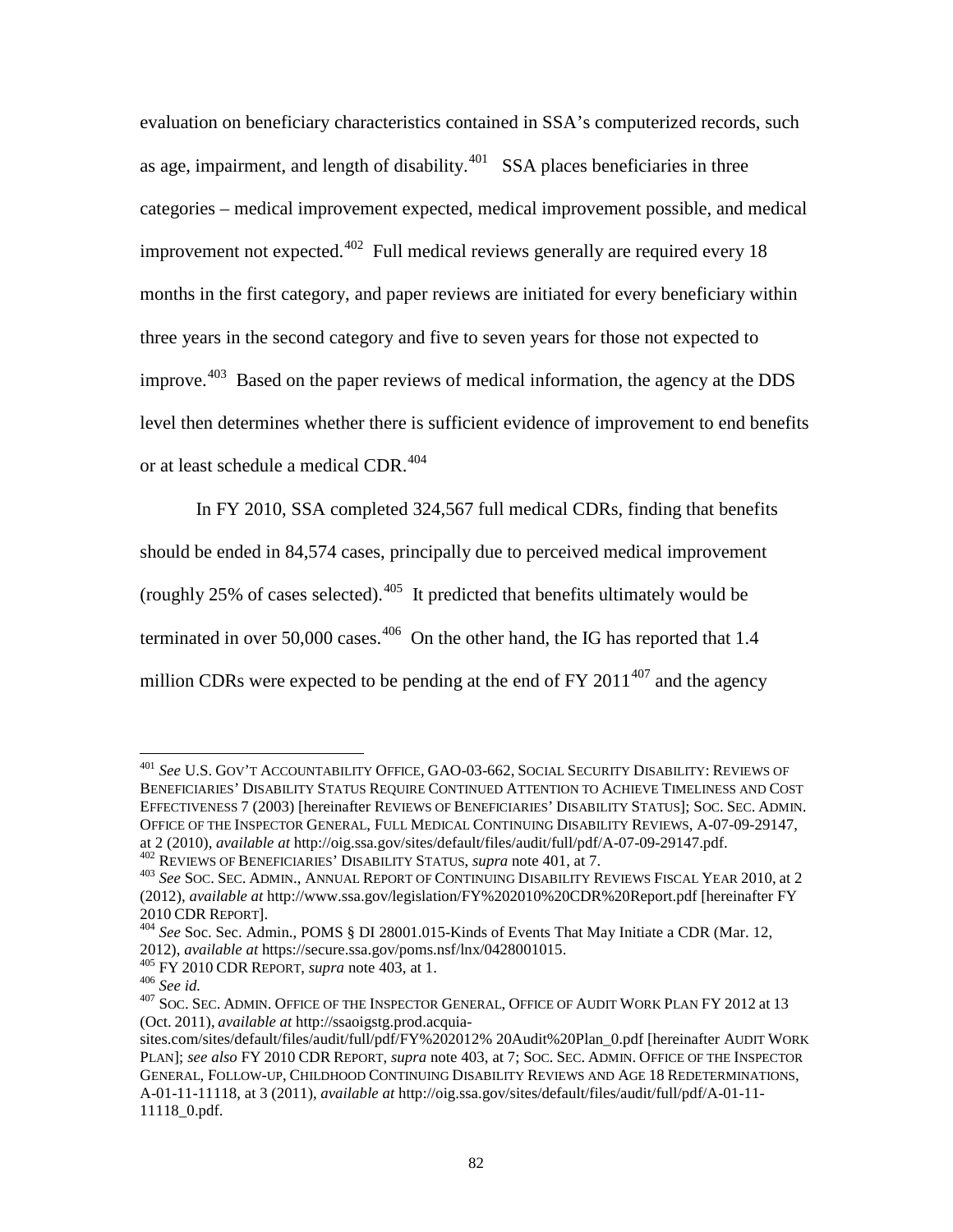conducted more CDRs ten years ago than it does today.<sup>[408](#page-85-6)</sup> In addition to problems of delay,  $409$  the agency's success rate may be limited because if the evidence girding the initial disability finding is conclusory, SSA's burden to show improvement is daunting. Each beneficiary whom the agency determines has improved to the point of resuming gainful employment is entitled to a hearing before an ALJ.<sup>[410](#page-86-1)</sup>

The \$300,000 average cost over a lifetime for finding disability (including benefits and health coverage)<sup>[411](#page-86-2)</sup> would diminish significantly if claimants whose condition improved were removed from the rolls, although there is no guarantee that such individuals would resume work.<sup>[412](#page-86-3)</sup> SSA studies have suggested that, for every dollar spent on CDRs, the government saves almost ten dollars.<sup>413</sup> At some point, that ratio would flatten out, but, in the meantime, there is substantial ground to be gained.

There are a number of reasons plausibly to explain why the agency has not been more aggressive in CDR. First, the legacy of the 1980s – when the agency apparently forced a substantial number of individuals with disabilities off the rolls, precipitating scathing rebukes from the federal judiciary – may continue to influence the agency.<sup>[414](#page-86-5)</sup>

Second, Congress and/or the agency understandably may not wish to appear as if it is targeting people with disabilities. Those receiving disability benefits largely are poor, even if they have recovered from their illness or injury, and they may face difficulty

<span id="page-86-1"></span><span id="page-86-0"></span>

<sup>&</sup>lt;sup>408</sup> See ASPECTS OF DISABILITY DECISION MAKING, *supra* note 1, at 18.<br><sup>409</sup> For additional data documenting delay, *see* Swank, *supra* note 200, at 166-68.<br><sup>410</sup> See 20 C.F.R. § 404.1594 (2006). SSA also conducts revie

<span id="page-86-3"></span><span id="page-86-2"></span><sup>&</sup>lt;sup>411</sup> See Paletta, *supra* note 2.<br><sup>412</sup> Only a modest number of beneficiaries ever return to work once on disability. See RICHARD V. BURKHAUSER & MARY C. DALY, THE DECLINING WORK AND WELFARE OF PEOPLE WITH DISABILITIES 58- 67 (2011).

<span id="page-86-6"></span><span id="page-86-4"></span><sup>413</sup> *See* ASPECTS OF DISABILITY DECISION MAKING*, supra* note 1, at 21; FY 2010 CDR REPORT, *supra* note 403, at 6. <sup>414</sup> *See, e.g.*, Levy, *supra* note 11, at 484–89; Robert E. Rains, *A Specialized Court for Social Security? A* 

<span id="page-86-5"></span>*Critique of Recent Proposals*, 15 FLA. ST. U. L. REV. 1 (1987) (summarizing spate of wrongful terminations and adverse reaction in the courts).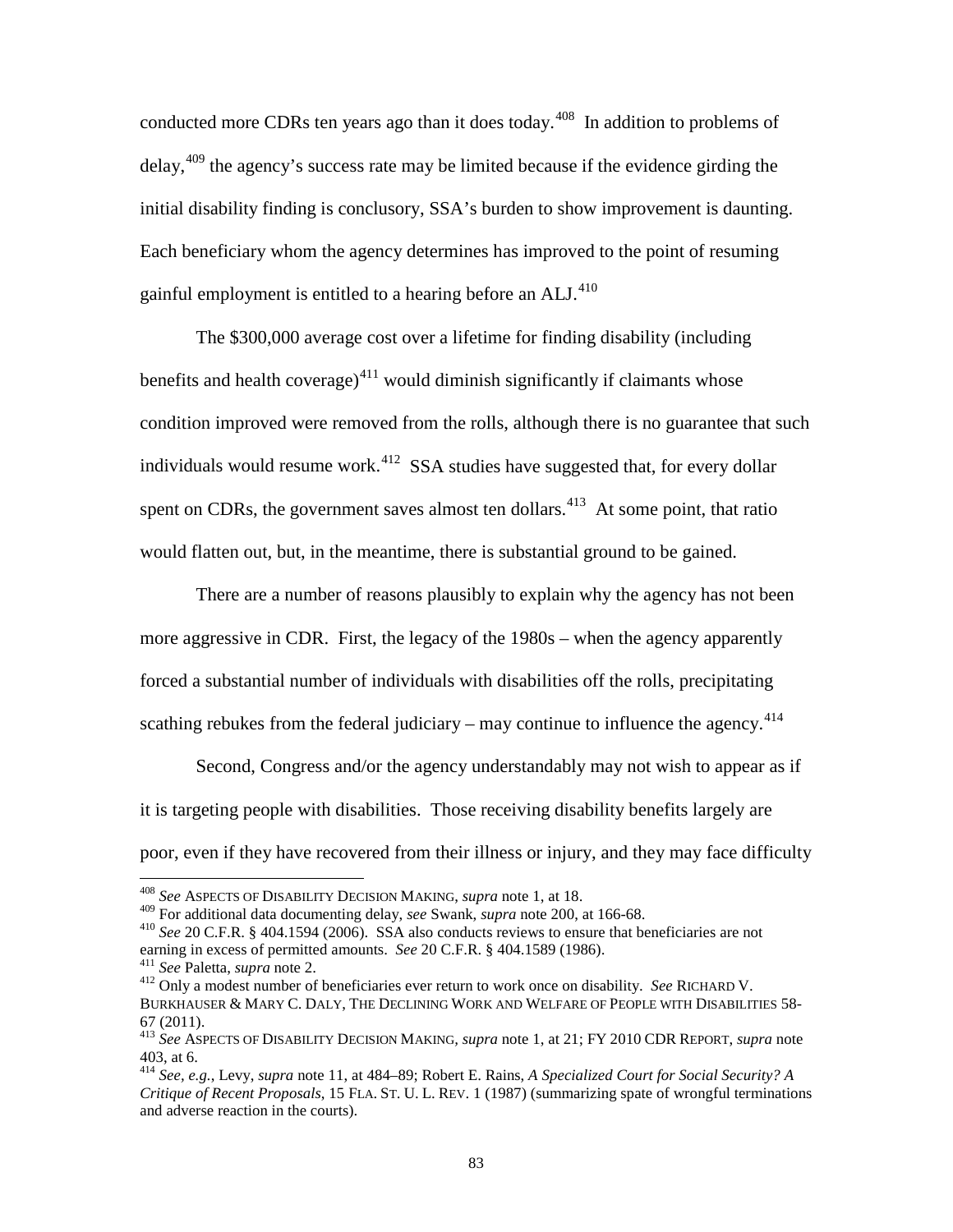in finding gainful work, particularly in our current economy. SSA over the years, therefore, may have shifted priorities to preventing those who are not disabled from receiving insurance benefits at the outset.  $415$ 

Third, Congress simply may not have the will to increase funding for an agency that addresses entitlements, even if the funds are targeted at saving money.<sup>416</sup> There may be insufficient political backing to allocate more money for SSA CDR review.

A procedural innovation would help address the backlog and yet comport with the underlying goal of the Social Security Act to ensure that those who are disabled receive benefits. Congress could reverse the presumption of disability for those most likely to recover by altering the statute to allow a finding of disability for a discrete term.<sup>417</sup> A significant number of claimants may suffer traumatic injury through an automobile crash, fall, or disease. Their disability is not in question, but the likelihood of recovering to the point of gainful employment may be substantial. SSA may not be able to gauge whether a particular disability likely will last another two or four years, but it can be reasonably confident that it will not extend beyond that period. Currently, SSA only has the option to conclude that such individuals are disabled, with benefits to continue until the agency can bear the burden to determine that the disability has ceased. And, for reasons previously suggested, the CDR process as currently constituted is not fully effective, both because of delay and the inadequacies of the ALJ decision allowing benefits.

<span id="page-87-2"></span><sup>&</sup>lt;sup>415</sup> SSA in addition may not wish to precipitate more requests for hearings, which would threaten to increase the backlog. *See* Swank, *supra* note 200, at 169.

<span id="page-87-1"></span><span id="page-87-0"></span>

<sup>&</sup>lt;sup>416</sup> See FY 2010 CDR REPORT, *supra* note 403, at 7.<br><sup>417</sup> Similar proposals have been issued periodically, but never come close to implementation. *See, e.g.*, CONG. BUDGET OFFICE, CBO MEMORANDUM: TIME-LIMITING FEDERAL DISABILITY BENEFITS (1997), *available at* http://www.cbo.gov/sites/default/files/cbofiles/ftpdocs/40xx/doc4013/1997doc02-entire.pdf.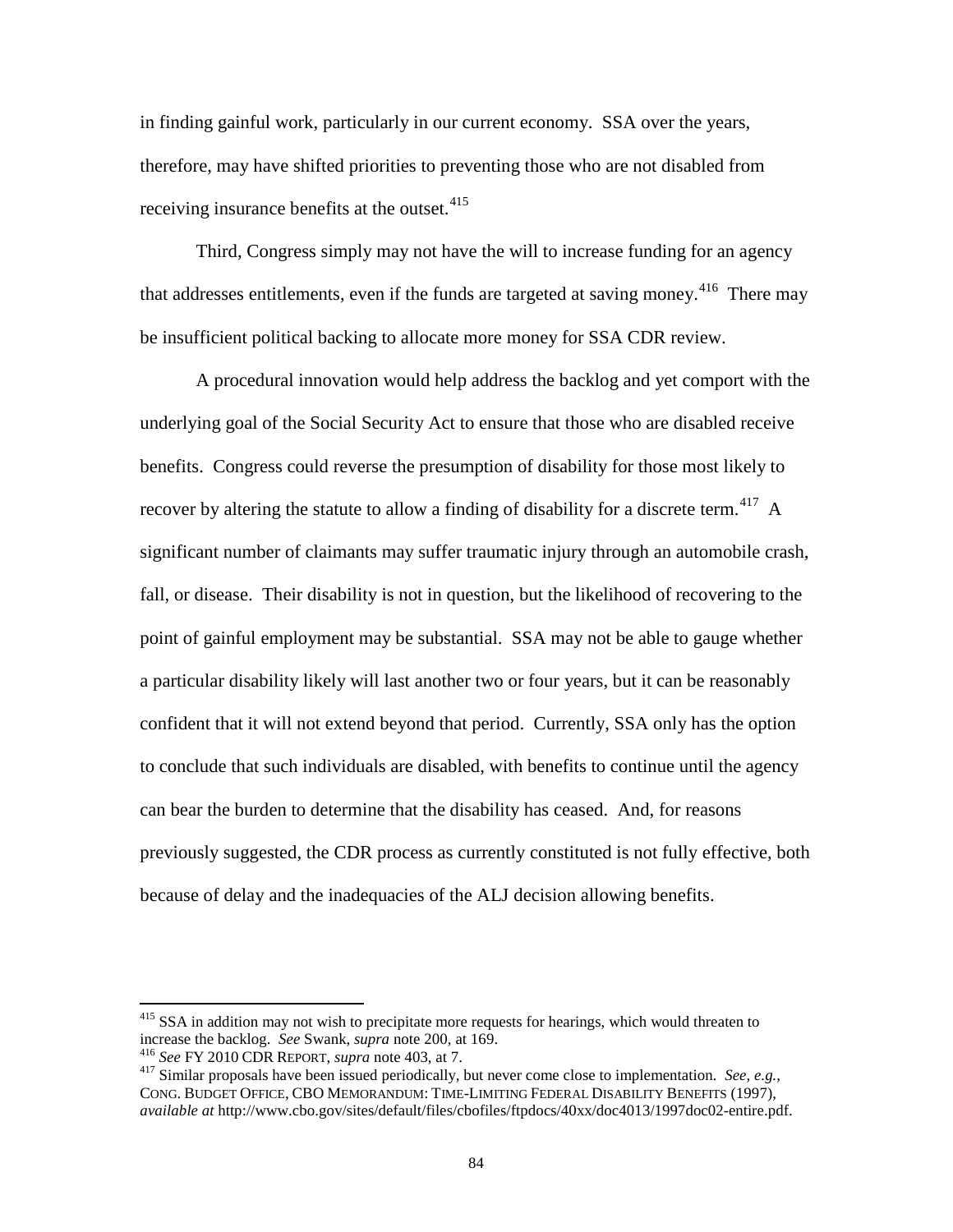The "term disability" concept would change the dynamic of CDRs in four respects. First, term beneficiaries once again would have the burden of persuasion to demonstrate disability at the end of the term, as with claimants generally. It is difficult to assess what difference that change in burden would make, but it would, at a minimum, set a different "tone" at hearings to determine whether the predicted medical improvement occurred. The shift in burden likely will result in more accurate determinations both because recovery was predicted and because the underlying ALJ opinion allowing benefits often is ambiguous. Moreover, because the beneficiary uniquely has access to information on whether the predicted recovery materialized, shifting the burden accords with traditional justifications for allocating burdens.<sup>418</sup> Second, cabining disability for a term may have the heuristic value of communicating to claimants that they should continue thinking about employment possibilities even when collecting benefits. Third, the burden of overcoming inertia would switch from agency to beneficiary. Under current policy, it is the agency that must schedule the CDRs, collect medical information, and then determine whether to terminate benefits. Under the "term" proposal, beneficiaries must initiate the process, and some beneficiaries whose health has improved might well desist.<sup>419</sup> Fourth, and related, the term disability approach would minimize the protracted delays that currently beset the CDR process before SSA determines that beneficiaries are no longer disabled, and therefore minimize government

 <sup>418</sup> *Cf.* Richard A. Posner, *An Economic Approach to the Law of Evidence*, 51 STAN. L. REV. 1477 (1999); Bruce L. Hay & Kathryn E. Spier, *Burdens of Proof in Civil Litigation: An Economic Perspective*, 26 J. LEGAL STUD. 413 (1997).

<span id="page-88-0"></span><sup>&</sup>lt;sup>419</sup> Indeed, a significant number of beneficiaries, several thousand a year, when contacted by SSA do not comply with SSA's request to provide medical updates and therefore are terminated from the rolls for that reason. FY 2010 CDR REPORT, *supra* note 403, at 3.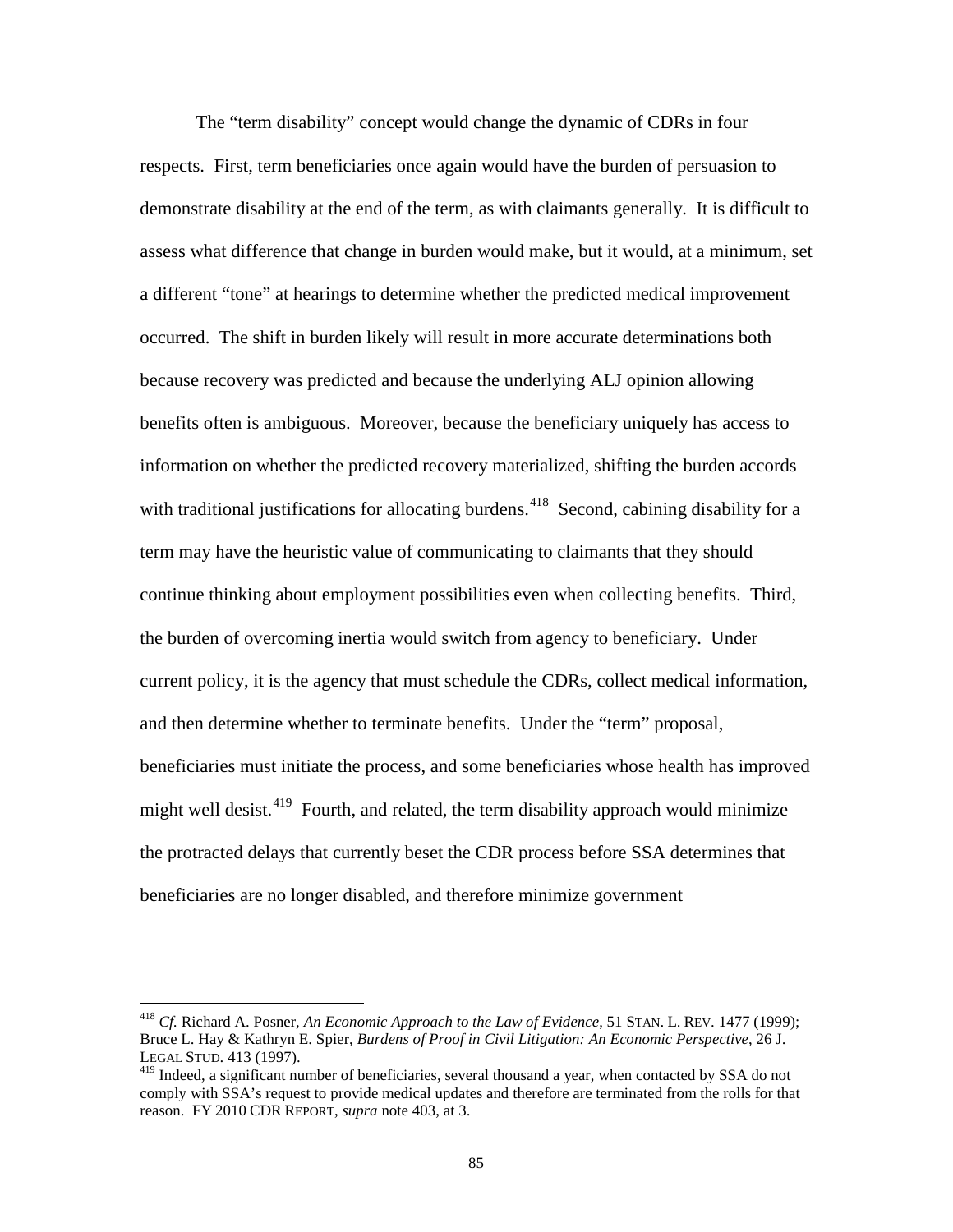overpayments.[420](#page-88-0) For a mixture of reasons, therefore, a procedural shift to the term disability concept likely would help ensure that payments are confined to those who remain disabled.

# *Recommendation 14 - Amendment of the Social Security Act to Include "Term" Disabilities:* Accordingly, Congress should amend the Social Security Act to give the agency the option to determine disability for a term, with the ability to choose between three and five years. After that time, the claimant would have to demonstrate continuing disability based on current medical information. To the extent that the disability lasts longer than predicted by the ALJ, claimants will have the former findings made by the ALJ in their favor and need only supplement the record with contemporary physician reports. SSA should consider an age cutoff for such term-limited allowances, such as 55, given that the likelihood of reentering the workforce for a claimant who is disabled and close to retirement age is minimal. Moreover, ALJs should only be able to decide upon a term disability once per claimant. Thereafter, the choice would become binary, as it is now – either the claimant is disabled or not. Otherwise, ALJs might be too tempted to impose one term after the next and trigger too many new hearings.

ALJs are not physicians, and even physicians have no crystal ball in prognosticating the length of disability. But, through hearing 500-700 cases annually, ALJs develop a sense of how long particular traumatic injuries are likely to continue, and they have the medical reports at hand. A part of their caseload each year includes CDRs, so they have experience in assessing the duration of disability. Given that ALJs see claimants well after the injury has taken place, they gain a sense as to the pace of

<span id="page-89-0"></span> <sup>420</sup> AUDIT WORK PLAN, *supra* note 407, at 13 (estimating that, from calendar year ("CY") 2005 through CY 2010, SSA "will have made benefit payments of between \$1.3 and \$2.6 billion that could have been avoided if the medical CDRs in the backlog had been conducted by DDSs when they were due").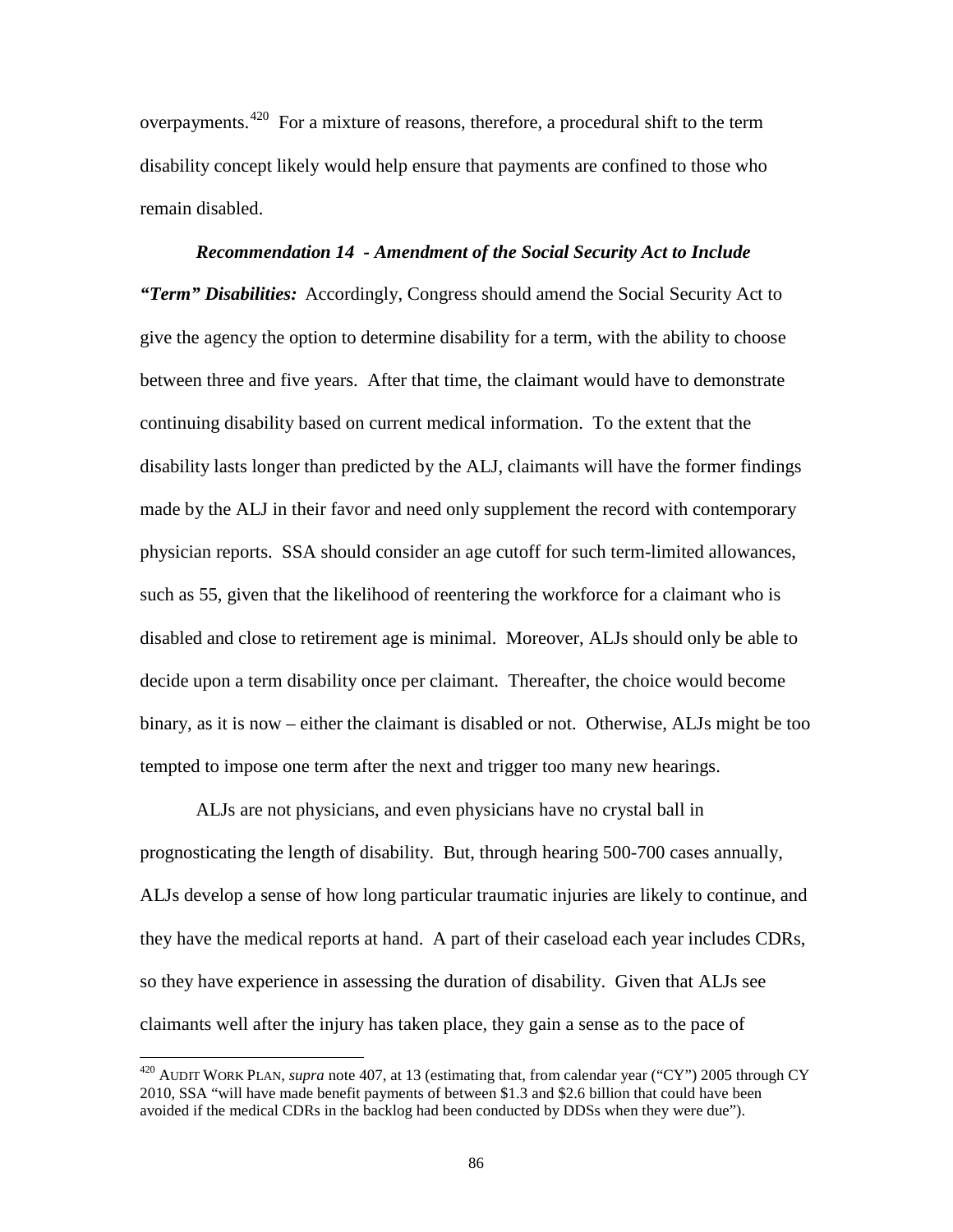recovery. SSA already calculates the likelihood of recovery based upon sophisticated analytics, which should aid ALJs in their determination. Claimants should be protected by continuing to receive benefits for a period after expiration of the term to enable them to pursue disability again at the DDS level by filing a new application.

Adoption of the finite disability concept would not be cost free. SSA would face more hearings as beneficiaries challenge whether they have improved significantly at the end of their designated term. For the sake of discussion, assume that ALJs determine that 50,000 claimants a year fall within the term disability category, or roughly 7% of all those turned down at the DDS level who seek a hearing before an ALJ.<sup>[421](#page-89-0)</sup> If all 50,000 later challenge whether they are still disabled at the end of the term, which is unlikely, SSA would face a 7% increase in filings. Given that some term beneficiaries are likely not to re-file, some will gain disability at the DDS level, and that the claims of some would have been remanded anyway, the increase in hearings annually at the ALJ level would be significantly less.

The impact of even that increase in hearings is not to be minimized. Nonetheless, most of the additional cases would turn on disabilities already documented in the record. If the claimant loses at the DDS level and appeals, the hearing would be relatively straightforward given that the only issue for resolution would be medical improvement, unless a new disability were implicated.

<span id="page-90-0"></span>More importantly, if 50% of those 50,000 claimants are found to have improved to the point that they are no longer disabled (in conformance with ALJ predictions) – a

<sup>&</sup>lt;sup>421</sup> The CBO in 1997 estimated that as many as 50% of claimants fall within a category of possible improvement. TIME-LIMITING FEDERAL DISABILITY BENEFITS, *supra* note 417, at 2. We recommend that the disability term category be used only for claimants who are "likely" to improve.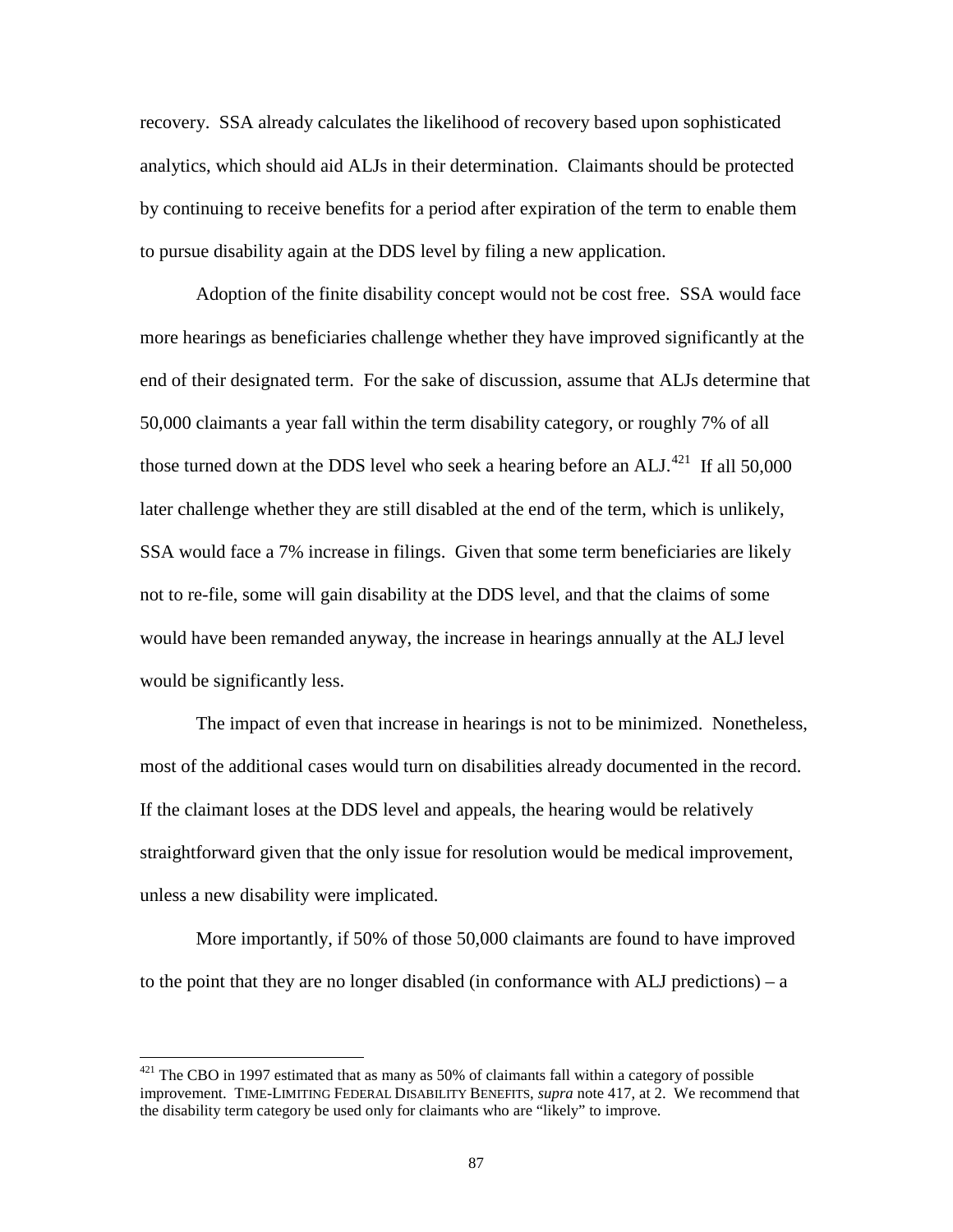relatively modest assumption<sup>[422](#page-90-0)</sup> – then the lifetime savings to the trust fund would, in crude arithmetic, approach 7.5 billion dollars (25,000 claims at \$300,000 each, discounted somewhat by disability payments distributed during the term). And, these savings would arise *each* year, although the savings would only hit the trust fund over an extended period of time. Of course that figure does not take into account that SSA eventually may determine through the current CDR process that many of those beneficiaries are no longer disabled. The "term disability" concept, however, would force reconsideration of disability much sooner than is now the case, and the IG has estimated that even the delay – without considering any impact of the changes from reallocating the burden of persuasion – would save hundreds of millions of dollars each year.<sup>[423](#page-91-0)</sup> In contrast to such savings, the additional process costs assumed by SSA seem quite modest in comparison.

On the other hand, if the option of a "disability term" existed, it is possible that ALJs in close cases would allow *more* claims than they do now, because the government's exposure is less. Although the criteria for determining disability would not have changed, an ALJ's sympathies might be determinative in close cases. The possibility should be monitored closely, but a quick arithmetic look suggests that the

 <sup>422</sup> SSA has found roughly 6% of those subjected to CDR routine review to be no longer disabled. *See* FY 2010 CDR REPORT, *supra* note 403; David H. Autor & Mark G. Duggan, *The Growth in the Social Security Disability Rolls: A Fiscal Crisis Unfolding*, J. ECON. PERSPECTIVES (2006). That percentage has remained constant. U.S. GOV'T ACCOUNTABILITY OFFICE, GAO/T-HEHS-97-222, SSA IS MAKING PROGRESS IN ELIMINATING CONTINUING DISABILITY BACKLOGS (1997).

<span id="page-91-1"></span><span id="page-91-0"></span><sup>&</sup>lt;sup>423</sup> See Soc. Sec. Admin. Office of the Inspector General, Full Medical Continuing Disability REVIEW, A-07-09-29147, at 2-3 (Mar. 2010). Indeed, the amount saved may be greater; *see also* AUDIT WORK PLAN, *supra* note 407, at 13 (estimating that from calendar year ("CY") 2005 through CY 2010, SSA "will have made benefit payments of between \$1.3 and \$2.6 billion that could have been avoided if the medical CDRs in the backlog had been conducted by DDSs when they were due"). Moreover, SSA calculates that 6% of the 1.25 million beneficiaries whose cases currently are in the CDR backlog are no longer disabled. *See* FY 2010 CDR REPORT, *supra* note 403. If those CDRs could be scheduled, therefore, the agency stands to recoup over one billion dollars (70,000 claims at \$15,000 a year) a year until they can catch up on their docket.